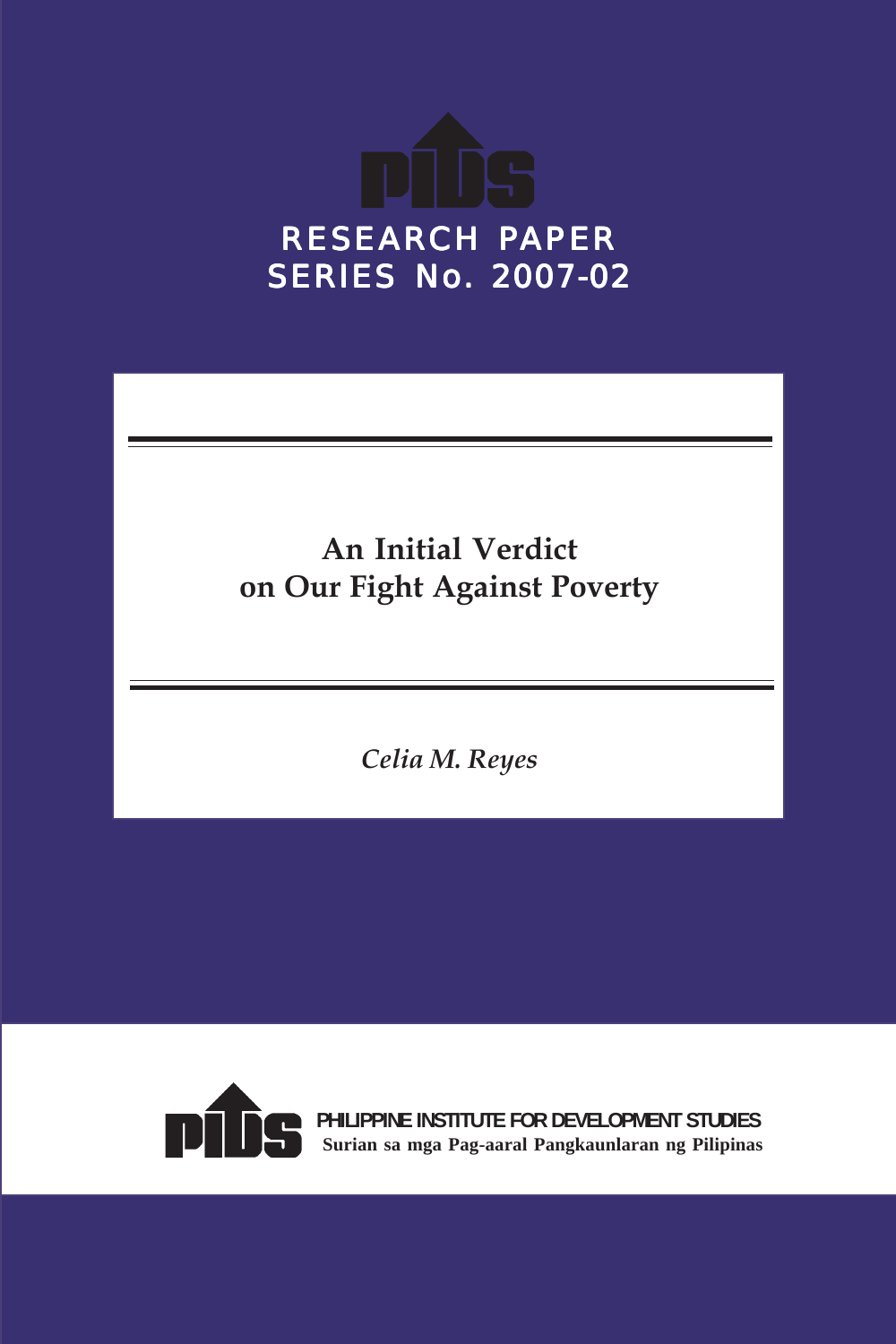Celia M. Reyes is Senior Research Fellow at the Philippine Institute for Development Studies.

This paper has been prepared with financial support from the Canadian International Development Agency.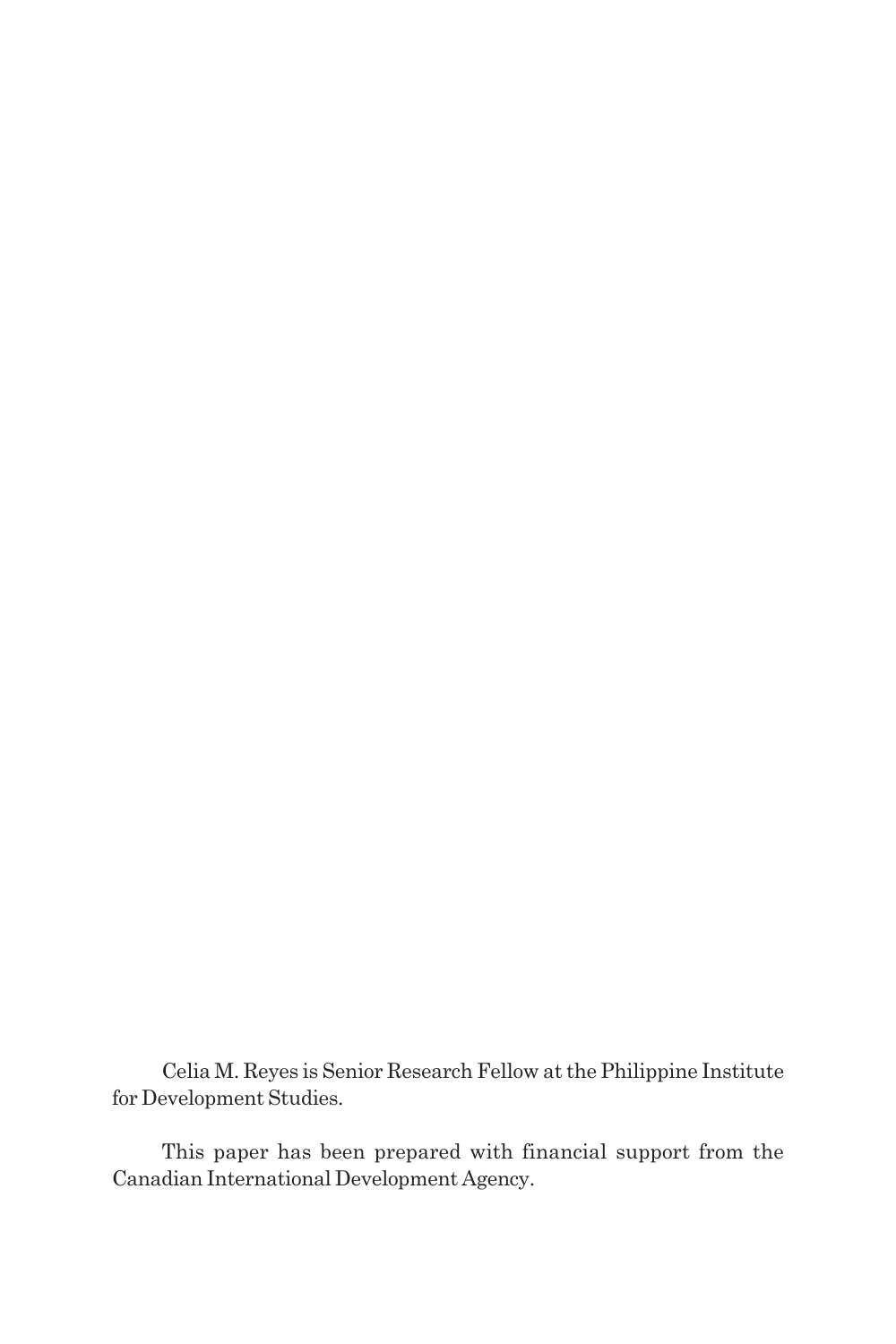### **An Initial Verdict on Our Fight Against Poverty**

*Celia M. Reyes*

RESEARCH PAPER SERIES NO. 2007-02



**PHILIPPINE INSTITUTE FOR DEVELOPMENT STUDIES Surian sa mga Pag-aaral Pangkaunlaran ng Pilipinas**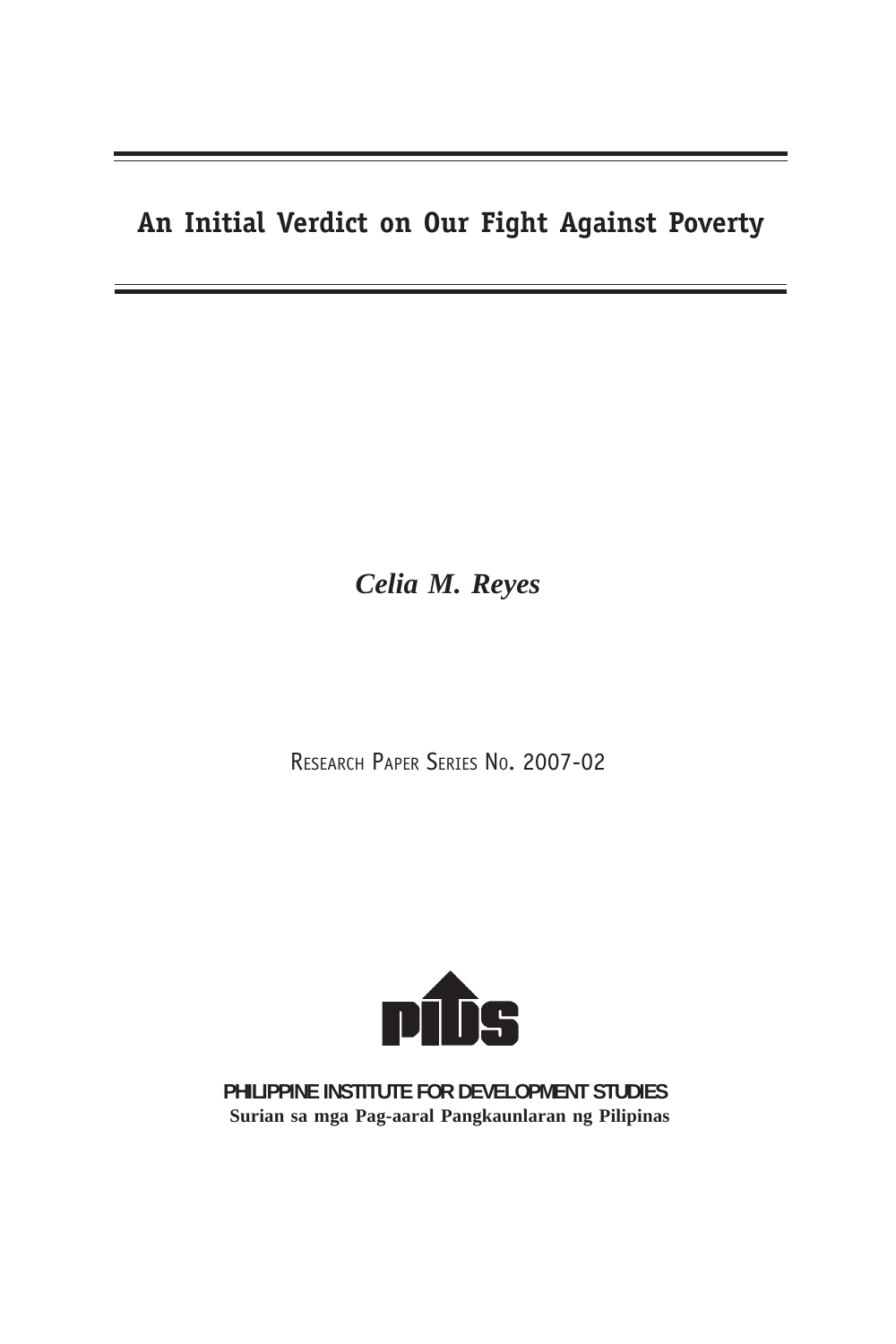Copyright 2007 Philippine Institute for Development Studies

Printed in the Philippines. All rights reserved.

The views expressed in this paper are those of the author and do not necessarily reflect the views of any individual or organization. Please do not quote without permission from the author nor PIDS.

Please address all inquiries to:

Philippine Institute for Development Studies NEDA sa Makati Building, 106 Amorsolo Street Legaspi Village, 1229 Makati City, Philippines Tel: (63-2) 893-5705 / 894-2584 Fax: (63-2) 893-9589 / 894-2584 E-mail: publications@pidsnet.pids.gov.ph Website: http://www.pids.gov.ph

ISSN 1908-3297 RP 07-12-500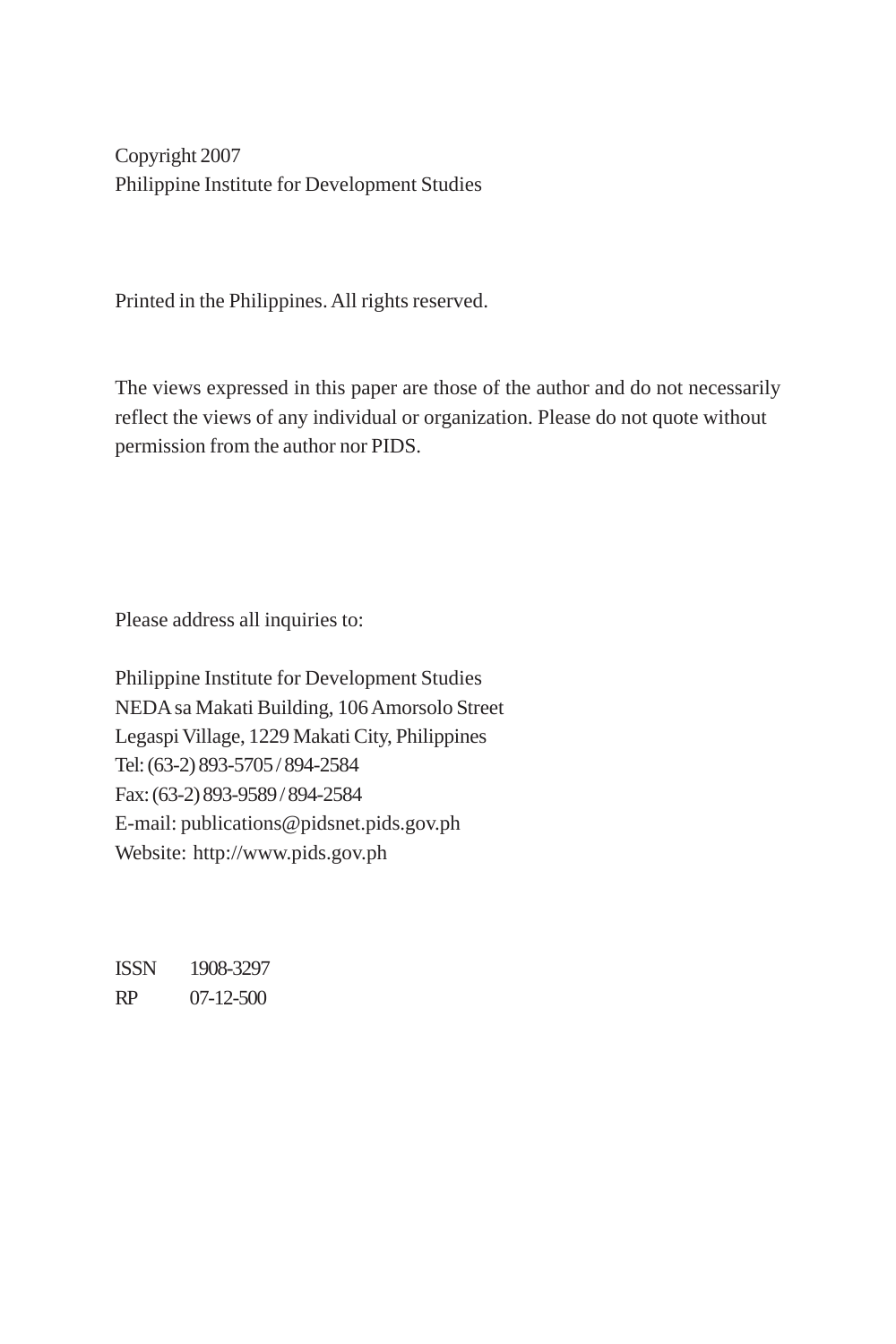## **Table of Contents**

|                | List of Tables and Figures                             | $\upsilon$ |
|----------------|--------------------------------------------------------|------------|
|                | Abstract                                               | viii       |
| 1              | Introduction                                           | 1          |
| $\overline{2}$ | Poverty Status and Trends in the Philippines           | 5          |
|                | Poverty                                                | 5          |
|                | Chronic and Transient Poverty                          | 16         |
|                | Income Distribution                                    | 17         |
|                | Population and Migration                               | 17         |
|                | Education                                              | 23         |
|                | Health                                                 | 43         |
|                | Housing and Basic Amenities                            | 53         |
|                | Human Development Index                                | 59         |
|                | <b>Gender Dimensions</b>                               | 61         |
|                | <b>Environment and Poverty</b>                         | 67         |
|                | Summary of Status and Trends                           | 68         |
| 3              | Analysis: Reasons for the Modest Performance           | 70         |
|                | Low Economic Growth                                    | 70         |
|                | Weaknesses of Poverty Reduction Policies and Programs  | 70         |
|                | Financing                                              | 74         |
| $\overline{4}$ | Issues and Challenges                                  | 78         |
|                | Spatial Disparities                                    | 78         |
|                | <b>Gender Disparities</b>                              | 78         |
|                | Governance                                             | 79         |
| 5              | Recommendations: Proposed Strategic Interventions      | 88         |
|                | Key to Reducing Poverty is Broad-based Economic Growth | 88         |
|                | Ensure Continuity of Policies and Programs             | 88         |
|                | Well-designed and Well-targeted Programs Are Necessary | 88         |
|                | Regional Disparities Need to be Addressed              | 90         |
|                | Gender Disparities Need to be Addressed                | 90         |
|                | Chronic and Transient Poverty                          | 90         |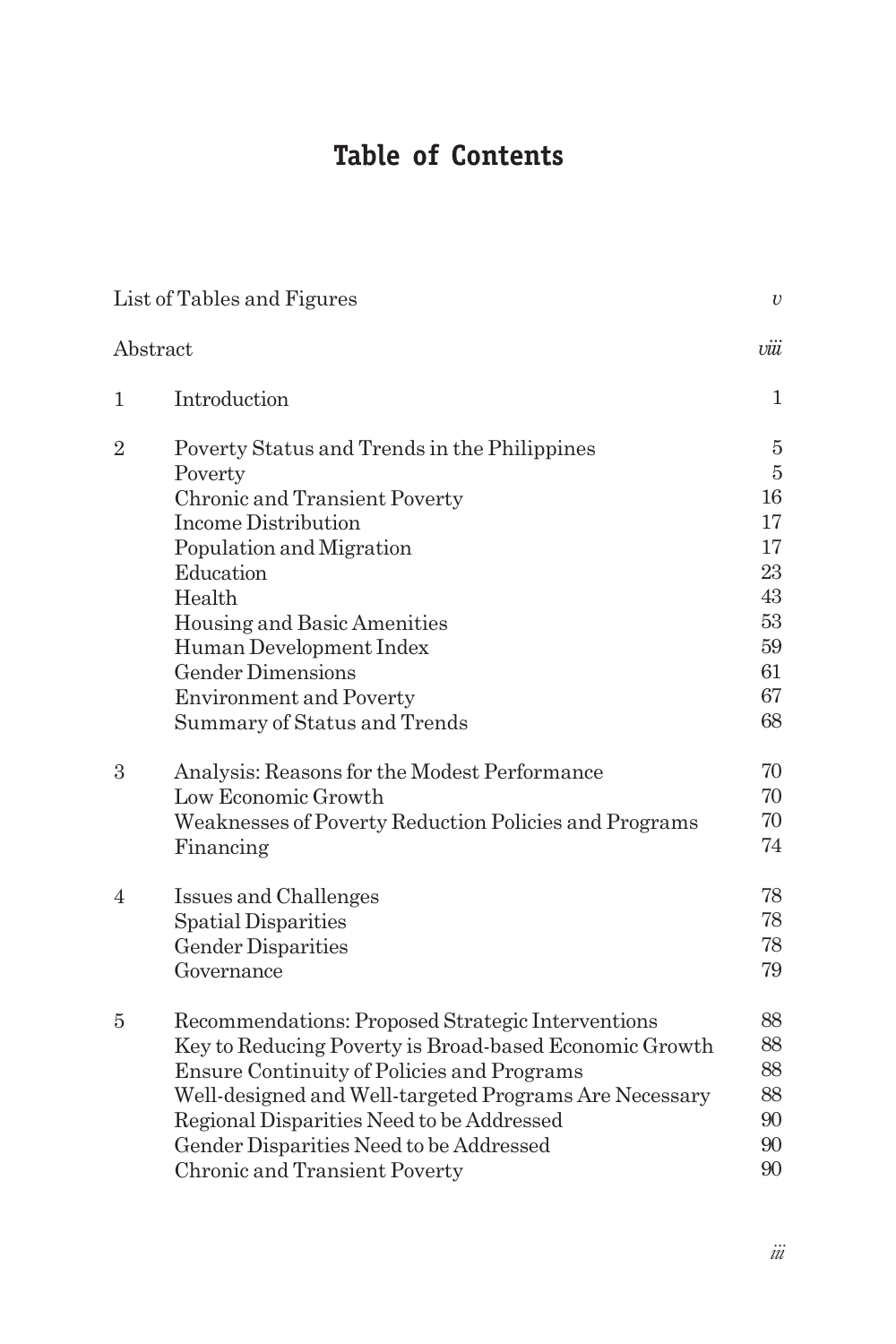| Population Management Policy                              | 91 |
|-----------------------------------------------------------|----|
| Decentralization and Capacity Building                    | 91 |
| Improve Local Level Monitoring and Evaluation System      |    |
| through Adoption of the CBMS                              | 92 |
| Strengthen Institutional Coordination and Collaboration   | 92 |
| Appendix: Changes in the Methodology of Measuring Poverty | 94 |
| References                                                | 99 |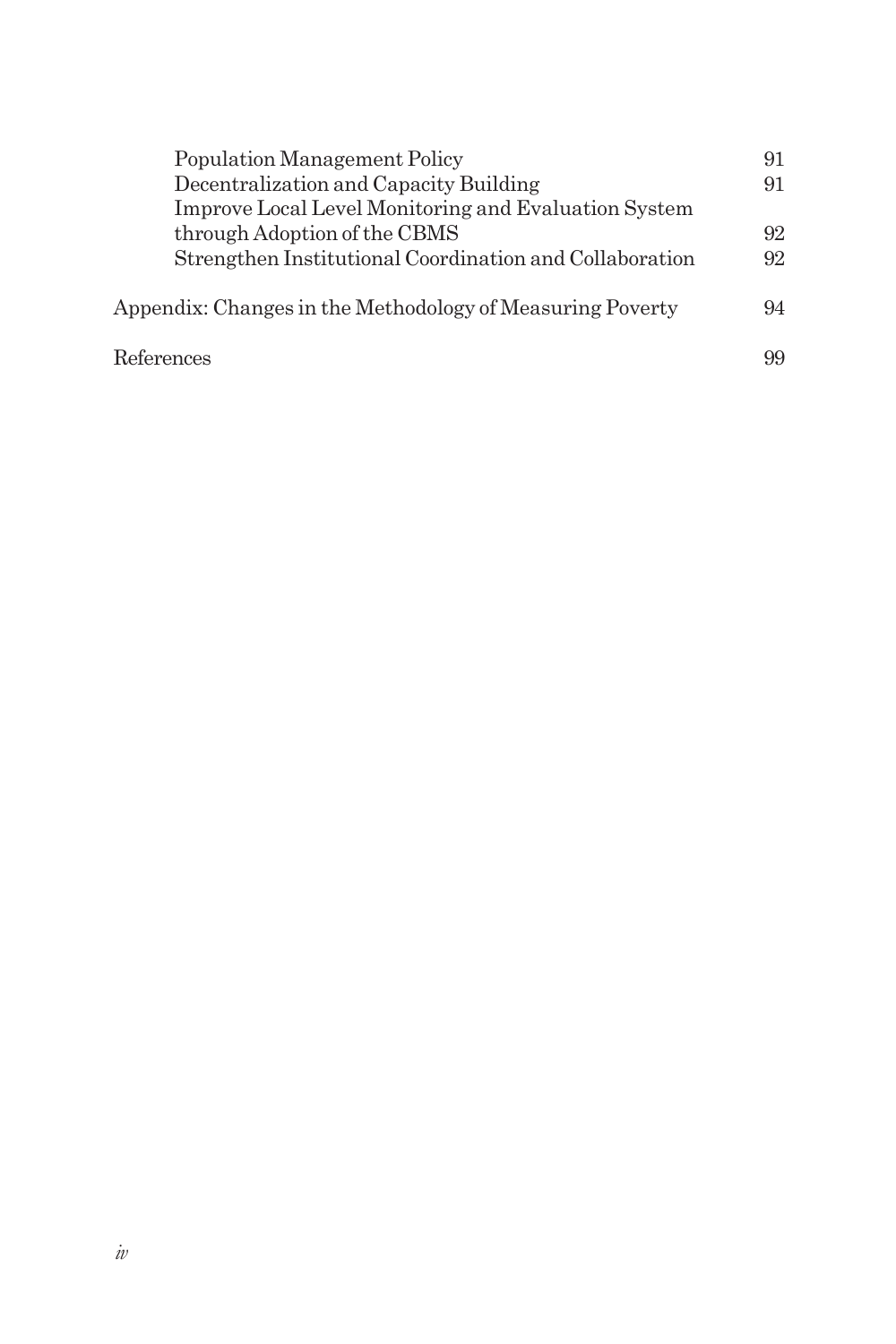## **List of Tables and Figures**

Table

| $\mathbf{1}$     | List of provinces as of December 2002                     | $\overline{4}$   |
|------------------|-----------------------------------------------------------|------------------|
| $\sqrt{2}$       | Poverty incidence among Filipino families, 1985-2000      | $\boldsymbol{6}$ |
| $\boldsymbol{3}$ | Proportion of population below poverty and subsistence    |                  |
|                  | thresholds, 1985 and 2000 (in percent)                    | $\overline{7}$   |
| 4                | Number of poor families by island group, 2000             | 11               |
| 5                | Decile dispersion ratio, 1985-2000                        | 17               |
| 6                | Gini coefficient ratios, 1985-2000                        | 17               |
| 7                | Poverty incidence by size of family                       | 18               |
| 8                | Net migration rate by region and sex, 1985–1990           | 22               |
| 9                | Elementary participation rate, by sex                     | 28               |
| 10               | Secondary participation rate, by sex                      | 28               |
| 11               | Elementary cohort survival rate, by sex                   | 29               |
| 12               | Secondary cohort survival rate, by sex                    | 30               |
| 13               | Dropout rates, elementary level, Philippines              | 32               |
| 14               | Dropout rates, secondary level, Philippines               | 33               |
| 15               | Dropout rates by sex, in percent both private and         |                  |
|                  | public                                                    | 34               |
| 16               | Enrolment in the Technical and Vocational Education       |                  |
|                  | and Training (TVET) sector, 2001 and 2002                 | 36               |
| 17               | Number of <i>madaris</i> and enrolment in Mindanao, 1997  | 40               |
| 18               | Human Development Index: Philippines' rank                | 60               |
| 19               | Human Development Index: Philippines' rank among          |                  |
|                  | 97 countries                                              | 61               |
| 20               | Selected Human Development Index indicators               | 61               |
| 21               | Gender-related Development Index (GDI), Philippines       | 62               |
| 22               | Gender Empowerment Measure (GEM)                          | 63               |
| 23               | Poverty reduction targets under various                   |                  |
|                  | administrations                                           | 73               |
| 24               | Special Poverty Alleviation Funds (PAF)                   | 74               |
| 25               | 20/20 expenditures of the national government by          |                  |
|                  | major component (All expenditure classes <sup>[1]</sup> ) | $75\,$           |
| 26               | Total Official Development Assistance (ODA)               |                  |
|                  | committed to the Philippines (in US\$ million)            | 77               |

*v*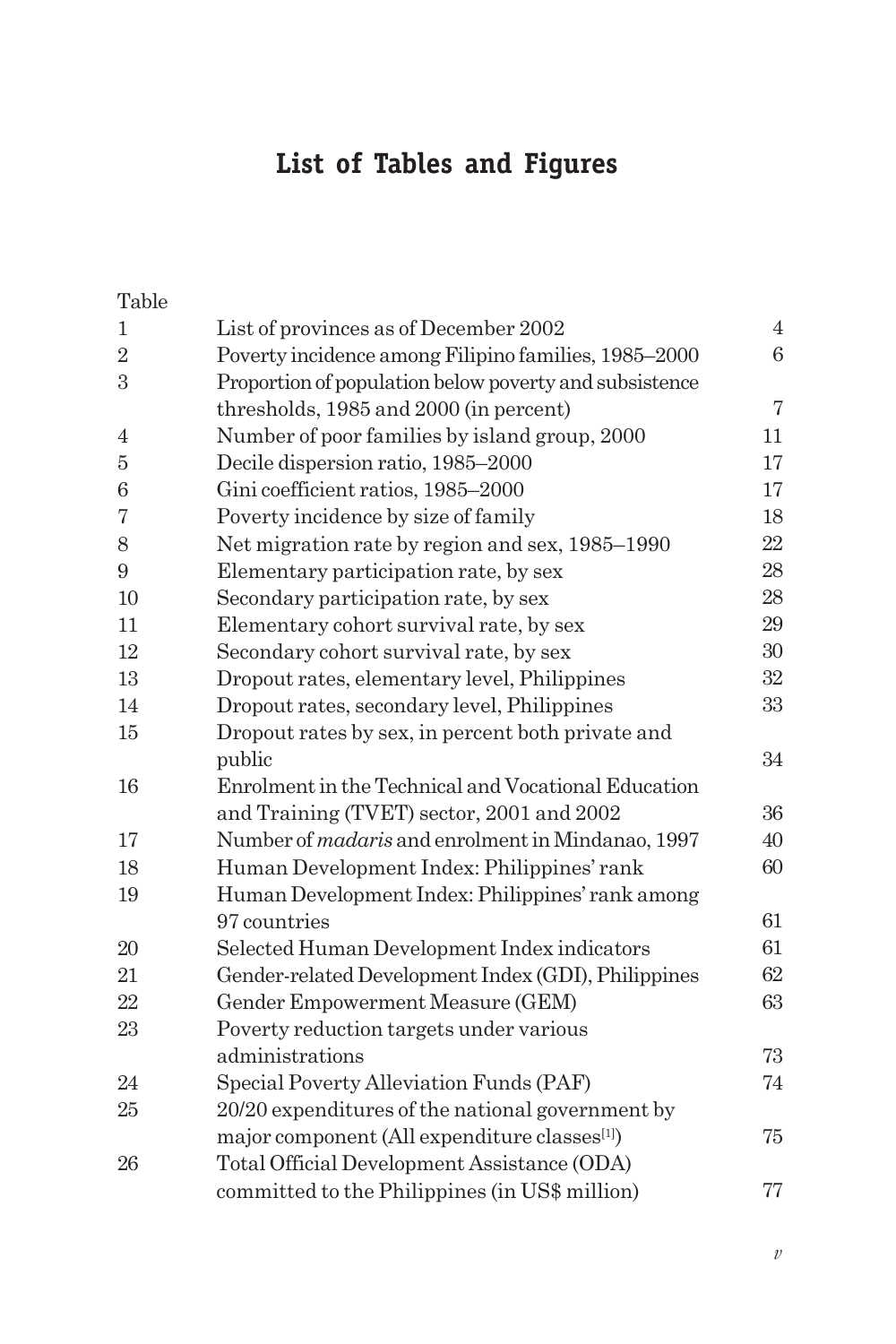| Access to selected programs by quintile, 1998 | 85                                                                                |
|-----------------------------------------------|-----------------------------------------------------------------------------------|
| Access to selected programs by quintile, 1999 | 85                                                                                |
|                                               | 94                                                                                |
|                                               |                                                                                   |
|                                               | 95                                                                                |
| Poverty thresholds                            | 96                                                                                |
| Subsistence incidence of families             | 97                                                                                |
| Poverty incidence of families                 | 98                                                                                |
|                                               | Differences between the old and the new methodologies<br>Food threshold estimates |

Figure

| 1              | Poverty incidence among families, Philippines, 1985–2000 | $6\phantom{1}6$ |
|----------------|----------------------------------------------------------|-----------------|
| $\overline{2}$ | Poverty incidence among families, 2000                   | 8               |
| 3              | Incidence of poverty among families, 2000                | 9               |
| $\overline{4}$ | Magnitude of poor families, Philippines, 1985-2000       | 10              |
| 5              | Magnitude of poor families by region, 2000               | 11              |
| 6              | Subsistence incidence among families, Philippines        |                 |
|                | 1985-2000                                                | 12              |
| 7              | Subsistence incidence among families by region, 2000     | 13              |
| 8              | Chronic and transient poverty                            | 16              |
| 9              | Annual population growth rates, Philippines, 1960–2000   | 19              |
| 10             | Population by region, 2000                               | $20\,$          |
| 11             | Distribution of population by age group, 1980 and 2000   | 21              |
| 12             | Elementary participation rate by region, SY 2000-2001    | 25              |
| 13             | Elementary participation rate by sector, private/public, |                 |
|                | Philippines                                              | 25              |
| 14             | Secondary participation rate by region, SY 2000–2001     | 27              |
| 15             | Secondary participation rate by sectors, SY 1999-2000    |                 |
|                | to SY 2001-2002                                          | 27              |
| 16             | Elementary cohort survival rate by region, SY 2001-2002  | 29              |
| 17             | Secondary cohort survival rate by region, SY 2001-2002   | $30\,$          |
| 18             | Elementary dropout rates by region, SY 2000-2001         | 33              |
| 19             | Secondary dropout rates by region, SY 2000-2001          | 34              |
| 20             | Simple literacy rate by region, 2000                     | $35\,$          |
| 21             | Infant mortality rate by region, 1998                    | 44              |
| 22             | Prevalence of malnutrition among 0-5 year-old children   |                 |
|                | by region (International standards), 2001                | 46              |
| 23             | Prevalence of malnutrition among 0–5 year-old Children,  |                 |
|                | Philippines (International standards), 1989–2001         | 47              |
| 24             | Proportion of families with access to safe water,        |                 |
|                | Philippines, 1985-2000                                   | 54              |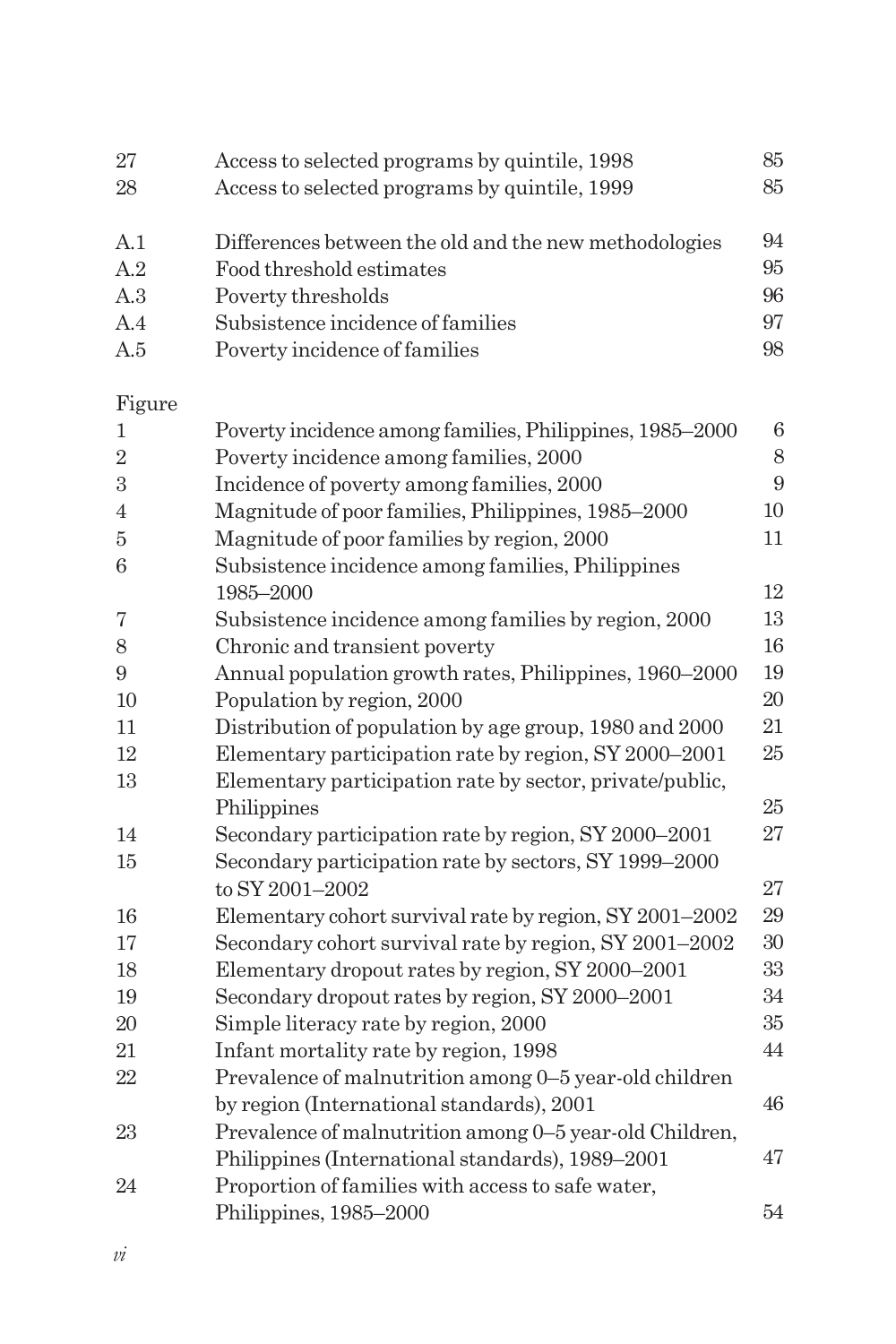| Proportion of families with access to safe water by region, |    |
|-------------------------------------------------------------|----|
| 2000                                                        | 55 |
| Proportion of families with access to sanitary toilet       |    |
| facilities, Philippines, 1985–2000                          | 55 |
| Proportion of families with access to sanitary toilet       |    |
| facilities by region, 2000                                  | 56 |
| Proportion of families with electricity, Philippines,       |    |
| 1985–2000                                                   | 57 |
| Proportion of families with electricity, by region, 2000    | 57 |
| Proportion of families living in makeshift houses,          |    |
| Philippines, 1985–2000                                      | 58 |
| Proportion of families living in makeshift houses by        |    |
| region, 2000                                                | 59 |
| Human Development Index: Philippines, 1975–2001             | 60 |
| Growth rate of GNP, 1985-2002                               | 71 |
| Institutional arrangements in poverty alleviation           | 80 |
|                                                             |    |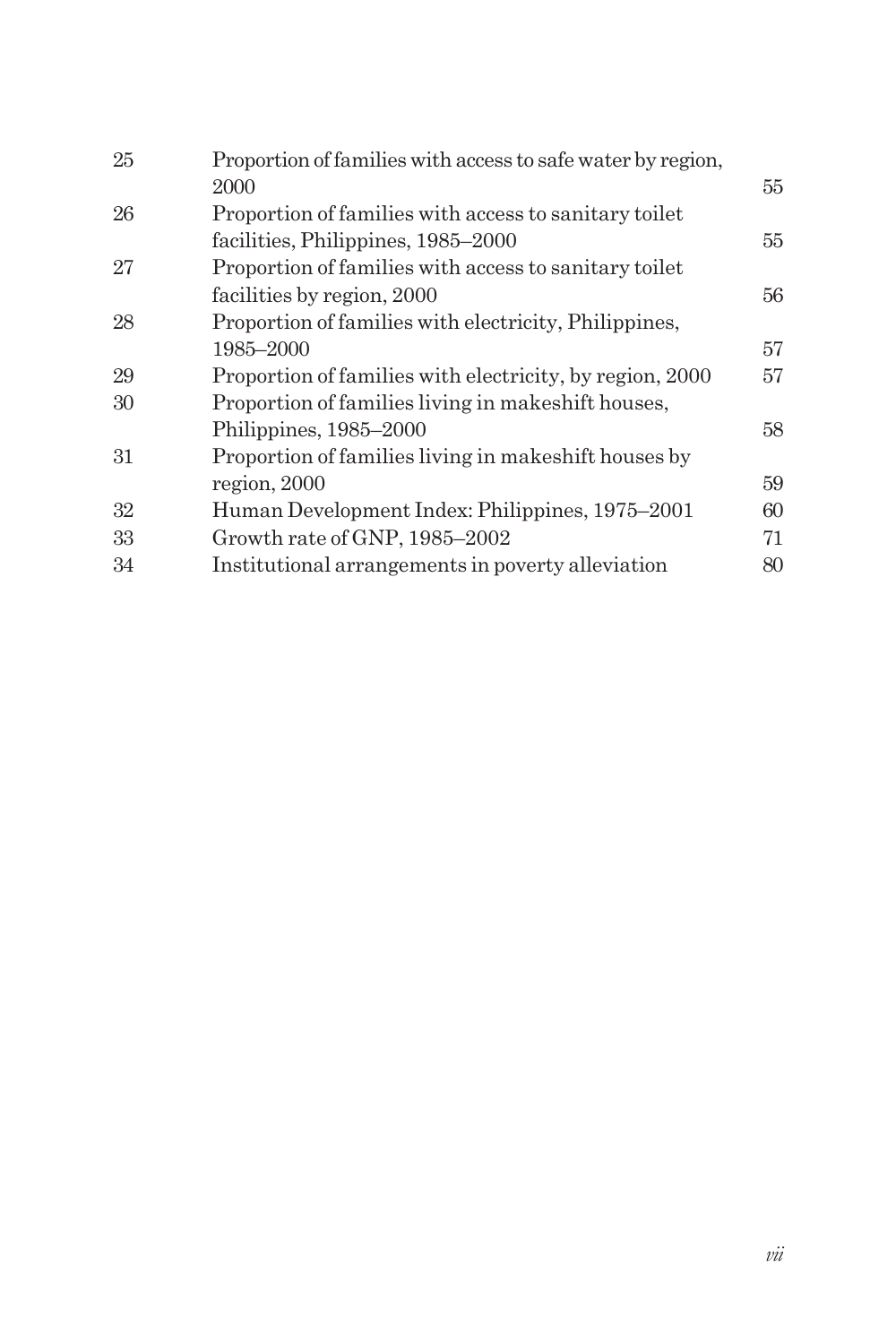#### **Abstract**

The primary objective for conducting the assessment of the social sector is to provide the basis for setting the thematic priorities for the Philippines; taking into account the development requirements in the next five years. The specific objectives of the study are: (i) to review the major accomplishments during the period 1989–2003 in the social area, taking into account the targets set by the government, if any, during this time; (ii) to identify the critical factors which contributed to the attainment of the major accomplishment in the social areas during the period; (iii) to identify areas where accomplishments were lagging behind targets and the problems encountered that led to poor performance in these areas; and (iv) to propose an action plan in the social area for the period 2004–2008, composed of key strategic interventions where maximum impact can be achieved.

The assessment covers four administrations, Aquino (1986–1992), Ramos (1992–1998), Estrada (1998–2001), and Macapagal-Arroyo (2001–2004). It draws upon secondary data and earlier assessments done. The social developments in the Philippines are viewed from the overall context of poverty as the major development problem of the country. The concept of poverty as being multidimensional is adopted in this study. Consequently, various indicators relating to the different dimensions of poverty are used to gauge the performance of the country.

The Philippines' performance with regards to reducing the different dimensions of poverty has been generally modest and mixed. While the country has achieved notable gains in several nonincome-based measures of poverty, the performance with regards to income-based measure of poverty has been unremarkable.

This paper also proposes an action plan for the social sector that identifies key strategic interventions for the next five years.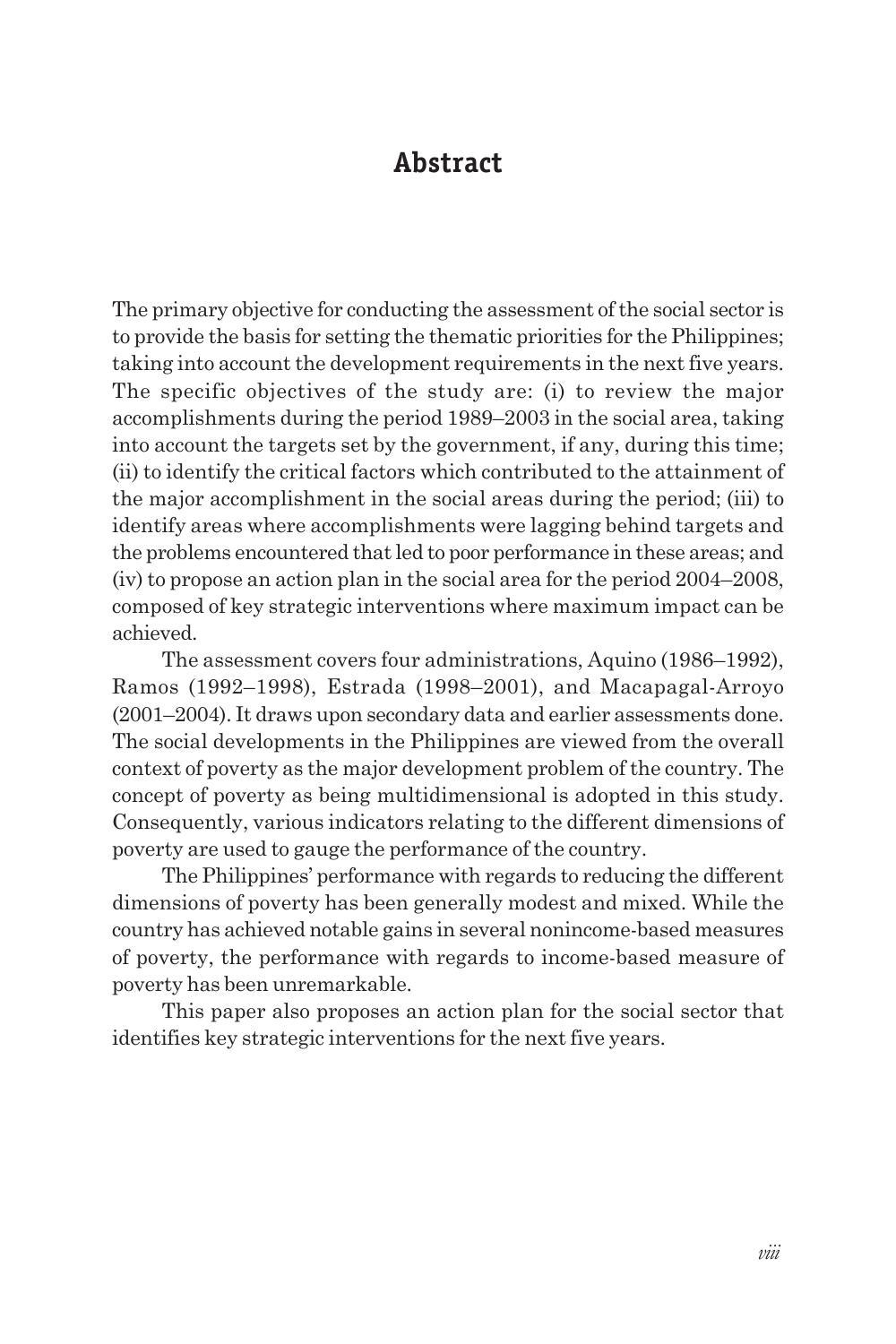# **1 Introduction**

The past three decades saw significant improvements in the developing world. Life expectancy increased by eight years. Illiteracy was cut in half to 25 percent. In East Asia, the number of people surviving on less than \$1 a day was almost halved just in the 1990s (Human Development Report 2003).

Yet, one in every five persons in the world, or more than 1.2 billion people, survive on less than \$1 a day. During the 1990s, the proportion of people suffering from extreme income poverty fell from 30 percent to 23 percent. But with a growing world population, the number fell by just 123 million—a small fraction of the poor. And excluding China, the number of the extremely poor actually increased by 28 million. South and East Asia contain the largest number of people in income poverty, although both regions have made substantial gains.

In the Philippines, poverty reduction remains to be the biggest challenge. Poverty incidence has declined modestly over the last 15 years but the magnitude of the poor has in fact risen. Progress has been noted in health and education, but there are still concerns about accelerating these improvements to meet the Millennium Development Goals (MDG).

The primary objective for the conduct of the assessment of the social sector is to provide the basis for setting the thematic priorities for the Philippines, taking into account the development requirements in the next five years. The specific objectives of the study are:

- (i) To review the major accomplishments during the period 1989–2003 in the social area, taking into account the targets set by the government, if any, during this time;
- (ii) To identify the critical factors which contributed to the attainment of the major accomplishment in the social areas during the period;
- (iii) To identify areas where accomplishments were lagging behind targets and the problems encountered that led to poor performance in these areas; and
- (iv) To propose an action plan in the social area for the period 2004–2008, composed of key strategic interventions where maximum impact can be achieved.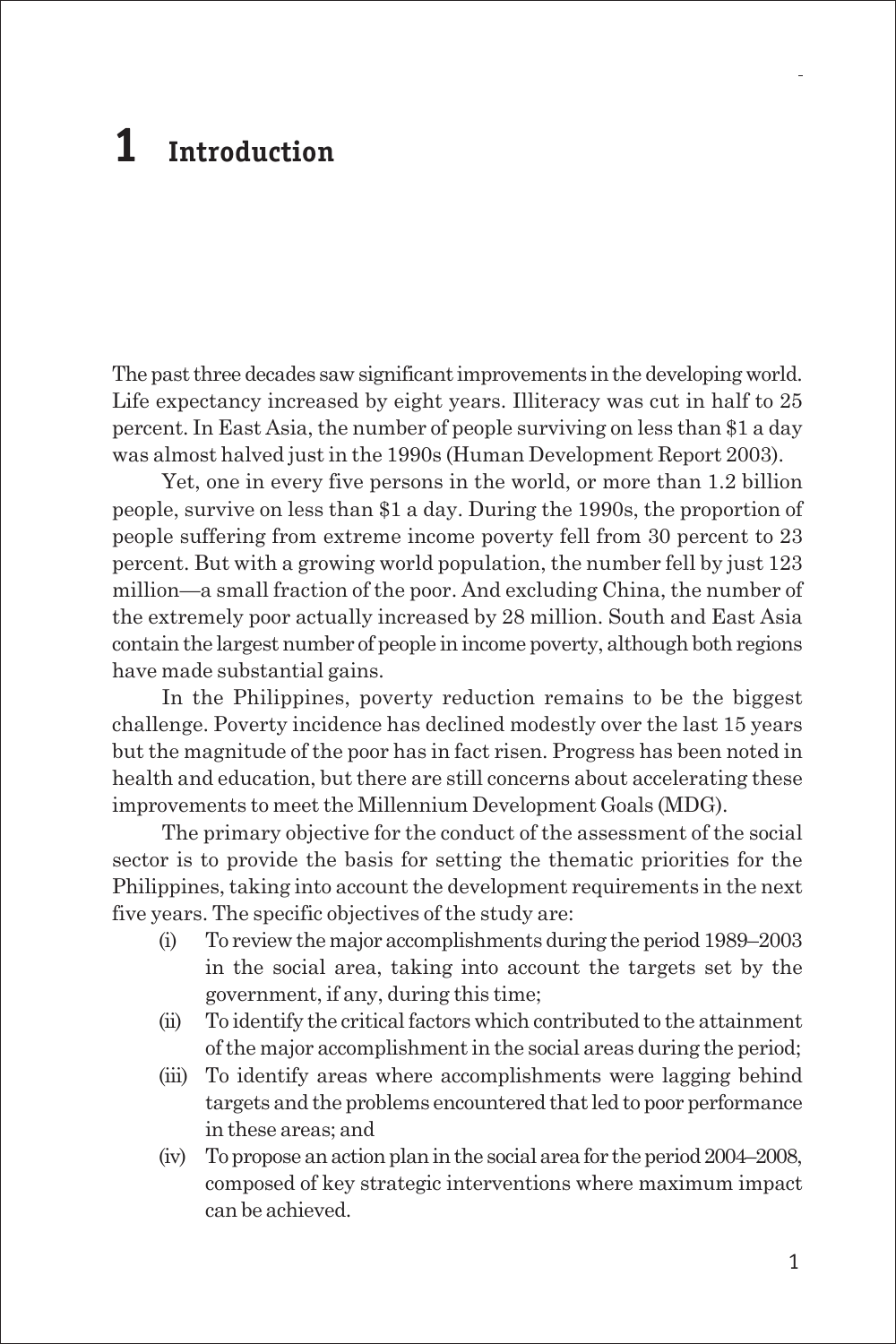The assessment covers four administrations, Aquino (1986–1992), Ramos (1992–1998), Estrada (1998–2001), and Macapagal-Arroyo (2001–2004). It will draw upon secondary data and earlier assessments done.

The social developments in the Philippines will be viewed from the overall context of poverty as the major development problem of the country. The concept of poverty as being multidimensional will be adopted in this study. Consequently, various indicators relating to the different dimensions of poverty will be used to gauge the performance of the country.

#### **Conceptual Framework and Scope of Study**

The current administration has adopted the *Kapit-Bisig Laban sa Kahirapan* or KALAHI as the main strategy for poverty alleviation. It has five core strategies, namely: (1) asset reform; (2) human development services; (3) employment and livelihood; (4) participation in governance of basic sectors; and (5) social protection and security against violence.

Agrarian reform and employment will be tackled in the Economic paper while participation will be covered in the Political paper. The Social paper will focus on the human development services and social protection.

Poverty is nonattainment of basic needs. To attain the basic needs, one can acquire them by purchasing the goods and services in the market using its income, or from its own production, or through public provision of goods and services. The amount of goods and services that the household can purchase depends on its purchasing power. This, in turn, is determined by its income and prices of goods and services faced by the household.

What determines then one's income and attainment of basic needs? Ownership of factors of production would determine one's income. What are the factors of production? These are labor, land, and capital. The quantity and quality of these inputs would be directly correlated to the returns we get from them. For example, a person who is highly skilled would tend to earn more than an unskilled worker. Another example is the case of a 10-hectare land versus a one-hectare land in the same locality. The bigger tract of land will generate more income for its owner than a smaller tract, if all other things are the same. The sum of the incomes coming from the use of the different factors of production would determine the total income.

In addition to its income, the households' command over goods and services is also determined by the transfers and subsidies it receives from the government. The allocation of government resources (budget) across sectors and programs defines the availability of different goods and services.

The government's provision of public goods and services may augment the household's access to goods and services. The actual availment of these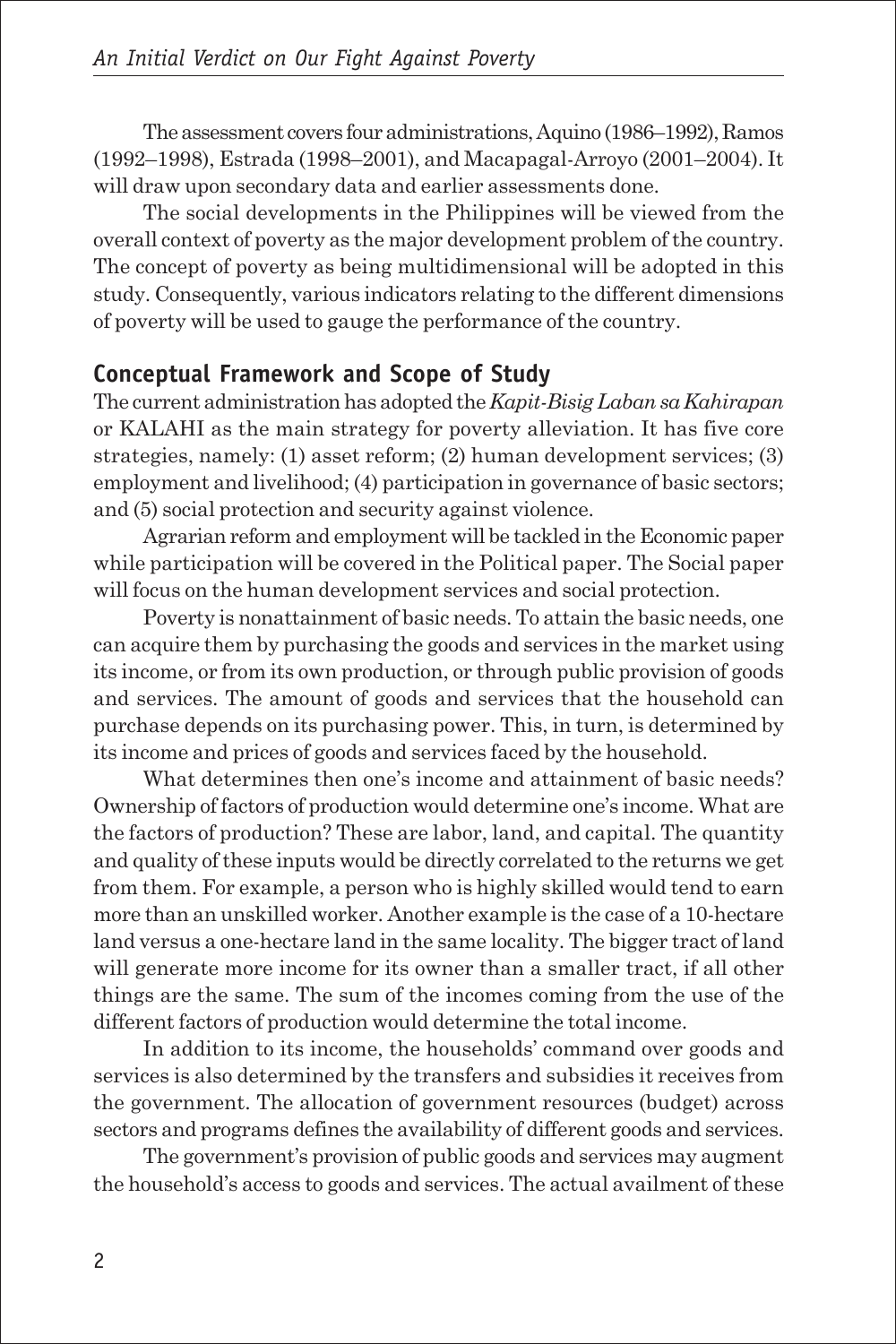public goods and services would depend on delivery mechanisms and targeting schemes employed by the government.

Household's command over goods and services defines access to some basic services such as safe water, sanitary toilet facilities, durable housing, and basic education (elementary and secondary). Access to these services, in turn, partly determines the health, nutrition, and education status of the household members.

The impact of availing of these goods and services are reflected in outcomes/impact in the following areas such as health, nutrition, and education. They, in turn, also affect the incomes of the households. For instance, a poor household may not be able to send their children to school. When the children are old enough to work, they are likely to earn less than those who were able to graduate from college. This vicious cycle of poverty is then perpetuated unless there are interventions that will allow the poor children to get good education.

Data used in this assessment will be sourced from official statistics. Major sources are the National Statistics Office (NSO) and National Statistical Coordination Board (NSCB). In some cases, further processing of the survey data were done to come up with the desired disaggregation.

Despite using official statistics, there are some problems with time series data presented in this study. There have been changes in the methodologies used in estimating some of the indicators. These are noted in the appropriate tables and figures. Moreover, there have been recent changes in the regional groupings, which spurred the need to re-estimate some of the data. The regions affected by the new regional grouping are Regions III, IV, IX, X, XI, XIII, and the Autonomous Region in Muslim Mindanao (ARMM). Specifically, Lanao del Norte has been transferred from Region XII to X while Southern Tagalog Region has been divided into two namely CALABARZON and MIMAROPA. Aurora Province has been transferred from Region IV to III and Basilan has moved from Western Mindanao to ARMM. Moreover, Saranggani and South Cotabato were transferred from Region XI to join SOCKKSARGEN.

Breaking up Region IV into two regions is good for Region IV-B. The provinces in this region are less developed than Region IV-A and the regional figures for Region IV tend to mask the problems in MIMAROPA. The disparities are discussed extensively in the next section. Because of the good performance of Region IV, it was easy to overlook that there are some provinces within the region that are lagging behind. With the current grouping, more attention will likely be given to the MIMAROPA provinces.

As of December 2002, there are 79 provinces and 17 regions. Table 1 shows the provinces in each region.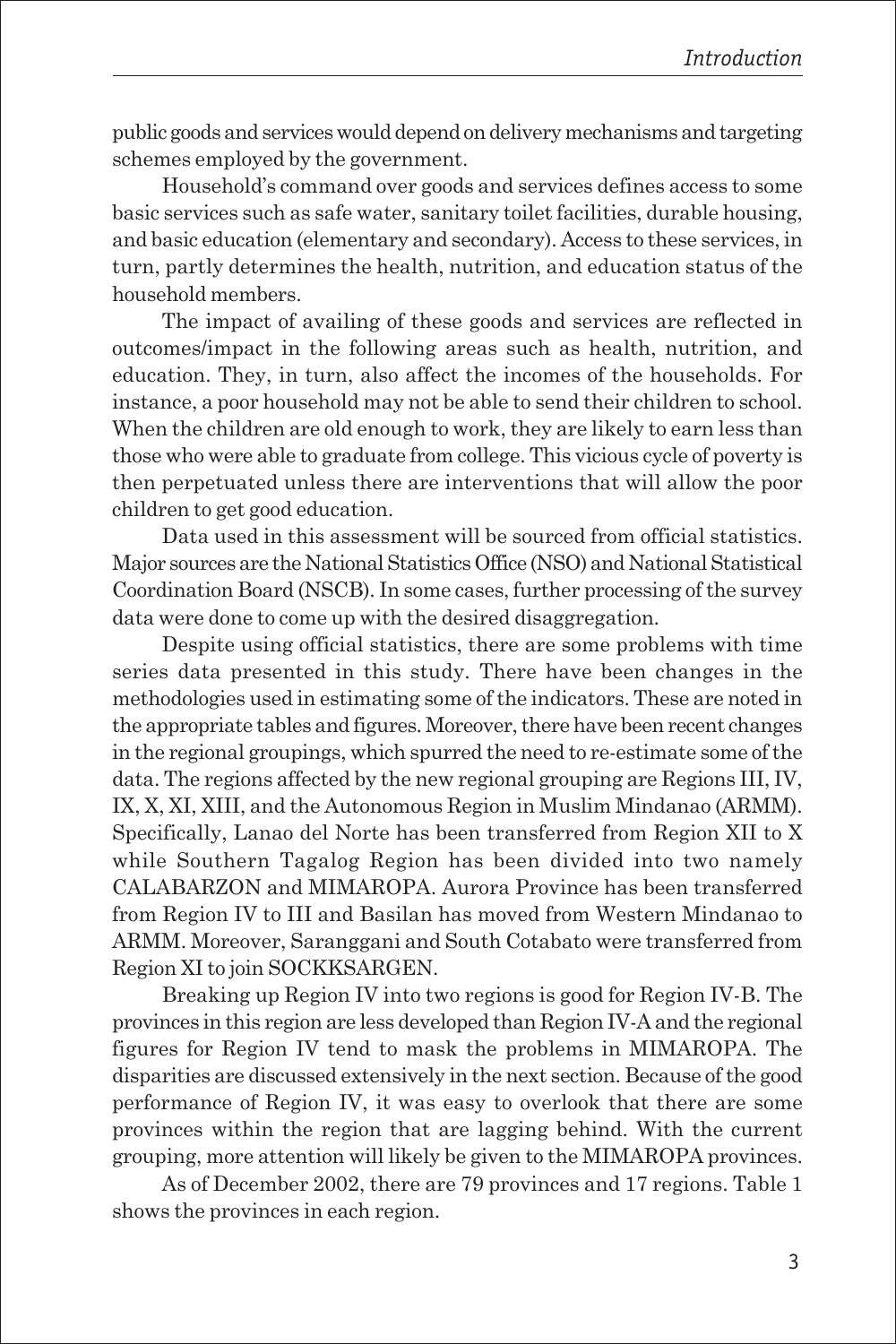| Region I (Ilocos Region)                       | Region IV-B (MIMAROPA)       | Region VIII (Eastern Visayas)   | Region XII (SOCCSKSARGEN)            |
|------------------------------------------------|------------------------------|---------------------------------|--------------------------------------|
| locos Norte                                    | Marinduque                   | Biliran                         | North Cotabato                       |
|                                                | Palawan                      | Eastern Samar                   | Sarangani                            |
| llocos Sur<br>La Union                         | Occidental Mindoro           | Leyte                           | South Cotabato                       |
| Pangasinan                                     | Oriental Mindoro             | Northern Samar                  | Sultan Kudarat                       |
|                                                | Romblon                      | Southern Leyte                  | Cotabato City                        |
|                                                |                              | Western Samar                   |                                      |
| Region II (Cagayan Valley                      | Region V (Bicol Region)      | Region IX (Zamboanga Peninsula) | Region XIII (CARAGA)                 |
|                                                | Nlbay                        | Zamboanga del Norte             | Agusan del Norte                     |
|                                                | Catanduanes                  | Zamboanga del Sur               | Agusan del Sur                       |
|                                                | Camarines Sur                | Zamboanga Sibugay               |                                      |
| Batanes<br>Cagayan<br>Nueva Vizcaya<br>Isabela | Camarines Norte              | sabela City                     | Surigao del Sur<br>Surigao del Norte |
| Quirino                                        | Masbate                      |                                 |                                      |
|                                                | Sorsogon                     |                                 |                                      |
|                                                | Region VI (Western Visayas)  | Region X (Northern Mindanao)    | Autonomous Region in Muslim Mindanao |
| Region III (Central Luzon)<br>Bataan           | Aklan                        | <b>Bukidnon</b>                 | <b>Basilan</b>                       |
|                                                | Antique                      | Camiguin                        | anao del Sur                         |
| Bulacan<br>Nueva Ecija<br>Pampanga<br>Tarlac   | Capiz                        | anao del Norte                  | Vlaguindanao                         |
|                                                | Guimaras                     | Misamis Occidental              | Sulu                                 |
|                                                | $\frac{1}{10}$               | Misamis Oriental                | Tawi-tawi                            |
| Zambales<br>Aurora                             | Negros Occidental            |                                 |                                      |
|                                                |                              |                                 |                                      |
| (NO                                            | Region VII (Central Visayas) | Region XI (Davao Region)        | Cordillera Administrative Region     |
| Region IV-A (CALABARZ<br>Cavite                | <b>Bohol</b>                 | Davao del Norte                 | Abra                                 |
|                                                | Cebu                         | Davao Oriental                  |                                      |
| Laguna<br>Batangas                             | Negros Oriental              | Davao del Sur                   | Apayao<br>Benguet                    |
| Rizal                                          | Siquijor                     | Compostela Valley               | ffugao<br>Kalinga                    |
| Quezon                                         |                              |                                 |                                      |
|                                                |                              |                                 | <b>Mountain Province</b>             |

1 Per E.O. 36 and E.O. 103, Philippine Standard Geographic Code 1 Per E.O. 36 and E.O. 103, Philippine Standard Geographic Code

4

**Table 1. List of provinces as of December 20021**

Table 1. List of provinces as of December 20021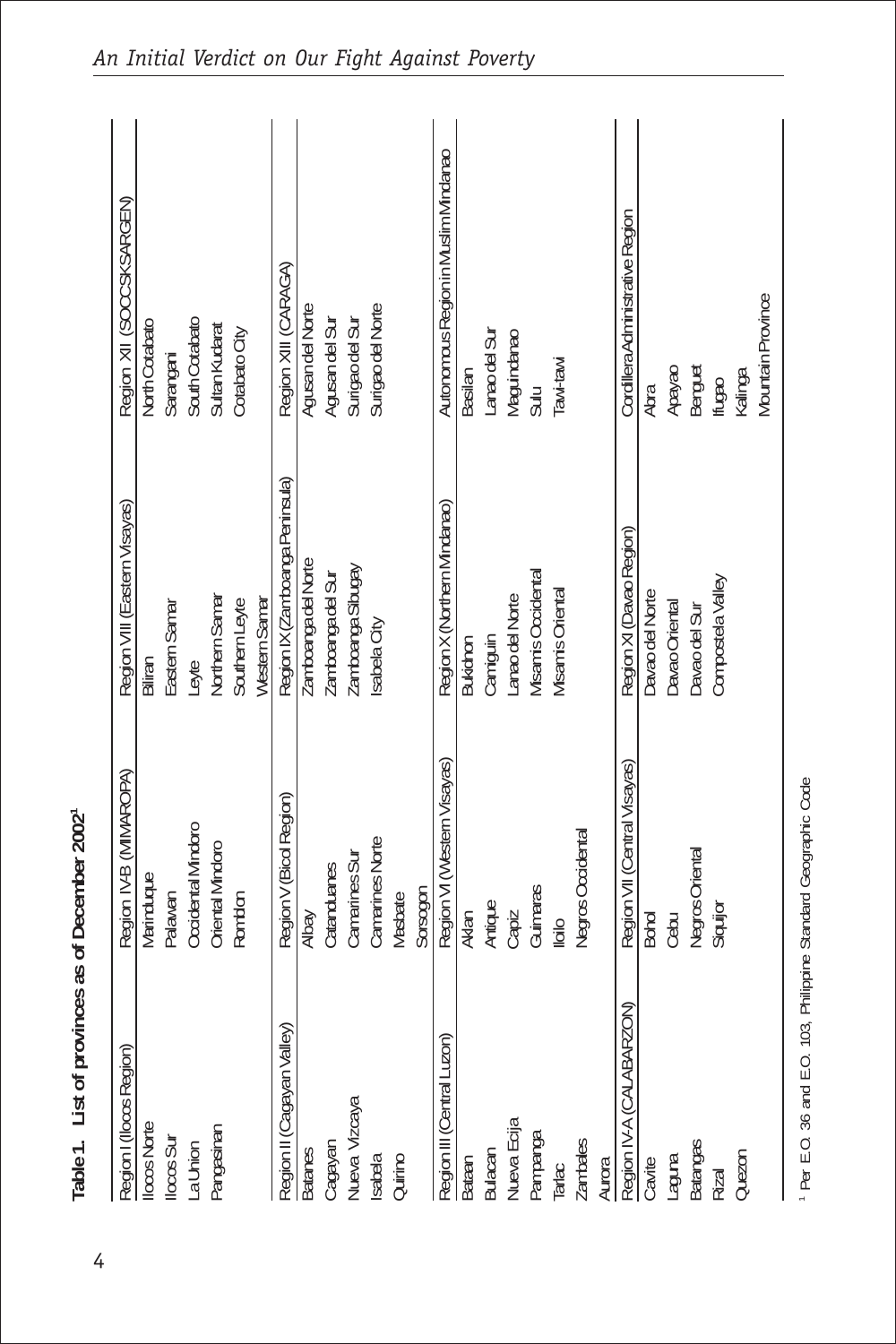# **2 Poverty Status and Trends in the Philippines**

#### **Poverty**

This section presents the changes in the poverty situation over the last 12 years using the Foster-Greer-Thorbecke measures of poverty. Data used came from the Family Income and Expenditure Surveys (FIES) conducted by the NSO in 1988, 1991, 1994, 1997, and 2000.

This section also examines the movements in and out of poverty to distinguish between chronic and transient poverty. Data from the 1997 FIES and Annual Poverty Indicators Surveys of 1998 and 1999 were used. This will attempt to look at who are the vulnerable groups. Alternative measures of poverty, such as the expenditure-based measure, are also examined.

#### *Changes in methodology for estimating poverty statistics*

On January 15, 2003, the NSCB adopted a new methodology in estimating poverty incidence. The new methodology provided for provincial poverty thresholds that can be used in estimating provincial poverty incidence. This is in response to the increasing demand for more disaggregated information that has been brought about by devolution and the need for information for better targeting. The poverty incidence estimates based on the new methodology are lower than the estimates derived using the old methodology. However, comparing the changes between 1997 and 2000, there were instances when the new methodology yielded a different trend than what the old methodology indicated. The details of the changes in the methodology are discussed in **Appendix A**.

For the analysis of the poverty situation over time, this paper uses the poverty estimates available for 1985 to 2000, which are based on the old regional poverty thresholds, in addition to the estimates based on the new provincial thresholds covering the survey years 1997 and 2000.

#### *Income-based poverty incidence*

The data for poverty show that the country has not performed well in terms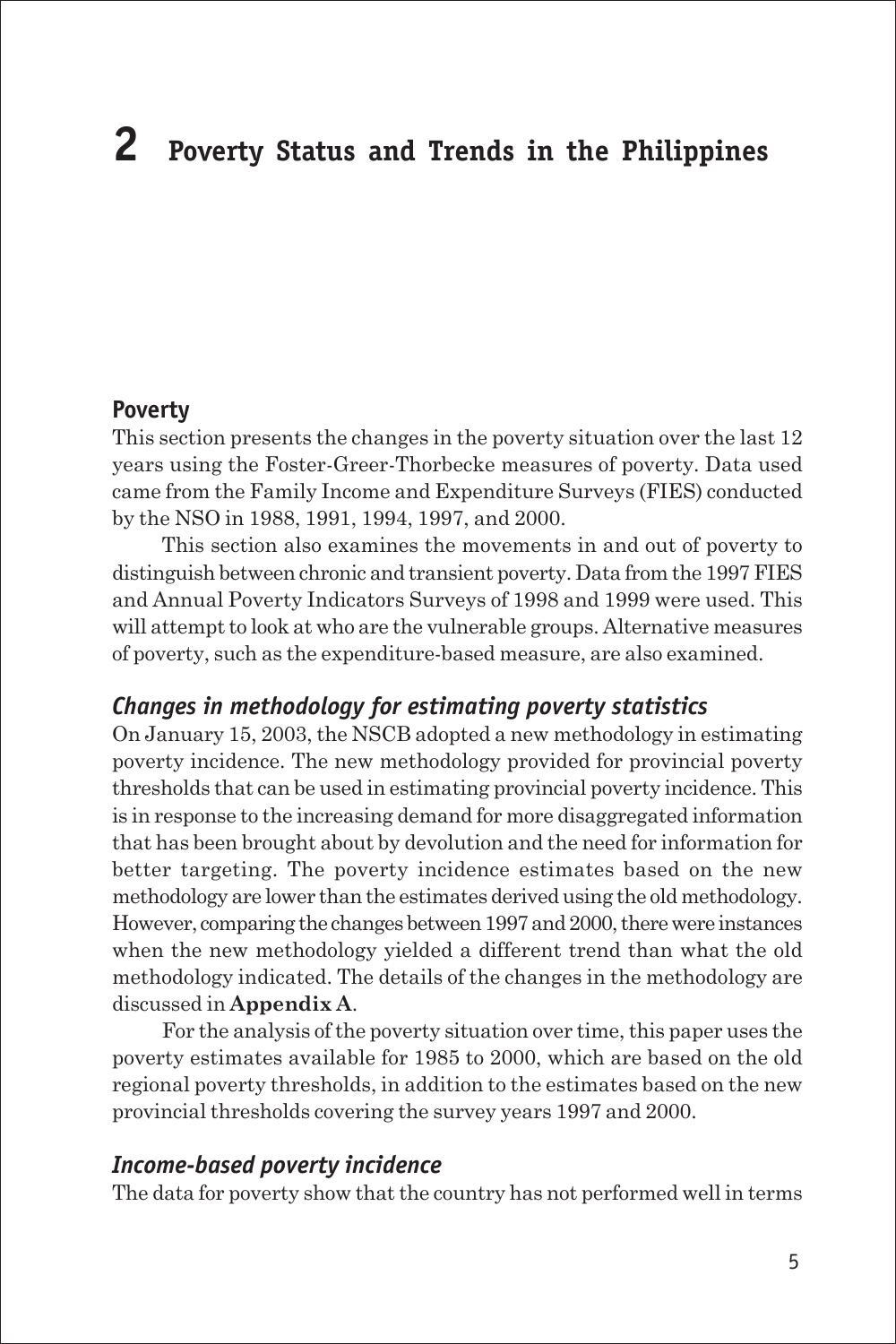of poverty reduction. From 1985 to 2000, the poverty incidence among families has declined but at a very slow pace (Table 2). Within the said period, the reduction in the poverty incidence was only 10.5 percentage points or 0.7 percentage points annually. Moreover, the reduction has not been sustained since poverty incidence actually increased from 31.8 percent in 1997 to 33.7 percent in 2000. The reversal in the downward trend can be attributed to the combined impact of the Asian

| Survey Year | In Percent |  |
|-------------|------------|--|
| 1985        | 44.2       |  |
| 1988        | 40.2       |  |
| 1991        | 39.9       |  |
| 1994        | 35.5       |  |
| 1997        | 31.8       |  |
| 2000        | 33.7       |  |
|             |            |  |

| Table 2. Poverty incidence among |
|----------------------------------|
| Filipino families, 1985-2000     |

Source: FIES (Using the Regional Thresholds)

financial crisis and the El Niño in 1997–1998. Unofficial estimates of this author suggest that poverty incidence may have risen to 40 percent in 1998 and then declined afterwards. But the decline in 1999 and 2000 were not enough to bring it down to the pre-crisis figure.

Even under the new methodology of poverty monitoring, the country's poverty reduction performance was indeed poor. From 28.1 percent in 1997, the poverty incidence went up to 28.4 percent in year 2000. The new methodology of monitoring poverty uses the first-ever official poverty thresholds estimated at the provincial level by the NSCB. Previous estimates were issued only at the national and regional levels.

Under both methodologies of poverty monitoring, the poverty situation in the country has in fact worsened in 2000. The country's failure to reduce poverty in recent years can be attributed to the series of economic and political crises the country suffered.



**Figure 1. Poverty incidence among families, Philippines, 1985–2000**

Source: FIES, NSO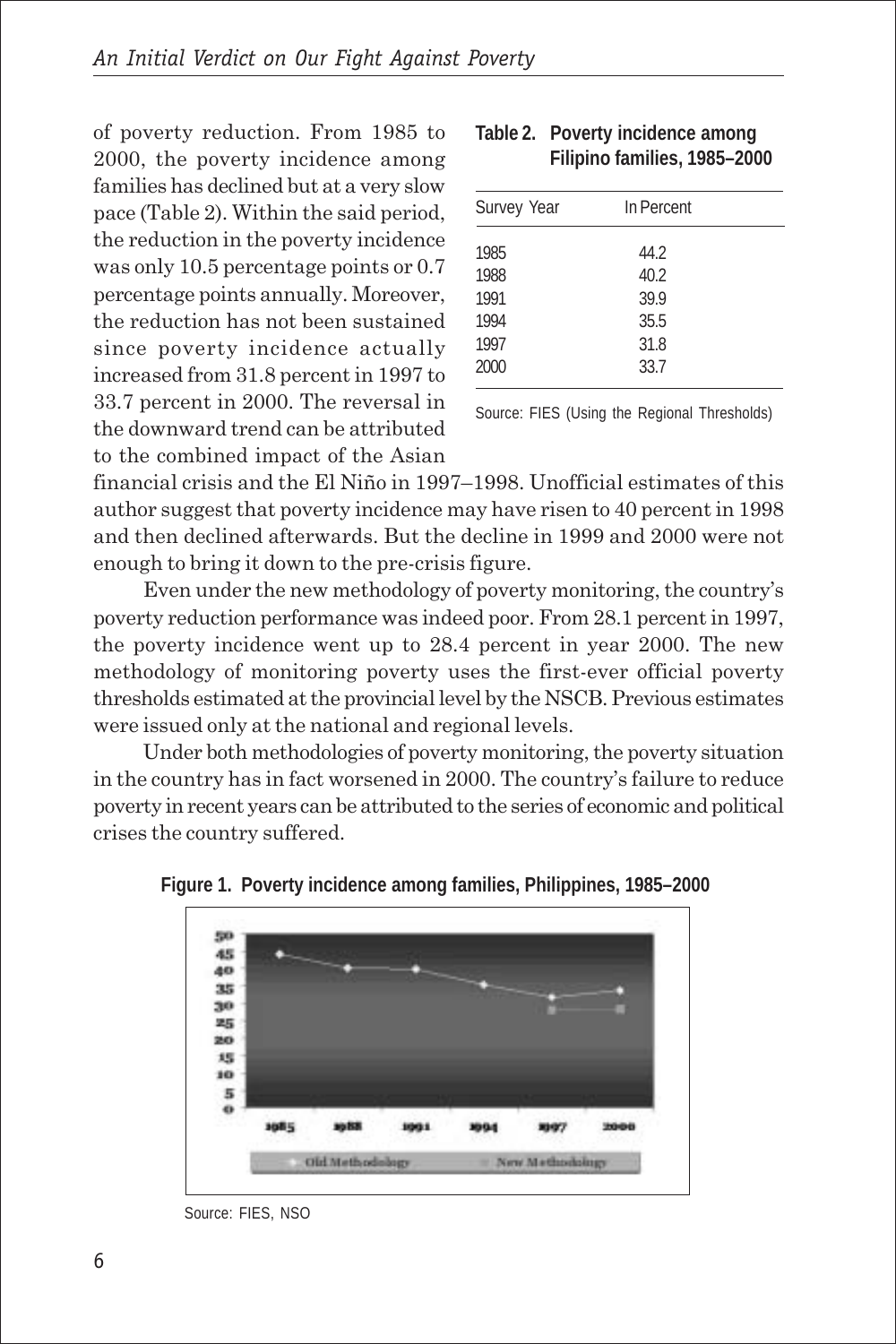| 1985 and 2000 (in percent) |      |      |  |  |  |
|----------------------------|------|------|--|--|--|
| Indicator                  | 1985 | 2000 |  |  |  |
| Poverty incidence          | 49.1 | 39.4 |  |  |  |
| Subsistence incidence      | 28.4 | 21.0 |  |  |  |
|                            |      |      |  |  |  |

|  | Table 3. Proportion of population below |
|--|-----------------------------------------|
|  | poverty and subsistence thresholds,     |
|  | 1985 and 2000 (in percent)              |

Source: FIES, NSO

In terms of the proportion of population below the national poverty line, poverty incidence has decreased by only 9.7 percentage points or an average of 0.65 percentage points annually during the period 1985 to 2000 (Table 3). Moreover, the percentage of those below the subsistence threshold has

also decreased by only 7.4 percentage points for the same period or an average of 0.5 percentage points annually.

Poverty was concentrated in certain areas in the country. Looking at the map of the poverty incidence by region for 2000 (using the new classification), there were wide disparities across the regions (Figure 2). For instance, there were only 6 out 100 families who were considered poor in Metro Manila (NCR) whereas more than half (or 55%) of those in the ARMM were poor.

Among the provinces with the worst poverty situations based on the official estimates drawn from the FIES 2000 were Sulu (63.2%), Masbate (62.8%), and Maguindanao (60%). Except for the cities in Metro Manila, the provinces of Bulacan and Bataan had the lowest poverty incidences among families with only 5.4 percent and 7.5 percent, respectively (Figure 3).

Poverty in the country was largely rural in nature. Official estimates using the new provincial thresholds for the year 2000 show that nearly 75 percent of the poor live in the rural areas. Around half (or 41.4%) of all the families in the rural areas live below the poverty line while one-fifth (or 21.2%) of the rural families do not have sufficient income to provide even for their basic food needs. These percentages were higher for the year 2000 compared to the estimates in 1997, which means that the proportion of the poor in the rural areas has gone up despite government interventions in the rural areas. This can also be due to the poor performance of the agricultural sector, which is still the primary source of income for most of the poor in the rural sector. In 2002, the sector accounted for two-fifths of the total employment while contributing only one-fifth to the country's output.

Based on the old regional poverty thresholds, rural poverty has worsened in 2000 at 46.9 percent from 46.3 percent in 1988. On the other hand, significant improvements in the urban sector have been made as the poverty incidence has declined from 30.1 percent to 19.9 percent during the same period, reflecting the urban bias of Philippine development. Thus, the gap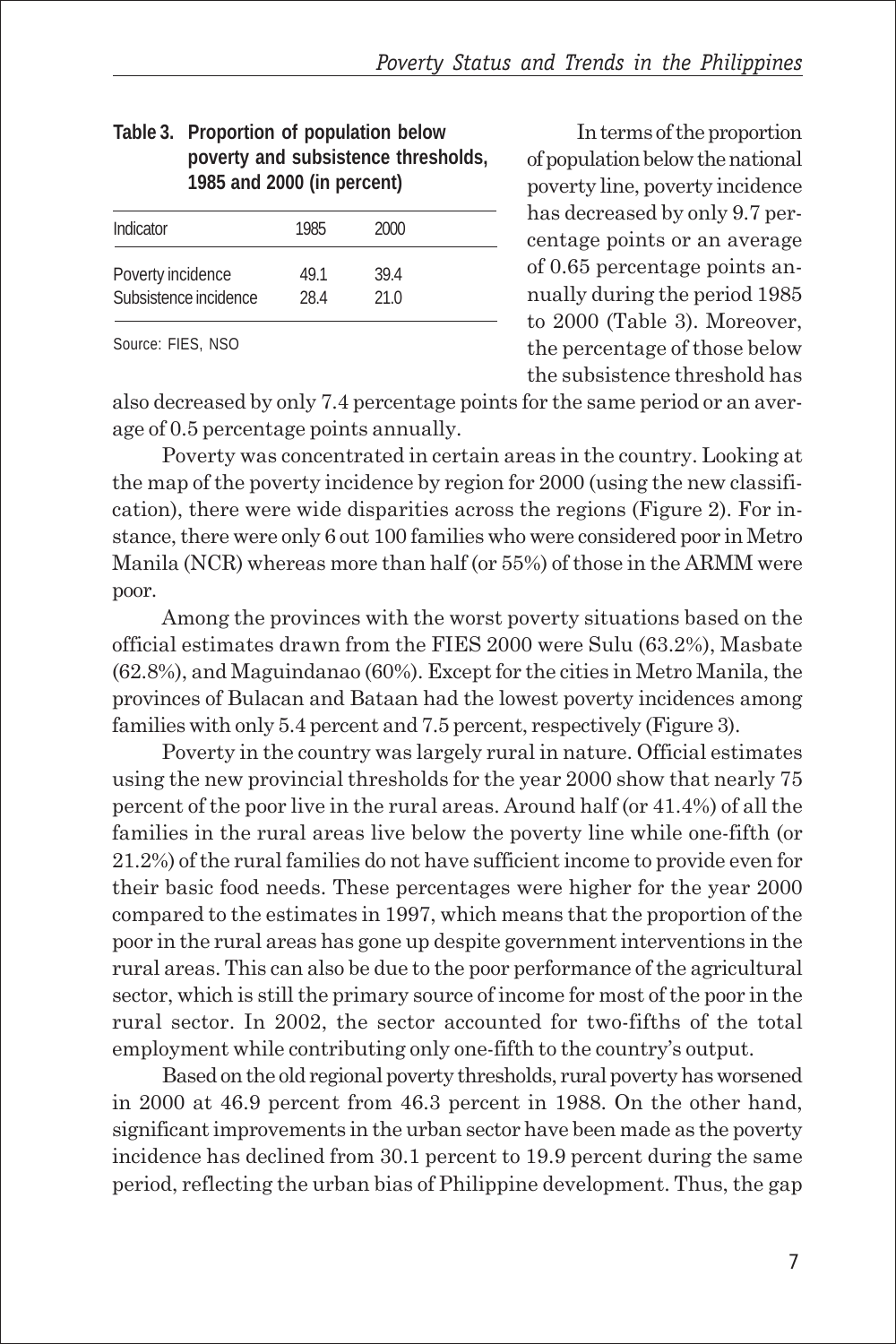

**Figure 2. Poverty incidence among families, 2000**

Source: FIES, NSO

between the rural and urban areas has widened. Consequently, the incidence of rural poverty is now more than twice that of urban poverty.

One cause of the rise in poverty is the worsening unemployment problem. The country's unemployment rate has increased from 8.4 in 1995 to 9.4 in 1999 and to 10.1 percent in 2000. In 2001, 9.8 percent of the labor force had no jobs.

Poverty incidence is highest (55.5% in 2000) among families whose heads are engaged in agriculture (Reyes 2002). The incidence has declined by only 1.5 percentage points from 1985 to 2000. Families headed by production and related workers, transport and equipment operators come in second (33.8%). In contrast, it is lowest among families headed by professional, technical, and related workers (5.9%). During the same 15-year period, the proportion of the poor in this group has been reduced by almost half.

Since the poverty incidence has decreased by only 6.2 percentage points from 39.9 percent in 1991 to 33.7 percent in 2000, the government has to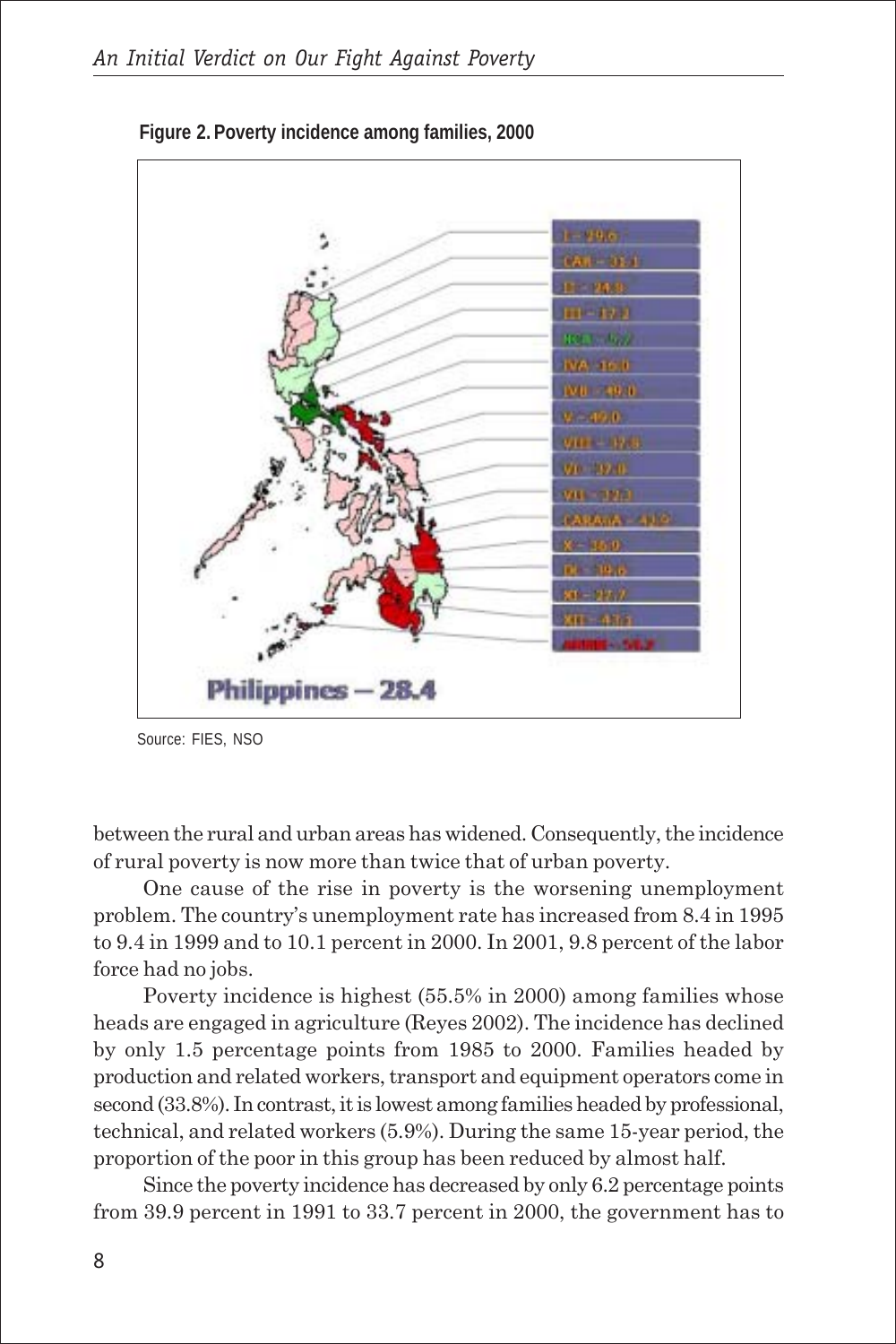

**Figure 3. Incidence of poverty among families, 2000**

reduce this by almost the same magnitude in just four years to reach the national target of 28 percent in 2004. Moreover, to reach the MDG target of reducing by half the poverty incidence by 2015, the proportion of the population living below the poverty line has to be reduced over the next 15 years by around 17 percentage points, almost double that of the reduction of poverty (9.9%) in the last 15 years (1985–2000). This means the government must double its efforts to bring down the poverty incidence to the MDG target.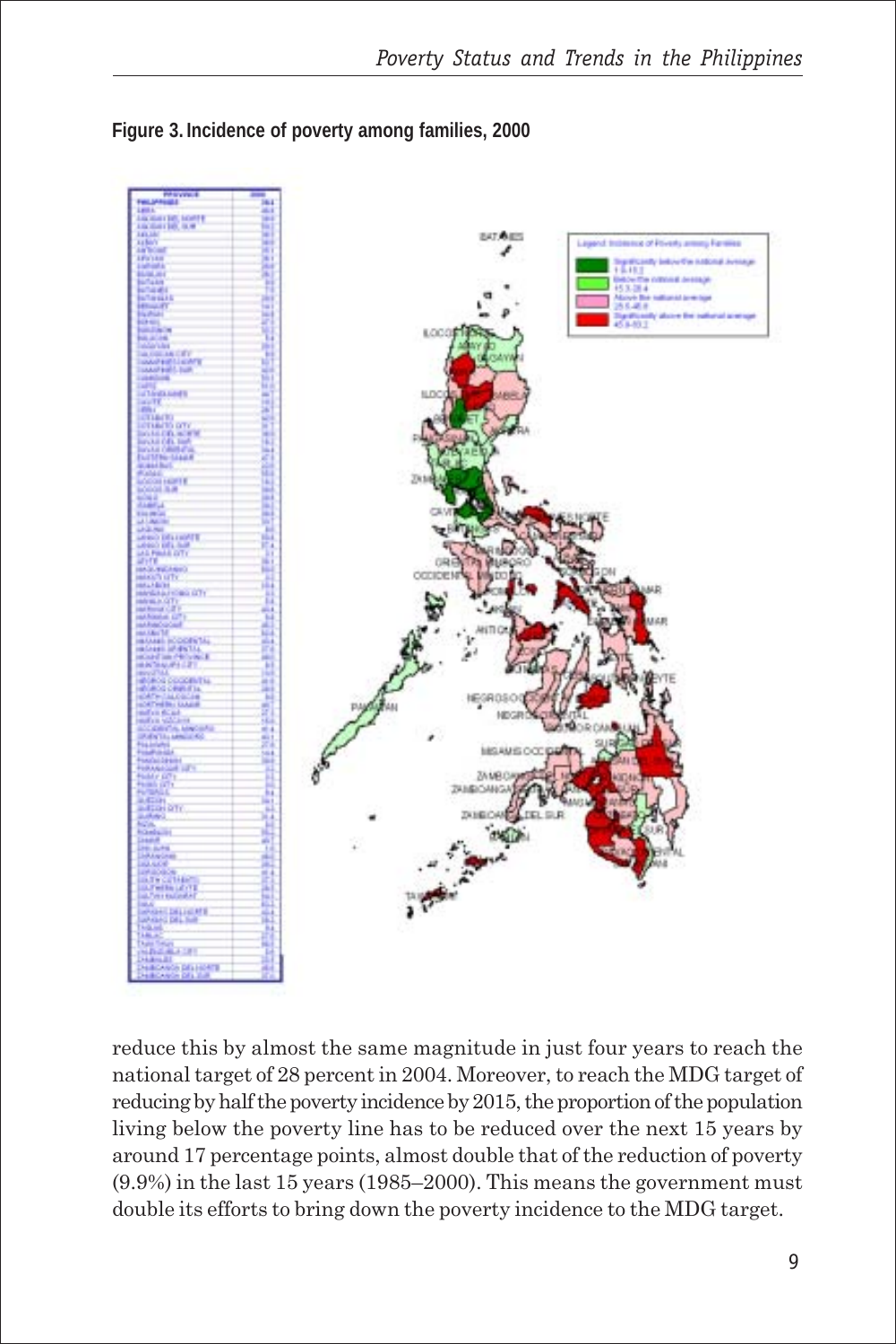#### *Magnitude of poor families*

All in all, there were 4,338,780 families who were considered poor in 2000. This shows an increase of 356,014 families from the 1997 estimate. However, using the old method for poverty monitoring, the magnitude of poor families in 2000 was 5,139,565, a difference of over 800,000 families from the estimate based on the new methodology. Figure 4 also shows a much greater increase of over 628,000 poor families from the survey done in 1997 as compared to the change in the magnitude of poor using the new method (i.e., 356,013 families). Using the old methodology of poverty monitoring (based on regional menus), it can easily be seen that the magnitude of the poor has been continuously increasing since 1991. Even with the new method, the magnitude of poor population increased from 1997 to 2000.



**Figure 4. Magnitude of poor families, Philippines, 1985–2000**

Source: FIES, NSO

The Bicol Region contributes the largest number or 12.4 percent (537,703 families) of the country's total magnitude of poor families while Regions VI and VII contribute 10.5 and 8.2 percent, respectively (Figure 5). On the other hand, the CAR, NCR, and Region II contribute three percent and below. Among the provinces, Negros Occidental, Masbate, and Cebu have the largest magnitude of poor families each having around 200,000 poor families. The province of Batanes had the lowest number of poor with only 249 poor families. The cities of Metro Manila also had relatively low number of poor families.

By island group, Luzon has the largest number of poor families at 1.86 million families, or 42.9 percent of the total number of poor families (Table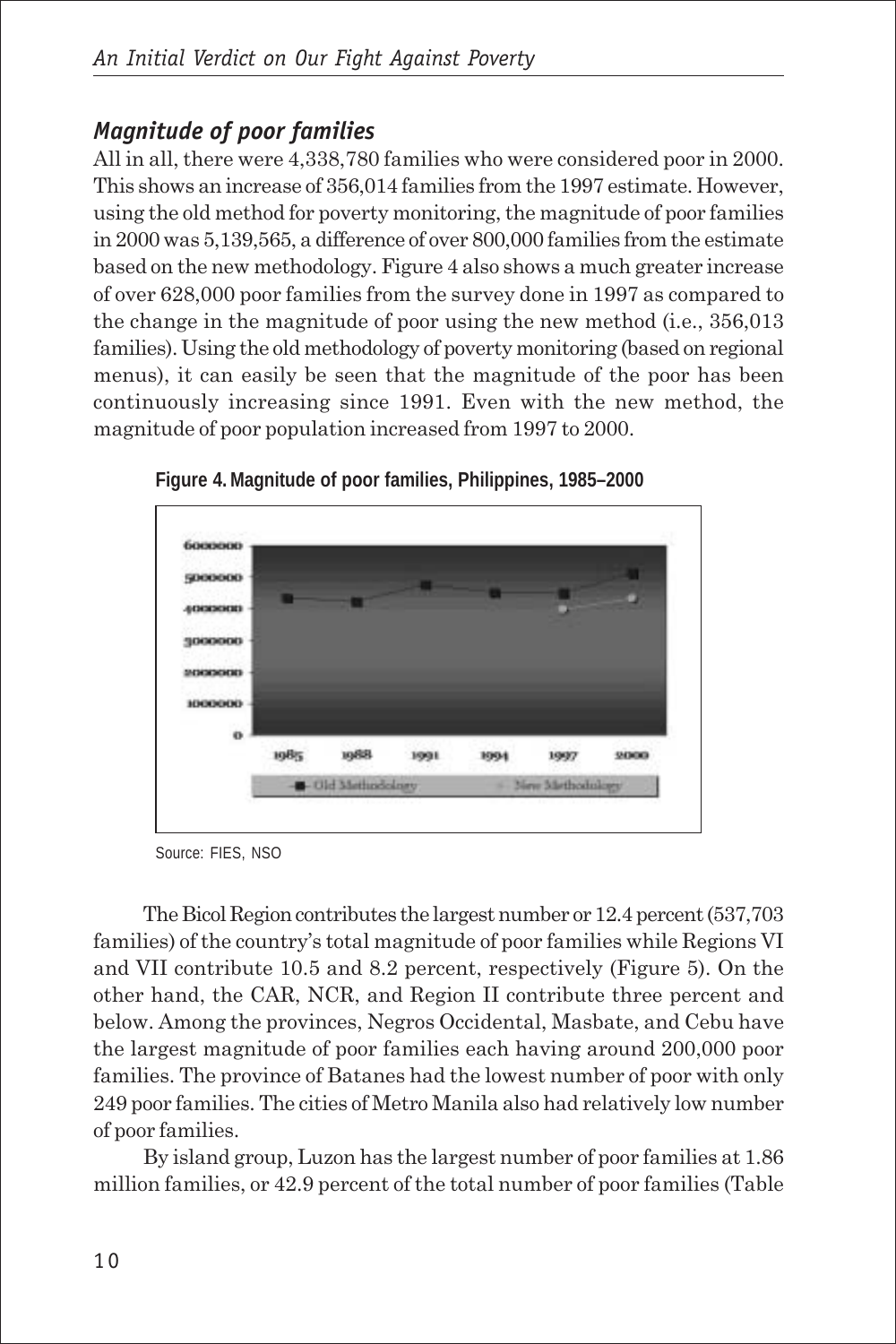4). Mindanao is second with 1.39 million poor families. Visayas has 1.09 million poor families.



**Figure 5. Magnitude of poor families by region, 2000**

Source: FIES 2000, NSO

|  | Table 4. Number of poor families by island group, 2000 |  |  |  |  |  |  |
|--|--------------------------------------------------------|--|--|--|--|--|--|
|--|--------------------------------------------------------|--|--|--|--|--|--|

| <b>Island Group</b> | Number of Poor Families |       |  |
|---------------------|-------------------------|-------|--|
| Philippines         | 4.338.780               | 100.0 |  |
| Luzon               | 1.859.646               | 42.9  |  |
| Visayas             | 1.093.140               | 25.2  |  |
| Mindanao            | 1,385,993               | 31.9  |  |

Source: Basic data of the 2000 FIES, NSO

#### *Subsistence incidence*

The NSCB estimated that 13 out of every 100 families in the country do not have the needed income to provide for their basic food needs. This percentage of families who cannot meet basic food needs is referred to as the subsistence incidence. This is slightly lower than the estimate in 1997 (13.6%, based on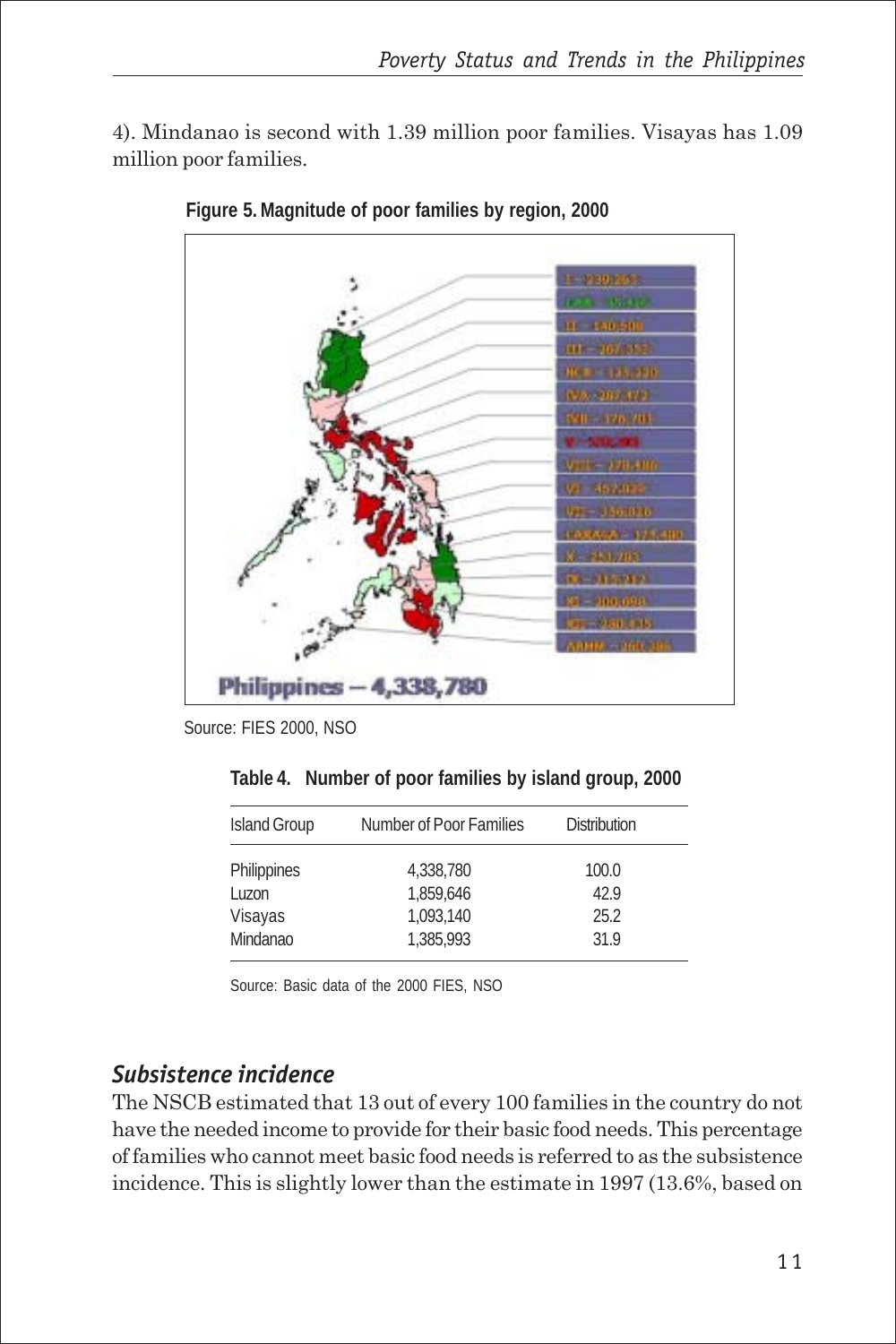the new method of poverty monitoring). However, using the regional poverty thresholds, the subsistence incidence increased from 16.2 percent in 1997 to 16.7 percent in 2000 (Figure 6).





The disparities across regions were indeed very huge ranging from 0.7 percent for the NCR to as high as 27.8 percent for the Bicol region (Figure 7). The other regions with the lowest subsistence incidence can be found at the outskirts of Metro Manila such as Region III (4.2%) and IVA (5.3%), and those at the northern part of the country. On the other hand, those regions in the Visayas and Mindanao particularly ARMM (25.7%), CARAGA (23.4%), Region IX (21.8%), and XII (20.1%) have the highest subsistence incidence rates.

In the province of Masbate, almost half (42.6%) of the families do not have the income needed to provide for their basic food needs. Other provinces that have relatively high subsistence incidences were the provinces of Maguindanao (35.6%), Sulu (34.2%), Romblon (33.7%), and Ifugao (32.7%). In contrast, the province of Batanes and some cities in Metro Manila, namely Pasay, Las Piñas, Mandaluyong, and Marikina have zero subsistence incidence.

#### *Severity and depth of poverty*

The poverty gap index shows the depth of poverty. It is the ratio of the poverty gap (poverty threshold less average income of the poor) divided by

Source: FIES, NSO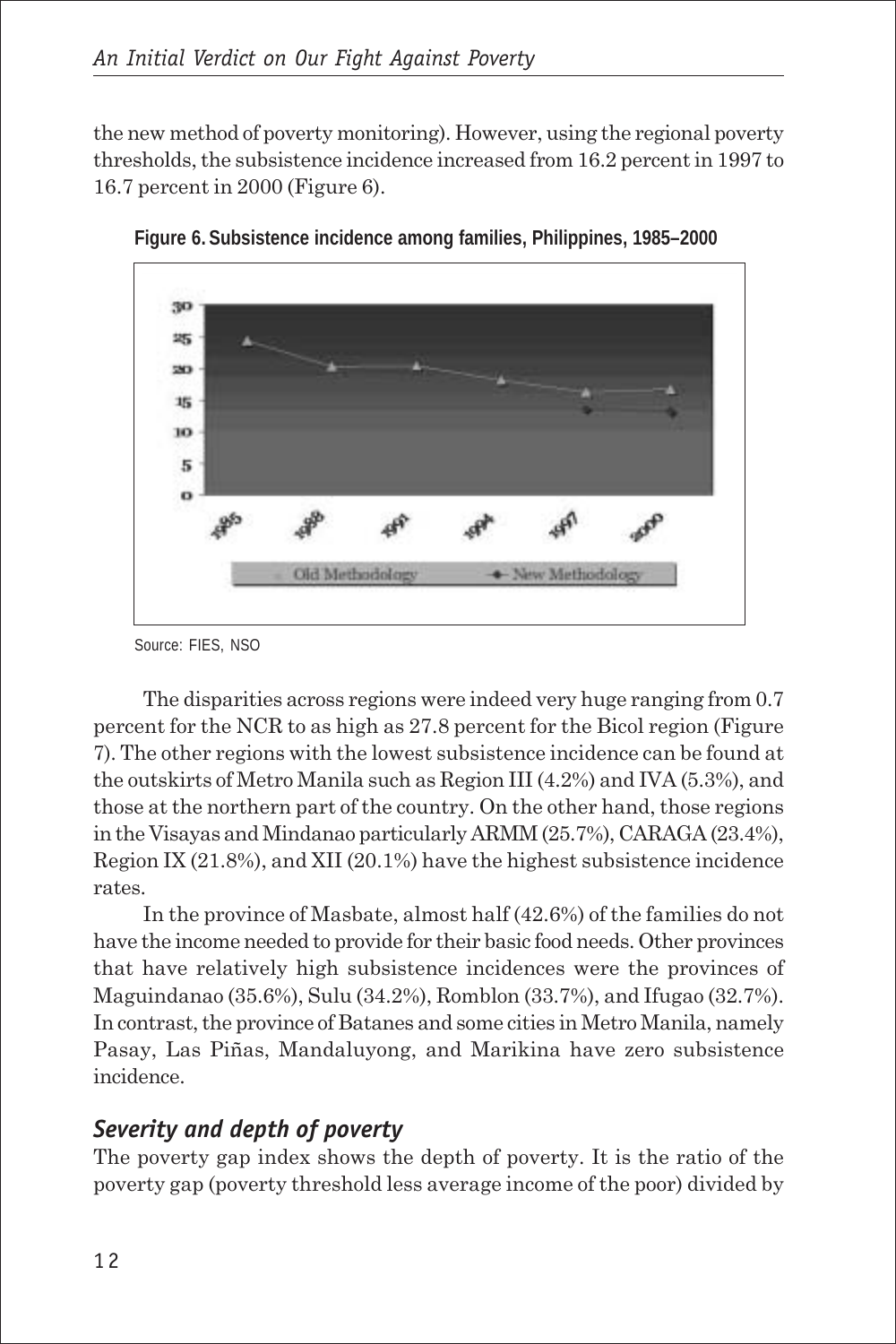

**Figure 7. Subsistence incidence among families by region, 2000**

Source: FIES, NSO

the poverty threshold. The bigger the number, the greater is the depth of poverty. The data show that the depth of poverty has lessened over time, that is, the poor are getting less poor. From 14.7 percent in 1985, it has decreased to 10.7 percent in 2000. On the other hand, the severity of poverty is measured by the poverty severity index. The data also show that poverty has become less severe from 6.6 in 1985 to 4.6 in 2000.

#### *Expenditure-based poverty incidence*

There have been efforts by some researchers to estimate poverty incidence based on expenditures. Balisacan (2001) estimated that in 1997, 25 percent of the population had consumption below the poverty threshold. This is significantly lower than the official income-based measures of 36.9 percent using the old methodology and 33 percent using the new methodology.

#### *International poverty line*

While it is recognized that having a single poverty line across countries is not really appropriate, it is still used largely by international donor agencies to come up with some global estimate of poverty incidence and magnitude.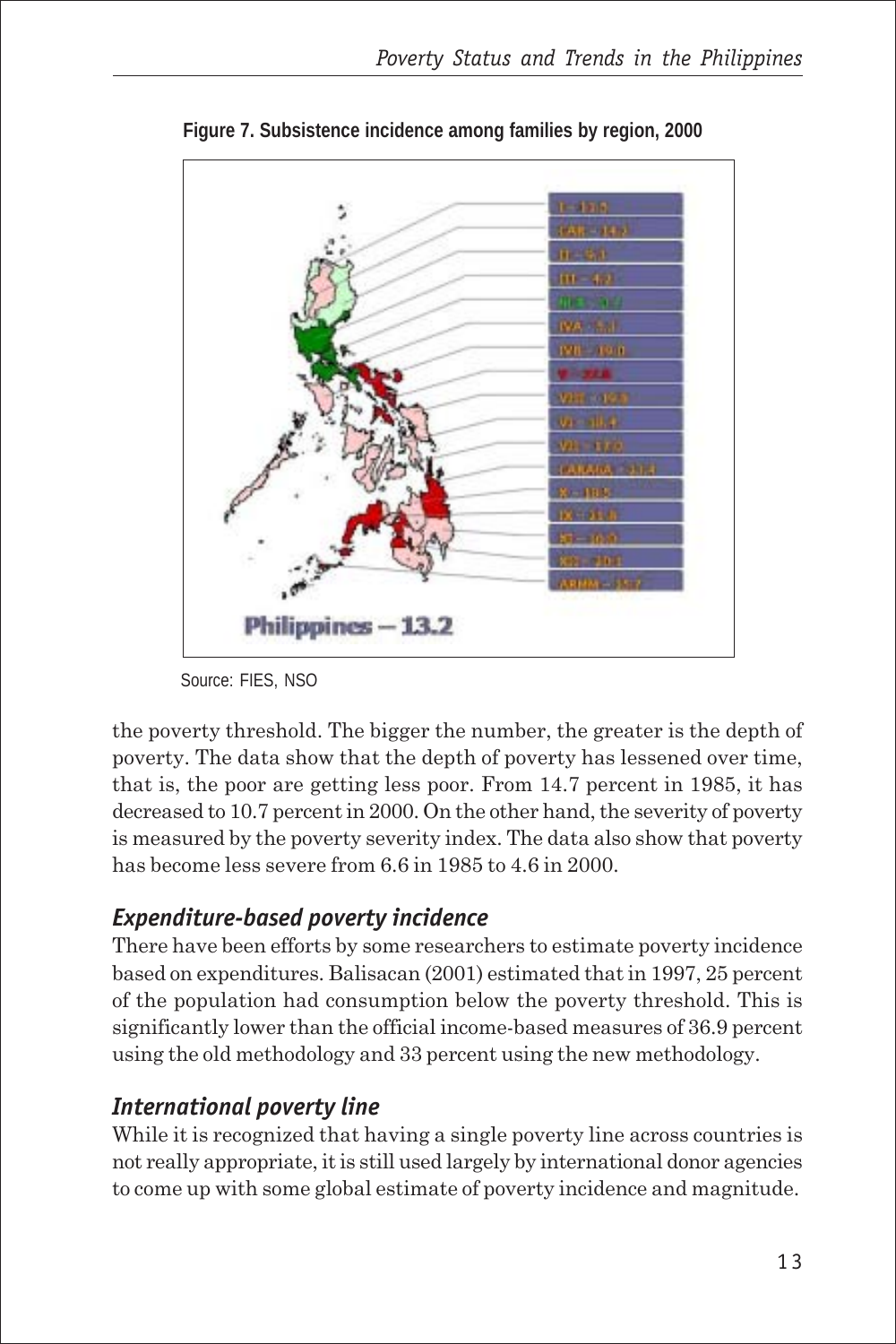Using the international poverty line of \$1 a day being used by the World Bank, the proportion of the population considered poor slightly decreased from 28.6 percent in 1991 to 26.9 in 1994.

#### *Policies and programs*

Poverty alleviation is the key tenet in the Medium-Term Philippine Development Plan (MTPDP) 2001–2004. The MTPDP incorporated the goal of reducing poverty incidence to 28 percent by 2004 for two million poor Filipinos. This will be achieved by increasing per capita incomes and expanding the job market. The government realizes that to attain sustained and equitable economic growth, it must formulate sound and consistent fiscal, monetary, external, and financial sector policies.

The *Kapit-Bisig Laban sa Kahirapan* (KALAHI) is the Arroyo administration's program for an expanded, accelerated, and focused strategy against poverty. It targets the poorest municipalities and barangays and ensures that stakeholders like nongovernment organizations (NGOs), local government units (LGUs), the private sector, and the academe are important partners. KALAHI's programs include human development services, livelihood and employment services, rural infrastructure services, and asset reform.

As of June 30, 2003, KALAHI programs and responses are being implemented in 371 barangays located in 159 municipalities/cities in 48 provinces.

Five modes of KALAHI Special Projects serve as the government's vehicle to reach out to the poor, respond to real needs, and catalyze responses from other stakeholders. The KALAHI Rural Projects serve 90 priority rural barangays who now benefit from potable water systems, farm-to-market roads, multipurpose or day care centers, and microenterprise and livelihood activities. KALAHI Rural Projects have used 40 million peso allocation from the President's Social Fund (PSF) that provides funds to fill the gaps or stimulate inflow of services and livelihood.

The KALAHI Urban Projects are present in eight cities and urban centers offering human development services as well as crucial steps for land and housing security for urban poor families. These projects tap into a P20 million support from the PSF.

KALAHI Local Initiative Projects are proposed by other stakeholders from urban or rural areas and aim to augment strong local, multistakeholder initiatives for asset reform, human development services, and livelihood and employment opportunities. Thirteen projects were approved in 2003, with a total funding of P4 million. Projects include animal dispersal, abaca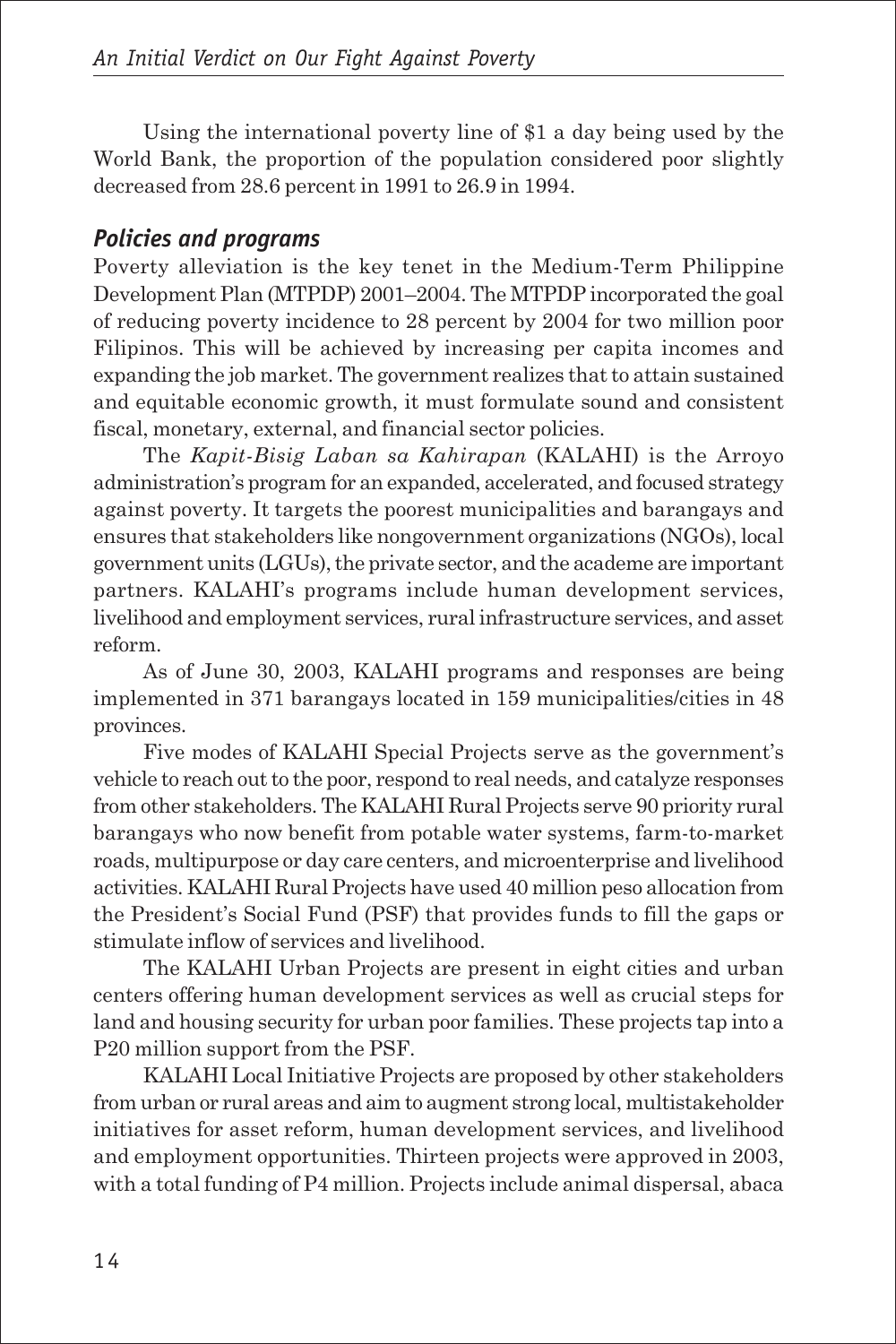plantation, water system installation, core shelter construction, and farmto-market roads. The projects are scattered in six provinces covering seven municipalities and 25 barangays. To date, 7 out of the 13 projects are already being implemented while the remaining six are being prepared.

KALAHI in Resettlement Areas serve 5,000 households in six underdeveloped resettlement sites in Regions III, IV, and NCR by bringing to them basic services such as water supply, electrification, and drainage system. Forty million pesos was allocated for this purpose from the PSF. The President gave an additional P10 million for Livelihood Support Projects in 10 resettlement sites in the same regions. The package includes livelihood training, support facilities for enterprise start-up and microfinance projects.

KALAHI in Conflict Areas will bring regional and local convergence groups face-to-face with poverty in communities that have been further impoverished by the ravages of armed conflict and violence. The set of special projects are to be implemented in an estimated 100 communities utilizing again a focused fund of P40 million. Special task groups of regional and provincial offices have identified the communities and appropriate project interventions. Particular attention has been pledged to barangays where rebels and displaced families are returning to reestablish their homes and livelihoods.

In addition to the KALAHI programs, there is also the KALAHI Comprehensive and Integrated Delivery of Social Services (CIDSS), which is implemented by the Department of Social Welfare and Development (DSWD) and funded by the World Bank. It will bring focused and quick assistance to catalytic community projects in 5,125 barangays over the period 2003 to 2007.

The government fully realizes that for the poor to benefit from economic growth, they must be empowered in mind, body, and resources. Thus, there is a need for asset reforms, especially in land and credit, and the strengthening of human development services, particularly health and education. Agrarian reform is discussed in the Economic paper.

While the country's failure to reduce poverty in recent years can be attributed mainly to the series of economic and political crises the country suffered, the discontinuity of programs brought about by the change in governments has also contributed to the poor performance. With every change in government, the poverty reduction strategy and accompanying programs are changed. Since it takes time to develop a strategy and implement it, there is no time for these programs to bear fruit before they are dumped by the new administration.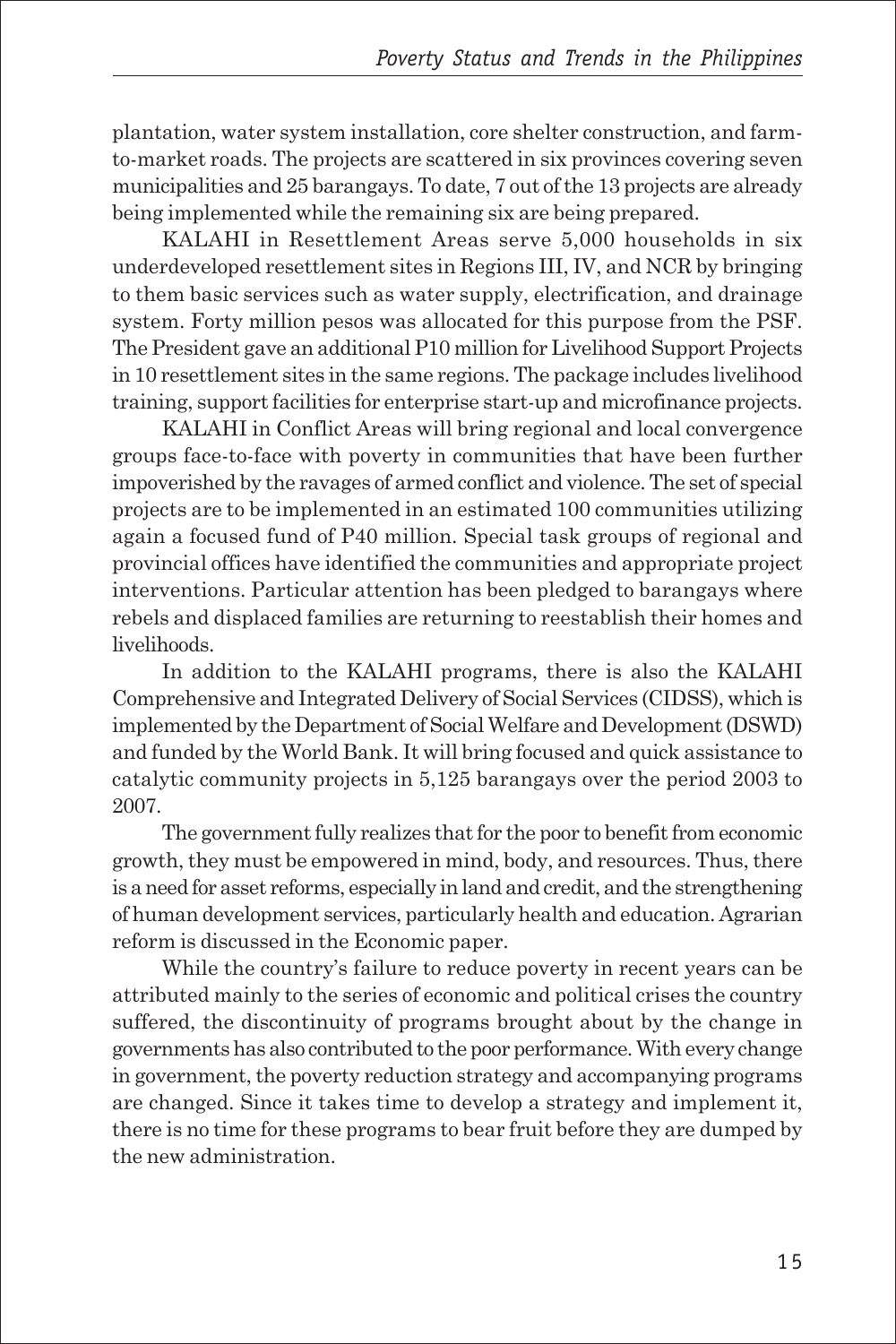### **Chronic and Transient Poverty**

Using panel data from the 1997 FIES and 1998 and 1999 APIS, Reyes (2002) showed that there were considerable movements in and out of poverty during the period 1997 to 1999. This was the time of the Asian financial crisis and the worst episode of the El Niño phenomenon. Figure 8 shows that one fifth of the families were found to be consistently poor in the three years covered by the study. On the other hand, one third of the families moved in and out of poverty during the same period.



**Figure 8. Chronic and transient poverty**

Source: Reyes (2002)

It was found that only half of those considered poor in 1997 are consistently poor in 1998 and 1999. This means that the problem is not as daunting as it seems. On the other hand, there were those who were nonpoor in 1997 who became poor in 1998 (15.1%) indicating the vulnerability of these families to shocks. The key is finding the appropriate interventions for the chronic and transient poor. Further research is needed in identifying who are the chronic and transient poor and the causes of their poverty. Then appropriate interventions can be designed for the target groups. For example, for the chronic poor, providing access to education can be their way out of poverty. For the farmers who have become temporarily poor because of typhoons or other calamities, crop insurance schemes may be an effective way of keeping them from falling into poverty during times of bad crops.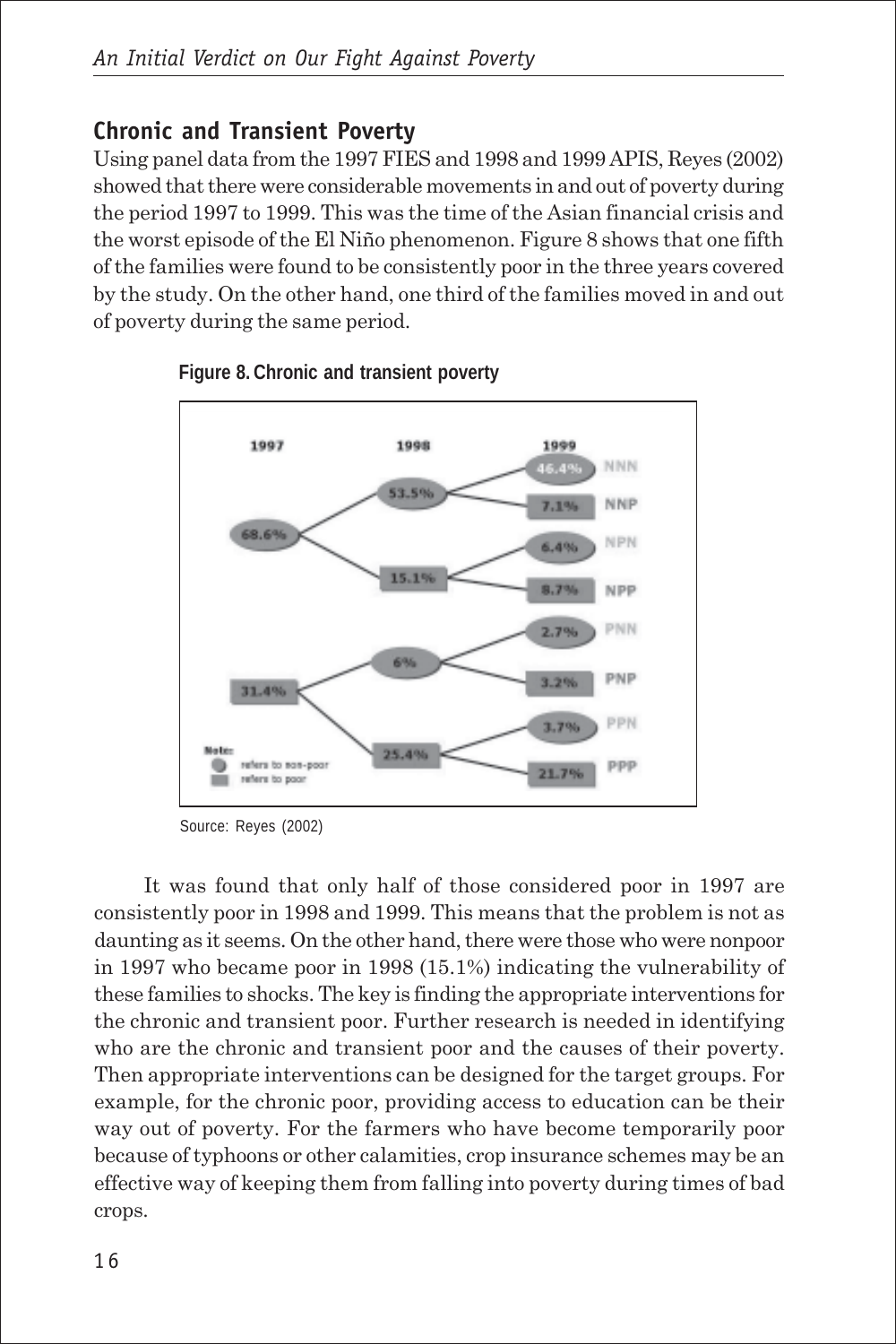Safety nets are also important during times of crisis to avert movements into poverty. This is a challenge for the government. During periods of economic crises that have adverse social impacts, the demand for publicly provided goods and services is highest but this is also the time when the fiscal constraint is highest.

#### **Income Distribution**

Measures of income distribution such as the Gini coefficient, decile dispersion ratio, and share of the richest quintile are used to assess the situation with regards to income inequality. Again, FIES data for 1988, 1991, 1994, 1997, and 2000 are used to generate the required data.

In addition to low per capita incomes, the distribution of income is also a problem. Income inequality has been increasing. The share in total income of the poorest quintile has declined from 4.77 percent in 1991 to 4.41 percent in 2000. Moreover, the average per capita income of the richest decile is now 23.7 times the average per capita income of the poorest decile, a significant increase from 17.8 in 1985 (Table 5). Furthermore, the Gini coefficient has increased over the past 15 years from .45 in 1985 to .48 in 2000, indicating greater inequality (Table 6).

|      | Table 5. Decile dispersion ratio, 1985-2000                               |      | Table 6. Gini coefficient ratios,<br>1985-2000 |  |
|------|---------------------------------------------------------------------------|------|------------------------------------------------|--|
| Year | Ratio of Average Per Capita Income<br>of Richest Decile to Poorest Decile | Year | Gini Ratio                                     |  |
| 1985 | 17.8                                                                      | 1985 | 0.4466                                         |  |
| 1988 | 17.6                                                                      | 1988 | 0.4446                                         |  |
| 1991 | 20.4                                                                      | 1991 | 0.4680                                         |  |
| 1994 | 18.7                                                                      | 1994 | 0.4507                                         |  |
| 1997 | 24.3                                                                      | 1997 | 0.4865                                         |  |
| 2000 | 23.7                                                                      | 2000 | 0.4818                                         |  |

Source: FIES, NSO

Source: FIES, NSO

#### **Population and Migration**

This section discusses the trends in population. The country has reduced the growth of population but not as fast as its neighbors. Thus, the population continues to grow at a fast rate of 2.36 percent annually. The reason for this is the lack of a strong population management policy.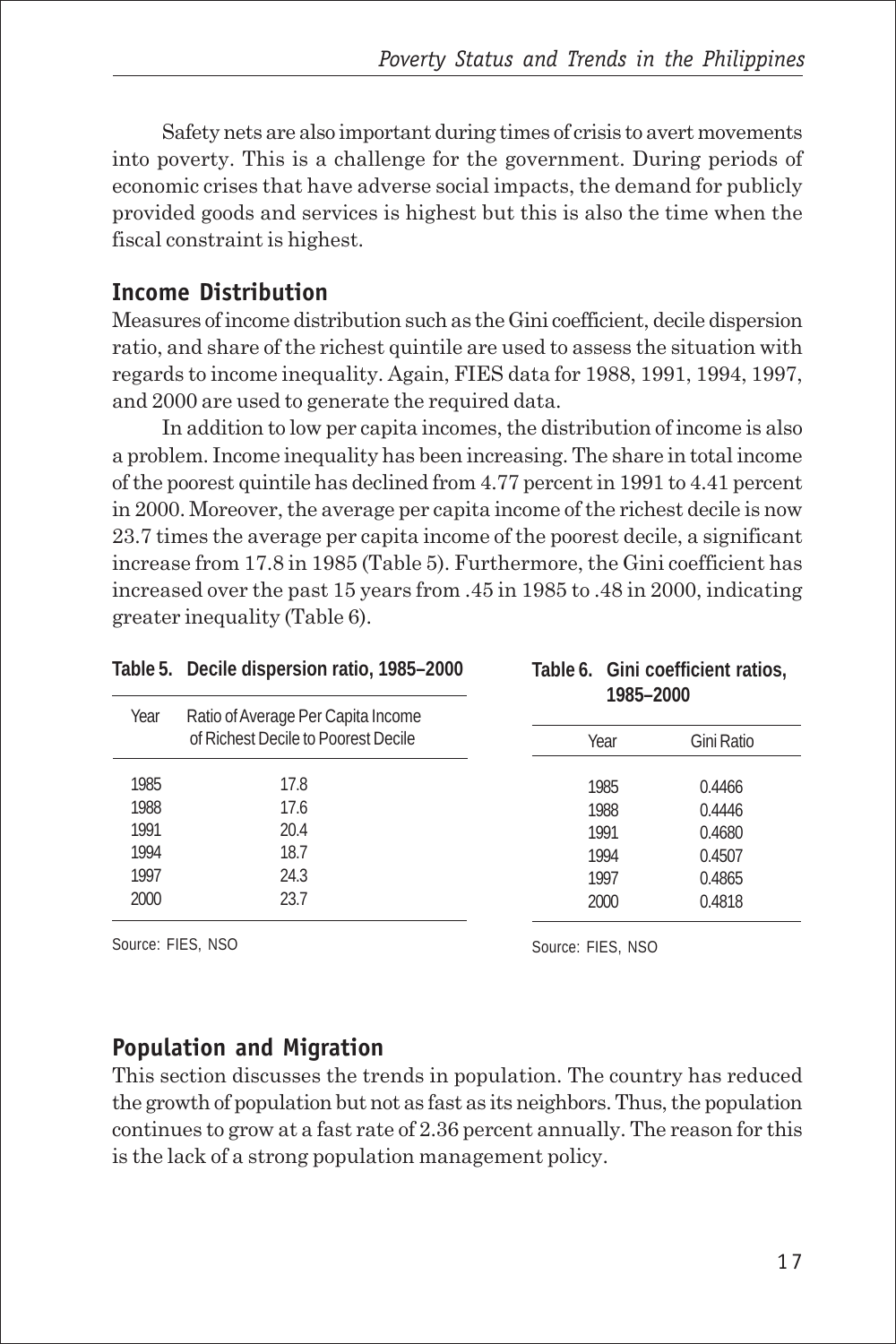#### *Population and poverty*

The issue of population growth is important, particularly in developing countries like the Philippines. In the Philippines, it has been found that poverty incidence increases monotonically as the family size increases (Reyes 2000). The incidence is highest among families with at least nine members (57.3% in 2000) and lowest among single-person households (9.8% in 2000) (Table 7).

| Family size | Poverty Incidence |      |      |      |      |      |
|-------------|-------------------|------|------|------|------|------|
|             | 1985              | 1988 | 1991 | 1994 | 1997 | 2000 |
| 1           | 19.0              | 12.8 | 12.7 | 14.9 | 9.8  | 9.8  |
| 2           | 20.0              | 18.4 | 21.8 | 19.0 | 14.3 | 15.7 |
| 3           | 26.6              | 23.2 | 22.9 | 20.7 | 17.8 | 18.6 |
| 4           | 36.4              | 31.6 | 30.1 | 25.3 | 23.7 | 23.8 |
| 5           | 42.9              | 38.9 | 38.3 | 31.8 | 30.4 | 31.1 |
| 6           | 48.8              | 45.9 | 46.3 | 40.8 | 38.2 | 40.5 |
| 7           | 55.3              | 54.0 | 52.3 | 47.1 | 45.3 | 48.7 |
| 8           | 59.8              | 57.2 | 59.2 | 55.3 | 50.0 | 54.9 |
| 9 or over   | 59.9              | 59.0 | 60.0 | 56.6 | 52.6 | 57.3 |

**Table 7. Poverty incidence by size of family**

Source: Reyes (2002)

According to Orbeta (1996), demographic changes affect poverty through growth, distribution, and conversion channels. The growth channel refers to the impact of demographic changes on the level and growth of the average attainable well-being per person, usually measured in terms of income. East Asian countries experienced rapid decline in fertility and this has created an opportunity for them to grow faster. This demographic bonus has contributed as much as one-half of the recorded growth in Southeast Asia and about one-third in East Asia during the period 1965 to 1990. In the case of the Philippines, the importance of the growth channel on poverty reduction was highlighted in a study done by Reyes (2002) on the decomposition of poverty. Reyes showed that the larger proportion of the decline in poverty during the period from 1988 to 2000 was brought about by economic growth and not by redistribution.

On the other hand, the distribution channel refers to the impact of demographic changes on the distribution of income. At the aggregate level, high fertility tends to bias the distribution of income against the poor. High fertility and rapid population growth implies large labor supply. Coupled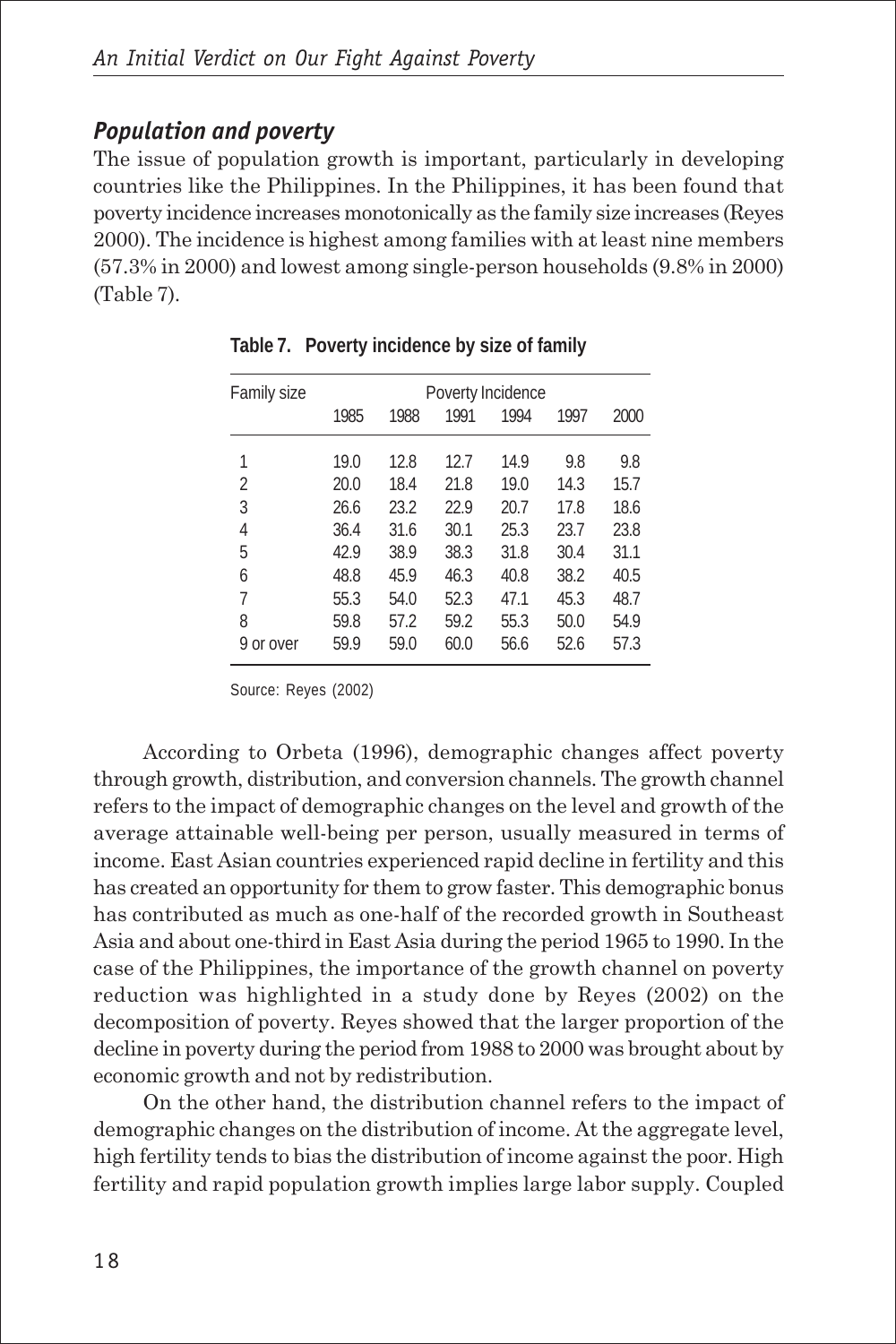with weak demand for labor, a large labor supply means nonincreasing or even decreasing level of real wages leading to a shrinking share of labor in output. Since labor is the main asset of the poor, this would tend to affect the poor more.

The conversion channel refers to the impact of demographic changes on the conversion of the attainable well-being into actual well-being per person. Evidence show that the poor have lower contraceptive prevalence than the rich. Moreover, the difference between actual and desired fertility is also higher among the poor.

### *Population trends*

The Philippine population growth rate has been declining until 1995. The latest NSO Population Census in 2000 indicated that there has been a reversal in the downward trend in the growth rate. The Philippine population grew annually at a rate of 2.36 percent between 1995 and 2000. This was higher than the average growth rate of 2.32 percent registered between 1990 and 1995. The annual growth rate of the country's population has been continuously declining before the period 1995–2000 (Figure 9). If the annual growth rate continues at 2.36 percent, then the Philippine population is expected to double in approximately 29 years.





Source: NSO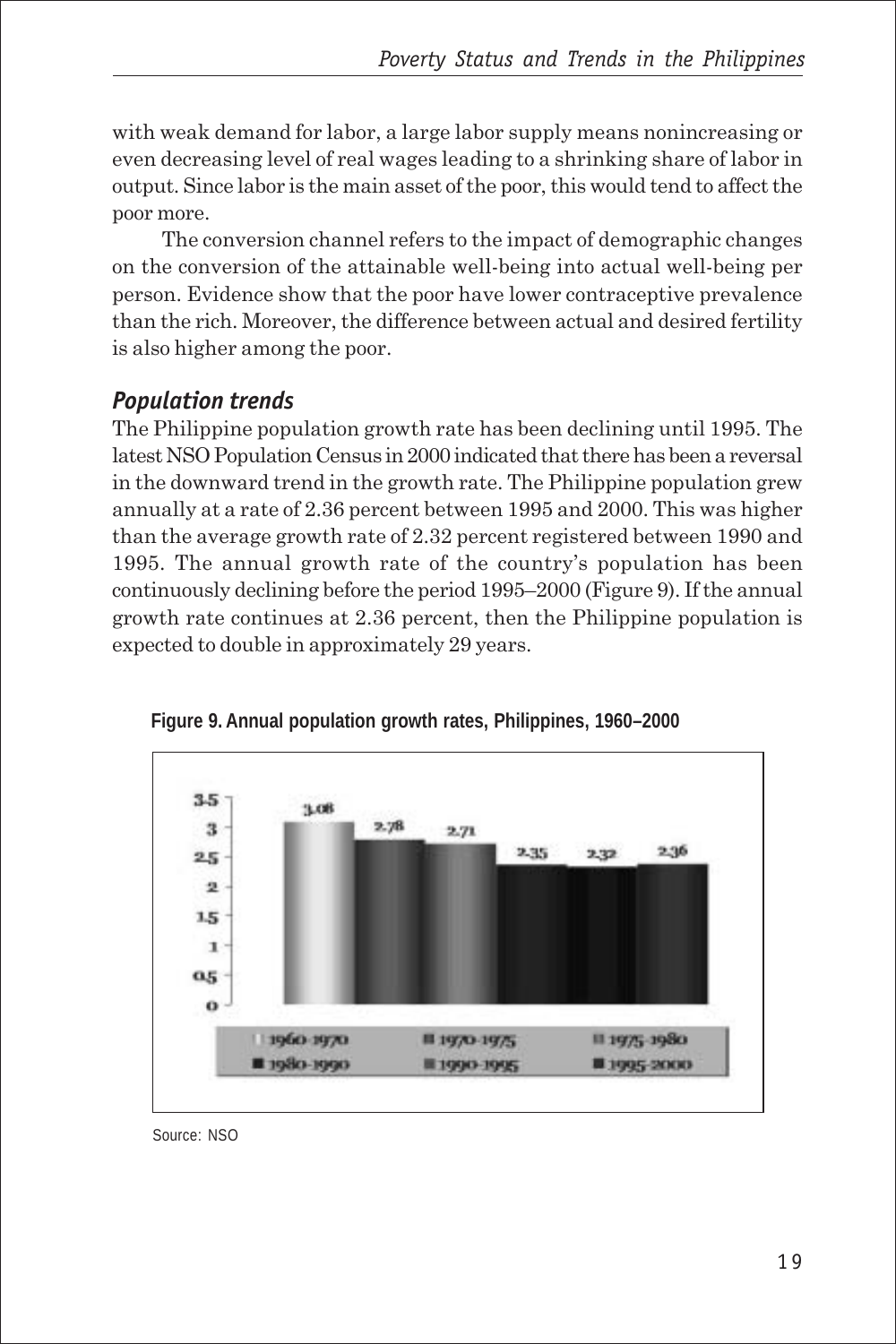The country's population as of May 1, 2000 was 76,498,735. It increased by around 7.8 million from the census taken five years ago. The NCR had the largest share in the country's total population at around 13 percent with its 9.9 million residents (Figure 10). Next to NCR were CALABARZON and MIMAROPA with 12.2 percent and 10.7 percent, respectively. The regions with the smallest population were CAR and CARAGA comprising less than five percent of the country's total.



**Figure 10. Population by region, 2000**

Source: 2000 Census of Population

The largest province in the country was Pangasinan with its population of 2,434,086. Growing at a faster rate of 2.4 percent, it is expected to double in 29 years. On the other hand, Batanes was the least populated province in the country with only 16,467.

The population pyramids shown in Figure 11 reflect the relatively young population in the Philippines. In 2000, more than one third (37%) of the population is less than 15 years old. Consequently, the dependency ratio, or the ratio of the population less than 15 years old and more than 65 years old and over to the population aged 15 to 65 years, is 69. This means that for every 100 working age individuals, there are 69 young and old dependents. The dependency ratio has declined since 1980 when it was 83 dependents for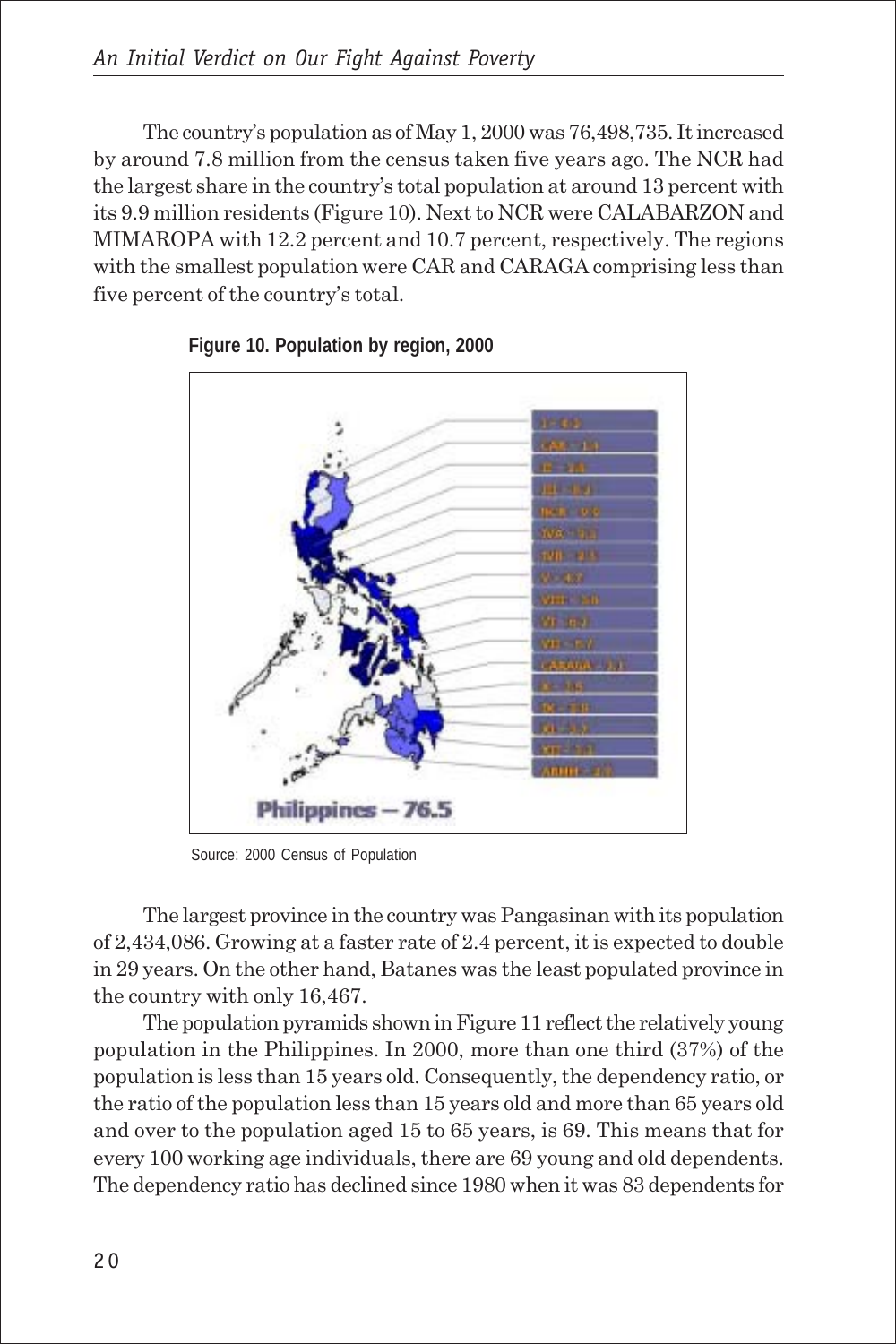every 100 working age individuals. The population is getting older but at a very slow rate. Between 1980 and 2000, the average age of the population has increased from 22.7 years to 25 years.



**Figure 11. Distribution of population by age group, 1980 and 2000**

On the average, there were 255 persons per square kilometer (sq. km) in the country for the census year 2000. As expected, the NCR was the most densely populated region with 15,617 persons per sq. km followed by Region III with 441. The CAR was the least densely populated region with only 95 persons per sq. km. Other regions with relatively low population density were Cagayan Valley and CARAGA. The least densely populated provinces were Apayao, Quirino, and Palawan with 24, 49, and 51 respectively. On the other hand, Navotas with 88,617 was the most densely populated city while Cavite was the most densely populated province with 1,602.

There are more people moving out than moving in CAR, Regions I, II, V, VI, VII, VIII, IX, XII, and ARMM. During the period 1985–1990, the net emigration rate was highest in the Bicol Region (Table 8). Its net outmigration rates were 25 per 1,000 male population and 31 per 1,000 female population. Next to it was Region VIII with 44 persons for every 1,000. The region with the highest immigration rate was Region IV with 42. NCR and Region III also have net in-migration. These three regions are the growth centers in Luzon and this could possibly explain why they attract a lot of migrants. In the case of Mindanao, Regions X and XI have in-migration, probably due to the growth centers in Davao and Cagayan de Oro.

According to the Overseas Workers Welfare Administration (OWWA), the top five regions where land-based overseas Filipino workers (OFWs) come from are NCR, Regions III, IV, I, and VI. In the case of sea-based OFWs, the top regions are NCR, Regions IV, VI, III, and VII.

Sources of basic data: 1980 and 2000 Census of Population and Housing, NSO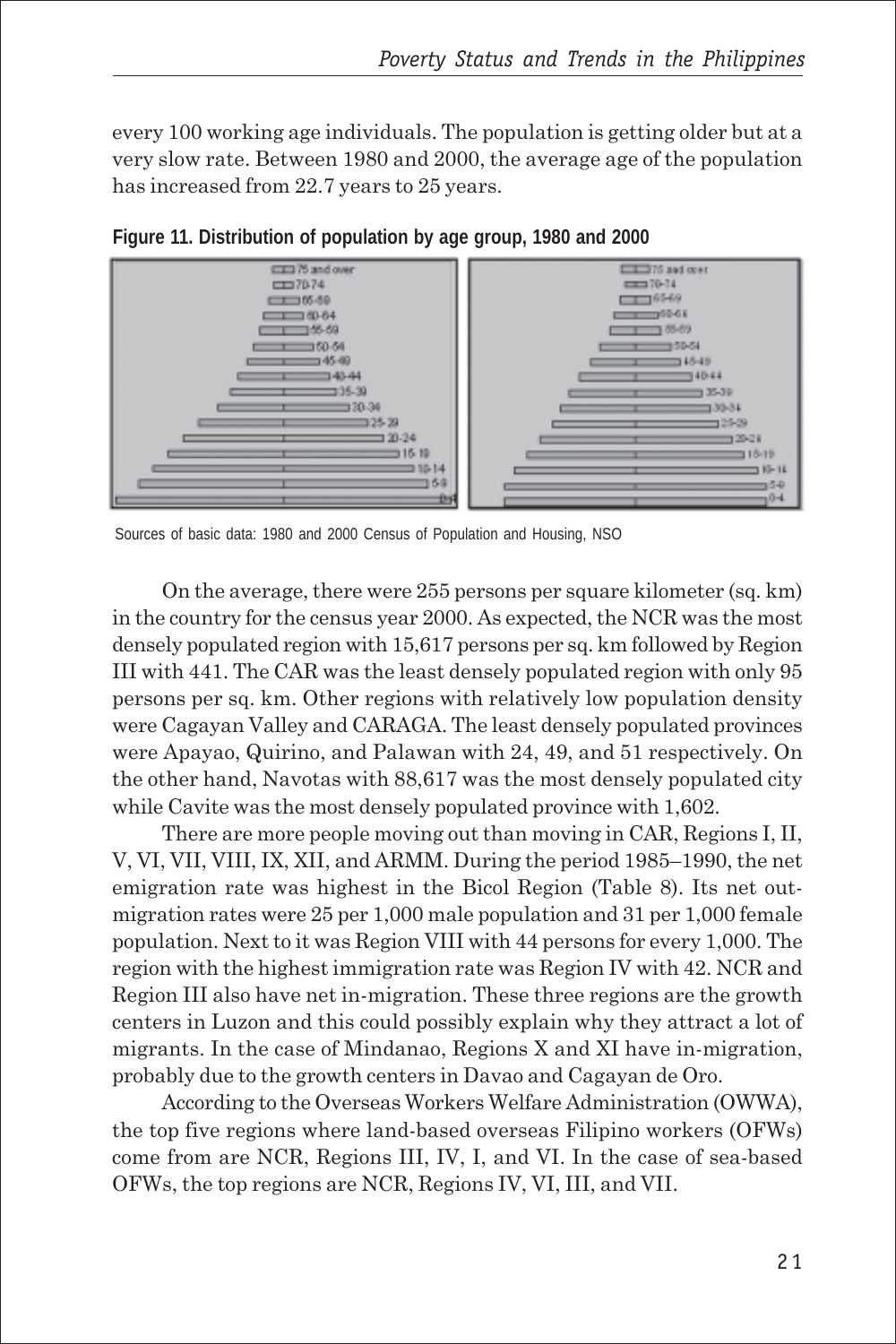| Region             | Male        | Female      |  |
|--------------------|-------------|-------------|--|
| NCR                | 0.010161    | 0.029291    |  |
| CAR                | $-0.002118$ | $-0.001877$ |  |
| Region I           | $-0.007088$ | $-0.010272$ |  |
| Region II          | $-0.006360$ | $-0.012892$ |  |
| Region III         | 0.002397    | 0.002548    |  |
| Region IV          | 0.022085    | 0.020174    |  |
| Region V           | $-0.024699$ | $-0.031248$ |  |
| <b>Region VI</b>   | $-0.010473$ | $-0.015960$ |  |
| <b>Region VII</b>  | $-0.009619$ | $-0.011749$ |  |
| <b>Region VIII</b> | $-0.017930$ | $-0.025936$ |  |
| Region IX          | $-0.002483$ | $-0.005184$ |  |
| Region X           | 0.008074    | 0.003579    |  |
| Region XI          | 0.005186    | 0.001867    |  |
| Region XII         | $-0.006149$ | $-0.008294$ |  |
| ARMM               | $-0.005332$ | $-0.004904$ |  |

**Table 8. Net migration rate by region and sex, 1985–1990**

Source: 1995-based National and Regional Population Projections, prepared by the Technical Advisory Group and NSO Population Projections Unit

The number of deployed OFWs has been continuously increasing since 1995. In 2002, the Philippine Overseas Employment Administration (POEA) reported that the total number of deployed OFWs, both land-based and seabased, was 891,908 showing an increase of 2.8 percent from the total deployment in 2001. Of the total number of deployed OFWs, 76.5 percent are land-based, of which 45 percent are in the Middle East, 42.5 percent in Asia, and seven percent in Europe.

#### *Population policy*

Herrin and Orbeta (2003), in their population policy and program review, have noted that the thrusts of the population policy and program have changed across the different administrations. During the Marcos administration, the emphasis was on negative consequences of rapid population growth. It adopted the Family Planning Program (FPP) that provided both information and services plus advocacy of a small family size norm. Under the Aquino administration, the emphasis was on rights of couples to determine number of children. The FPP emphasized maternal and child health.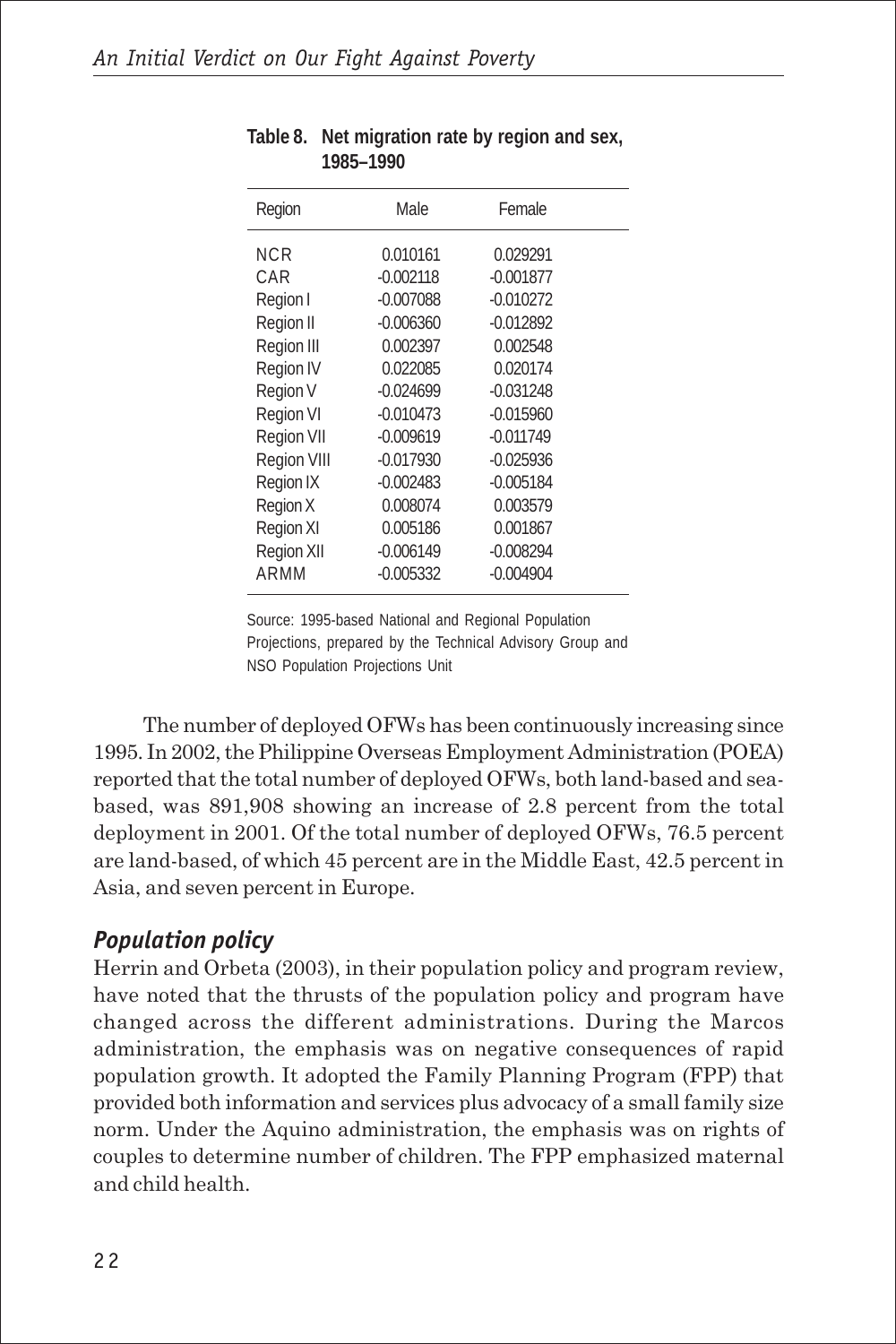The Ramos administration recognized the role of rapid population growth in constraining socioeconomic progress. Under the Estrada administration, the family planning program focused on assisting couples achieve their desired fertility and promoting health. It promoted contraceptive mix and looked at scenarios to achieve faster reduction in fertility.

The FPP of the Arroyo administration emphasizes the objective of assisting couples to achieve desired fertility and promote health. It gives emphasis on promoting modern Natural Family Planning. Moreover, it has declared that it will not fund purchase of contraceptives for distribution to public health facilities in the event bilateral and multilateral donors stop providing supplies.

Herrin and Orbeta concluded that there is a need to address rapid population growth and fertility reduction once and for all. There is a need for clear and consistent statements of national policy to guide national and LGU programs—a need to forge a stable consensus. In formulating policy, the views of partner government organizations (GOs) and nongovernment organizations (NGOs) and the large, albeit unorganized and silent constituency, the married couples with unmet needs for contraception, need to be considered.

#### **Education**

#### *Education and poverty*

The poverty status of the family is positively correlated with the educational attainment of the family head (Reyes 2000). Poverty incidence decreases monotonically as the educational attainment of the family head increases. Poverty incidence is highest among families whose head did not have any education (60.5% in 2000), while it is lowest among families headed by someone with at least a college degree (2.5%).

Previous studies have shown that the poor invest less on the human capital of their children. Large family size is negatively related to school participation among older children and education expenditure per child. This has been identified as the main mechanism of the intergenerational transmission of poverty.

Thus, education is important in helping increase the capacities of the people to meet their basic needs. It can break the vicious cycle of poverty. Moreover, literacy is also viewed as a basic need and being illiterate is considered as one of the dimensions of poverty.

This section examines the status and trends in the education sector. Key performance indicators such as elementary and secondary school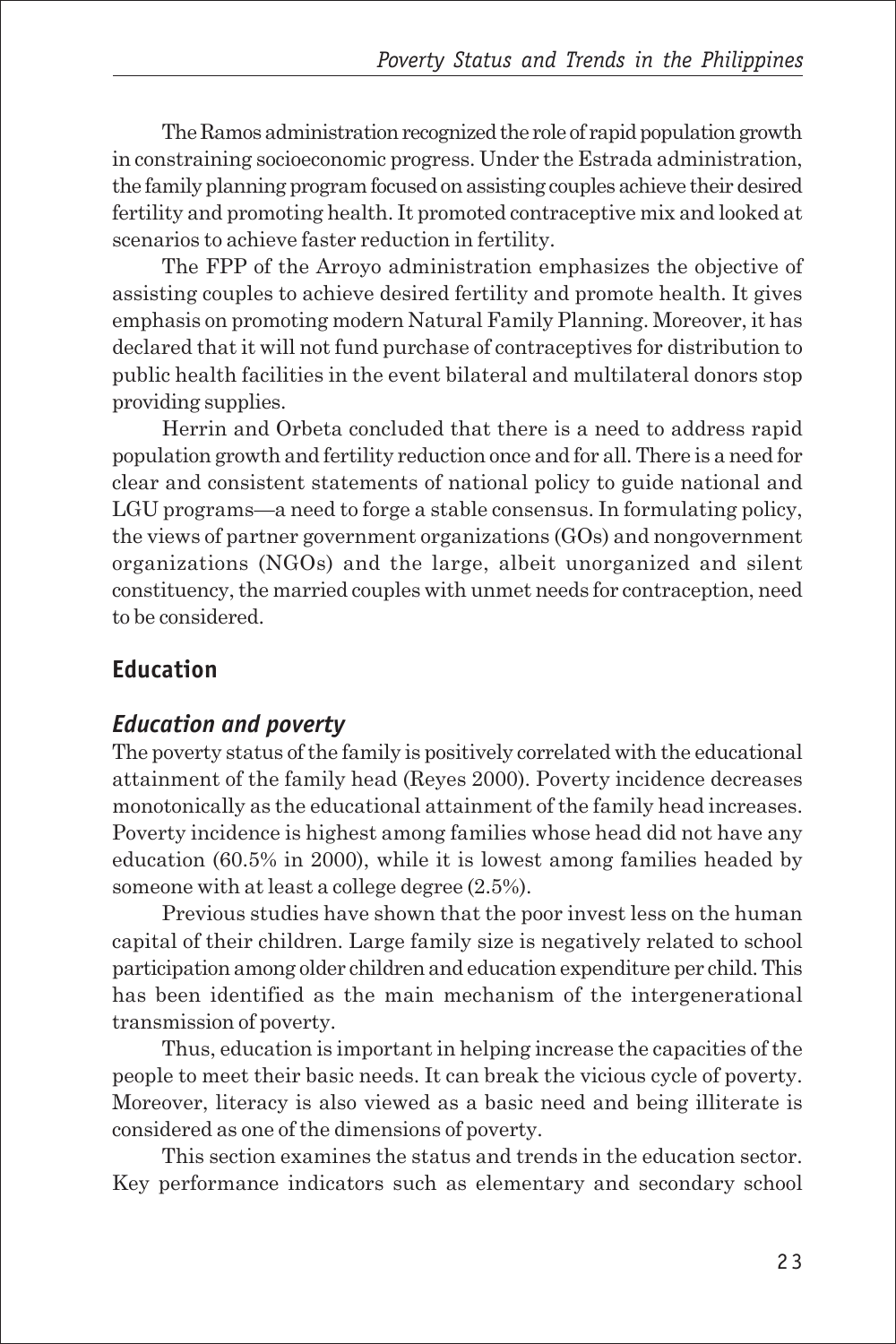participation rates, cohort survival rates, completion rates, dropout rates, achievement tests, and literacy rates are analyzed. Performance of the technical and vocational education subsector is also included. The role of the *madrasah*, particularly in Mindanao, is assessed to the extent that data will allow. Administrative records of the Department of Education (DepEd) are used to assess progress in the education sector over the last 12 years.

The various indicators show that literacy rate has increased owing to increased access to education. While elementary participation rate is high, there is a need to focus now on children in remote areas, street children, children living in extreme poverty, those in areas with armed conflict, and children of indigenous peoples. Moreover, to reduce the number of dropouts, there is a need to focus on those in Grade I, where the highest dropout rate occurs. Access to secondary schools has risen but could be further increased. On the other hand, the quality of education still needs to be improved considerably.

#### *Elementary participation rate*

The elementary participation rate has been consistently increasing over time and is relatively high, compared to other developing countries. The challenge now is to reach children in remote areas, street children, children living in extreme poverty, those in areas with armed conflict, and children of indigenous peoples. In SY 2001–2002, 97 percent of all children in the elementary schooling age in fact went to elementary schools. This was higher than that of the previous school year (96.4%). From SY 1998–1999, the elementary participation rate increased by only 1.29 percentage points. (Note that while this set of data is the more recent one, it is not yet based on the 1995 Census like the one below. The map in Figure 12 is for the SY 2000–2001, which is based on the 1995 Census.)

Elementary participation rate is the net elementary enrolment rate, which is obtained by dividing the number of official elementary school aged enrollees (7–12) by the total population of children aged 7 to 12. (Recently, the DepEd has shifted the relevant age group to 6–11 years.)

Figure 12 shows a regional map on participation rates for the SY 2000–2001. The data used for this map are still based on the old classification of regions. All regions have elementary participation rate higher than 90 percent. ARMM has the lowest rate at 91.3 percent, followed by CARAGA at 92.9 percent.

In SY 2000–2001, 92.3 percent of the elementary pupils attended public schools. The figure went up further to 92.9 percent in SY 2002–20003 indicating that the government is still the major provider of basic education to Filipino children.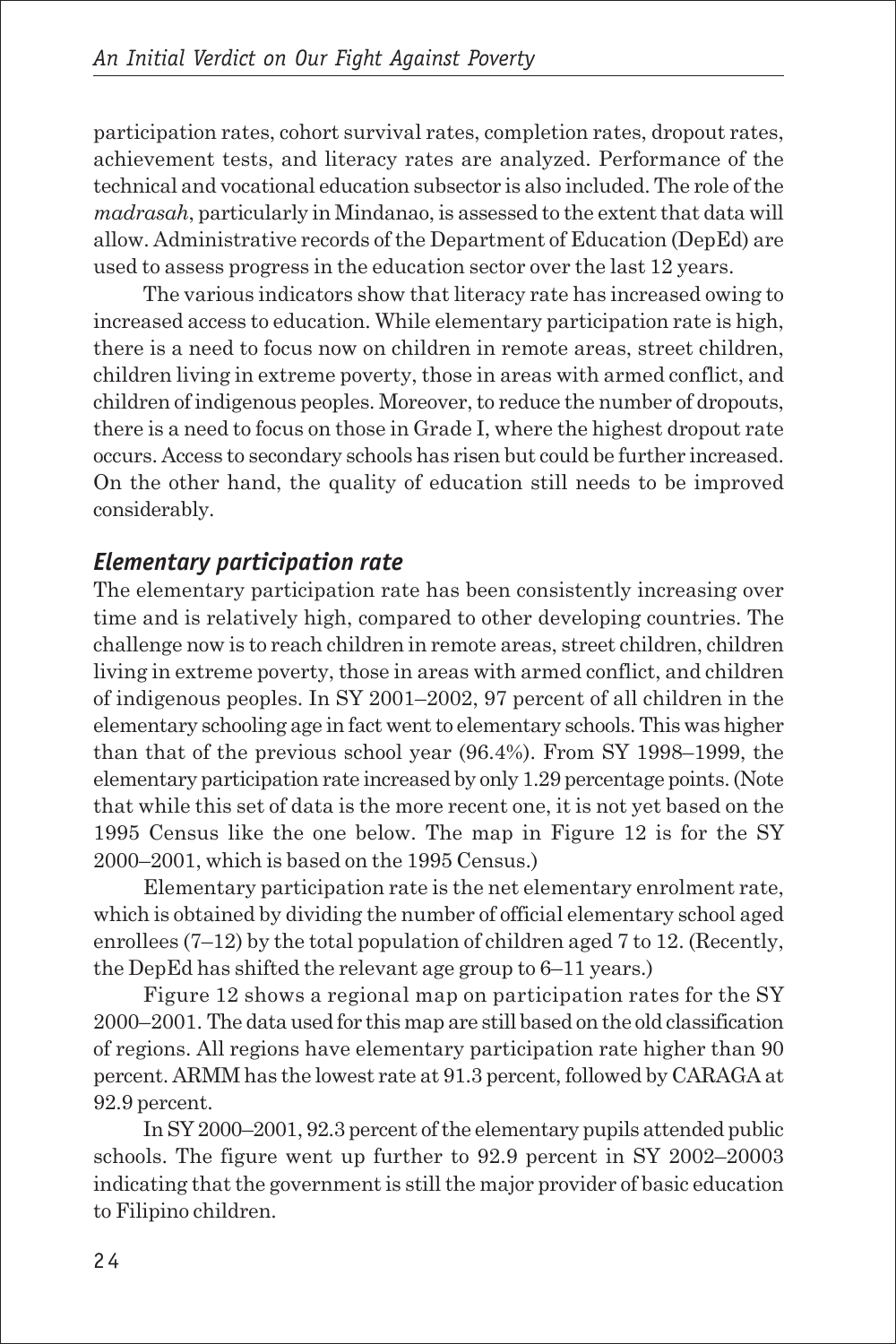

**Figure 12. Elementary participation rate by region, SY 2000–2001**

Source: Planning Service, DepEd



**Figure 13. Elementary participation rate by sector, private/public, Philippines**

Source: DepEd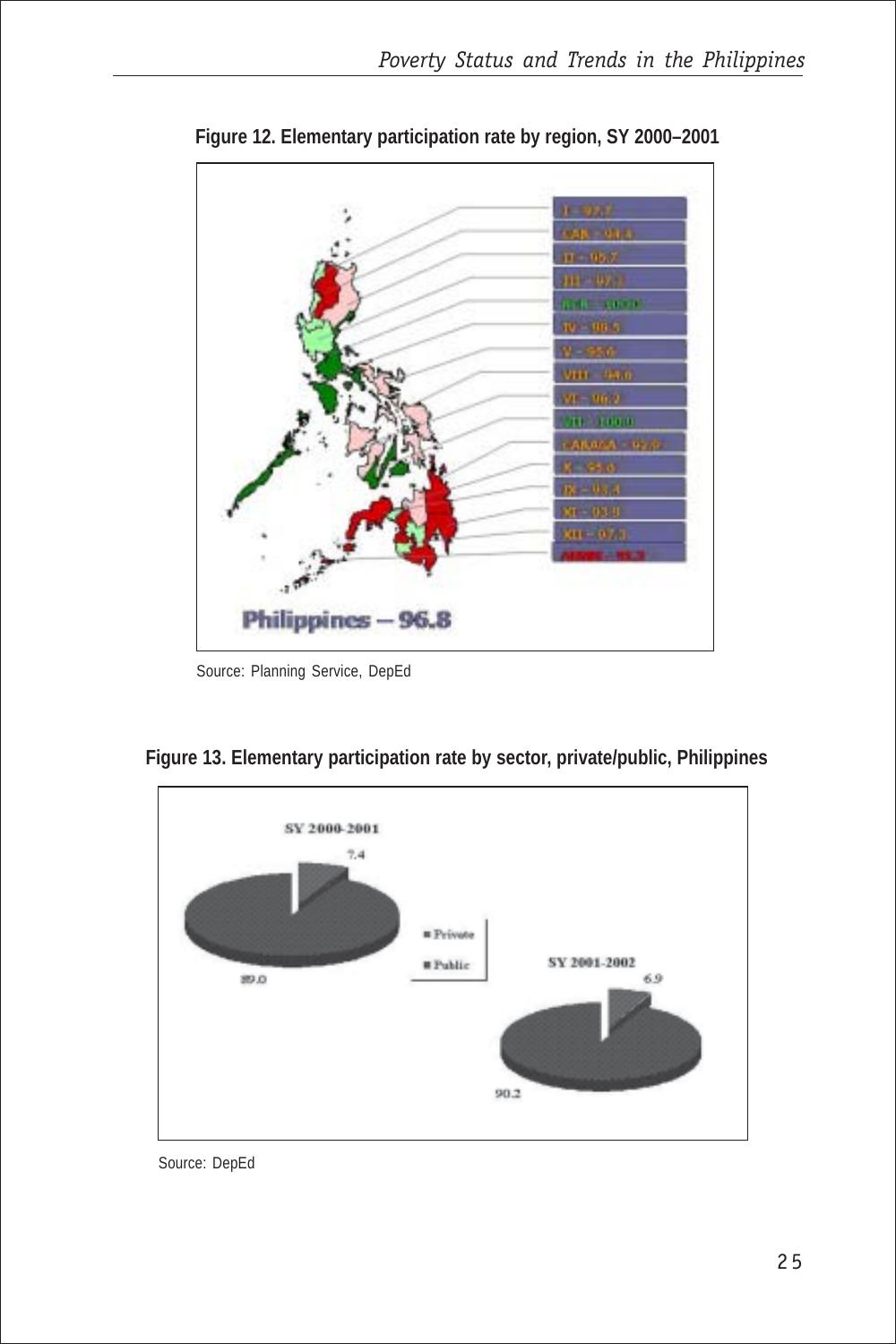#### *Secondary participation rate*

In SY 2001–2002, 73.4 percent of the population in the secondary schooling age actually went to secondary schools. This was higher than that of the previous school year. Over the years, this indicator has shown greater progress than the country's elementary participation rate with 8.22 percentage point difference from SY 1998–1999 to SY 2001–2002. (Note that this set of data is not yet based on the 1995 Census. The map in Figure 14 is for the SY 2000–2001, which is based on the 1995 Census.)

Participation rate is the net enrolment rate, which is obtained by dividing the number of official secondary school aged enrollees (13–16) by the total population of children aged 13–16.

In Figure 14 is a regional map on participation rates for SY 2000– 2001. The data used for this map are still based on the old classification of regions, the one used by DepEd. For this school year, the country's net enrolment ratio was 66.1 percent. This is higher than the participation rates in the last two school years averaging at over 65 percent. Secondary participation rate is highest in Region I at 87.5 percent and lowest in ARMM at 21.5 percent. In general, the secondary participation rates are higher in Luzon than in the Visayas and Mindanao. Except for Bicol, the rates are higher than 70 percent in all the regions in Luzon. Region VIII in the Visayas has the second lowest rate among all the regions in the country at 48.2 percent. In Mindanao, Region XII has the highest at 69.9 percent, higher than all the regions in Visayas.

The DepEd has reported that in the same school year, 68.3 percent of the total female population aged 13–16 were actually enrolled in high schools compared to only 62.6 percent for the males.

The secondary participation rate in the public sector was higher than that of the private one (Figure 15). The participation rate for the private sector has been constantly increasing while that of the public sector has somewhat stabilized during the last two school years.

Education is one area in Philippine society where women and men have almost equal status. In fact, in SY 2000–2001, women had a higher participation rate both in elementary (97.2%) and high school (68.5%) than men with 96.4 percent and 62.7 percent, respectively (Tables 9 and 10).

#### *Elementary cohort survival rate*

Despite the high elementary participation rate, the elementary cohort survival rate is low in the Philippines. In SY 2001–2002, only 67.13 percent of all those who entered Grade I reach Grade VI. This is the lowest since SY 1998–1999. Lately, the percentage of Grade I enrollees graduating from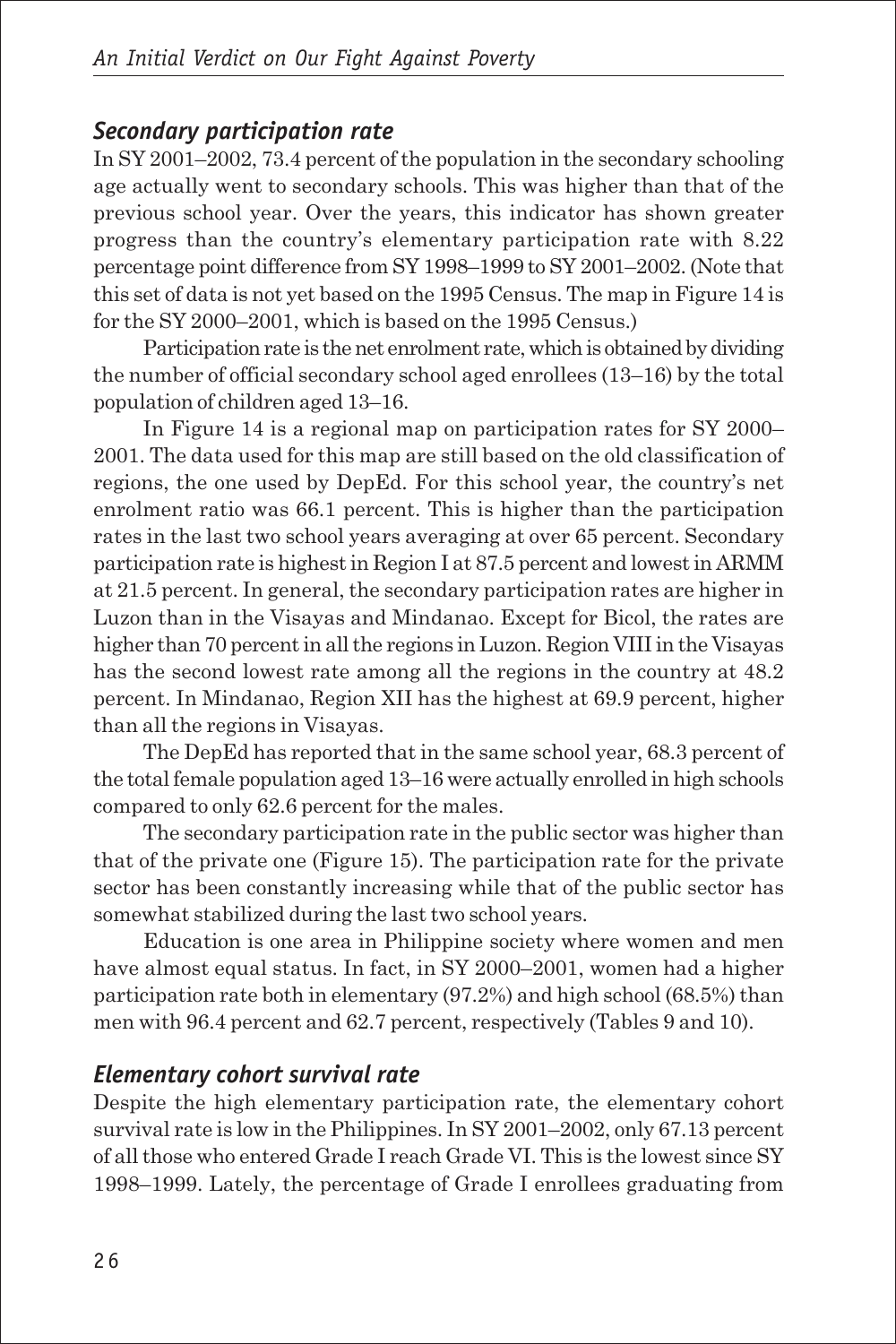

**Figure 14. Secondary participation rate by region, SY 2000–2001**

Source: DepEd

**Figure 15. Secondary participation rate by sectors, SY 1999–2000 to SY 2001–2002**



Source: DepEd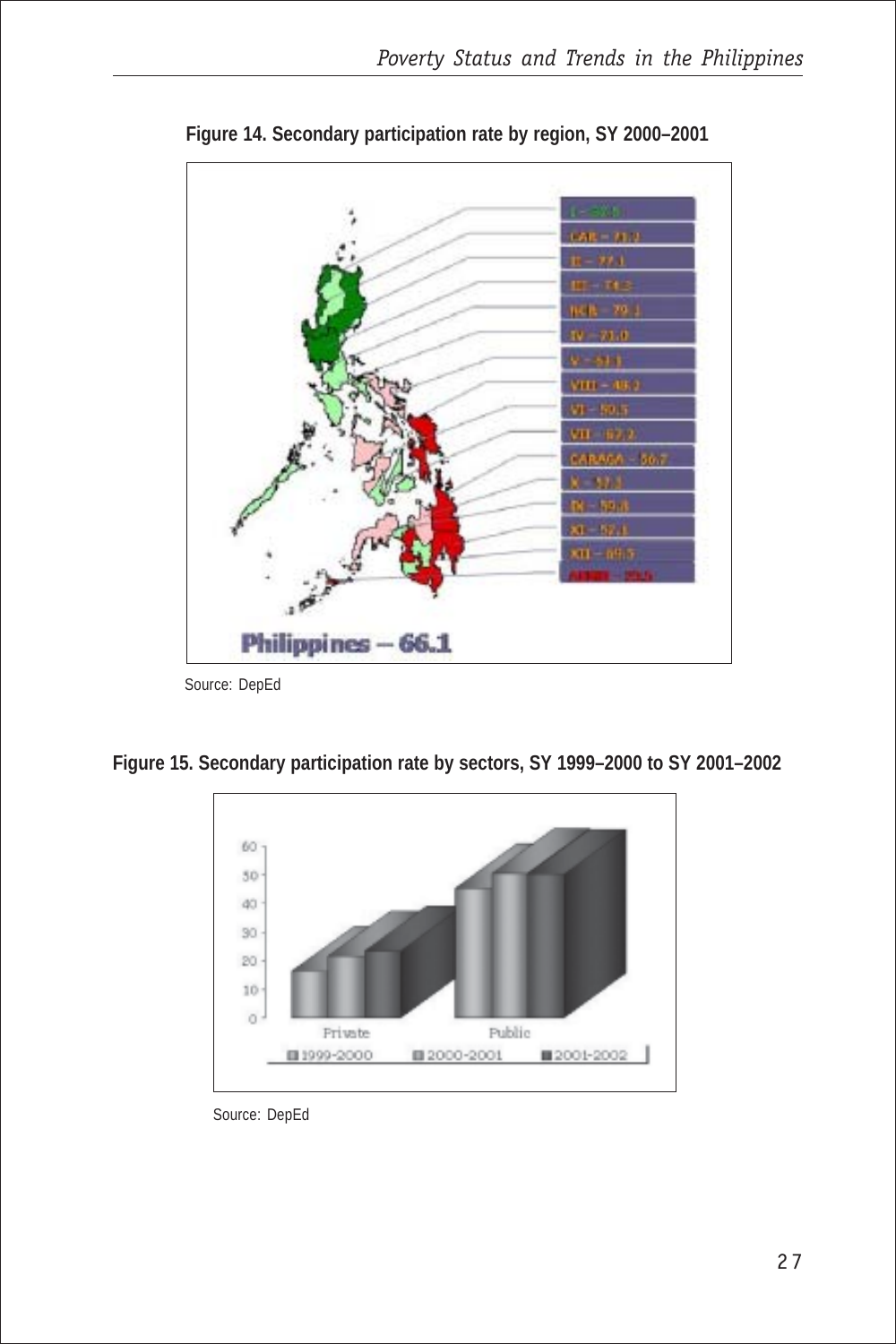| Female<br>Total<br>Male<br>Year                                                                             |  |
|-------------------------------------------------------------------------------------------------------------|--|
|                                                                                                             |  |
| 1998-1999<br>97.4<br>94.0<br>95.7<br>1999-2000<br>97.0<br>96.8<br>97.2<br>2000-2001<br>96.8<br>96.4<br>97.2 |  |

|  |  | Table 9. Elementary participation rate by sex |  |
|--|--|-----------------------------------------------|--|
|--|--|-----------------------------------------------|--|

| Year                                | Male.                   | Female                  | Total                   |  |
|-------------------------------------|-------------------------|-------------------------|-------------------------|--|
| 1998-1999<br>1999-2000<br>2000-2001 | 62.45<br>62.71<br>62 72 | 68.05<br>68.23<br>69.49 | 65.22<br>65.43<br>66.06 |  |
|                                     |                         |                         |                         |  |

**Table 10. Secondary participation rate by sex**

Source: DepEd

elementary school has been declining, which means that an increasing percentage of enrollees is dropping out from school.

Figure 16 shows a regional map on cohort survival rates for the SY 2001–2002. The data used for this map are still based on the old classification of regions.

The cohort survival rates of girls were also higher than the boys. In SY 1999–2000, 74.2 percent of all girls enrolled in Grade I reached Grade VI while only 65 percent of the boys were able to reach Grade VI (Table 11).

#### *Secondary cohort survival rate by region*

In the Philippines, more than one-fourth of all those who enroll in first year high school are not able to graduate due to various reasons. At 73.16 percent, however, the country's secondary cohort survival rates for SY 2001–2002 is still slightly better than those of the previous school years' with only over 71 percent. But still, the country's improvement is rather very sluggish.

Cohort survival rate is highest in Region XII at 86 percent, followed by Region II at 78.8 percent. It is lowest in Region XI at 63 percent, followed by IX at 64.4 percent. Except for the Bicol Region, all the regions in Luzon tend to be better off than many of the regions in Visayas and Mindanao. Region VIII is the worst performer in the Visayas.

Girls have higher survival rates in school. For SY 1999–2000, enrolment data show that slightly more boys start school (51.5% vs. 48.9%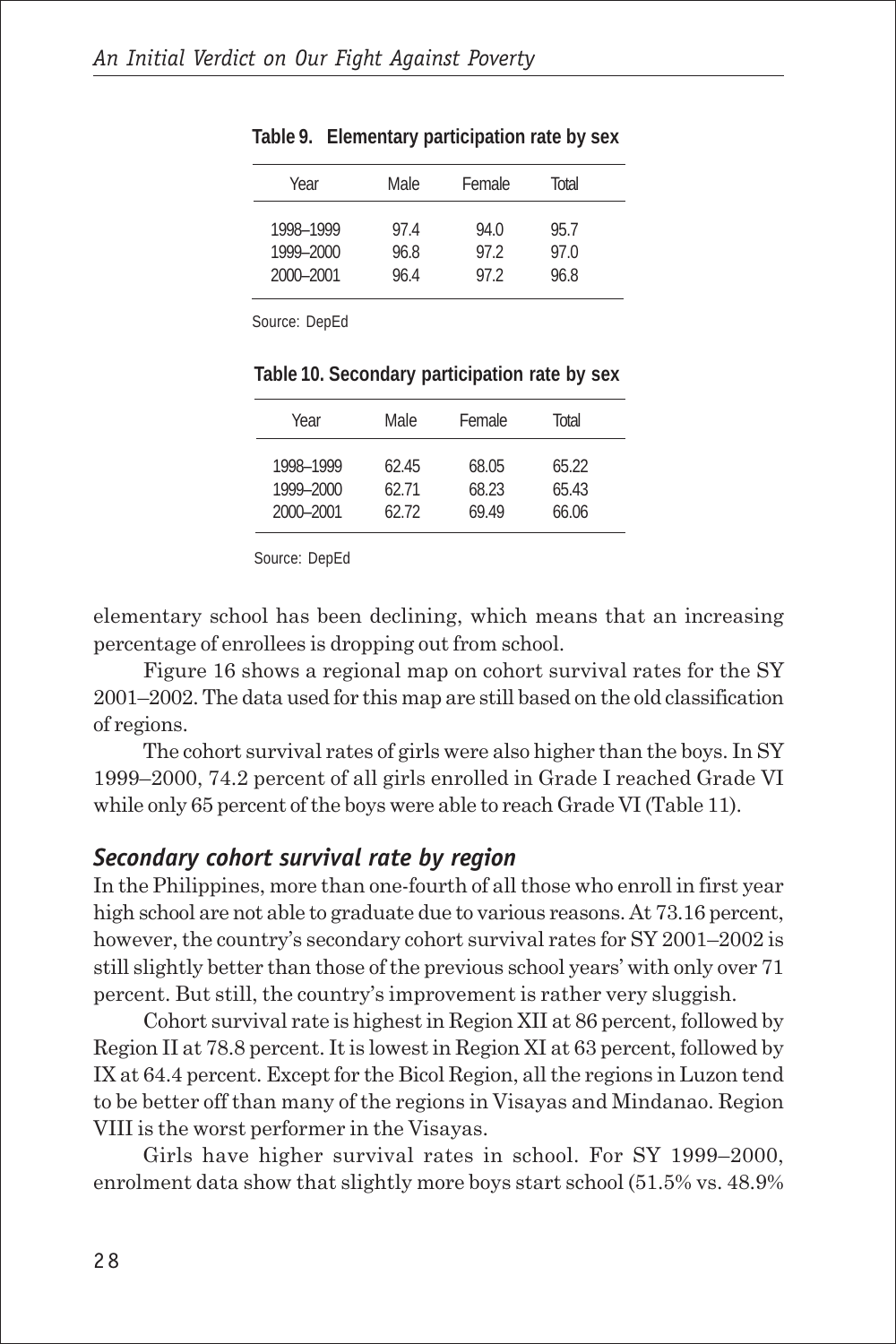

**Figure 16. Elementary cohort survival rate by region, SY 2001–2002**

| Year                                 | Male.                   | Female                  | Total                   |
|--------------------------------------|-------------------------|-------------------------|-------------------------|
| 1996-1997<br>1997-1998<br>1998-1999* | 63.41<br>64.38<br>65.64 | 73.02<br>73.46<br>74.31 | 67.96<br>68.68<br>69.75 |
| 1999-2000*                           | 64.87                   | 74.22                   | 69.29                   |
|                                      |                         |                         |                         |

**Table 11. Elementary cohort survival rate by sex**

Source: DepEd

at elementary level). However, more girls move on to the next level as they now slightly outnumber boys in high school (51.4% vs. 48.6%). In school year 1996–1997, the females have higher cohort survival rates for secondary school (78.1%) than the males with 68.8 percent. Through the years, female cohort survival rates were consistently higher than for males (Table 12).

University enrolment is likewise female-dominated. In SY 1997–1998, 53.2 percent of students were women.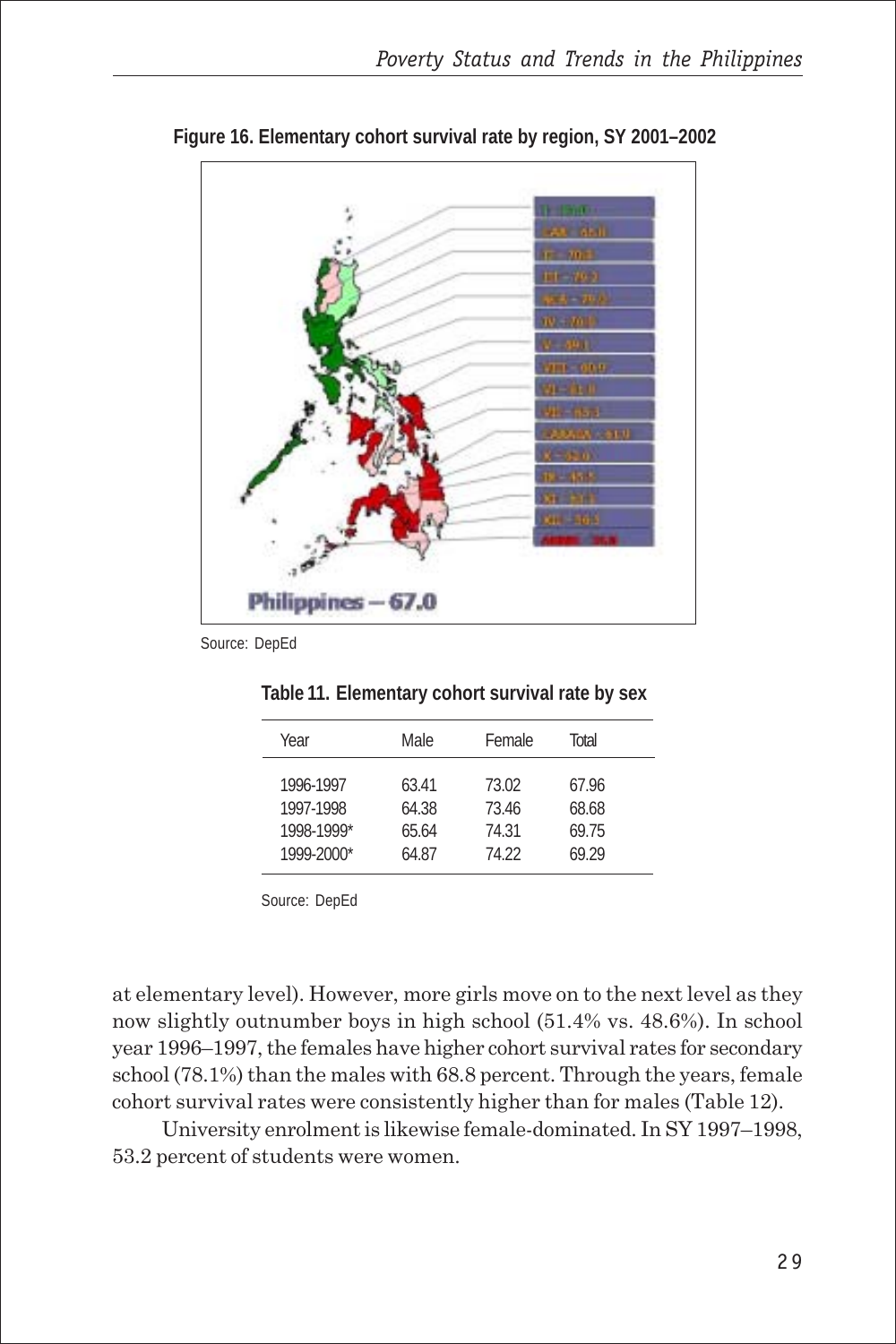

**Figure 17. Secondary cohort survival rate by region, SY 2001–2002**

|      | Table 12. Secondary cohort survival rate by sex |               |       |  |
|------|-------------------------------------------------|---------------|-------|--|
| Voor | M <sub>2</sub>                                  | <b>Eamala</b> | Total |  |

| Year                                               | Male.                            | Female                           | Total                            |  |
|----------------------------------------------------|----------------------------------|----------------------------------|----------------------------------|--|
| 1996-1997<br>1997-1998<br>1998-1999*<br>1999-2000* | 68.84<br>41.03<br>65.24<br>65.15 | 78.11<br>52.56<br>77.32<br>77.03 | 73.45<br>46.47<br>71.25<br>71.02 |  |
|                                                    |                                  |                                  |                                  |  |

\*Preliminary Source: DepEd

# *National Elementary Achievement Test***<sup>1</sup>**  *(NEAT)*

While access to basic education has improved over time, the quality of education is still low and consequently merits more attention.

NEAT is the national examination that aims to measure learning outcomes in the elementary level in response to the need for enhancing the quality of education as recommended by the Congressional Commission on Education. It is designed to assess abilities and skills of Grade VI pupils in all public and private elementary schools. DECS Percent Correct refers to

 $\overline{\phantom{a}}$  , where  $\overline{\phantom{a}}$ 1 Percent Correct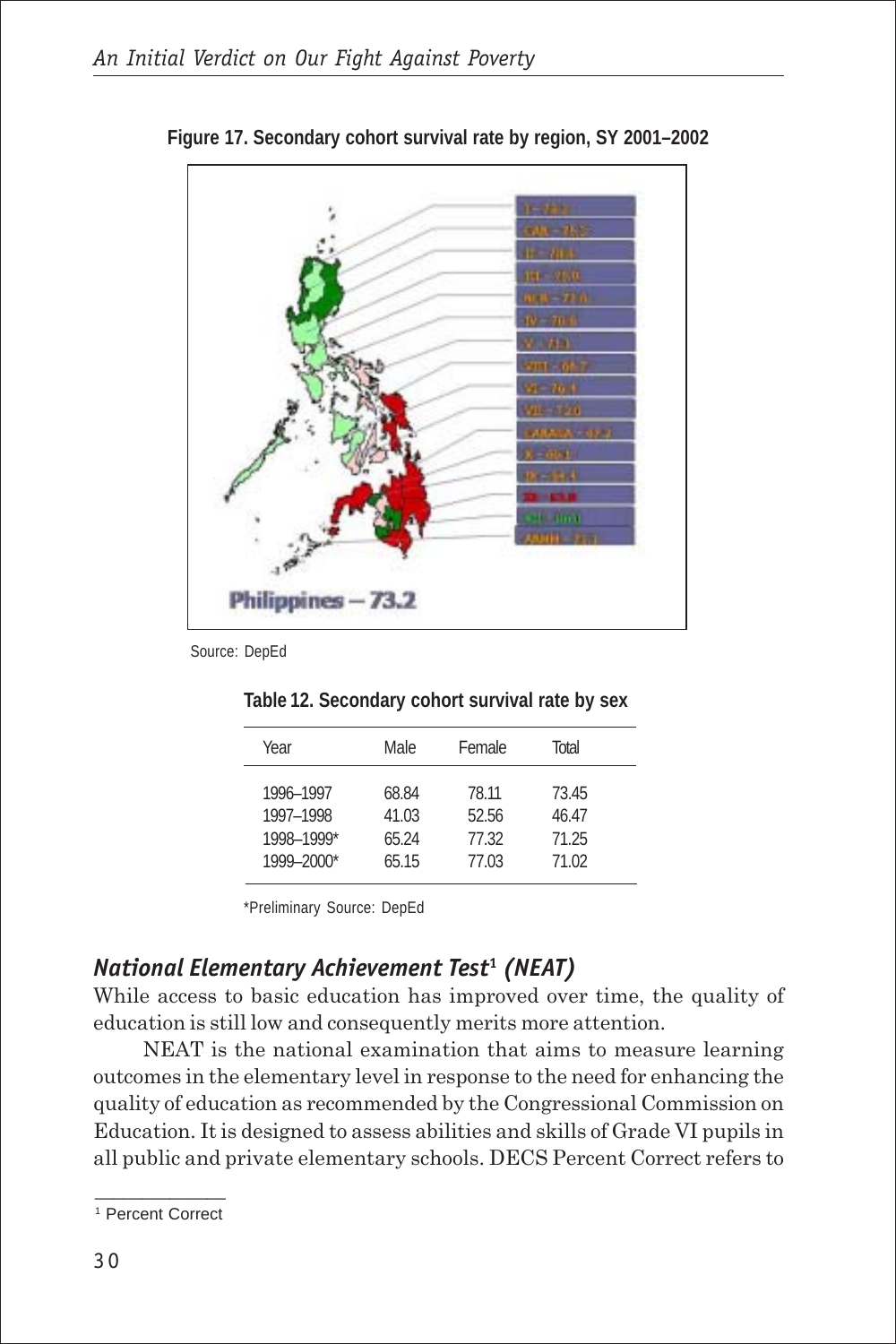the ratio between the number of correctly answered items and the total number of test questions or the percentage of correctly answered items in a test.

The average score in the NEAT of Grade VI students in the country was 51.73 percent for SY 2000–2001. This is a little bit higher than in 1999 (49.19%) and in 1998 (50.08%). The regional trend shows that majority of the regions have improving NEAT performance. Region XII has the worst performance in 2000 with only 44.91 percent. Region VIII, on the other hand, has outperformed other regions with 67.97 followed by CARAGA (66.99%).

The three provinces with the highest NEAT average in 2000 were Eastern Samar with 71.38 percent, Agusan del Norte (70.95%), and Agusan del Sur (70.05%). Cotabato City, on the other hand, had the lowest with only 40.11 percent, followed by Apayao (40.36%) and Davao Oriental (40.64%).

A score of 40 indicates that, on the average, students answer correctly only four out of every 10 questions. Moreover, the results in 2000 indicate that scores in Math, English, and Science are all below 50 percent.

# *National Secondary Achievement Test***<sup>2</sup>**  *(NSAT)*

NSAT is the national examination that aims to assess abilities and skills of fourth year high school students in all public and private secondary schools. Percent Correct refers to the ratio between the number of correctly answered items and the total number of test questions or the percentage of correctly answered items in a test.

The average score of senior high school students in the country was 53.39 percent in the SY 2000–2001 NSAT. This is lower than in 1999 (54.35%) but higher than in 1998 (46.12%). Among the regions, Region VI has the lowest with only 48.89 percent. It has been performing below the national level for the last three school years. Region XII had the lowest rate for 1998 (39.1%) and 1999 (48.64%). Region VIII, on the other hand, had the highest NSAT average both in 2000 (63.89%) and 1999 (62.66%). Like the case of NEAT, Cotabato City is the worst performing area with only 44.75 percent while Eastern Samar has the highest percentage with 67.03 percent.

The results for 2000 reveal low scores for Math, Science, and English. Performance has consistently been lowest in Science.

The data indicate the low quality of education. This has implications on the quality of the workforce. For both elementary and secondary schools, the low quality could be related to the lack of inputs. These are discussed in detail in the Analysis section.

\_\_\_\_\_\_\_\_\_\_\_\_\_\_ 2 Percent Correct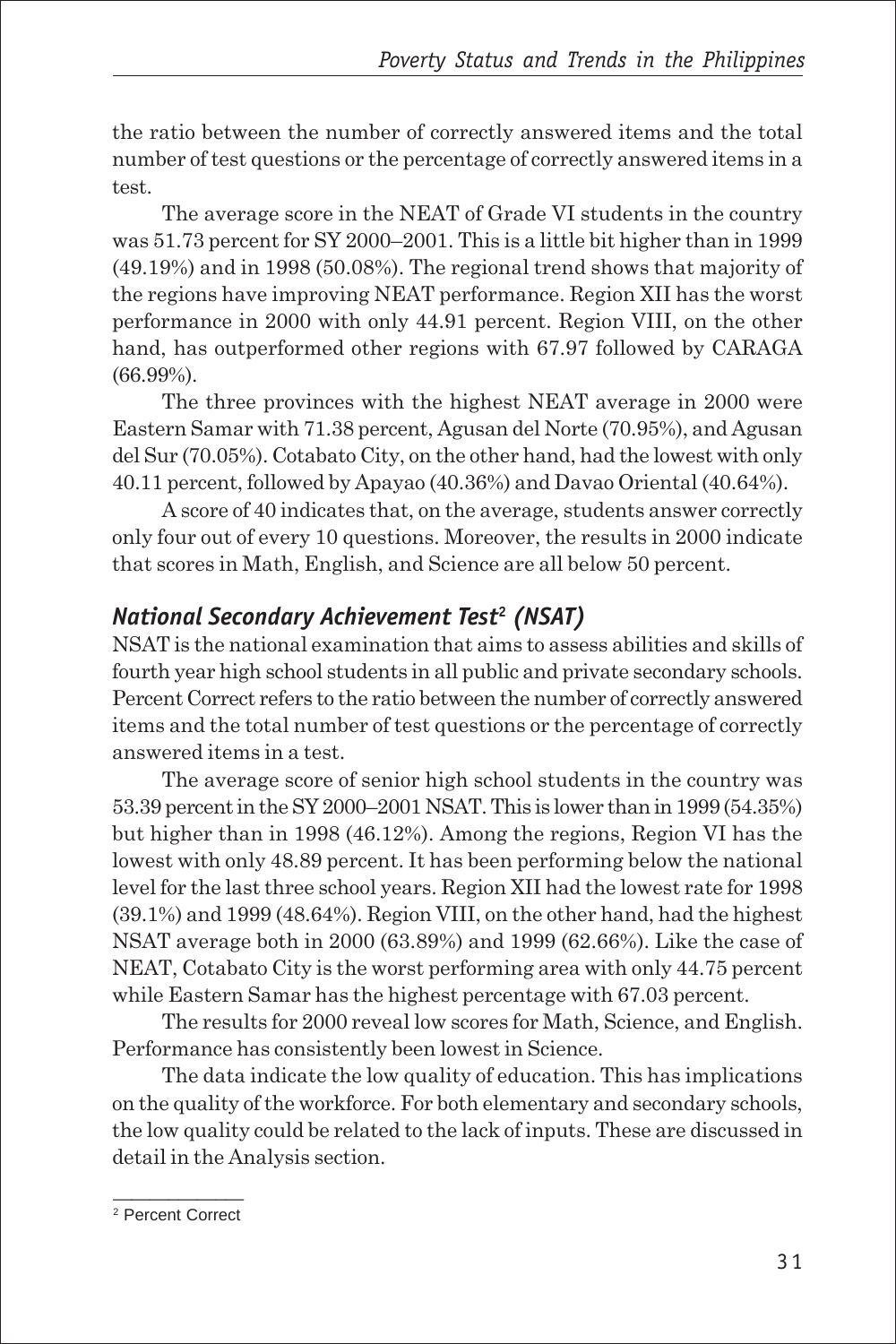### *Dropout rates*

In SY 2000–2001, 7.18 percent of those enrolled in the elementary dropped out from school (Table 13). This was a slight improvement from the dropout rate of 8.01 percent in SY 1996–1997. Dropout rate is the proportion of pupils/students who leave school during the year as well as those who complete the grade/ year level but fail to enroll in the next grade/year level the following

| Table 13. Dropout rates, elementary level, |  |
|--------------------------------------------|--|
| <b>Philippines</b>                         |  |

| School Year                                                   | In Percent                           |  |
|---------------------------------------------------------------|--------------------------------------|--|
| 1996-1997<br>1997-1998<br>1998-1999<br>1999-2000<br>2000-2001 | 8.01<br>7.39<br>7.30<br>7.30<br>7.18 |  |
|                                                               |                                      |  |

Source: Office of the Planning Service, DepEd

school year to the total number of pupils/students enrolled during the previous year.

The dropout rates in elementary schools by grade level reveal that the highest dropout rate occurs in Grade I. In school year 1999–2000, the dropout rate is 16 percent in Grade I, much higher than the dropout rate of 7.1 percent in Grade II. It is lowest in Grade VI at less than one percent. Girls have lower dropout rates than boys in all grade levels. The average difference is about two percentage points. If we want to reduce the number of dropouts, we need to focus on those in Grade I.

The dropout situation is worst in ARMM with a high 23.9 percent (Figure 18). The region's elementary dropout rate has been averaging at over 20 percent for the past five school years. Following ARMM was Region IX whose dropout rates for the same periods were averaging at around 13 percent. The regions with the least proportion of dropouts for SY 2000–2001 were the Ilocos Region with only 2.8 percent and NCR with 3.7 percent.

On the other hand, the percentage of students dropping out of school was higher in the high school level with 8.7 percent of all enrollees during the same period 2000–2001 (Table 14). This was slightly lower than the country's dropout rate in SY 1996–1997 at 9.82 percent.

Among the regions, Region IX has the highest dropout rate at 14.09 percent followed by ARMM at 12.51 percent (Figure 19). These two regions also have the highest dropout rates in the elementary level. Meanwhile, Southern Tagalog has the lowest percentage of dropouts with only 6.35 percent.

Looking at the dropout statistics by gender, boys were more likely to drop out from school than girls as shown by their dropout rates for SY 2000–2001 (Table 15). On the average, over eight percent of male pupils leave the school during the school year or are not able to enroll in the next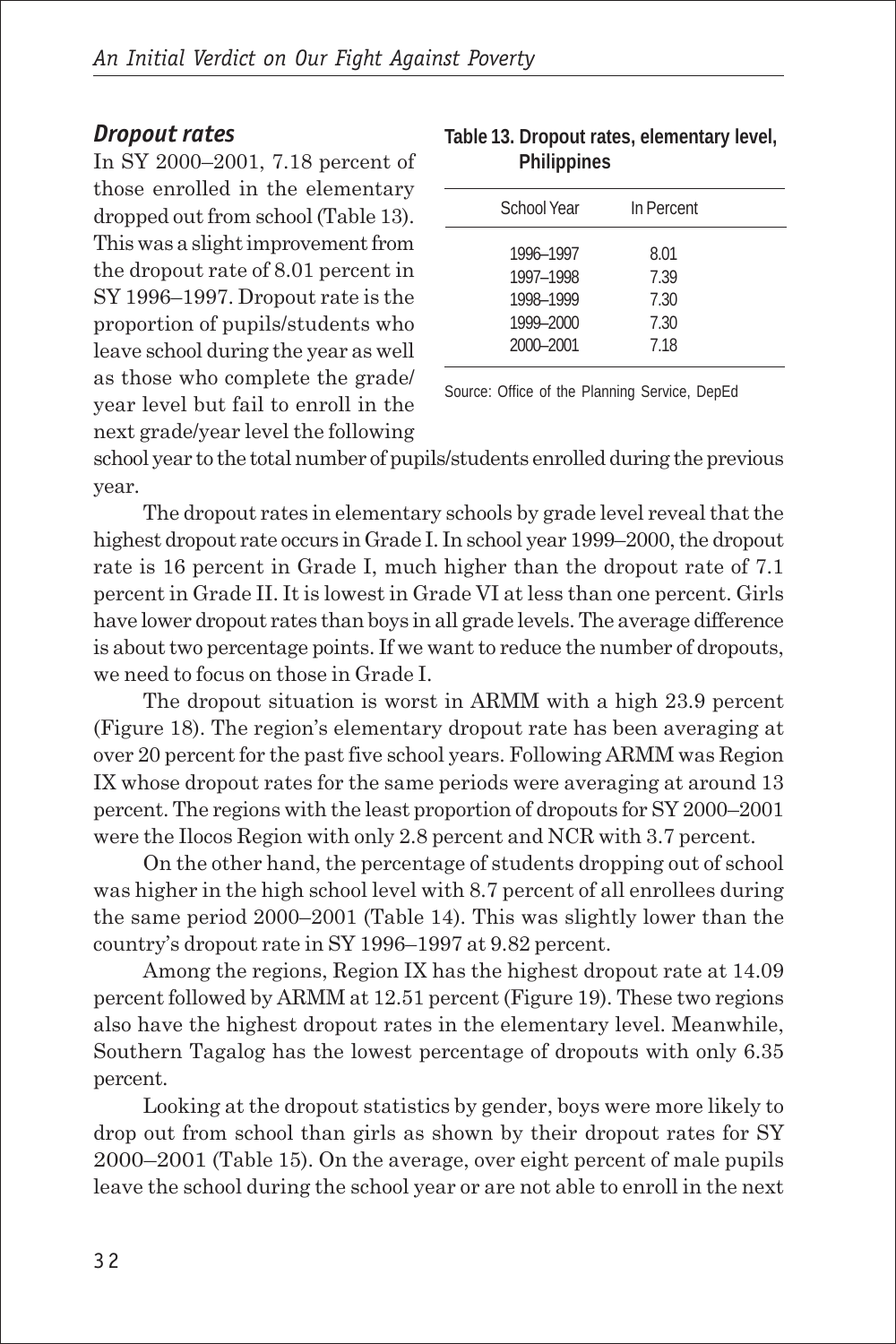

**Figure 18. Elementary dropout rates by region, SY 2000–2001**

| Table 14. Dropout rates, secondary level, |  |
|-------------------------------------------|--|
| <b>Philippines</b>                        |  |

| School Year                                                   | In Percent                             |  |
|---------------------------------------------------------------|----------------------------------------|--|
| 1996-1997<br>1997-1998<br>1998-1999<br>1999-2000<br>2000-2001 | 9.82<br>9.93<br>10.26<br>10.81<br>8.70 |  |
|                                                               |                                        |  |

Source: Office of the Planning Service, DepEd

grade level. Only around six percent of girl pupils were dropouts for the said period. More boys also tend to leave high school than girls as indicated by the higher dropout rates (10.36%) of male high school students compared to only 7.09 percent for female students.

The dropout rates in secondary schools by year level for school year 1999–2000 reveal that the highest dropout occurs in the first year at 12.4 percent and lowest in the fourth year at 2.3 percent. Moreover, boys have higher dropout rates than girls in all year levels. The average difference is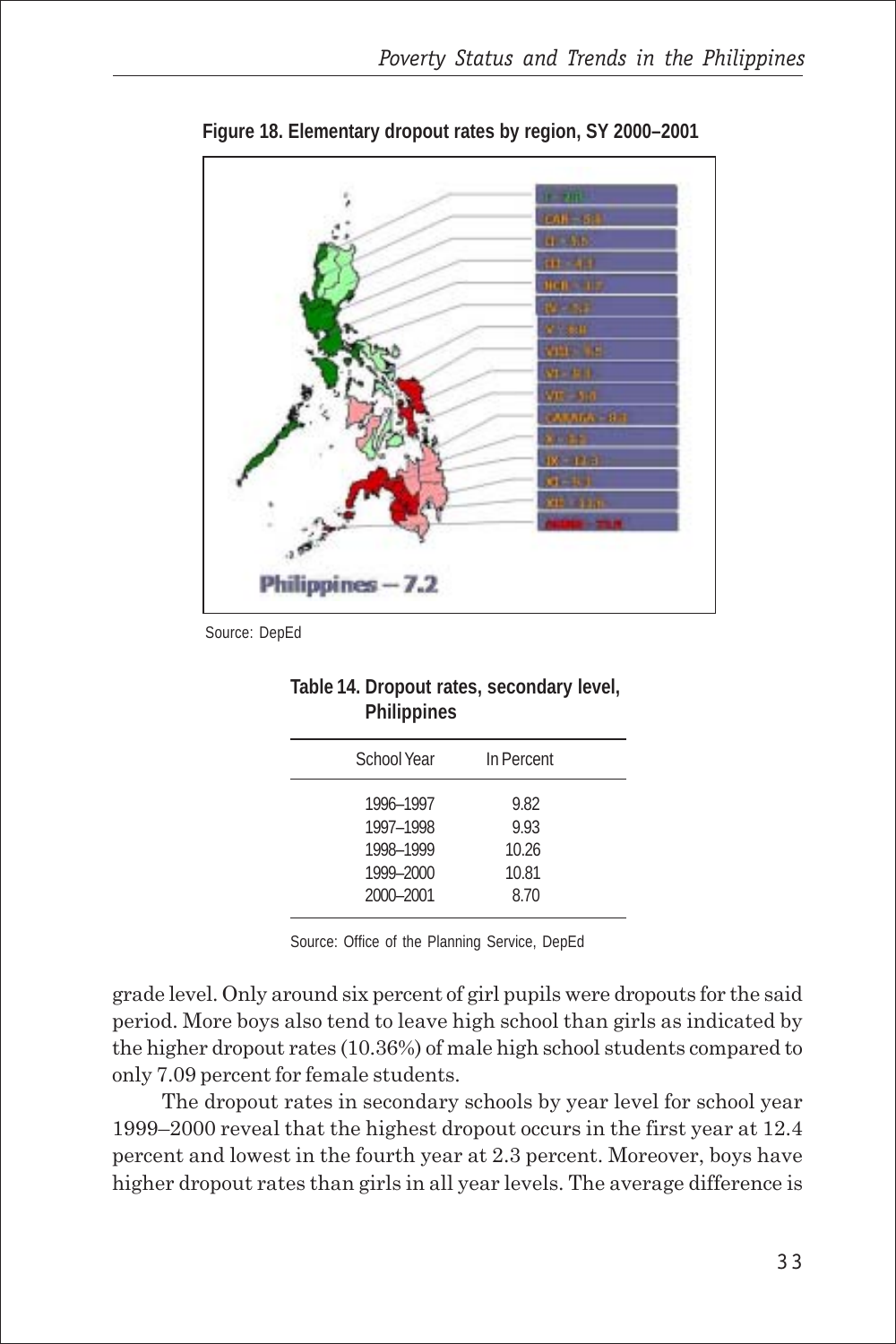

**Figure 19. Secondary dropout rates by region, SY 2000–2001**

| <b>DOUT PITTURE UND PUDIT</b> |       |        |  |  |
|-------------------------------|-------|--------|--|--|
| Level                         | Male  | Female |  |  |
| Elementary                    |       |        |  |  |
| 1996-1997                     | 9.42  | 6.50   |  |  |
| 1997-1998                     | 8.43  | 6.30   |  |  |
| 1999-2000                     | 8.71  | 7.30   |  |  |
| 2000-2001                     | 8.43  | 5.85   |  |  |
| Secondary                     |       |        |  |  |
| 1996-1997                     | 11.26 | 8.42   |  |  |
| 1997-1998                     | 11.76 | 8.15   |  |  |
| 1999-2000                     | 13.93 | 7.81   |  |  |
| 2000-2001                     | 10.36 | 7.09   |  |  |
|                               |       |        |  |  |

#### **Table 15. Dropout rates by sex, in percent, both private and public**

Source: Office of the Planning Service, DepEd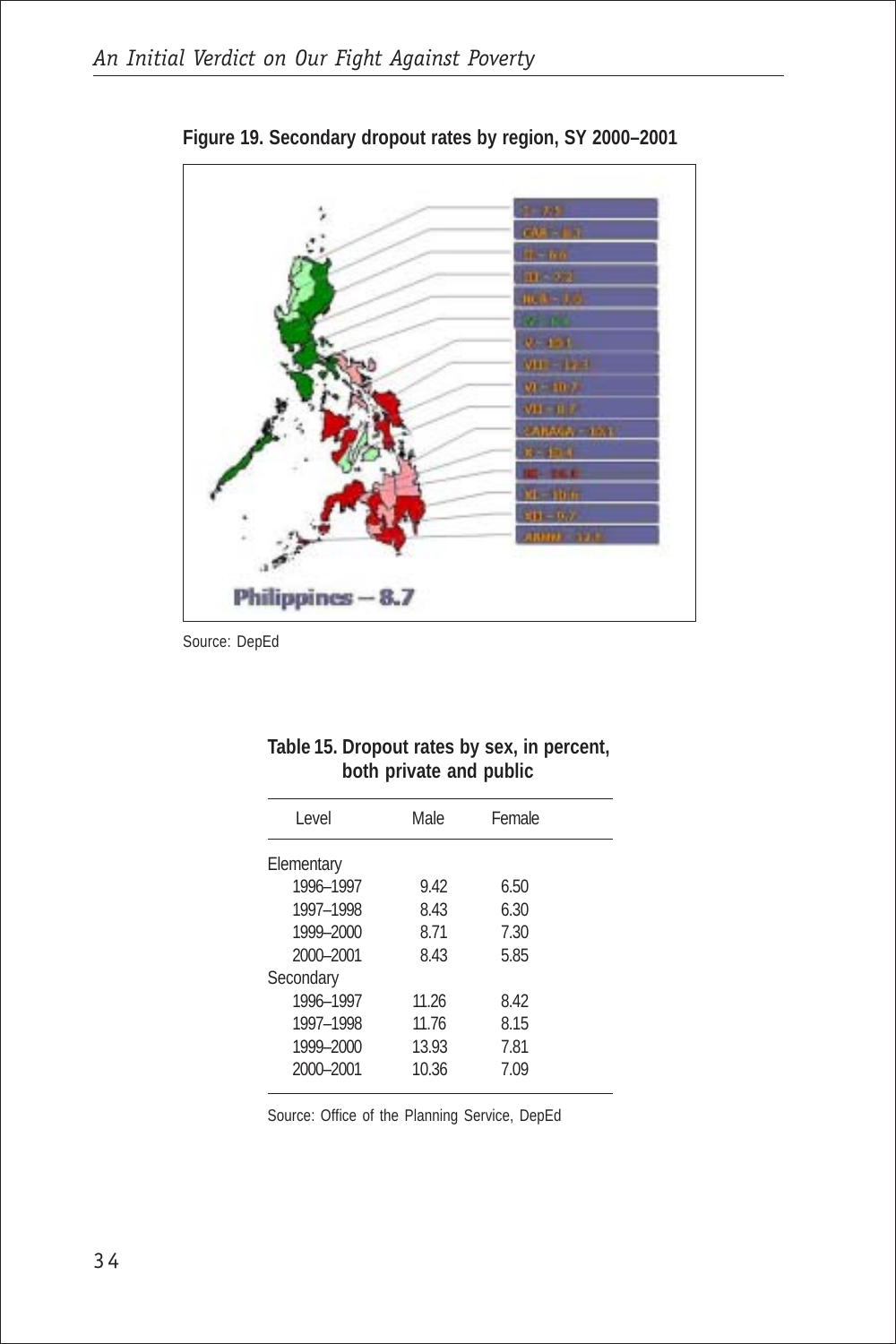about four percentage points. Some of these dropouts have joined the workforce to augment the family income.

The 2001 Survey on Children 5–17 years old conducted by the NSO reveals that 4.02 million children are working out of a total of 24.85 million children aged 5–17. A quarter of a million belong to the 5–9 age category, 1.93 million are aged 10–14, while 1.84 million are aged 15–17. Of the total number of working children, 2.55 million are males while 1.47 million are females. More than two thirds are in the rural areas (2.8 million) while 1.21 million are in the urban areas. More than half (2.39 million) of the working children are exposed to hazardous environment and 1.08 million did heavy physical work. There is a need to ensure that working children are given the necessary protection and safeguards.

## *Literacy rate*

Based on the 2000 Census of Population, 92.3 percent of all persons aged 10 and over are literate, that is, they are able to read and write with understanding a simple message in a language or dialect. This was lower than the 93.9 estimate of the Functional Literacy and Mass Media Survey (FLEMMS) in 1994 by the NSO. NCR at 97.5 percent had the highest simple literacy rate among the others, followed by Ilocos Region with 95.1 percent (Figure 20). ARMM, on the other hand, had the lowest rate at a relatively lower rate at 68.7 percent.



**Figure 20. Simple literacy rate by region, 2000**

Source: 2000 Census of Population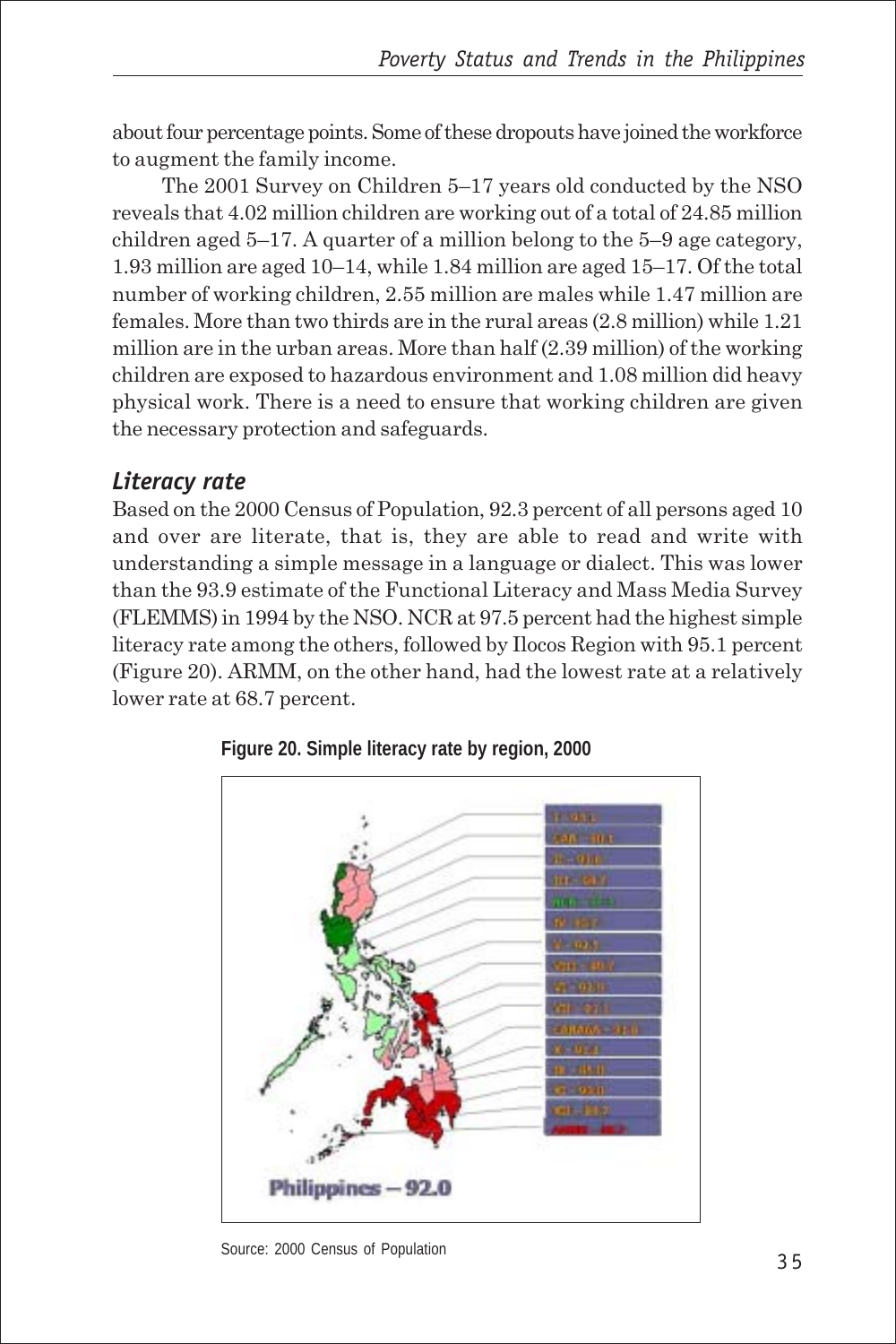Literacy rates, for both simple and functional literacy, are higher for women. Simple literacy rate for females was slightly higher (92%) than their male counterparts (91%).

Functional literacy refers to the ability to read and write with comprehension and to make simple arithmetical calculations. In 1994, the Philippines has an average functional literacy rate of 83.8 percent. Among the regions, ARMM has the lowest with 61.2 percent while NCR has the highest with 92.4 percent. Parañaque City has the highest rate at 96.3 while Basilan at 48.1 has the lowest.

# *Technical and Vocational Education and Training (TVET) sector*

The Technical and Vocational Education and Training (TVET) sector has recently been gaining importance in the country's educational system. Its enrolment has expanded remarkably in 2002 with around 1.3 million, 125 percent larger than the enrolment in 2001 (Table 16). Of this, around 66 percent were enrolled in nonschool-based training institutions while 34 percent were enrolled in school-based TVET centers. The increase in the number of enrollees in the nonschoo-based institutions has been very significant at 198 percent. The bulk (71%) of enrolment in the nonschoolbased TVET programs was in the community-based institutions. Its number of enrolment has also significantly grown in 2002 at 182 percent.

| Venue            | 2001    | 2002      | % Change |
|------------------|---------|-----------|----------|
| School-based     | 286.316 | 438.526   | 53       |
| Nonschool        | 280,337 | 835.396   | 198      |
| Center-based     | 35.656  | 62.965    | 77       |
| Enterprise-based | 35,063  | 73.289    | 109      |
| Community-based  | 209.618 | 591.446   | 182      |
| Others           |         | 107.696   |          |
| Total            | 566.653 | 1,273,922 | 125      |
|                  |         |           |          |

**Table 16. Enrolment in the technical and vocational education and training sector, 2001 and 2002**

Source: TESDA

In the provision of TVET, institutions involved include schools and nonschools either public or private. Training centers, NGOs, LGUs, national government agencies (NGAs), and enterprises organizing trainings composed the nonschool TVET institutions. As of 2002, there are over 3,000 of these TVET institutions.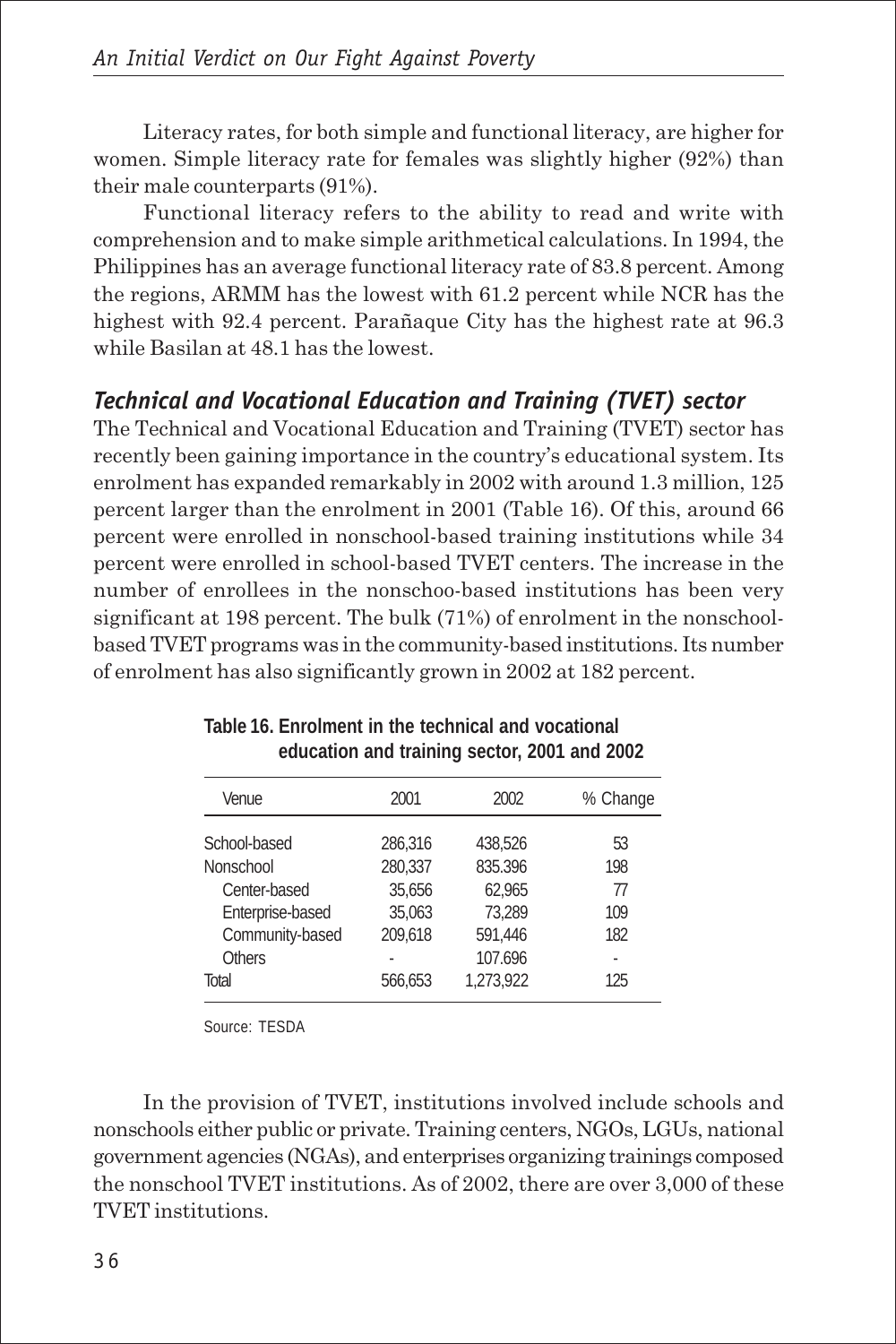In SY 2000–2001, the total number of graduates from school-based TVET institutions was 73,057, which was 23 percent lower than the total number of graduates in the preceding school year. Of these, around 62 percent were males while the rest were females. Among the regions, Southern Tagalog has produced 20 percent of the total number of graduates while Central Luzon has contributed 17 percent. NCR has a relatively large number of graduates with 12 percent of the total while Region VI has 11 percent. Meanwhile, CAR has only 0.8 percent of the total TVET graduates.

### *Madrasah system***<sup>3</sup>**

 $\_$ 

*Madrasah* is an Arabic name for school, the plural form of which is *madaris*. It is a community-based and community-managed school whose teachings are based on the Qur'an. The *madrasah* was first introduced in the Philippines in the 13th century by Makhdum Kharim, who built the first mosque in the country in Tubig, Indangan, Simunul, Tawi-Tawi.

In the Philippines, most of the *madaris* are located in Mindanao, where majority of the Muslim communities are located. They cater mostly to poor rural areas where parents appreciate their community-based approach, strict discipline, sociocultural relevance, and focus on Islam and moral education. The *madaris* have become an important part of the education system in Mindanao, enrolling 22 percent of the elementary school students and two percent of the secondary school students.4 However, while they play a significant role in the education of the Muslim Mindanao population, they are not recognized by the government, which, ironically, is mandated by the Constitution to provide relevant and accessible education to all its citizens, especially the poor and underprivileged. Instead, the government deprives the Muslim population who undergo schooling exclusively in *madaris* of opportunities that are provided to those who undergo schooling in DepEd schools.

The delivery of basic education is the primary responsibility of the DepEd through its two major structural components: the Central Office and the field offices, which consist of regional and subregional (division and district) offices. Higher education is the responsibility of the Commission on Higher Education (CHED), while technical education is provided through the Technical Education and Skills Development Authority (TESDA).

<sup>3</sup> This section is taken from the paper "Integration of the *madrasah* system of education into the Philippine educational system" by De Castro and Ginete (2001).

<sup>4</sup> Basic data sourced from the project design of the Mindanao Basic Education Development Project (MBEDP).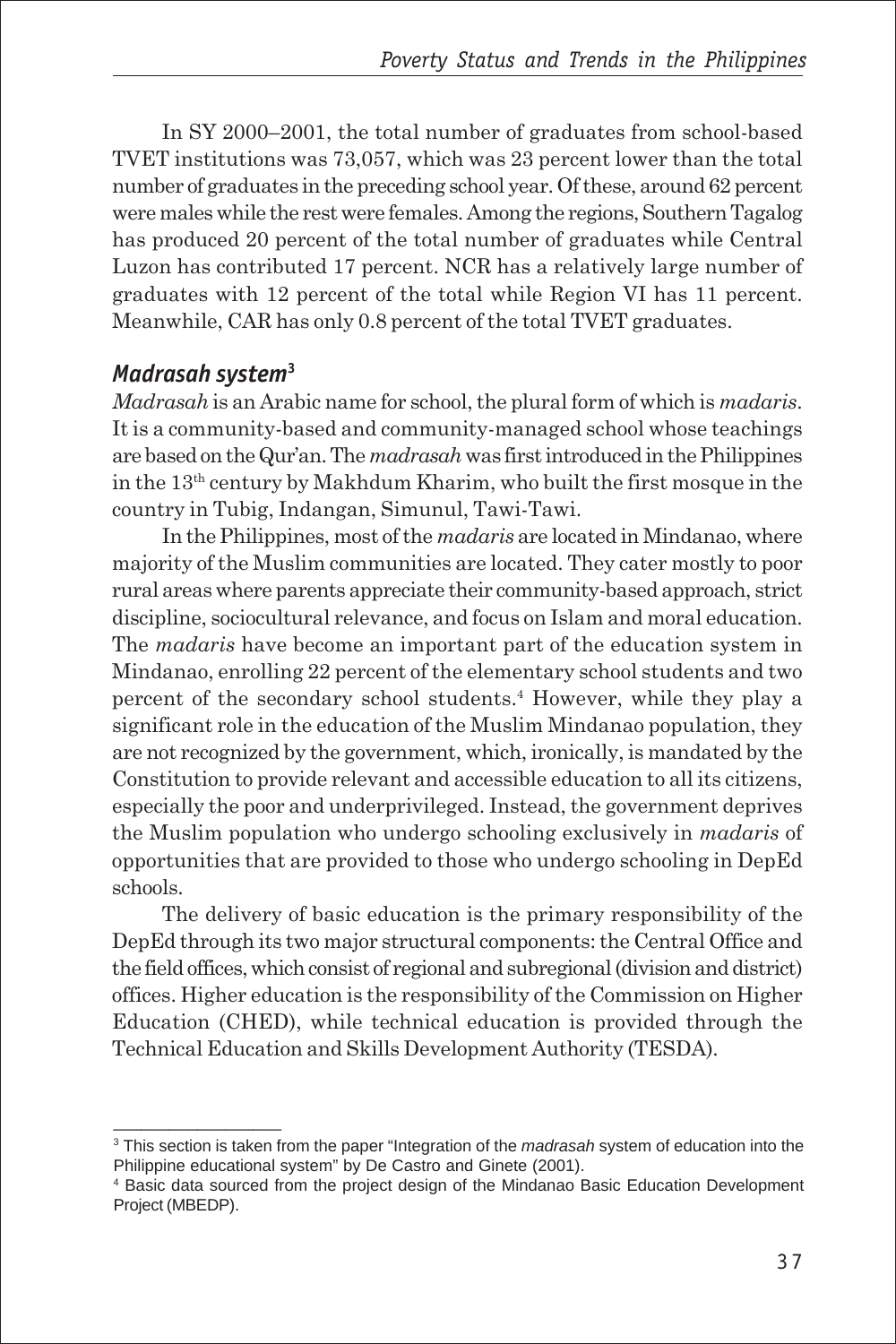Education in the country is offered through the formal and nonformal systems, as follows: In the formal system, the educational ladder has a 6-4-4 structure, i.e., six years of elementary or primary education, four years of secondary or high school education, and four years of higher education for a degree program (except for some courses like engineering, law, and medical sciences that require five or more years of schooling).

Preschool education is optional; private organizations and some public schools offer nursery and kindergarten classes. Some private exclusive schools offer seven years of elementary education, while others require preschool or kindergarten education. The number of years for formal schooling is one of the shortest in the world. There are two types of secondary schools according to curricular offerings: the general high school and vocational high school. General high schools offer the four-year general academic secondary curriculum while vocational high schools offer the same secondary curriculum with additional courses. The tertiary education level comprise of degree and nondegree programs. Postsecondary or technical/vocational courses are noncreditable to degree programs and these cover one month to three years of schooling. The higher education degree programs normally require at least four years of schooling.

Nonformal education is an alternative delivery system that caters mostly to out-of-school youth and adults. It focuses on the development of literacy and employable/ productive skills coupled with citizenship training.

#### *The madrasah system of education<sup>5</sup>*

Generally, the *madrasah* is a Muslim school that teaches Arabic and Islamic studies, especially Qur'anic reading and Arabic language. Some *madaris* also offer general courses such as math, science, and health, in addition to Islamic studies. In Muslim communities, it is considered not only as an institution of learning but also as a symbol of Islam and regarded as the proper place to acquire knowledge in Arabic language and Islamic religious teaching. In most cases, Arabic is the medium of instruction and used for conversation with the teachers or among the students themselves.

The number of years to finish the two levels of education in the *madrasah* system is 12 years: four years for the primary level (*Ibtida'i*), four years for the intermediate level (*I'dade*), and another four years for high school (*Thanawi*). A *madrasah* offering a complete 12 years program is known as *ma'ahad* (plural is *ma'ahid*).

 $\_$ 

<sup>5</sup> A *madrasah* general education program for Mindanao (Rodriguez 1993).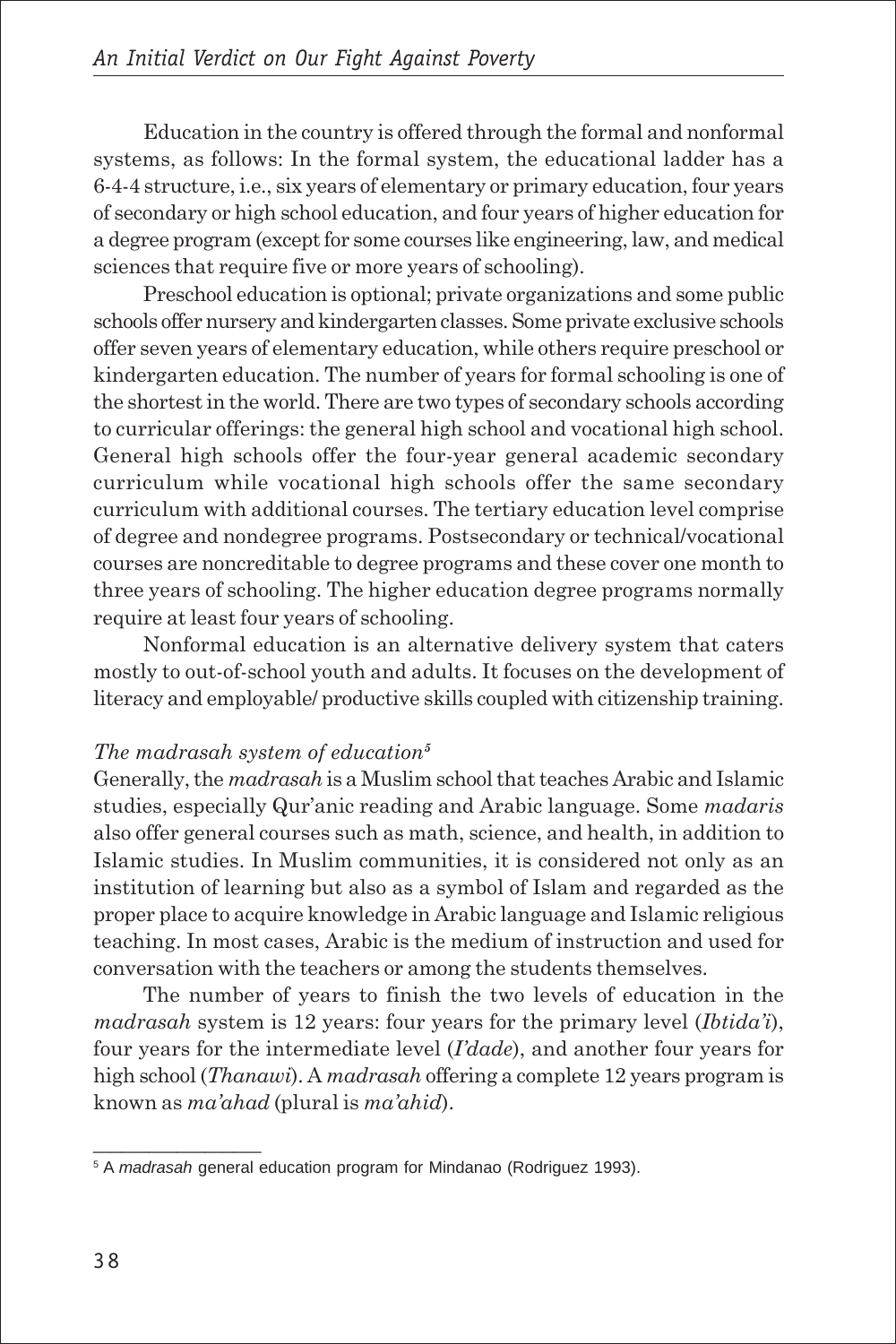The *madrasah* is a privately owned school whose administrative machinery is performed either by the community through an elected group or by a mosque-based organization. In most cases, it is managed personally by its owner(s) and supported by a head teacher or principal (senior *ustadz*). Financial support comes from the tuition fees and donations from affluent persons in the community, and occasionally, from Muslim countries in the Middle East for infrastructure and teaching aids like books and other instructional materials.

#### *State of the education sector in Mindanao*

The *madaris* are found in all political regions in Mindanao, where there are roughly 1,171 operating *madaris* (for basic education only) having a total enrolment of 92,088 students (DECS-ARMM and MBDEP estimates, 1997). Most of the *madaris* are concentrated in ARMM where correspondingly, the highest enrolment among all Mindanao regions is found (Table 17). This could probably explain why elementary and secondary enrolment in schools operated by the DepEd is relatively low in the ARMM.

### *Curriculum content of the madrasah system vs. national standard curriculum*

Not all *madaris* provide complete courses from kindergarten through high school. A *madrasah* may offer only one or two years of primary, intermediate, and/or secondary education. In addition, there is no standard curriculum for all *madaris*; instead, each *madrasah* adopts its own curriculum. However, in general, the primary and intermediate *madrasah* curriculum has eight subjects: (1) Islamic Studies, (2) Character Building, (3) Arabic Language, (4) Social Studies, (5) Mathematics, (6) Science, (7) English Language, and (8) Military and Physical Education (P.E.). The high school curriculum likewise has eight subjects: the same as the previous list except that Character Builidng is replaced by Livelihood Education.

On the other hand, the national standard elementary curriculum has 10 subjects: (1) English, (2) Filipino, (3) Social Studies, (4) Science and Health, (5) Mathematics, (6) Technology, Livelihood and Home Economics, (7) Music, (8) Art, (9) Values Education, and (10) P.E. Of these 10 subjects, three are not taught in the *madrasah*: Filipino, Social Studies, and Livelihood and Home Economics. According to Dr. Salippada Tamano, former Regional Secretary of DepEd-ARMM, the Social Studies subject in *madrasah* deals with Islamic history and geography, and that an enriched Social Studies curriculum of the *madrasah,* which would encompass Filipino, History, and Culture, could yield a *madrasah* curriculum that would well approximate the National Standard Curriculum for Elementary Schools.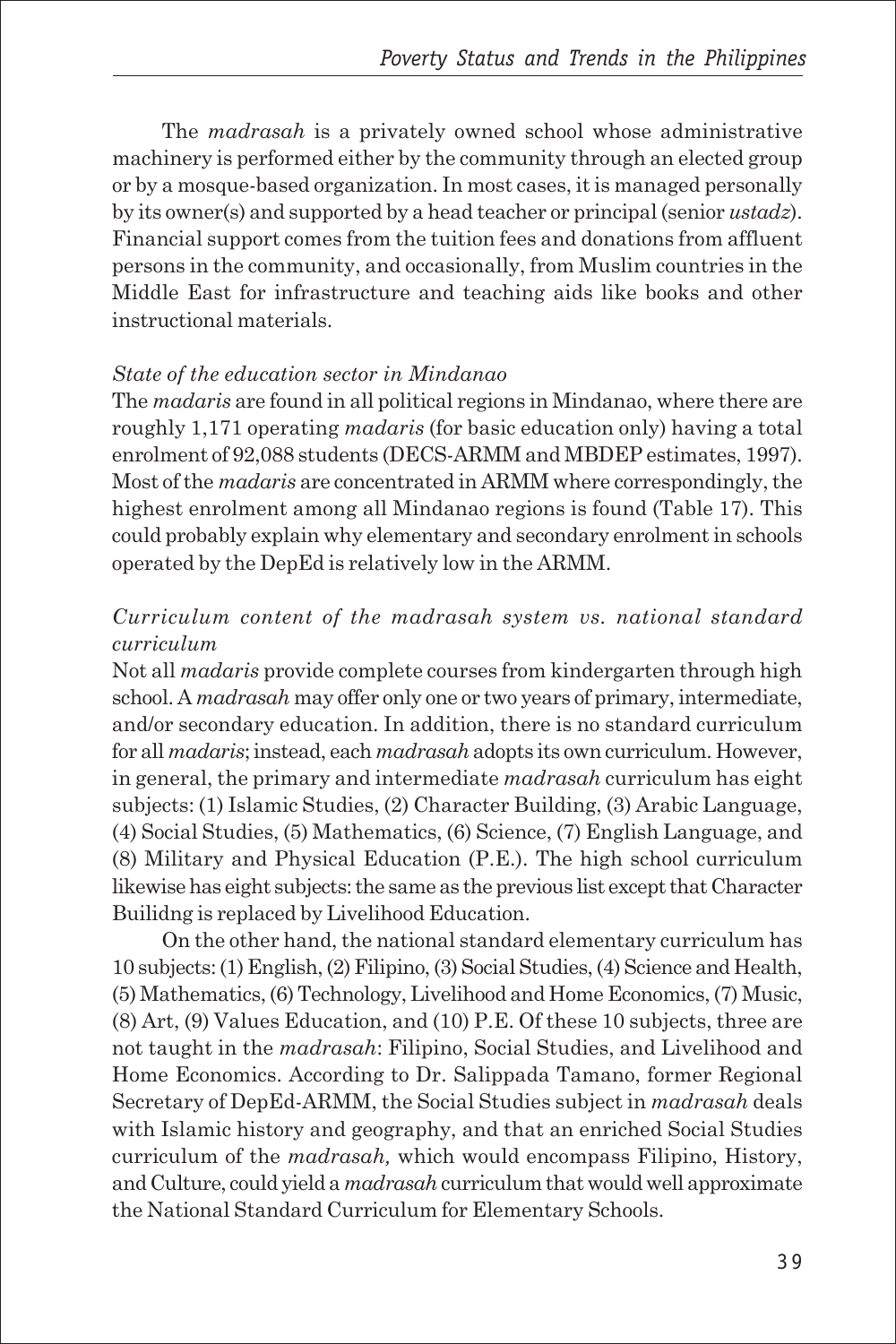| Region | Province/City            | Elementary<br>madaris | Enrolment | Secondary<br>madaris | Enrolment        |
|--------|--------------------------|-----------------------|-----------|----------------------|------------------|
| IX     | Basilan                  | 37                    | 4,364     | 2                    | 246              |
|        | Zamboanga del Norte      | 14                    | 1,367     | 1                    | 116              |
|        | Zamboanga del Sur        | 7                     | 415       | 0                    | 0                |
|        | Zamboanga City           |                       | 4,215     | 1                    | 121              |
|        | Dapitan City             | 8                     | 642       | 0                    | 0                |
|        | Dipolog City             | 7                     | 464       | 0                    | 0                |
|        | Pagadian City            | 4                     | 351       | 0                    | $\Omega$         |
|        | Total                    | 108                   | 11,818    | 4                    | 483              |
| Χ      | <b>Bukidnon</b>          | 6                     | 386       | 1                    | 120              |
|        | Camiguin                 | $\overline{2}$        | 120       | 0                    | 0                |
|        | Misamis Occidental       | $\overline{2}$        | 118       | 0                    | 0                |
|        | Misamis Oriental         | $\overline{2}$        | 143       | 0                    | 0                |
|        |                          | 4                     | 276       | 0                    | 0                |
|        | Cagayan de Oro City      | $\overline{2}$        | 132       | 0                    | 0                |
|        | Gingoog City             | $\overline{2}$        | 124       | 0                    | 0                |
|        | Ozamis City              |                       |           | 1                    |                  |
|        | Total<br>Davao del Norte | 20                    | 1,299     |                      | 120              |
| XI     |                          | 4                     | 286       | 0                    | 0                |
|        | Davao del Sur            | $\overline{2}$        | 140       | 0                    | 0                |
|        | Davao Oriental           | 4                     | 324       | 0                    | 0                |
|        | South Cotabato           | 56                    | 4,860     | 3                    | 364              |
|        | Davao City               | 5                     | 342       | 0                    | 0                |
|        | General Santos City      | 1                     | 74        | 0                    | 0                |
|        | Sarangani                | 3                     | 275       | 0                    | 0                |
|        | Sultan Kudarat           | 14                    | 618       | 1                    | 122              |
|        | Total                    | 89                    | 6,919     | 4                    | 486              |
| XII    | Lanao del Norte          | 99                    | 9,260     | 4                    | 682              |
|        | Cotabato City            | 17                    | 1,456     | 1                    | 118              |
|        | Iligan City              | 23                    | 1,964     | $\overline{2}$       | 246              |
|        | Marawi City              | 10                    | 1,894     | 0                    | 0                |
|        | North Cotabato           | 4                     | 250       | 0                    | 0                |
|        | Total                    | 153                   | 14,824    | 7                    | 1,046            |
| XIII   | Agusan del Norte         | 3                     | 180       | 0                    | 0                |
|        | Agusan del Sur           | $\overline{2}$        | 115       | 0                    | 0                |
|        | Surigao del Norte        | $\overline{2}$        | 160       | 0                    | 0                |
|        | Surigao del Sur          | 10                    | 500       | $\Omega$             | $\Omega$         |
|        | <b>Butuan City</b>       | 3                     | 354       | 0                    | 0                |
|        | Siargao                  | 3                     | 342       | 0                    | 0                |
|        | Surigao City             | $\sqrt{3}$            | 272       | 0                    | 0                |
|        | Total                    | 26                    | 1,923     | 0                    | $\boldsymbol{0}$ |
| ARMM   | Lanao del Sur I          | 160                   | 19,008    | 5                    | 762              |
|        | Lanao del Sur II         | 80                    | 11,131    | $\overline{2}$       | 236              |
|        | Sulu                     | 23                    | 657       | $\boldsymbol{0}$     | 0                |
|        | Tawi-tawi                | 18                    | 132       | $\boldsymbol{0}$     | $\mathbf 0$      |
|        | Maguindanao              | 464                   | 19,056    | 7                    | 994              |
|        | Total                    | 745                   | 51,178    | 14                   | 1,192            |

### **Table 17. Number of** *madaris* **and enrolment in Mindanao, 1997**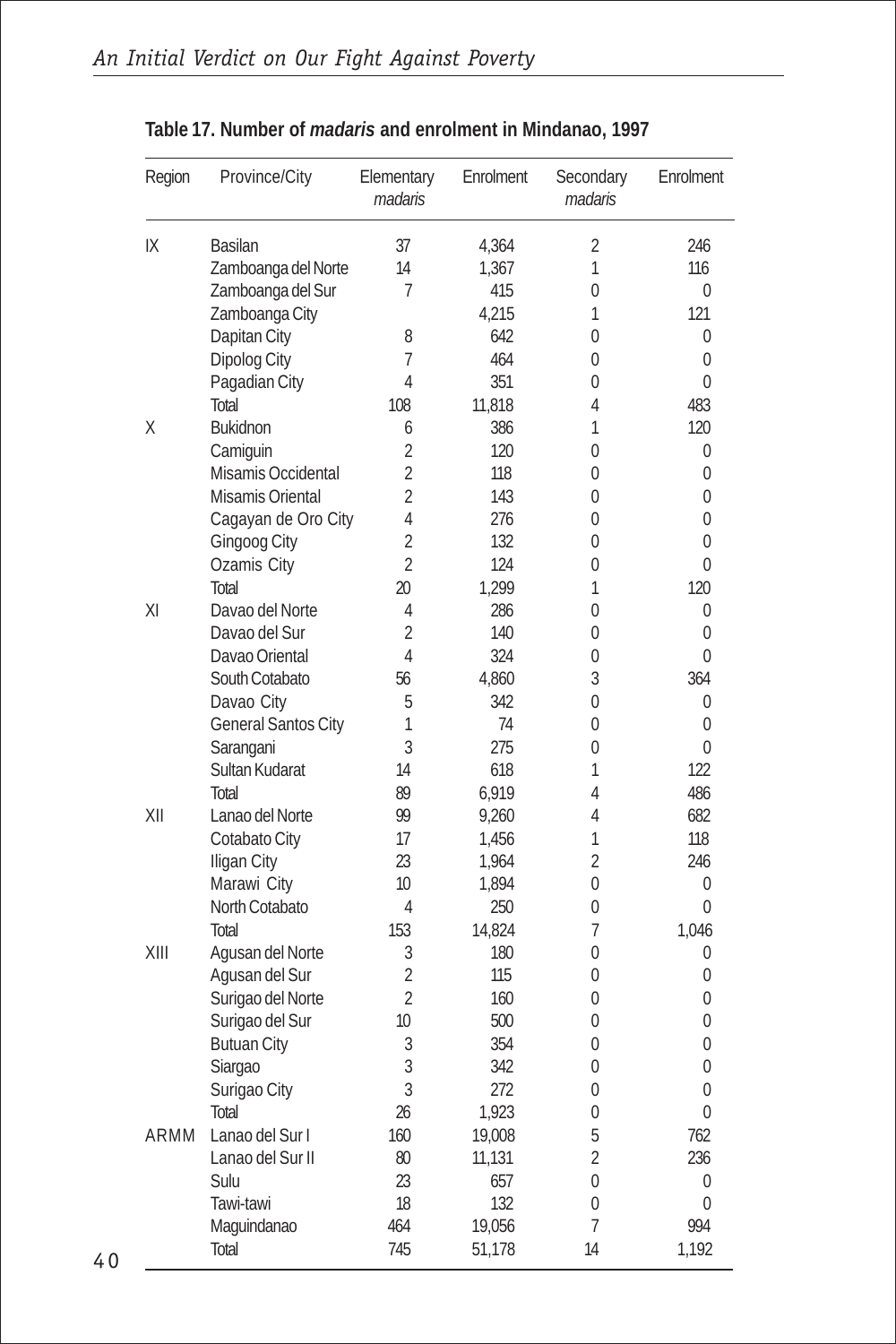The national standard secondary curriculum has eight subjects: (1) Filipino, (2) Araling Panlipunan, (3) Edukasyong Pangkatawan, Kalusugan, and Musika, (4) Edukasyon sa Pagpapahalaga, (5) English, (6) Science and Technology, (7) Mathematics, and (8) Technology and Home Economics.

The only subject in the National Standard Curriculum for Secondary Schools that is not offered in the *thanawi* is Filipino. Hence, Dr. Tamano suggested that Filipino incorporated in the Social Studies course of the *madrasah* would lead to a curriculum that is parallel with the National Standard Curriculum for Secondary Schools.

The DepEd-ARMM has the following programs for the *madrasah*: (1) Accreditation, (2) Teachers Training, (3) Piloting, (4) Administrators inservice training, (5) Supervision, and (6) Offering of Arabic Language and Islamic Values as subjects in DepEd schools in ARMM.

The LOI 1221 issued by President Ferdinand Marcos in 1982 directed the Prime Minister, Members of the Cabinet, and the Minister of Education, Culture, and Sports to: (1) formulate and adopt a program for the development of *madaris*; (2) strengthen the development of programs in Islamic Studies in state institutions especially in Mindanao; and (3) establish and strengthen programs in the teaching and learning of the Arabic language.

Issued in September 1996, the Final Peace Agreement states that the integration of *madaris* into the Philippine educational system shall have an agreed priority agenda within the overall development plan of the Special Zone of Peace and Development (SZOPAD).

The most pressing problems confronting the *madrasah* system of education are the lack of financing assistance, lack of standardized/ reconciliatory curriculum, and the absence of a DepEd unit directly supervising it.

De Castro and Ginete (2001) recommended the following courses of action on the integration of the *madrasah* system of education into the Philippine educational system: (1) accreditation of existing *madaris*; (2) formulation of a reconciliatory curriculum; (3) provision of allocation/funding assistance for *madaris*; and (4) organization of a body under the DepEd Central Office and Regional Offices in Mindanao to oversee the operations of the *madaris*.

### *Policies and programs6*

\_\_\_\_\_\_\_\_\_\_\_\_\_\_\_\_\_\_

The DepEd continues to implement policies, programs, and projects to improve the quality of Philippine education, making it accessible to all

<sup>&</sup>lt;sup>6</sup> This section draws from the draft MDG Progress Report, Reyes 2002.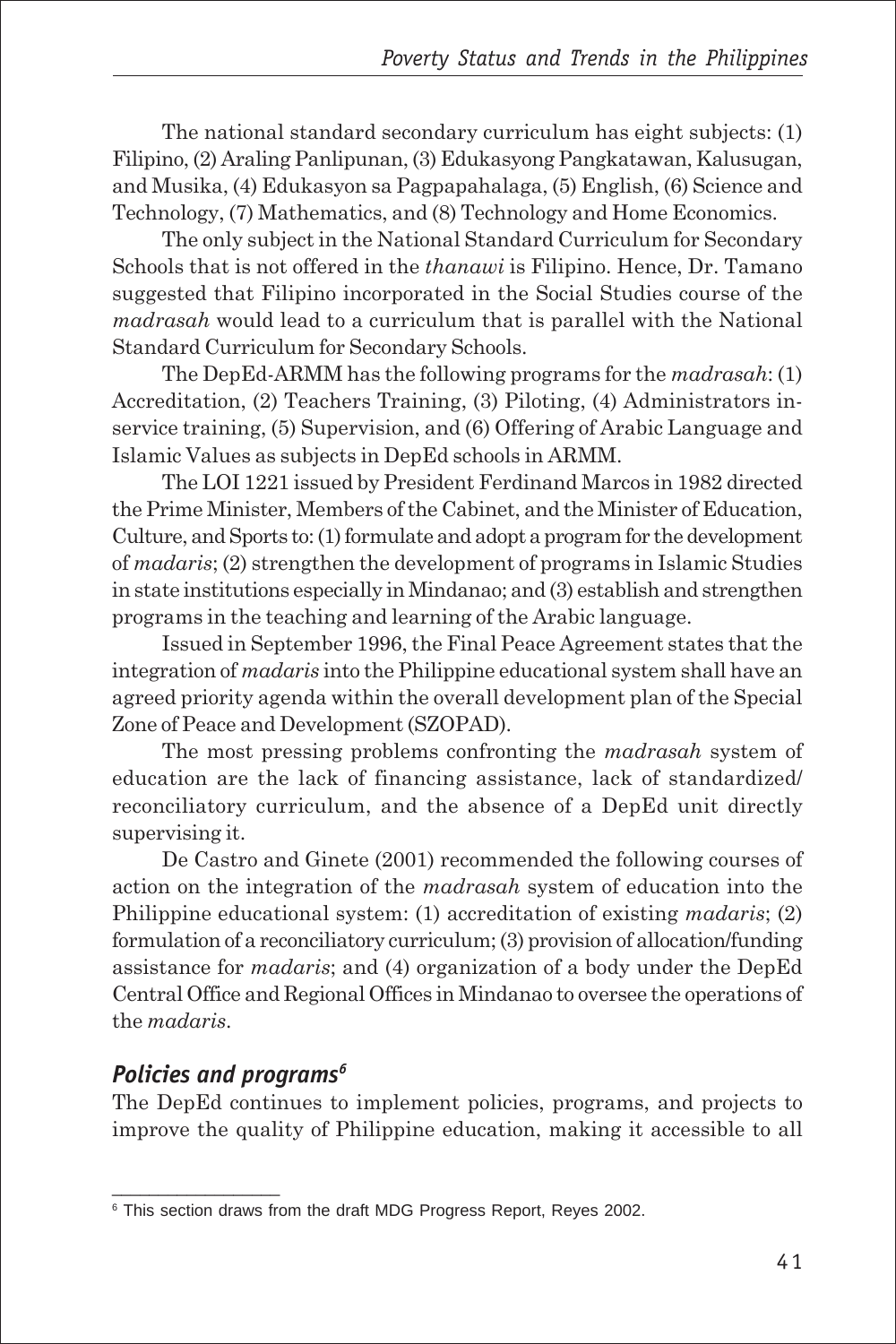Filipinos and more responsive to the country's twin goals of global competitiveness and people empowerment.

Access to basic education has been expanded through the twin strategies of establishing schools in school-less villages, and completing "incomplete" schools through multigrade classes. Between 1995 and 2000, the number of rural barangays without elementary schools totalling 5,119 was reduced to 4,569 out of 41,940 barangays. It was further established that of these remaining barangays, only 1,612 needed schools. The number of "incomplete" elementary schools decreased from 11,420 in 1993 to 8,647 in 2000.

Several policy reforms were initiated to enhance access to basic education. Among these were: (a) prioritize underserved or marginalized groups of areas; (b) broaden and deepen stakeholders' involvement and participation (establish partnerships with other government agencies, LGUs, NGOs, businesses, parents, and community groups) in establishing school/ community-based planning and adopting effective fund mobilization scheme; and (c) explore and maximize the utilization of educational resources.

In line with these, various programs were implemented, including the dropout intervention program, multigrade program in Philippine education (MPPE), adopt-a-school-program, project EASE (easy and affordable secondary education), distance learning educational program, *Balik-Paaralan* for outof-school adults program, government assistance to students and teachers in private education, third elementary education program, secondary education development and improvement project, and the school feeding program. The NGOs and private institutions also implemented the Children in Need of Special Protection (CNSP) and scholarship grants to poor but deserving students.

Literacy levels of the marginalized sectors are enhanced through the Philippine nonformal education project (PNFEP) with the NGOs as active partners. The NFE accreditation and equivalency system is its major program for those 15 years old and above that are unable to go to school, and for dropouts.

The strict implementation of the Ganzon law (RA 5546) banning the collection of compulsory contributions and presentation of birth certificates for enrolment has led to an increase in enrolment in SY 2001–2002 by five percent.

The DepEd instituted measures to improve the quality of education by reformatting the curriculum, installing computers in public high schools, and providing preschool and early childhood services.

Several measures were set in place to promote good governance. The DepEd has formulated new bidding and procurement procedures for more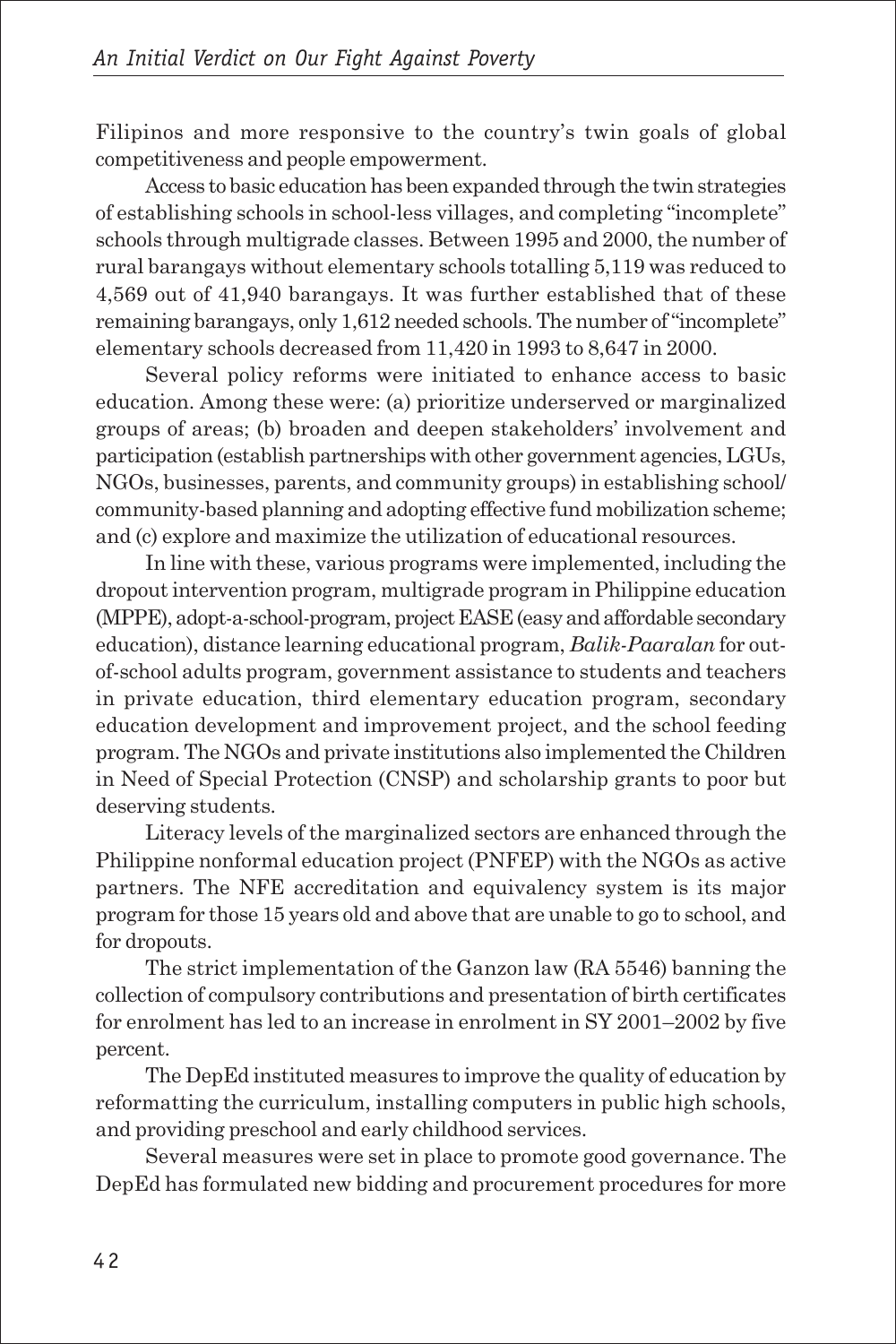transparency, resulting in cheaper textbooks and school desks/armchairs. Greater civil society participation in educational policy formulations was also encouraged.

### **Health**

Similar to education, health is viewed both as an enabling tool as well as a goal by itself. Good health status is necessary to be able to participate productively in the labor market and earn income. At the same time, good health status is considered as a desired outcome.

The situation in the health sector is assessed using indicators relating to the key areas of concern: life expectancy, infant and child mortality rates, maternal mortality rates, malnutrition prevalence, prevalence of selected diseases (tuberculosis or TB, malaria, and HIV AIDS). Data from various surveys and administrative records are used.

The various indicators reveal the improvements in the health status of the population over the last 15 years. Life expectancy has risen, infant and maternal mortality rates have fallen, and malnutrition prevalence has declined. However, the pace of improvement in some of these areas is not fast enough to meet the targets embodied in the MDG.

# *Life expectancy*

The life expectancy at birth has increased by about 10 years in a span of 15 years. Women expect to live longer than men. For the period 1995–2000, the average life expectancy for women is 71 years compared to only 66 years for men. The longer life expectancy of women is attributed to the higher survival rates of women at younger and older ages as indicated by the lower infant mortality rates of girls than boys and lower sex ratio among the elderly.

# *Infant and child mortality rates*

Efforts have paid off in reducing infant and child mortality rates. The children under-five mortality rate was significantly reduced from 80 in 1990 to 48 in 1998. Infant mortality rate (IMR) was also reduced from 57 in 1990 to 35 in 1998. Infant mortality rate refers to the number of deaths among infants (below one year old) per 1,000 live births.

The 1998 National Demographic and Health Survey of the NSO (Figure 21) reported that in the Philippines, 36 infants out of every 1,000 have died before their first birthday. The IMR is highest in Region VI at 60 and lowest in Region V at 23.

The Maternal and Child Health Survey reported that in 2000, 65 percent of all children aged 12–23 months were fully immunized before turning one.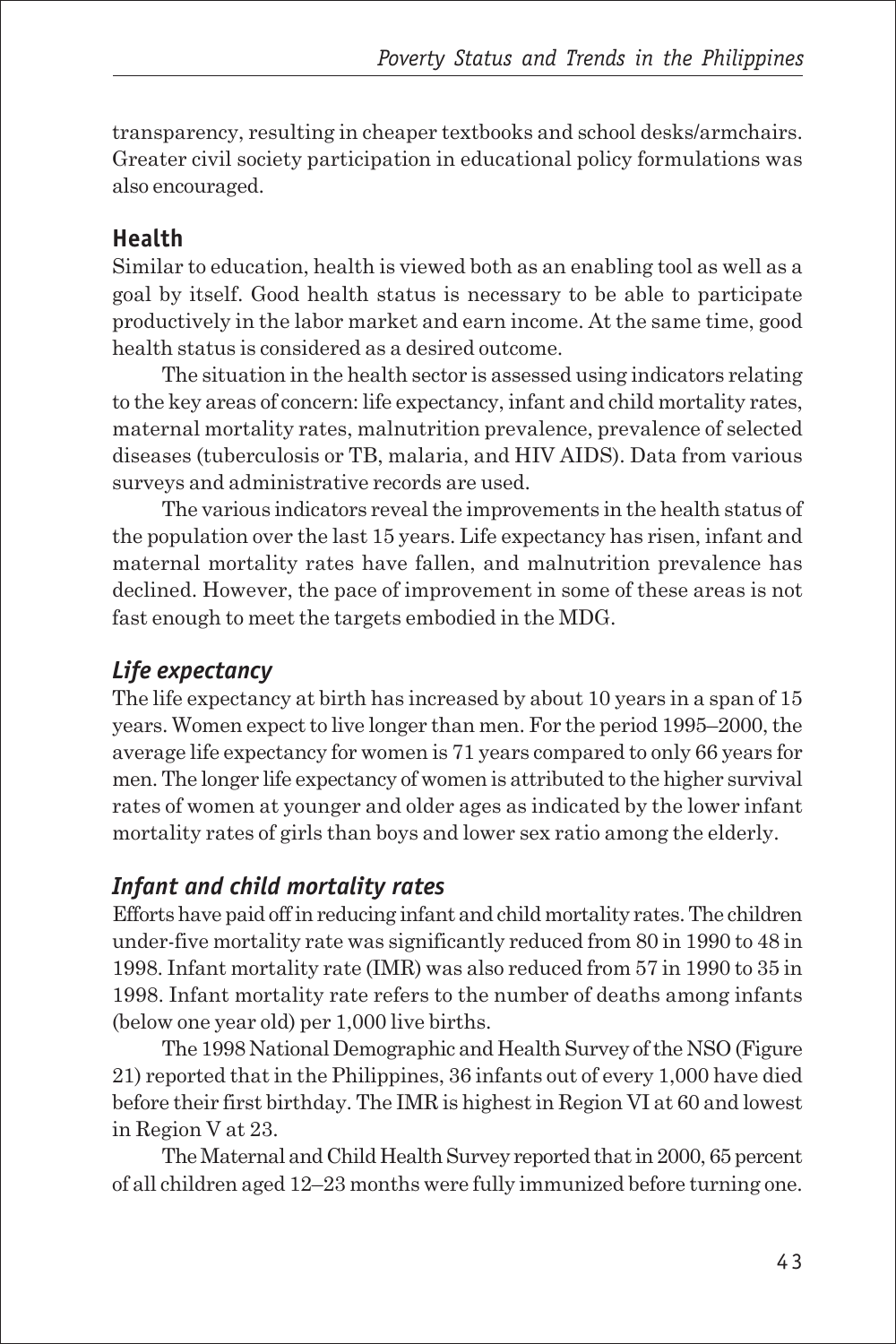

**Figure 21. Infant mortality rate by region, 1998**

Source: 1998 NDHS, NSO

This shows an improvement from the survey taken in 1997 where only 58 percent were fully immunized. Children in the urban areas had a higher percentage (68%) than those in the rural areas (63%).

The decline in the mortality rates came about with the expanded program in immunization (EPI), improvement in breastfeeding practices, Vitamin A supplementation every six months, and the improvement of case management at home and in health facilities. The EPI aims to reduce infant and child mortality caused by the six immunizable diseases (TB, diphtheria, tetanus, pertussis, poliomyelitis, and measles). In 1995, only 1 in 10 babies was not fully immunized.

The country has been certified as polio-free within the Western-Pacific region at the Kyoto Meeting on 29 October 2000. The program relied on the following strategies: (a) provision of 100 percent of the vaccines, needles/ syringes, and other supplies required for immunization; (b) strengthening of social mobilization and information dissemination for EPI; (c) provision of technical assistance through training, conferences, and technical papers; (d) strengthening the monitoring of EPI supplies; and (e) formulation and updating of EPI policies and guidelines to meet the growing needs and to keep up with the new technologies and the changing epidemiology of childhood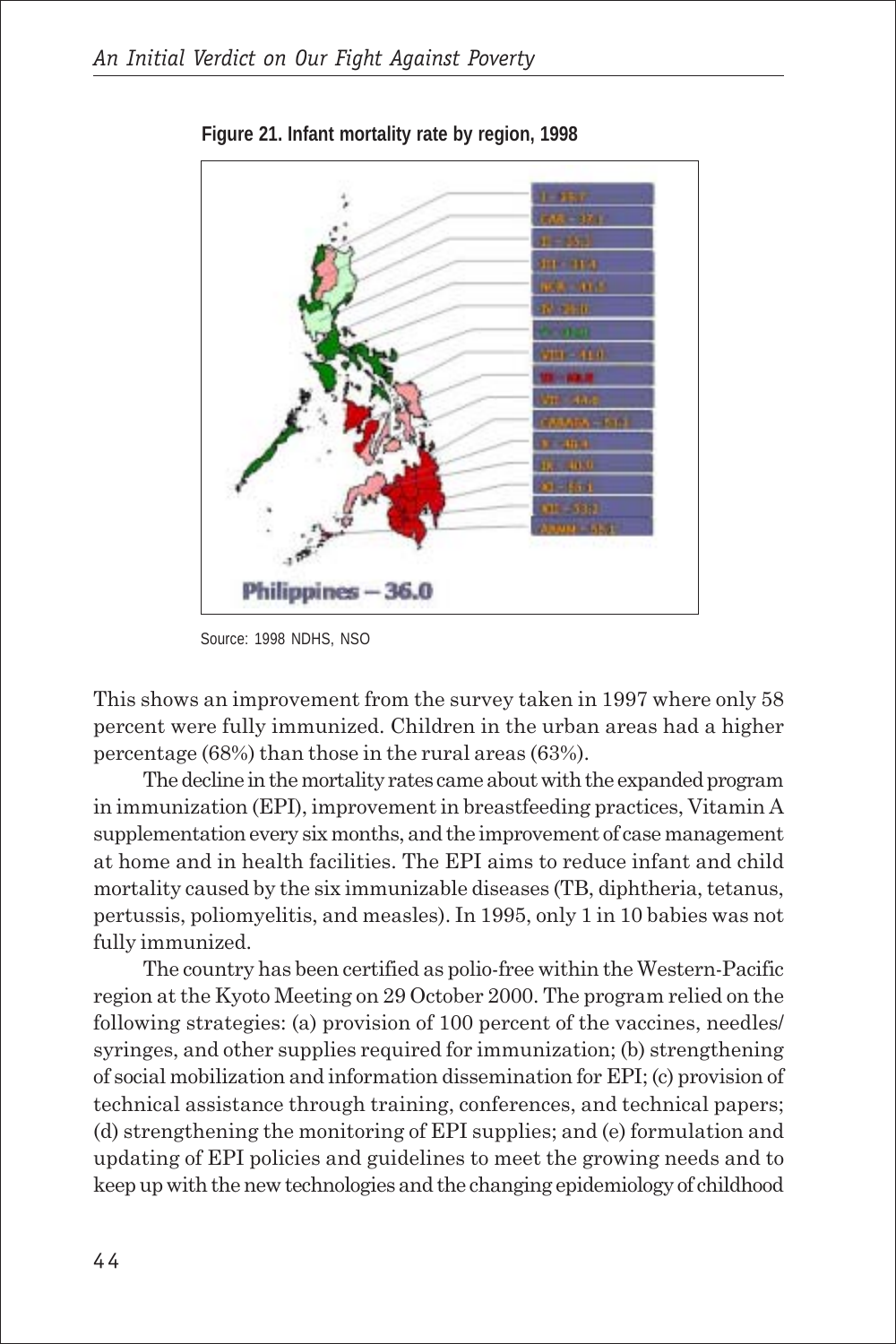diseases. With devolution, however, sustaining high EPI coverage has been a challenge.

The Health Sector Reform Agenda (HSRA) was institutionalized in 2000. It aims to improve health financing, health regulation, hospital systems, local health systems, and public health programs.

The National Health Insurance Program (NHIP), or PHILHEALTH, aims to improve health care financing in the country as it ensures hospital autonomy, the decreased dependence on large public subsidies, and the protection of the poor. Nevertheless, more investments and improved public health programs, local health systems, and health regulation measures are needed to relieve the NHIP from paying hospitalization costs that can otherwise be prevented or better handled by less costly primary health care facilities. Hospital reforms, in turn, aim to free resources for investments in other public health programs and health regulation projects.

Other challenges in financing health care include the continuing mismatch between health needs and expenditures. There are bigger expenditures for personal care than public health care. Moreover, delayed remittances of contributions hamper the implementation of health insurance programs for the poor. Local governments also continue to face difficulties, especially in supporting the NHIP. Another problem is that the technical and administrative fragmentation of the public health system has impaired the efficient use of health resources.

The health care system still faces ineffective health service implementation resulting from the transfer of responsibility of health care to LGUs without adequate institutional preparation.

## *Prevalence of malnutrition among 0–5 year-old children*

The Food and Nutrition Research Institute's (FNRI) latest survey on children's nutrition showed that approximately 30.6 percent of children 0–5 years old were underweight for their age. This was slightly lower than its figure in 1998 (32%). Over the years, the malnutrition prevalence in the country has been slowly declining, from 34.5 percent in 1990 to 30.6 percent in 2001 (FNRI-DOST 2001).

The downward decline in the malnutrition prevalence has been reversed in 1998, probably due to the adverse economic and social impacts of the Asian financial crisis and the worst episode of El Niño in 1997–1998.

Ten out of the 16 regions have malnutrition prevalence higher than the national average. The Bicol Region has the worst malnutrition problem among all the regions with its 37.8 malnutrition prevalence, followed by Region VI with 35.2 and Region 10 with 34.1 (Figure 22). On the other hand,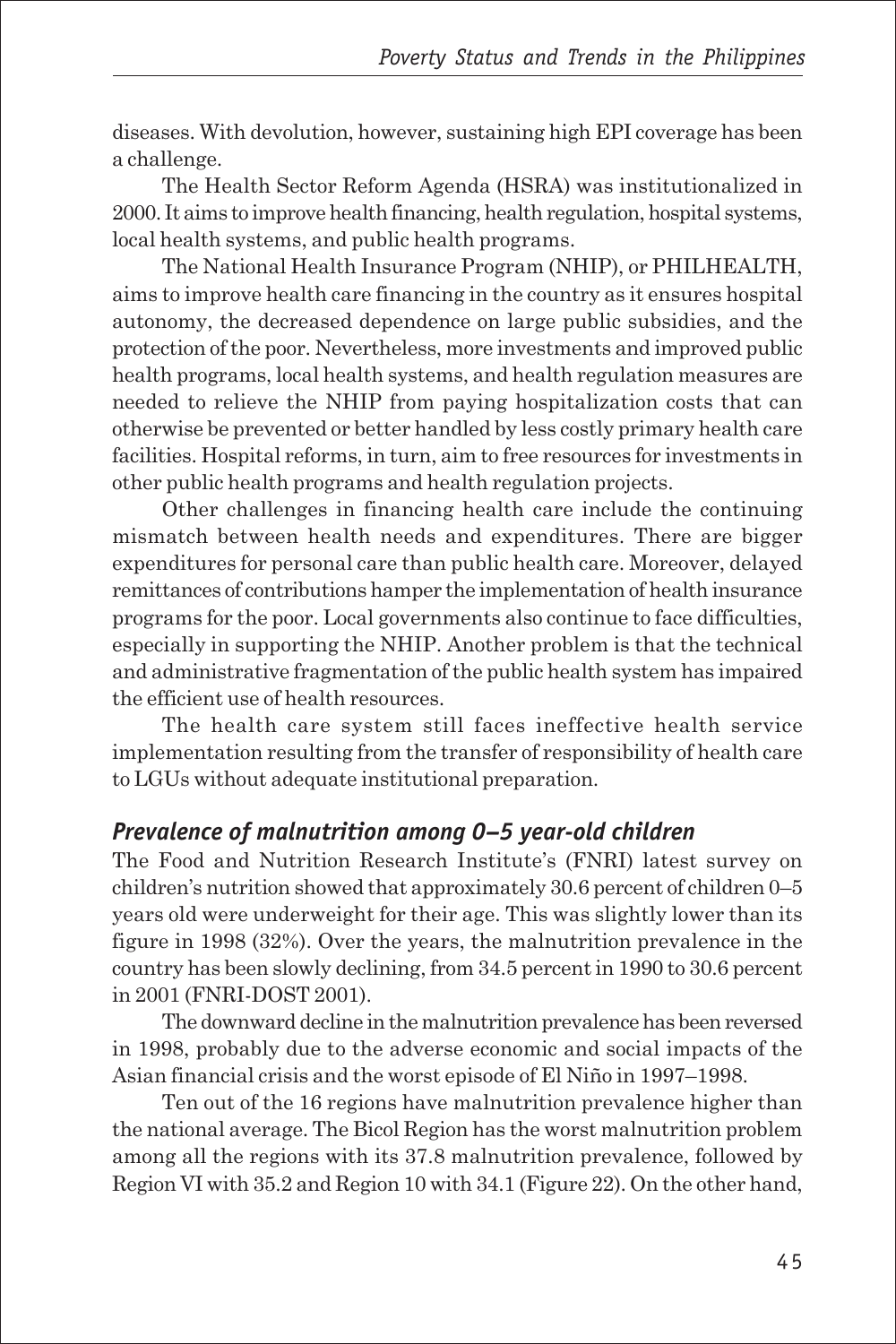

**Figure 22. Prevalence of malnutrition among 0–5 year-old children by region (International Standards), 2001**

Source: FNRI-DOST

the NCR has the lowest malnutrition prevalence with only 20.3, followed by CAR with 23.4.

The 1993 National Nutrition Survey indicates that the average Filipino diet is generally short of the recommended dietary allowances (RDAs).<sup>7</sup> Trends in food consumption indicate a general decrease in the intake of various foods. The mean one-day per capita food consumption decreased from 869 g in 1987 to 803 g in 1993. The mean one-day per capita energy intake also went down from 1,753 kcal to 1,684 kcal in the same period. Most of the food groups show lower consumption levels in 1993 as compared to the 1987 figures. This means the vitamins and minerals intake remains grossly inadequate except for protein, which meets the corresponding RDA (106.2%) standard.

Malnutrition remains a major threat to the Filipino child's survival. The prevalence of moderately and severely underweight preschool children zero to five years old decreased from 34.5 percent in 1989–1990 to 29.9 percent in 1993, only to rise to 32 percent in 1998 (Figure 23). Figures for stunted

\_\_\_\_\_\_\_\_\_\_\_\_\_\_\_\_\_\_

<sup>&</sup>lt;sup>7</sup> The discussion on malnutrition is drawn from the MDG Progress Report.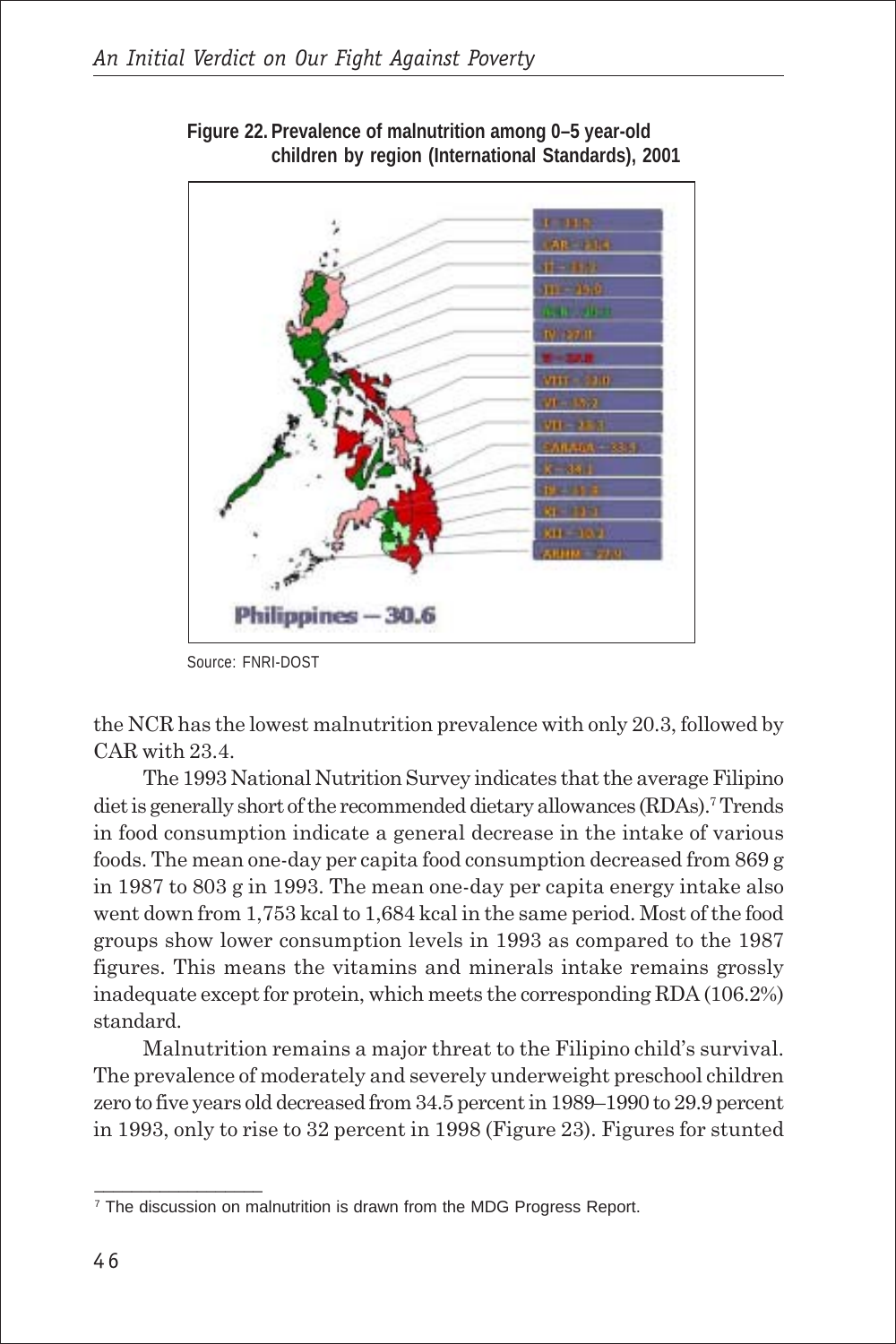

**Figure 23. Prevalence of malnutrition among 0–5 year-old children, Philippines (International Standards), 1989–2001**

Source: FNRI-DOST

growth, indicative of prolonged deprivation of food and susceptibility to frequent infections, decreased from 40 percent in 1989–1990 to 31.8 percent in 1996, but rose to 34 percent in 1998.

The increasing availability of food from both domestic and foreign sources implies cheap prices affordable to low-income groups. The per capita available supply per day of calories exceeded the calorie intake by 30.7 percent. This is also true for the daily per capita availability of protein (31%) and fats (32.5%). But although readily available, many do not have enough money to buy the food they need. Poverty is a major cause of food inadequacy, particularly in rural areas.

Because of the severe consequences of micronutrient deficiencies and the more immediate and visible effects of interventions addressing micronutrient malnutrition, the interagency National Nutrition Council agreed to concentrate its efforts on the prevention and control of micronutrient deficiencies in 1993. The strategy involved heavy investments in short-term and relatively more expensive universal supplements specifically for Vitamin A and iodine from 1993 to 1996.

More food-based strategies (i.e., food fortification, nutrition education, and food production) were emphasized later. Food fortification was private/ business sector-led and focused on staple foods like rice, sugar, cooking oil, wheat flour, salt, and drinking water. Nutrition education was aimed at changing dietary behaviors consistent with the country's nutritional guidelines, specifically for increasing the consumption of foods rich in Vitamin A, iodine, and iron, promotion of prolonged breastfeeding, and proper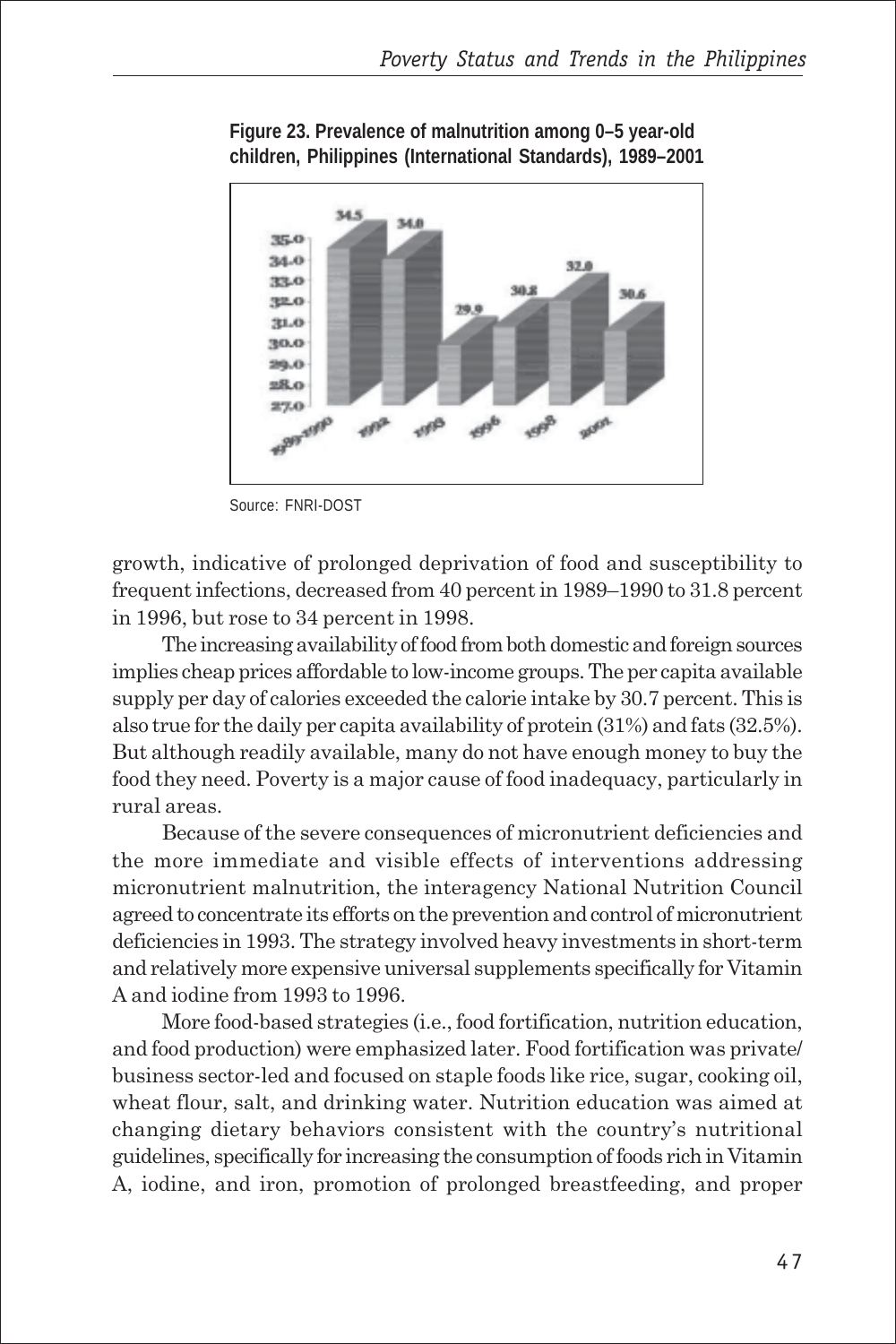introduction of complementary foods to help prevent protein energy malnutrition (PEM) and micronutrient deficiencies.

## *Maternal mortality*

The maternal mortality rate (MMR) declined from 209 per 100,000 live births in 1993 to 172 per 100,000 live births in 1998. The disparities across provinces remain wide. In 1995, the MMR in Sulu Province was almost three times the rate in Cavite Province. In areas where maternal access to primary health care is limited by geography or political conflict, mothers double the risk of dying during childbirth as compared to those in areas where health care is more available.

Ten women die every day in the Philippines from causes related to pregnancy and childbirth like hemorrhage, hypertension, complications from sepsis or widespread infection, obstructed labor, and complications arising from abortion. Most maternal complications and deaths point to shortcomings in access to reproductive health services.

Only 77 percent of mothers receive the minimum three prenatal checkups and almost half of these are performed during the first three months of pregnancy. Around three out of four pregnant women receive iron supplements. A little over half of the women or 57 percent receive iodine while about one-third receive tetanus toxoid immunization. Nearly 55 percent of the births in the country are delivered at home and only 56 percent of all deliveries are attended to by health professionals. Moreover, only 57 percent of women receive post-partum care. This situation increases the risk of women dying during or after pregnancy. Not all individuals and couples have access to a range of safe and effective family planning methods.

The contraceptive prevalence rate for the country has not improved at all. From the 1995 Family Planning Survey (FPS), the use of contraceptives has in fact decreased from 50.7 to 49.5 percent in 2001 according to the FPS. Improvements can be seen only if this figure is compared to the results of the 1993 National Demographic Survey of 40 percent. Although contraceptive use has tripled among married women since 1968, from 15 to 47 percent, data indicate that there has been a leveling-off in recent years. This could explain why the fertility rate has only declined slightly from 4.1 percent to 3.7 percent in the last five years. Although limited in recent years, the decline has been gradual since the 1960s and can be attributed, in part, to an increase in contraceptive use.

Married couples exceed their "wanted" fertility by one birth and this unintended fertility is even higher in the rural areas. Only around 11 percent of married women who do not want more children use contraceptive methods.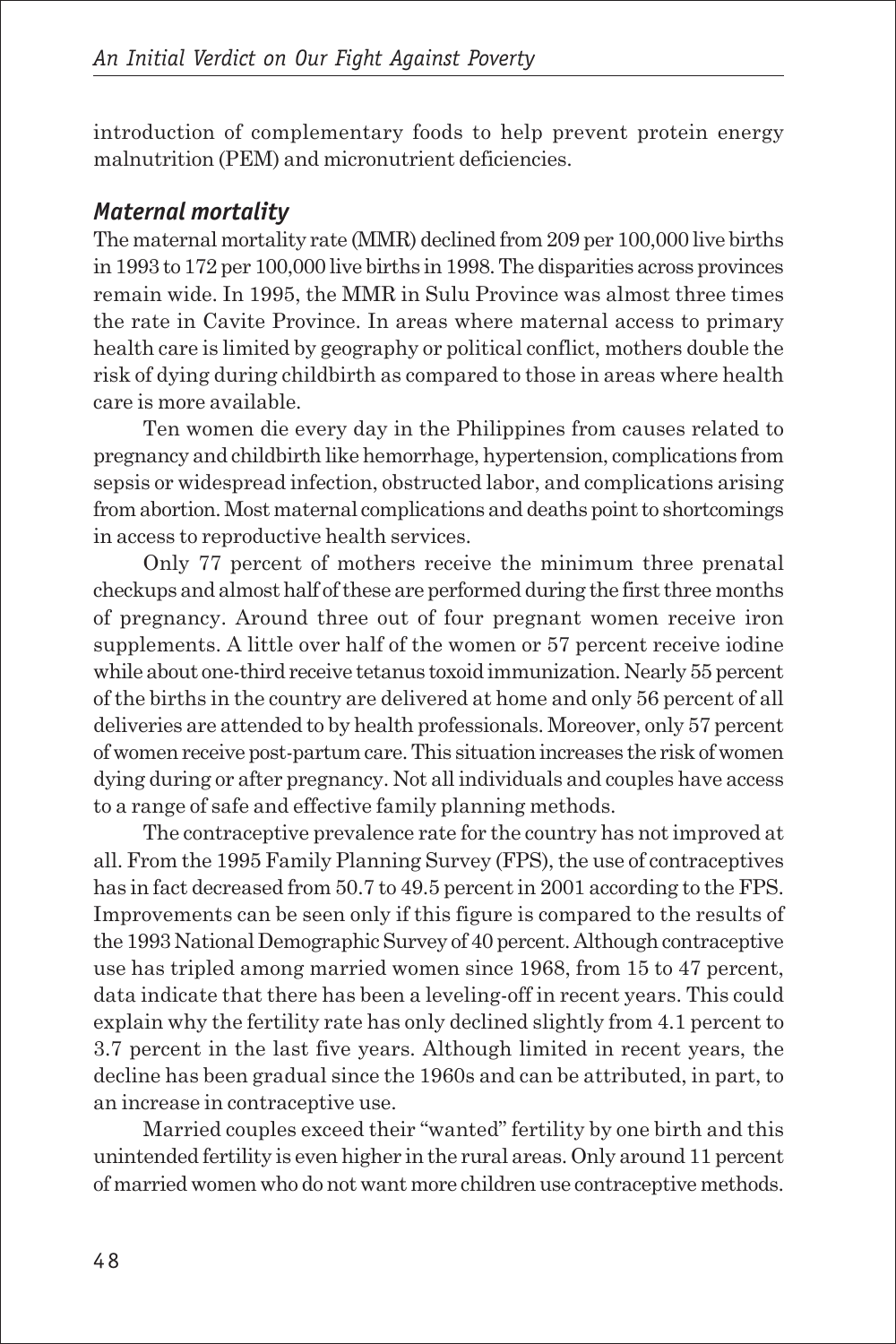The incidence of unplanned pregnancies has a serious effect on the reproductive health especially among young women. Young mothers (15–24 years old) account for 30 percent of all births and 74 percent of all illegitimate births.

Teenage pregnancy is a contributing factor to a high MMR. Most teenage pregnancies occur between the ages of 15 and 17. One in 25 adolescent females has a child before the age of 18. Adolescent pregnancy increases maternal and fetal complications. Fetal mortality rate for teenage pregnancies is 1.2 to 1.6 times higher than those of mothers 24–34 years old. Finally, there is a greater risk of premature births, or having babies with a low birth weight, in-born defects, mental retardation, and blindness.

One of the consequences of unplanned pregnancies is induced abortion. Although it is difficult to get accurate figure because abortion is illegal in the country, it has been estimated that there are around 400,000 abortion cases annually, with teenagers accounting for 17 percent of these cases.

Results from the 1998 National Demographic and Health Survey (NDHS) confirm that while national fertility rate has declined to an average of 3.7 children per woman, this is still considerably higher than the rates prevailing in neighboring countries.

The 1994 International Conference on Population and Development (ICPD) emphasizes the link between population and sustainable development and recommends a comprehensive approach in formulating and implementing reproductive health policies and programs. Moreover, the 1995 International Conference on Women in Beijing stressed that empowering women is the key to a healthy and productive lives, and called for the promotion of a reproductive health approach.

The ICPD defines reproductive health (RH) as a "state of complete physical, mental, and social well-being and not merely the absence of disease or infirmity, in all matters relating to the reproductive system and to its functions and processes." Furthermore, reproductive health care is defined as the constellation of methods, techniques, and services that contribute to reproductive health and well-being by preventing and solving RH problems. The services include maternal and child health and nutrition, family planning, prevention and treatment of reproductive tract infections (RTI), breast and reproductive tract cancers and other gynecological conditions, prevention and treatment of abortion complications, men's and adolescent health, violence against women and children, prevention and treatment of infertility and sexual dysfunction, and education and counseling on sexuality and sexual health.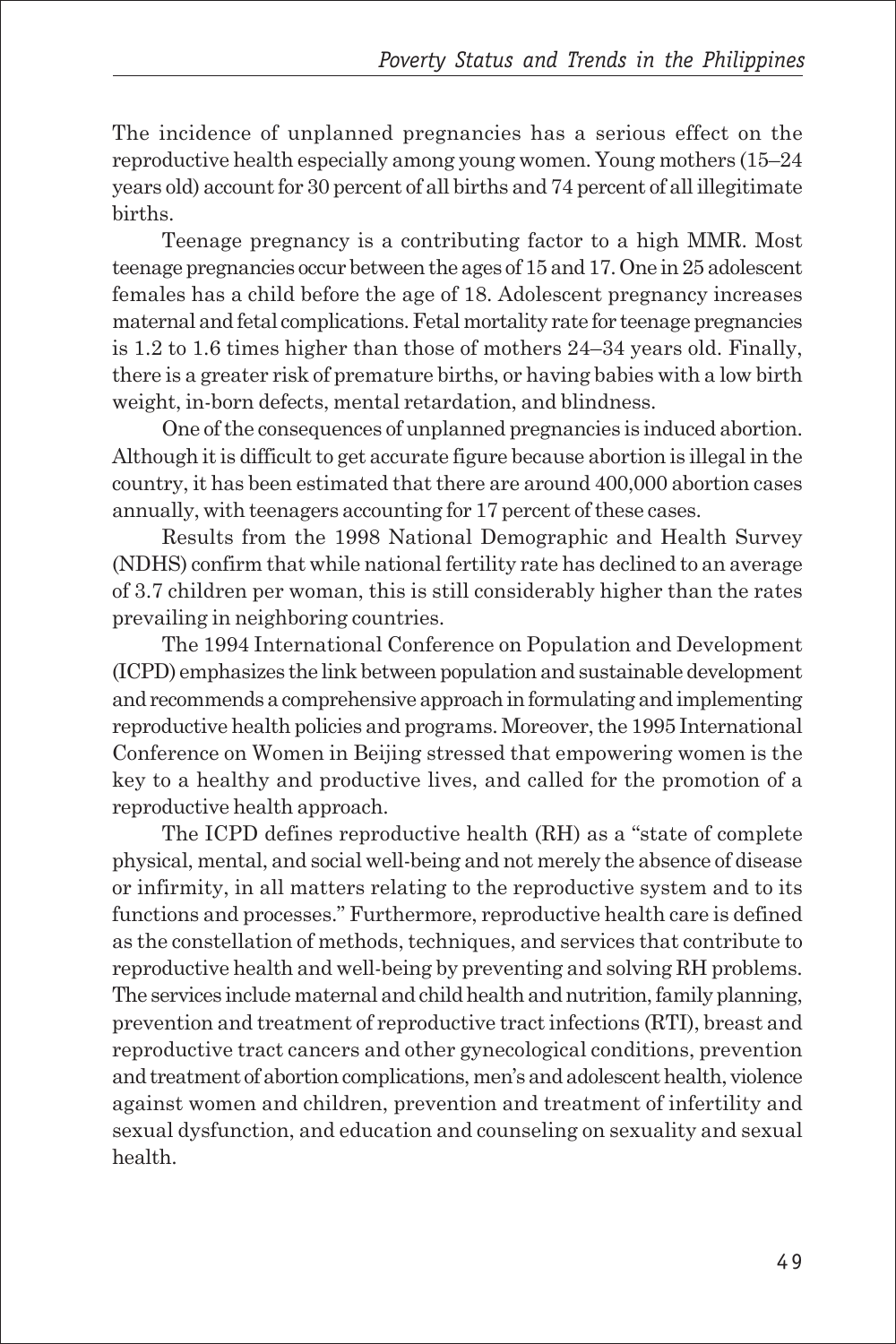The Philippines as a signatory to the Programme of Action of the ICPD subscribes to a consensus, which includes the broadening of population policies and programs beyond family planning and a much closer collaboration among development agencies, as the primary mechanism to attain the reproductive health approach objectives. In line with this, the Department of Health (DOH) has created the Philippine Reproductive Health Program through an administrative order issued in 1998.

The Philippine Population Management Program (PPMP) envisions that by 2005, 60 percent of primary health care and family planning facilities should offer the widest achievable range of safe and effective family planning methods, essential obstetrics care, prevention and management of reproductive tract infections including sexually transmitted diseases (STDs), and barrier methods to prevent infection. About 80 percent of the facilities should offer such services by 2010, and all should do so by 2015.

It also aims to reduce maternal mortality rate to half the 1990 levels by 2000 and by a further one half by 2015. Moreover, at least 40 percent of all births should be assisted by skilled attendants where the maternal mortality rate is very high, and 80 percent globally, by 2005: these figures should be 50 percent and 85 percent, respectively, by 2010; and 60 percent and 90 percent by 2015. Any gap between the proportion of individuals using contraceptives and the proportion expressing a desire to space or limit their families should be reduced by half by 2005, 75 percent by 2010, and 100 percent by 2015.

Maternal malnutrition is a major factor affecting the unborn child's chances for survival and normal fetal development. With the increasing recognition of the magnitude and urgency of the problem, the Philippines has given priority to women's health and safe motherhood in recent years. Some of the initiatives that have been undertaken are improving the access to maternal care through the deployment of midwives in the hard-to-reach and underserved areas in the country, and providing primary level health facilities with basic supplies and equipment and essential drugs including micronutrients. The institutional capacities of the DOH were strengthened and partnerships with LGUs, NGOs, and the communities were forged to increase awareness, promote participation, and mobilize resources for women's health and maternal care.

# *Prevalence of selected diseases*

While major improvements were observed in the various health indicators, infectious diseases persist at high rates along with chronic and degenerative diseases that have become prevalent. Malaria is still one of the 10 leading causes of morbidity in the country although it is no longer a leading cause of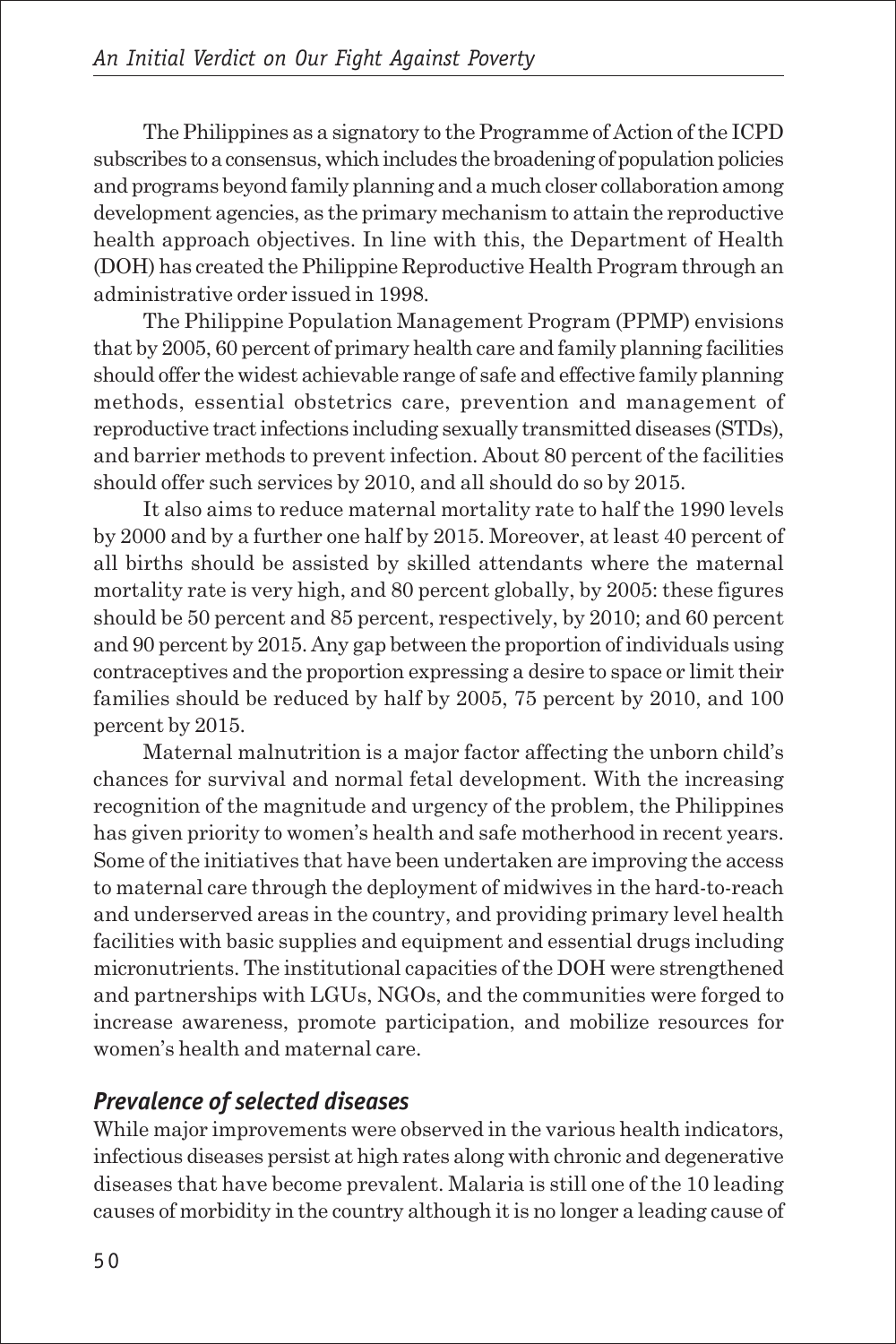death. Tuberculosis is one of the 10 leading causes of morbidity and mortality. Moreover, the country has to contend with the HIV/AIDS situation that has been regarded as a nascent epidemic.

#### *Malaria*

Malaria is endemic in the rural areas, mainly in places where poverty, difficult access to health care, and, to some extent, political unrest prevail. The World Health Organization (WHO) has estimated the population at risk for malaria in the country to be around 11 million in year 2000. The high-risk groups are the indigenous peoples, upland subsistence farmers, forest-related workers, and settlers in frontier areas.

Malaria is still one of the 10 leading causes of morbidity in the country although it is no longer a leading cause of death. It remains a major public health issue in the Philippines and is present to some extent in the majority of provinces. The number of confirmed cases in the Philippines decreased from 110,400 in 1992 to 42,000 in 1997. There was an increase to 50,700 in 1998, followed by a decrease in confirmed cases to 36,596 by year 2000. It is likely that these fluctuations are related more to variations in surveillance practices (i.e., abandonment of active case detection) than to any reduction of the malaria burden. There was substantial decrease in malaria deaths from 864 in 1992 to 262 in 1996. However, morbidity increased thereafter, with reported malaria deaths of 755 in 1999 and 536 in 2000. Malaria incidence per 1,000 population has remained relatively steady, and has been below 1.00/1,000 since 1993.

Although the Malaria Control Service has carried out numerous community education campaigns, effectiveness has been mixed in many rural areas. Even when rural residents associate malaria with mosquitoes, they are often unaware that mosquitoes are the sole vector. In remote rural areas, people often self-medicate or use traditional herbal remedies; they only seek help from public sector clinics or district hospitals when their medical situation becomes severe.

Recent experience in Mindanao suggests that targeted deployment of insecticide treated nets (ITNs) and rapid diagnostic tests together with community mobilization can significantly reduce the problem. Plans are underway to expand this approach to other highly endemic areas. The population protected by ITNs according to 1998 data is around 600,000.

### *Tuberculosis*

Tuberculosis is one of the 10 leading causes of morbidity and mortality in the country. The WHO reports that the Philippines has one of the highest rates of TB in the world. The 1997 Annual Report of the WHO estimated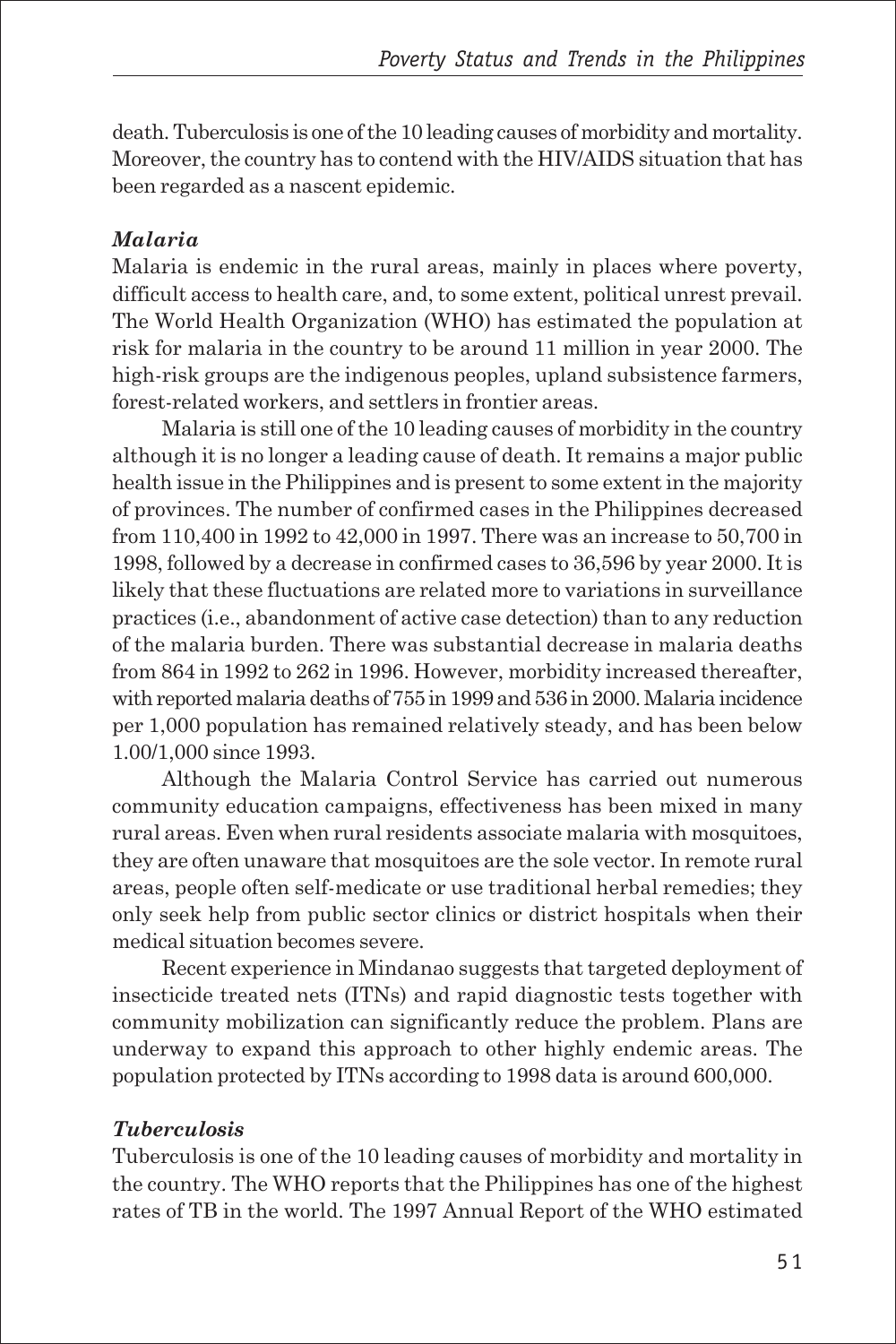that around 22 million people, almost one out of three, in the Philippines is infected with TB, and about 270,000 a year are reported to develop TB. Every day, 68 Filipinos die of TB. Some studies suggest that the average Filipino has one in 40 chances of becoming infected with TB each year. The estimated incidence rate of new smear-positive cases was 141 per 100,000 in 1997, while the estimated case detection rate was 70 percent in 1998. The notification rate of all new smear-positive cases has decreased since 1996. However, this trend might have been influenced by the abolition of active case findings and constraints in drug availability during this period.

A strength of the Philippines is that general health care is available even in rural village health units, or barangay health stations through the health workers known as "midwives." They are responsible for finding suspected cases of TB for diagnosis. The midwives also hand the TB patients drugs, working closely with each case. However, decentralization of health services from the central to local governments in recent years has broken down traditional lines of authority and accountability. Staff are not adequately trained for the Directly Observed Treatment, Short Course (DOTS) strategy, and are unclear about their roles and responsibilities. DOTS is the most effective strategy available for controlling TB epidemic today. With inadequate supervision and with frequent lapses in supplies, some negative practices have surfaced. Diagnostic and treatment guidelines are often not followed. Drug supplies run out and patients are treated with whatever is available. There is no direct observation of treatment in the majority of cases and health workers typically say they are too busy to follow up on defaulters or confirm that their patients have been cured.

#### *AIDS*

The first AIDS case in the country was identified in 1984. From then on until December 2001, the HIV/AIDS Registry has recorded 1,611 HIV Ab seropositive cases, 543 of whom had AIDS; 238 deaths have been recorded at the time of the report. Of the 1,611 cases, 61 percent were men and 39 percent were women. The 30–39 age group has the highest number of infected men, while the 19–29 age group has the highest number of infected women. Of the 1,611 HIV cases, 442 or 28 percent are OFWs; 38 percent of them are seafarers. The predominant mode of transmission is sexual intercourse.

Between 1984 and 1992, the annual number of confirmed cases reported remained below 100. In the last seven years, however, from 1993 to 1999, the number of cases per year had exceeded 100, but remained below 200. While the number of cases each year has been increasing, there seems to be no indication at present that the numbers are going to rise faster. Confirmed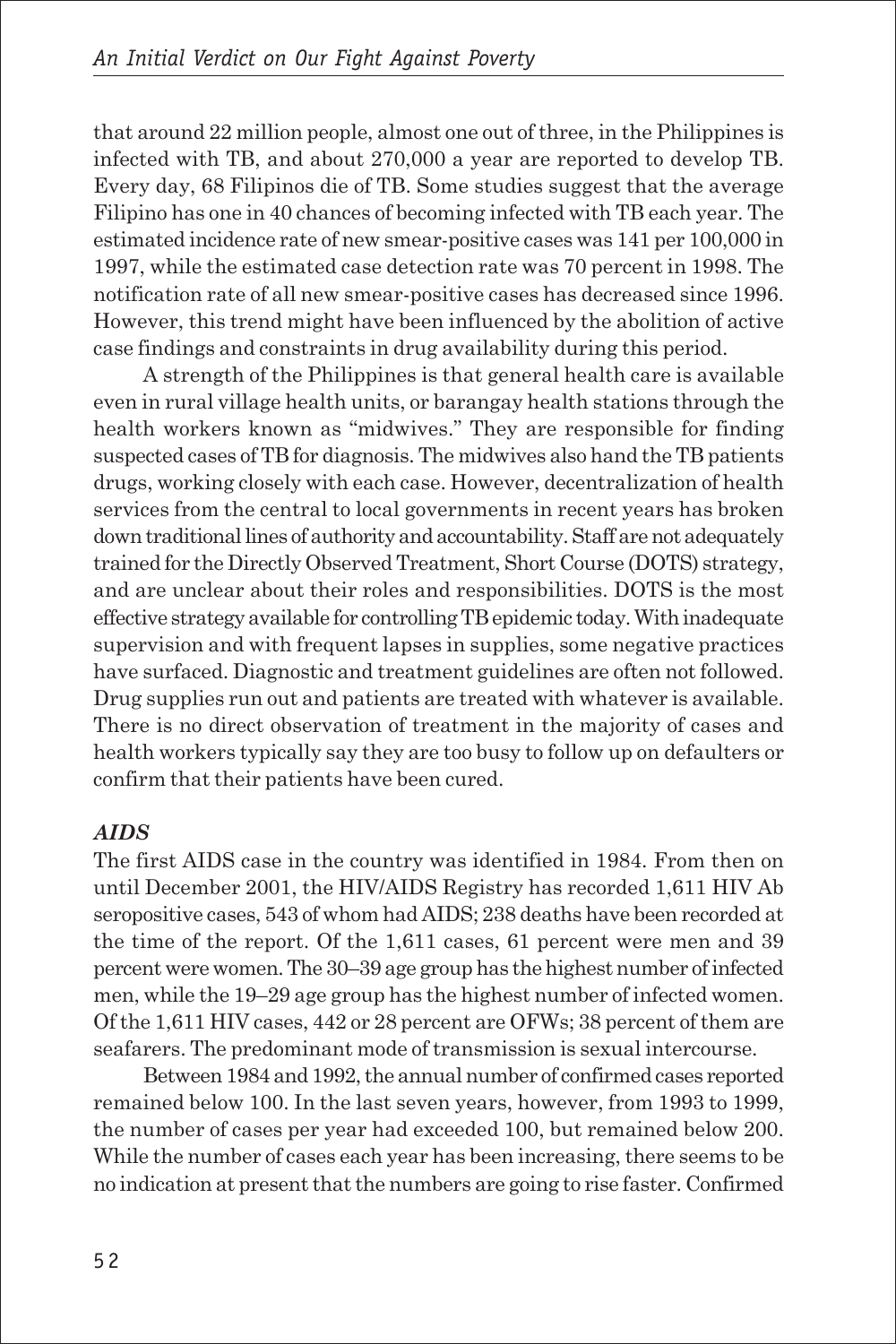cases have been reported in eight cities all over the Philippines: Angeles, Quezon, and Pasay cities in Luzon; Cebu and Iloilo cities in the Visayas; Davao, Cagayan de Oro, and General Santos in Mindanao.

Various Philippine epidemiologists estimate the actual number of HIV cases at between a low of 5,000 to a high of 13,000. Even the high estimate would place the current national HIV prevalence rate of 0.02 percent of the total population. There are, however, some groups whose prevalence rates are significantly higher than the rest of the population. Among these groups with HIV prevalence higher than one percent are registered female sex workers in seven cities, freelance female sex workers in three cities, men who have sex with men in three cities, and drug users who use infected needles in one city. These groups, as well as others yet to be determined, are regarded as the likely primary pools of infection from which wider transmission to other population segments could occur.

Using the available evidence in the country, international experts call the Philippines' HIV/AIDS situation as a "nascent epidemic." This is so since the number of confirmed cases of HIV/AIDS is low and the rate of increase in the number of cases is slow.

Based on current levels of HIV infection and observed patterns of transmission in the country, the risks of a wider infection in the near to immediate future are related to: (a) unprotected sex, primarily in commercial sex settings and secondarily in casual sex as well as marital sex involving people who frequently participate in commercial sex; and (b) unsafe blood transfusion, mainly because of the proven efficiency of transmitting HIV infection through infected blood and blood products.

The current medium-term plan is targeting the long-term containment of HIV prevalence at less than two percent by the year 2004 through the full coverage of an essential package of preventive measures in selected areas of the country with the highest risks of a wider epidemic. Among the key measures is the prevention and control of STDs. The initial gains in terms of more information, greater awareness, and wider availability of essential services for HIV-AIDS prevention are expected to facilitate the containment of HIV-AIDS.

### **Housing and Basic Amenities**

Access to basic goods and services such as safe housing, safe water, sanitary toilet facilities, and electricity constitute some of the basic needs.

This section looks at the housing conditions of the population, specifically in terms of tenure, housing materials, and access to basic amenities like electricity, safe water, and sanitary toilet facilities.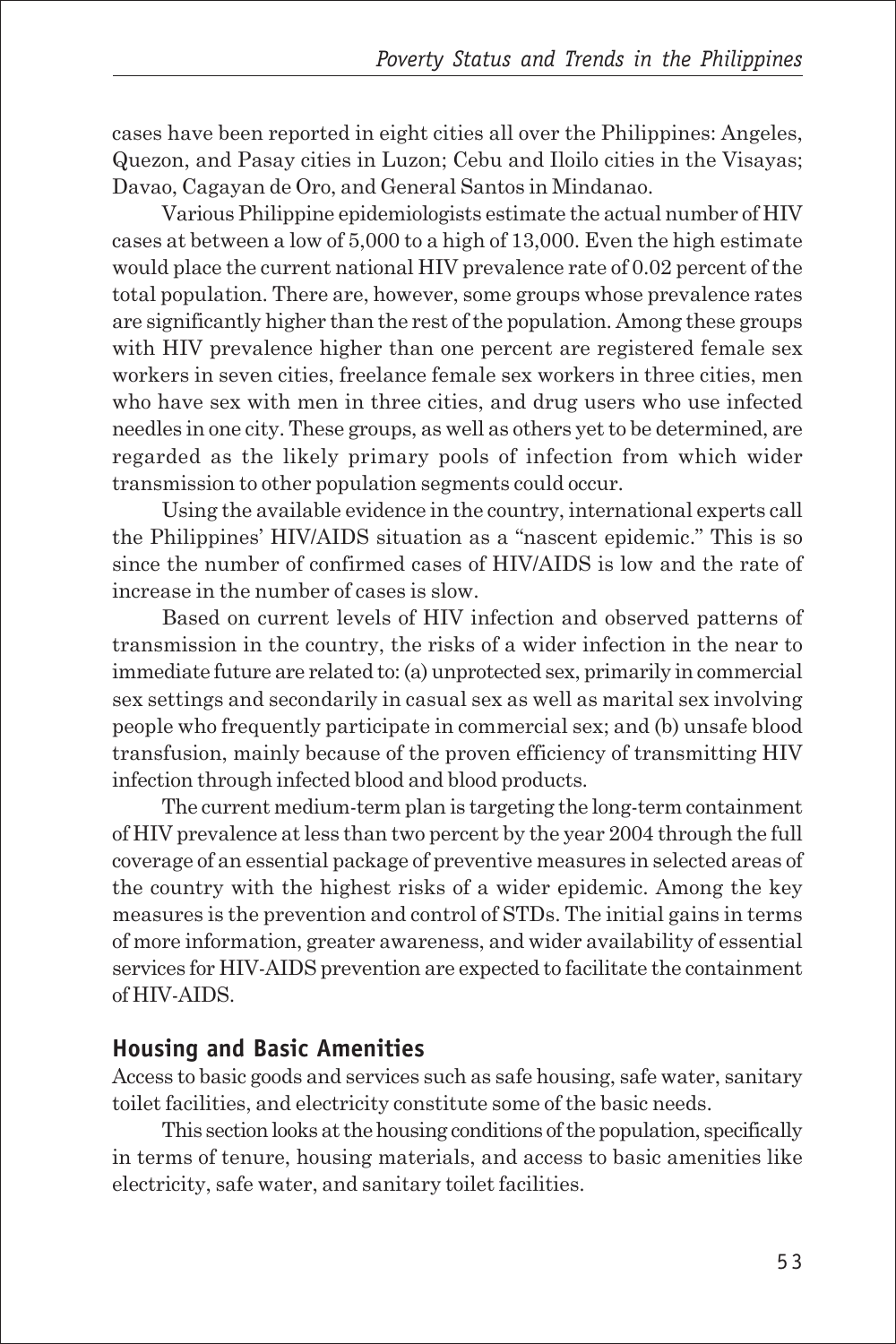## *Access to safe water*

The percentage of all families with access to safe water went up to 78.5 percent in 2000 from 76.9 percent in 1997 (Figure 24). Safe water refers to the household main source of water either own use or shared faucet, community water system, and tubed/piped well. Those considered unsafe water sources include dug well, spring, river, stream, rain, and peddler (FIES 1997).





Among the regions, Central Luzon had the highest access to safe water at 96.4 percent (Figure 25). It was followed by Region I with 89 percent. On the extreme side, the ARMM's access to safe water was only 34.1 percent indicating that almost two-thirds of all families in that region do not have access to safe water. Other regions with relatively low access were Region IX (63.3%), Bicol Region (65.7%), and Region VI (68.3%).

The provinces of Pampanga (100%), Nueva Ecija (99.9%), Aurora (99.6%), and Tarlac (99.1%) had the highest access to safe water among the provinces. The highly urbanized city of San Juan in the NCR also had 100 percent access to safe water. On the other hand, access was extremely low in the poor provinces of Tawi-Tawi (18.1%), Lanao del Sur (22.1%), Sulu (30.4%), and Masbate (35.8%).

## *Access to sanitary toilet facilities*

In 2000, 82.5 percent of all families in the country have access to sanitary toilet facilities. The country's access to sanitary toilet facilities has been

Source: FIES, NSO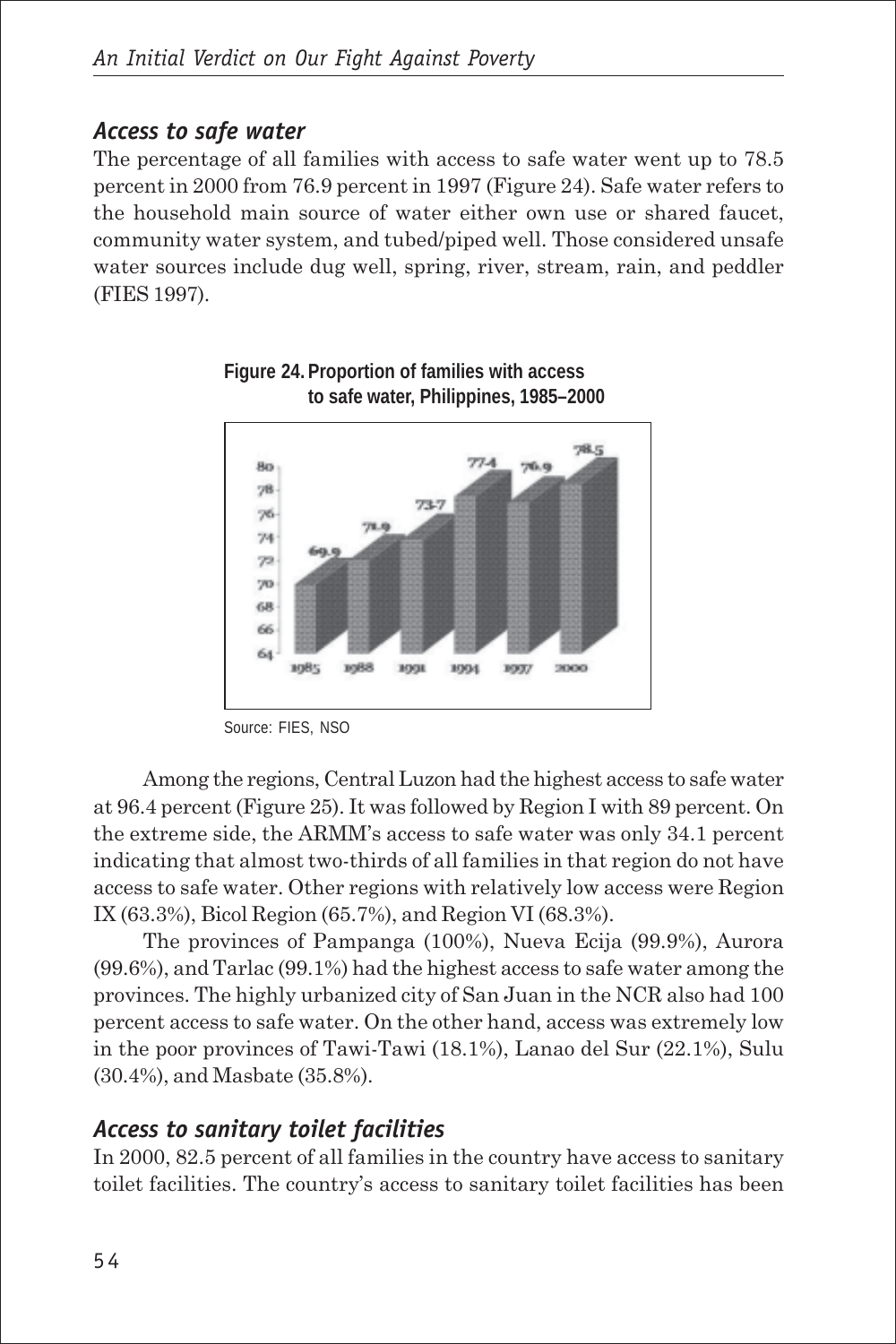

**Figure 25. Proportion of families with access to safe water by region, 2000**

increasing significantly over the years (Figure 26). Sanitary toilet facilities include water, sewerage system/septic tank, and closed pit types of toilet facilities. Toilet facilities that are considered unsanitary are open pit, pail system, and no toilet facilities.





Source: FIES, NSO

Source: FIES, NSO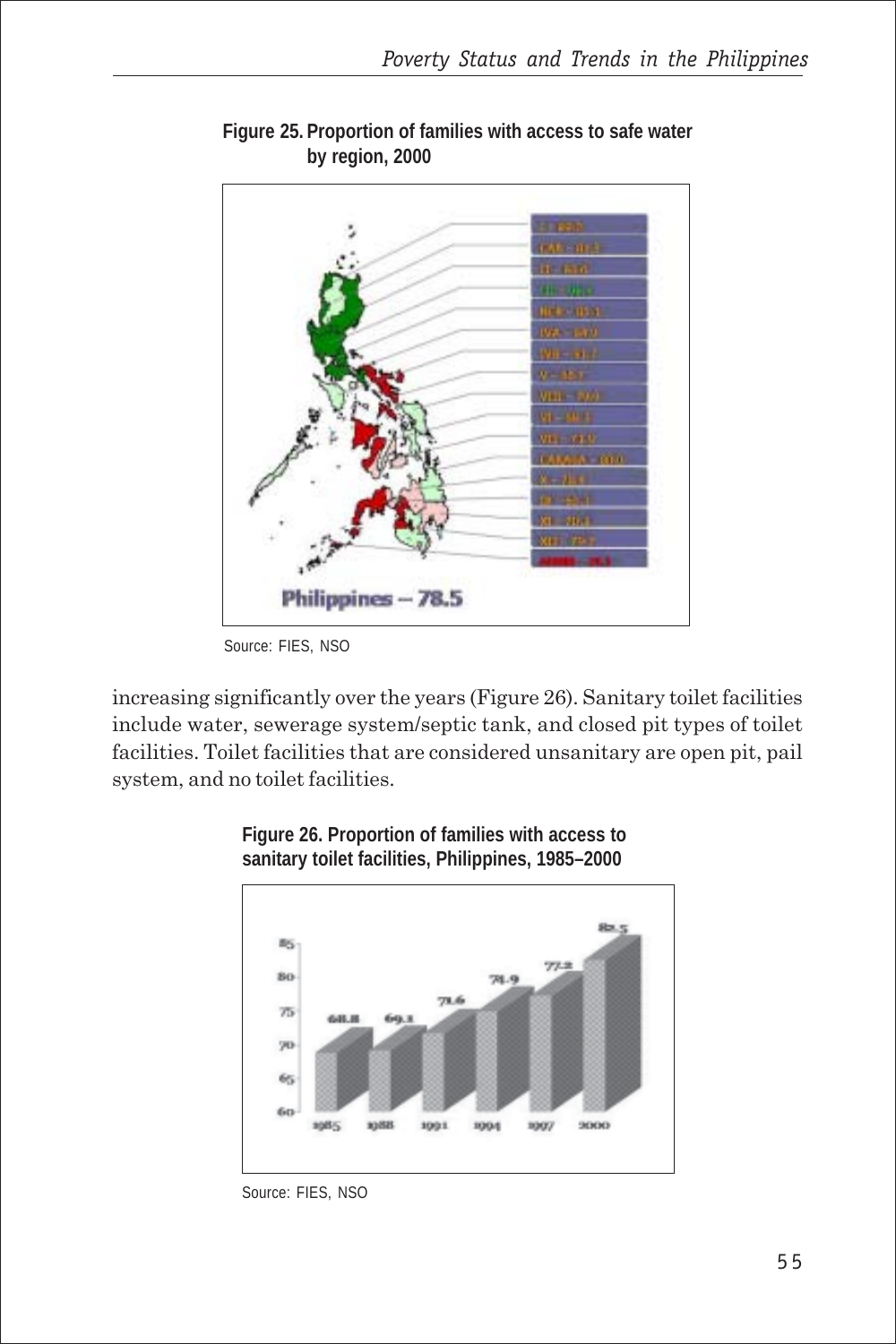Among the regions, NCR, as expected, has the highest access with 95.6 percent, followed by Regions II, I, III, and IV (Figure 27). On the other hand, not even half (47.3%) of all households in the ARMM have sanitary toilets. Regions V and VI also have relatively low access with 66.8 and 70.5 percent, respectively.



**Figure 27. Proportion of families with access to sanitary toilet facilities by region, 2000**

Source: FIES, NSO

Among the provinces in the country, Batanes was the only province that had 100 percent access to sanitary toilet facilities. San Juan, Las Piñas, Makati, Mandaluyong, and Taguig in Metro Manila had 99 percent access. Meanwhile, the provinces of Tawi-Tawi (18.5%), Sulu (25.3%), and Masbate (40.4%) had the lowest access compared to the rest.

## *Proportion of families with access to electricity*

The proportion of families with access to electricity has increased, although very slowly, over the last 15 years. As of year 2000, 75.4 percent have gained access to electricity, showing an improvement from the 1997 estimate of 70.4 percent (Figure 28).

In the NCR, almost all (99.3%) households had access to electricity (Figure 29). Others like Region IV-A (CALABARZON) and Central Luzon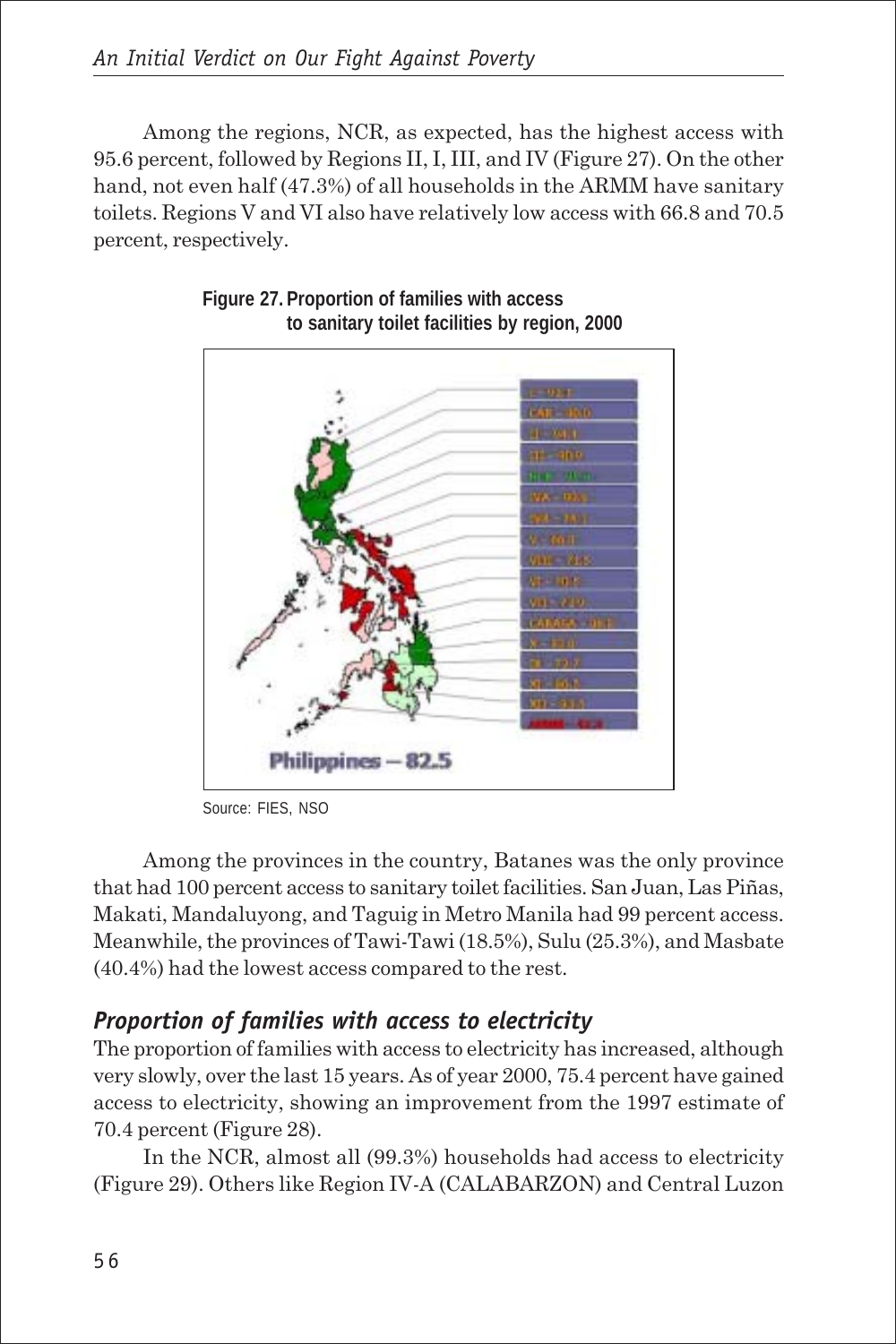

**Figure 28. Proportion of families with electricity, Philippines, 1985–2000**

Source: FIES, NSO





Source: FIES, NSO

had access of over 90 percent for the year 2000. While nearly all families in NCR had access to electricity, over 60 percent of the families living in ARMM do not. Other regions such as MIMAROPA (52.9%), Region IX (53.9%), Bicol (55.2%), and Region VIII (55.2%) had relatively low access compared to the rest.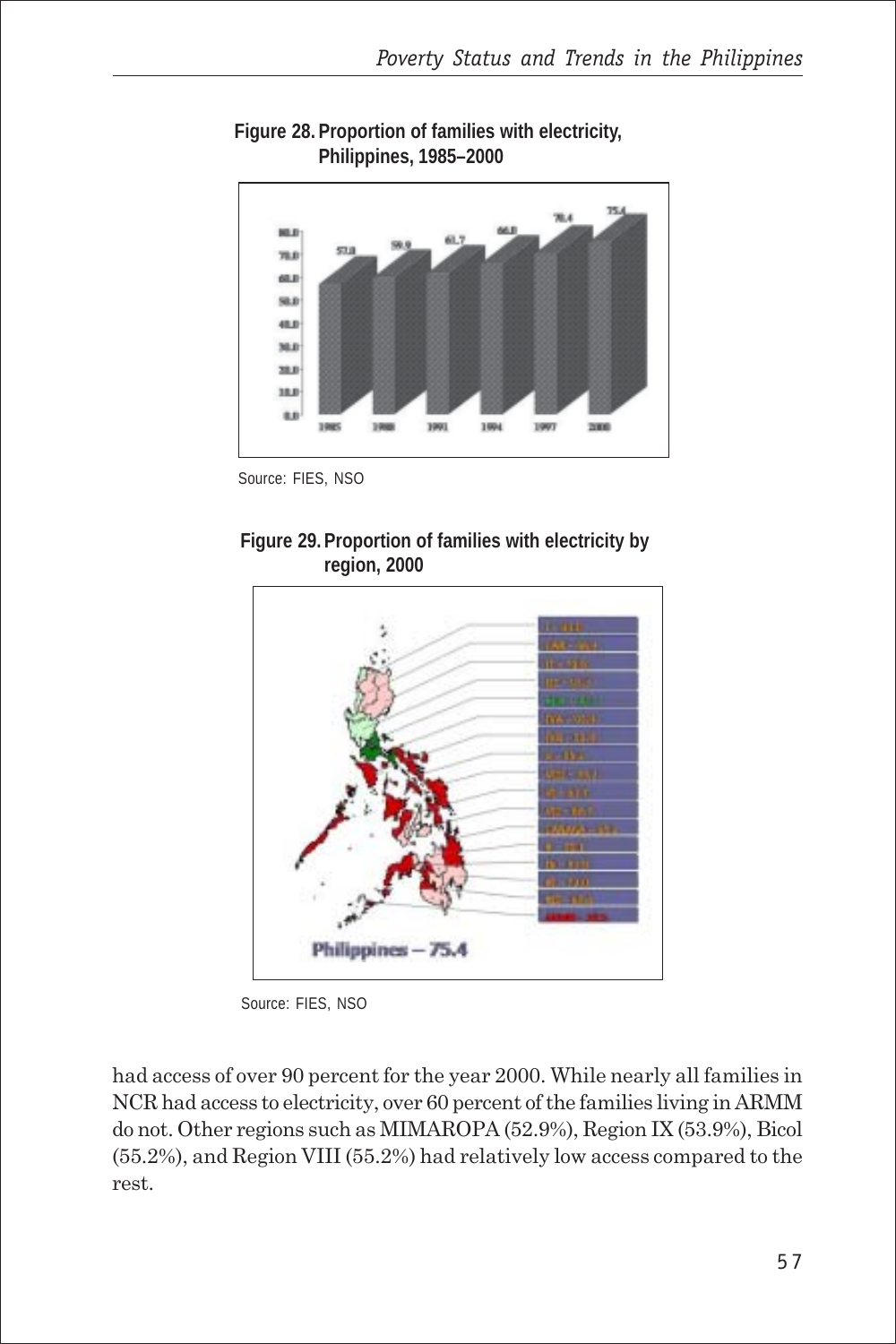The province of Bulacan had the highest access to electricity among the provinces at 98.9 percent. The urban cities of NCR such as Pasig and Mandaluyong were 100 percent electrified, so was the municipality of San Juan. Meanwhile, the poor provinces of Sulu and Masbate had the lowest access at 19.9 and 29.2 percent, respectively.

# *Proportion of families with makeshift housing*

There are two out of every 100 families who live in a makeshift house in 2000. This was lower than the case in 1994 where three percent of families live in makeshift houses (Figure 30). Makeshift houses are those houses with either roof or wall or both made of salvaged materials.



**Figure 30. Proportion of families living in makeshift houses, Philippines, 1985–2000**

Contrary to what was expected, NCR did not have the largest percentage of households in makeshift dwellings. At 2.6 percent, it was behind Region IX (Zamboanga Peninsula) with 3.1 percent and Region X (Northern Mindanao) with 3.0 percent (Figure 31). During the past survey years such as 1994 and 1997, NCR has been the one with the highest proportion of makeshift housing (4.3% and 6.26%) due to the presence of many shanties and squatters brought by urban migration into Metro Manila. On the other hand, makeshift housing is very low in regions like CAR (0.7%) and SOCCKSARGEN (0.7%).

Among the provinces, Romblon has the worst situation on makeshift housing with 7.9 percent. Nueva Ecija and Surigao del Sur also had a relatively high percentage of households living in makeshift dwellings and so were Malabon, Navotas, and Cotabato City. On the contrary, there was no house considered makeshift in the provinces of Apayao, Ifugao, Tawi-Tawi, and Basilan.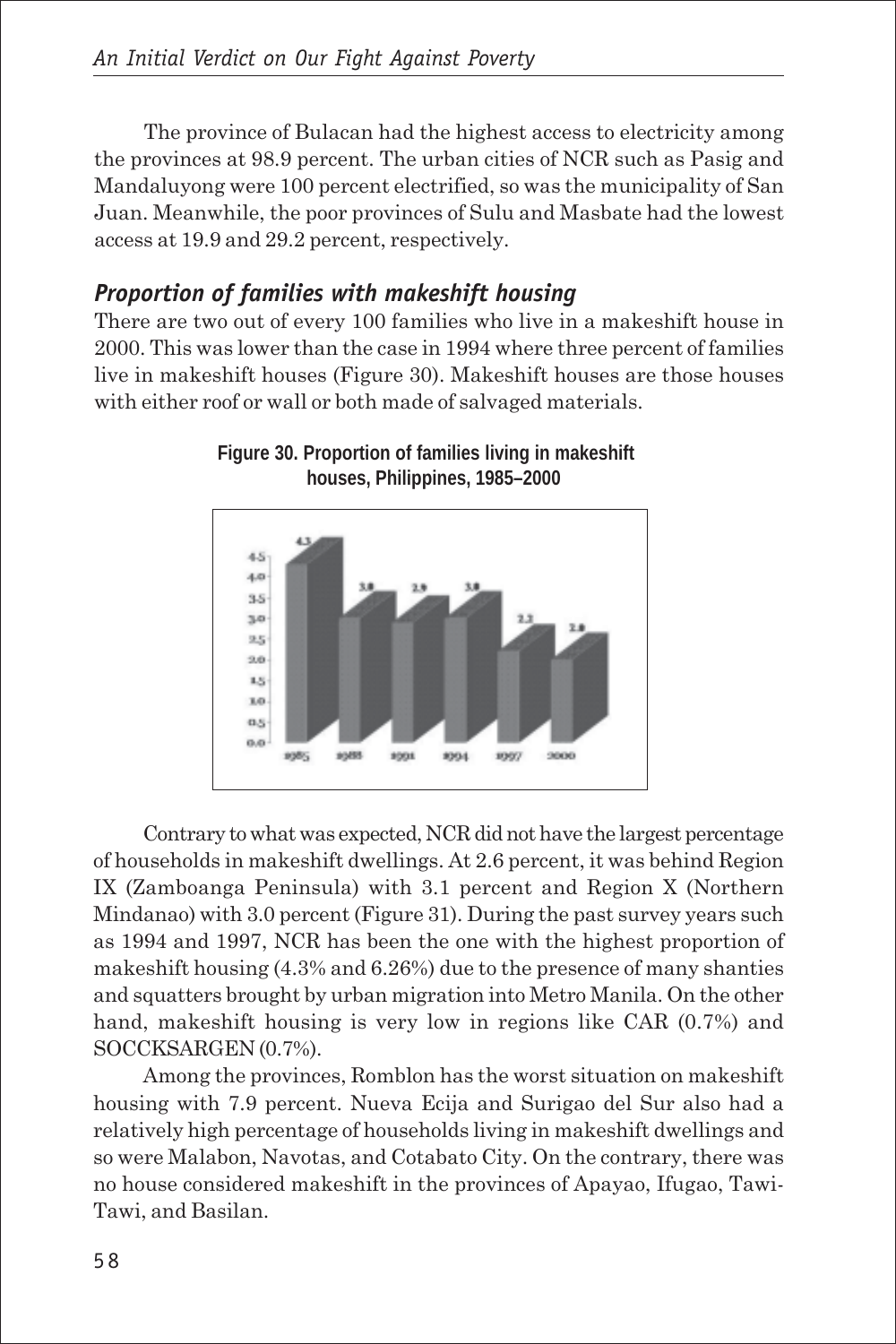

**Figure 31. Proportion of families living in makeshift houses by region, 2000**

Source: FIES, NSO

## **Human Development Index (HDI)**

The Human Development Index (HDI) measures a country's achievements in three aspects of human development: longevity, knowledge, and decent standard of living. Longevity is measured by life expectancy at birth; knowledge is measured by a combination of the adult literacy rate and the combined gross primary, secondary, and tertiary enrolment ratio; and standard of living, is measured by the gross domestic product (GDP) per capita (PPP US\$).

The country's HDI for year 2001 indicated on the 2003 Human Development Report (HDR) was 0.751 and ranked 85th among the 175 countries included in the report (Figure 32 and Table 18). The country's HDI has been going up since 1975. Although there was a leveling off between 1980 and 1985, the HDI has consistently increased since then despite the reported effects of the financial crisis in the Philippines.

Although the country's HDI has been going up through the years, its rank has generally been declining. From being 45th among 99 countries in 1975, the Philippines now ranks 85th out of the 175 countries included in the most recent HDR (Table 18).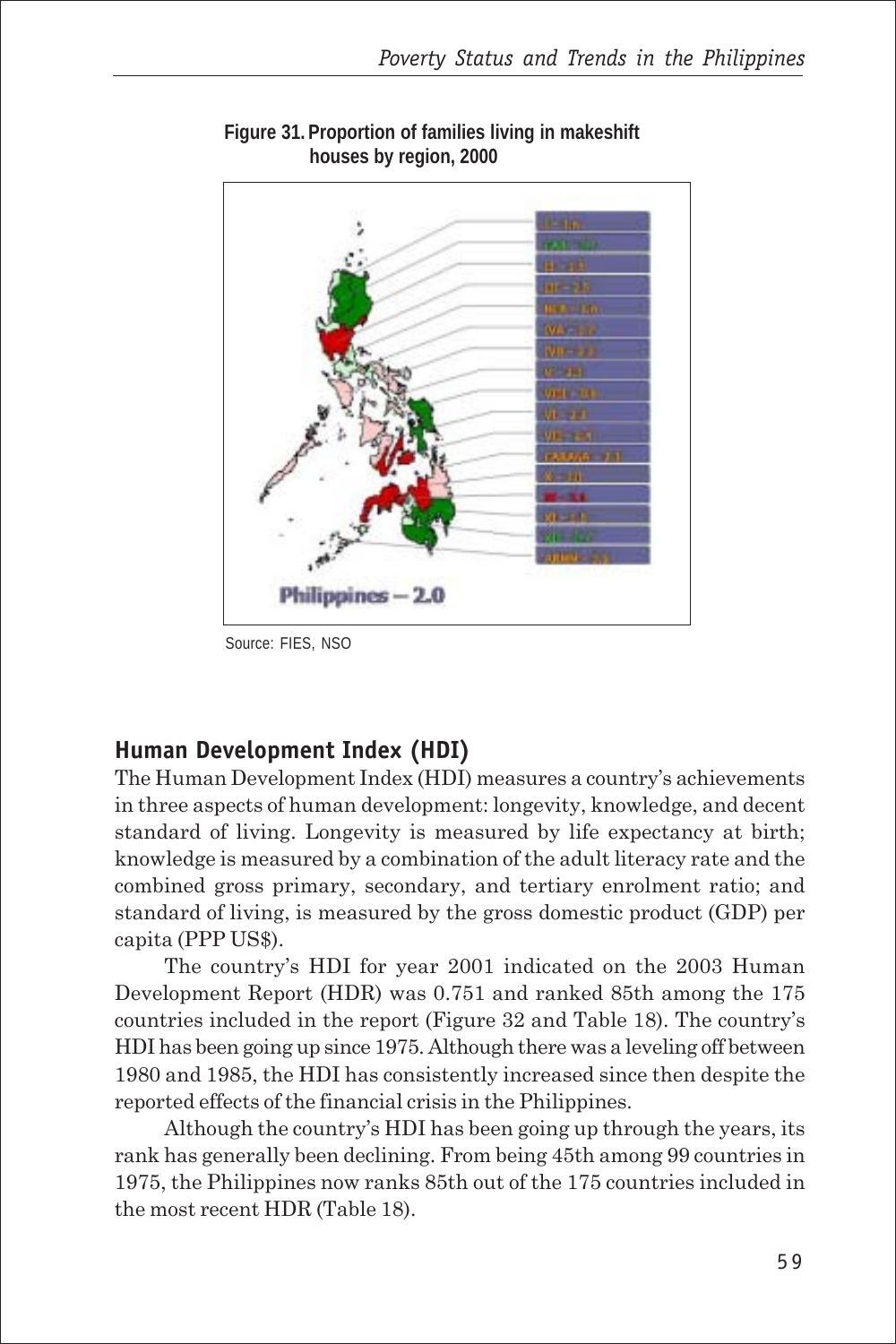

**Figure 32. Human Development Index: Philippines, 1975–2001**

Source: Human Development Report 2003

| Table 18. Human Development Index: |  |
|------------------------------------|--|
| Philippines' rank                  |  |

| Year                                         | Rank                                                                                                                    |  |
|----------------------------------------------|-------------------------------------------------------------------------------------------------------------------------|--|
| 1975<br>1980<br>1985<br>1990<br>1995<br>2001 | $45th$ Out of 99<br>$52nd$ Out of 113<br>$62nd$ Out of 122<br>$68th$ Out of 136<br>$67th$ Out of 140<br>85th out of 175 |  |
|                                              |                                                                                                                         |  |

Source: Human Development Report 2003

Among the 97 countries that were consistently included in the HDRs from 1975 to 2001, the Philippines ranks 47th which is lower compared to its rank in 1975 at 44th (Table 19). The highest rank the country had obtained since then was only 42nd.

Table 20 indicates the disparities between women and men. While females have higher life expectancy, males have slightly higher adult literacy rate. It is in income that the differences are very significant, with men earning almost twice that of women.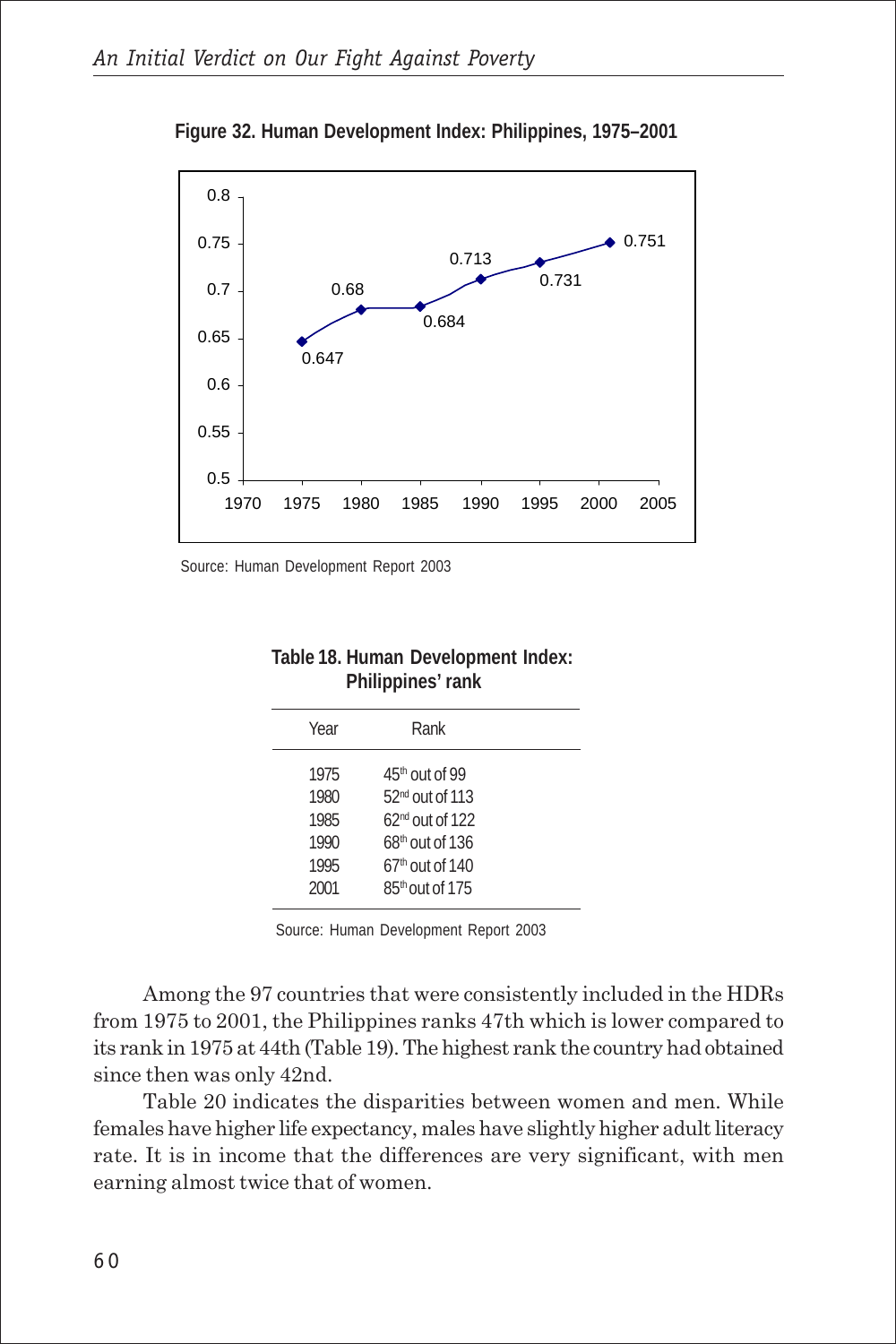| Philippines' rank among<br>97 countries      |                                                                                                          |  |  |
|----------------------------------------------|----------------------------------------------------------------------------------------------------------|--|--|
| Year                                         | Rank                                                                                                     |  |  |
| 1975<br>1980<br>1985<br>1990<br>1995<br>2001 | 44 <sup>th</sup><br>42nd<br>47 <sup>th</sup><br>45 <sup>th</sup><br>47 <sup>th</sup><br>47 <sup>th</sup> |  |  |

# **Table 19. Human Development Index: Philippines' rank among**

Source: Human Development Report 2003

#### **Table 20. Selected HDI indicators**

| Indicator                                               | Female | Male  |  |
|---------------------------------------------------------|--------|-------|--|
| Life expectancy at birth<br>(Years) 2001                | 71.6   | 67.6  |  |
| Adult literacy rate 2001<br>(% of aged 15 & above)      | 95.0   | 95.3  |  |
| Estimated earned income<br>(PPP US\$) 2001 <sup>1</sup> | 2.838  | 4.829 |  |

Source: Human Development Report 2003

<sup>1</sup> Because of the lack of gender-disaggregated income data, female and male income are crudely estimated on the basis of data on the ratio of the female nonagricultural wage to the male nonagricultural wage, the female and male shares of the economically active population, the total female and male population and GDP per capita (PPP US\$) (Human Development Report 2003)

# **Gender Dimensions**

# *Gender-related Development Index (GDI)*

The HDR 2003 shows that the gender-related development index (GDI) for the Philippines is 0.748, placing the country 66th among 144 countries (Table 21). The GDI is a composite index measuring average achievement in the three basic dimensions captured in the HDI—a long and healthy life, knowledge and a decent standard of living—adjusted to account for inequalities between men and women. The indicators used are life expectancy at birth, adult literacy rate, combined primary, secondary and tertiary gross enrolment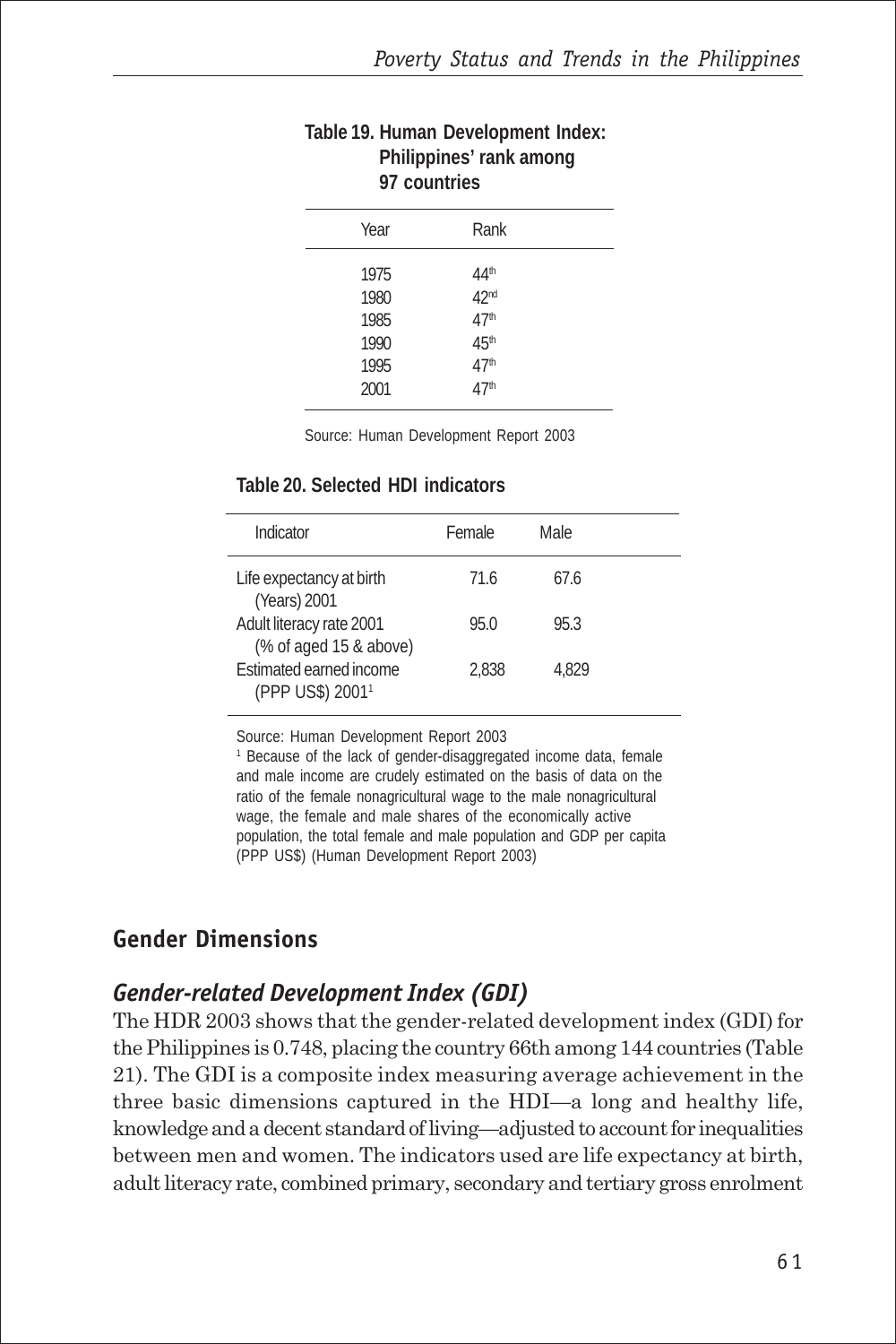| <b>HDR</b>           | Rank           | Value                   |  |
|----------------------|----------------|-------------------------|--|
| 2003<br>2002<br>2001 | 66<br>63<br>62 | 0.748<br>0.751<br>0.746 |  |
| 2000                 | 64             | 0.739                   |  |
| 1999                 | 65             | 0.736                   |  |
|                      |                |                         |  |

#### **Table 21. Gender-related Development Index (GDI), Philippines**

Source: Various Human Development Reports; may not be comparable with one another

ratio, and estimated earned income. The data reveal that despite the improvements, the country's ranking has not improved over time.

The GDI measures the same variables as the HDI except that the GDI adjusts for gender inequalities in the three aspects of human development. The difference is that the GDI adjusts the average achievement of each country in life expectancy, literacy and gross enrolment, and income in accordance with the disparity in achievement between men and women. A higher value indicates a higher level of gender-related development.

# *Gender Empowerment Measure (GEM)*

Focusing on women's opportunities rather than their capabilities, the Gender Empowerment Measure (GEM) captures gender inequality in three areas: (1) political participation and decisionmaking power, as measured by women's and men's percentage shares of parliamentary seats; (2) economic participation and decisionmaking power,as measured by two indicators women's and men's percentage shares of positions as legislators, senior officials, and managers, and women's and men's percentage shares of professional and technical positions; and (3) power over economic resources, as measured by women's and men's estimated earned income. The country's GEM is 0.539 and ranks 35th among 70 countries (Table 22). The value of GEM and the country's rank has increased between 1999 and 2003, suggesting decreasing gender disparities at a rate faster than some of the other countries.

## *Women in poverty*

There are no official data on the poverty incidence among women. The available data from national surveys are family-based and do not allow for the determination of intrahousehold allocation of income and expenditures.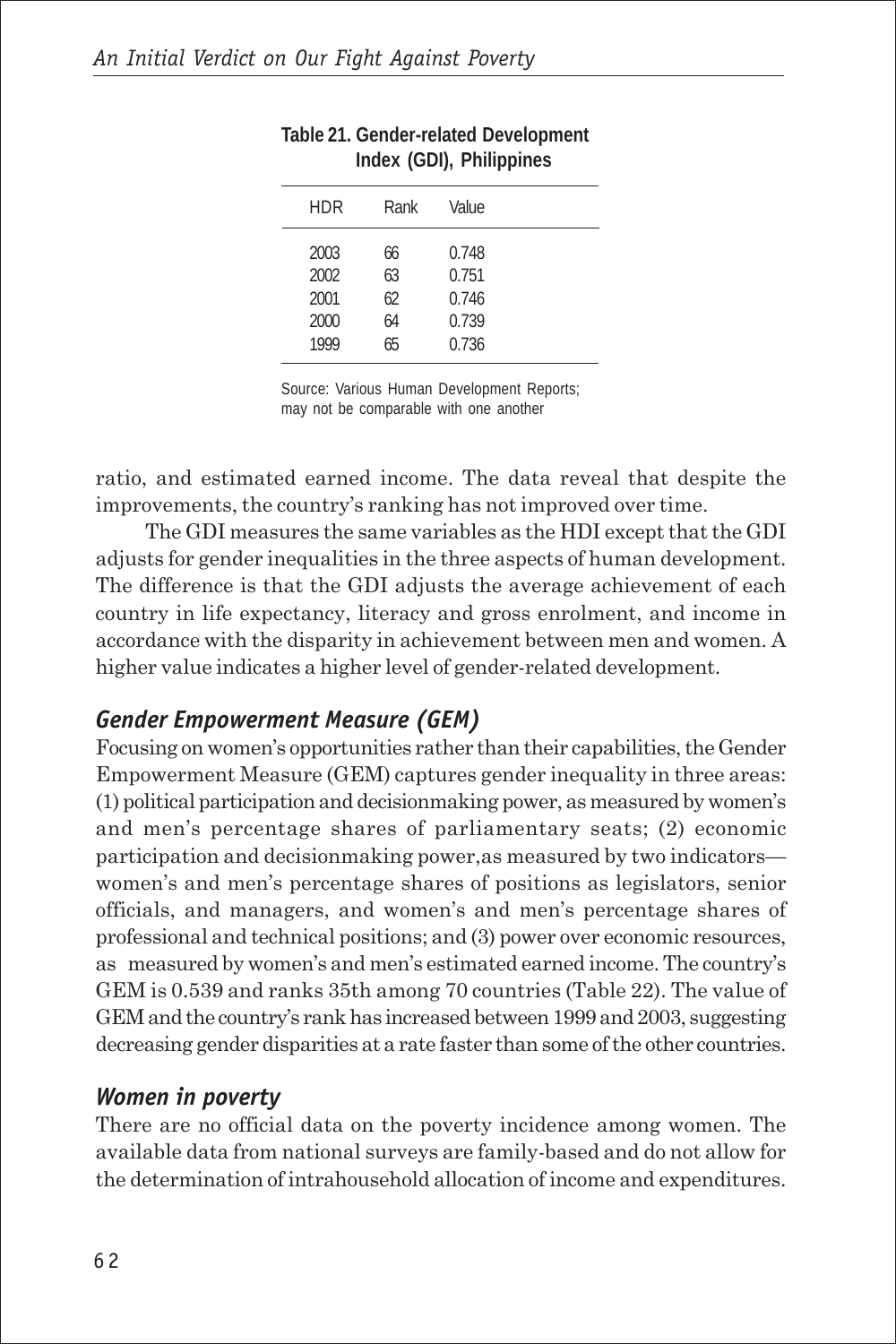| HDR                                  | Rank                       | Value                                     |  |
|--------------------------------------|----------------------------|-------------------------------------------|--|
| 2003<br>2002<br>2001<br>2000<br>1999 | 35<br>35<br>46<br>44<br>45 | 0.539<br>0.523<br>0.470<br>0.479<br>0.480 |  |

#### **Table 22. Gender Empowerment Measure (GEM)**

Sources: Various Human Development Reports

While there are statistics on poverty incidence among male- and femaleheaded households (the data show that the poverty incidence among femaleheaded households is lower than among male-headed households), this author does not think it is appropriate to use this classification. The primary reason is that the household headship is not based on some economic criteria; the eldest member of the household is usually regarded as the head. It would be more meaningful to compare male- versus female-maintained households, where a household is considered as female-maintained if more than half of the household income is generated by the female members. This is one gap in the present statistical system.

Nevertheless, there are some case studies indicating that women in poor households tend to consume less food to ensure that the younger members have enough to eat. Data on intrahousehold allocation and time budget study can provide information to be able to do this.

#### *Gender and education*

While gender typing of professions still exists, women are seen to increasingly invade traditional male domains. One indication is that women have managed to penetrate territory once traditionally lorded over by men like military schools. However, in the case of men, the reverse is not happening as they continue to stick to their traditional choices. This could narrow their career options in the future while women widen theirs. For instance, the fields of agriculture, forestry, fishery, and veterinary medicine, once regarded as masculine enclaves, now admit female students, constituting 50.2 percent of the enrollees. Mathematics and computer science (55.1%) as well as tradecrafts and industrial courses (52.5%) are gradually being dominated by women (MDG Progress Report).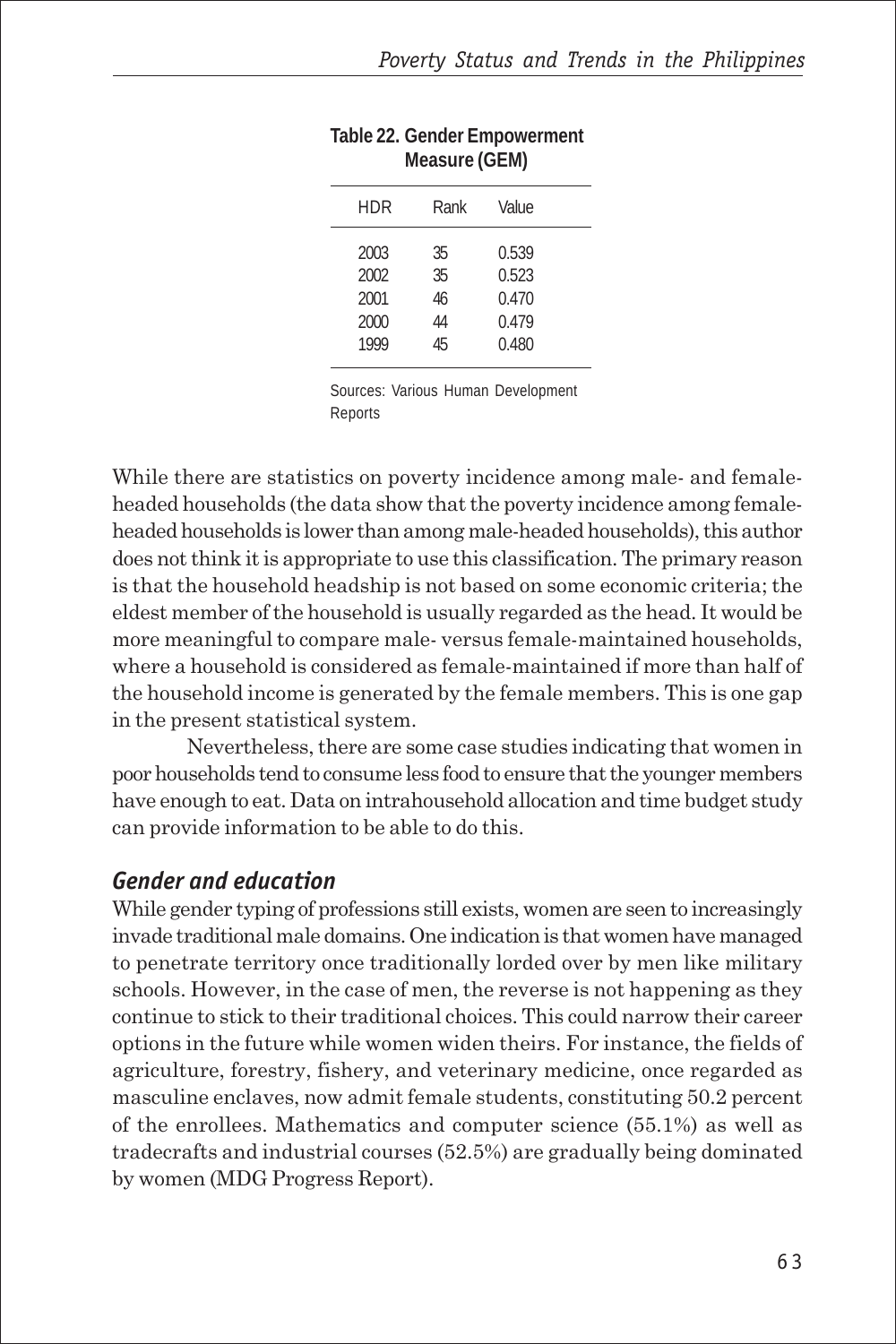One of the recent innovative approaches to education is a gendersensitive approach to instruction. Following the education department's policy of providing equal access to education, the elementary education bureau integrated human rights and sex education subjects/modules into the curriculum. It evaluated new generation textbooks for use in the public schools to make them more gender sensitive and thereby help in improving the self-image, lives, and work opportunities of girls, particularly in areas where women have traditionally been underrepresented, such as mathematics, science, and technology. The list of evaluated textbooks given by private publishers was used by children ages 6–12 years old in public schools from 1996 to 1999.

Gender reforms in the educational system are continuously being pursued such as the revision of textbooks, curricula, instructional materials, and teaching methods toward enhanced gender responsiveness. These are being reviewed to eliminate gender biases and stereotyping.

Consistent with the vigorous efforts of government to continuously upgrade and expand educational opportunities and resources for women and men, a law was passed in 1997 called the Science and Technology Scholarship Act (RA 8248). This law gives women and men equal opportunities to pursue careers in science and technology.

Another area where women have now begun to penetrate is military training. This was made possible by the passage of RA 7192 in 1991 giving women "equal opportunity for appointment, admission, training, graduation, and commissioning in all military or similar schools of the Armed Forces of the Philippines and the Philippine National Police."

Based on the Functional Literacy and Mass Media Survey (FLEMMS) in 1994 by the NSO, 83.9 percent of urban women were functionally literate while the figure for rural women was only 68.8 percent. This could be due to the lack of educational opportunities, the lack of access to schools, or the tendency of some parents to discourage their daughters from attending school.

To address the wide gender gap in the illiteracy rate of five more depressed provinces, the government adopted the female functional literacy program in Mindanao, home to a significant number of indigenous women. The program involved interagency collaboration in training and development of materials based on the needs of students and their cultural norms and practices.

The Bureau of Nonformal Education (BNFE) offers functional education and literacy programs (FELP) in 10 out of 16 regions of the country. Some regions conduct female functional literacy classes with maternal and child care as core topics.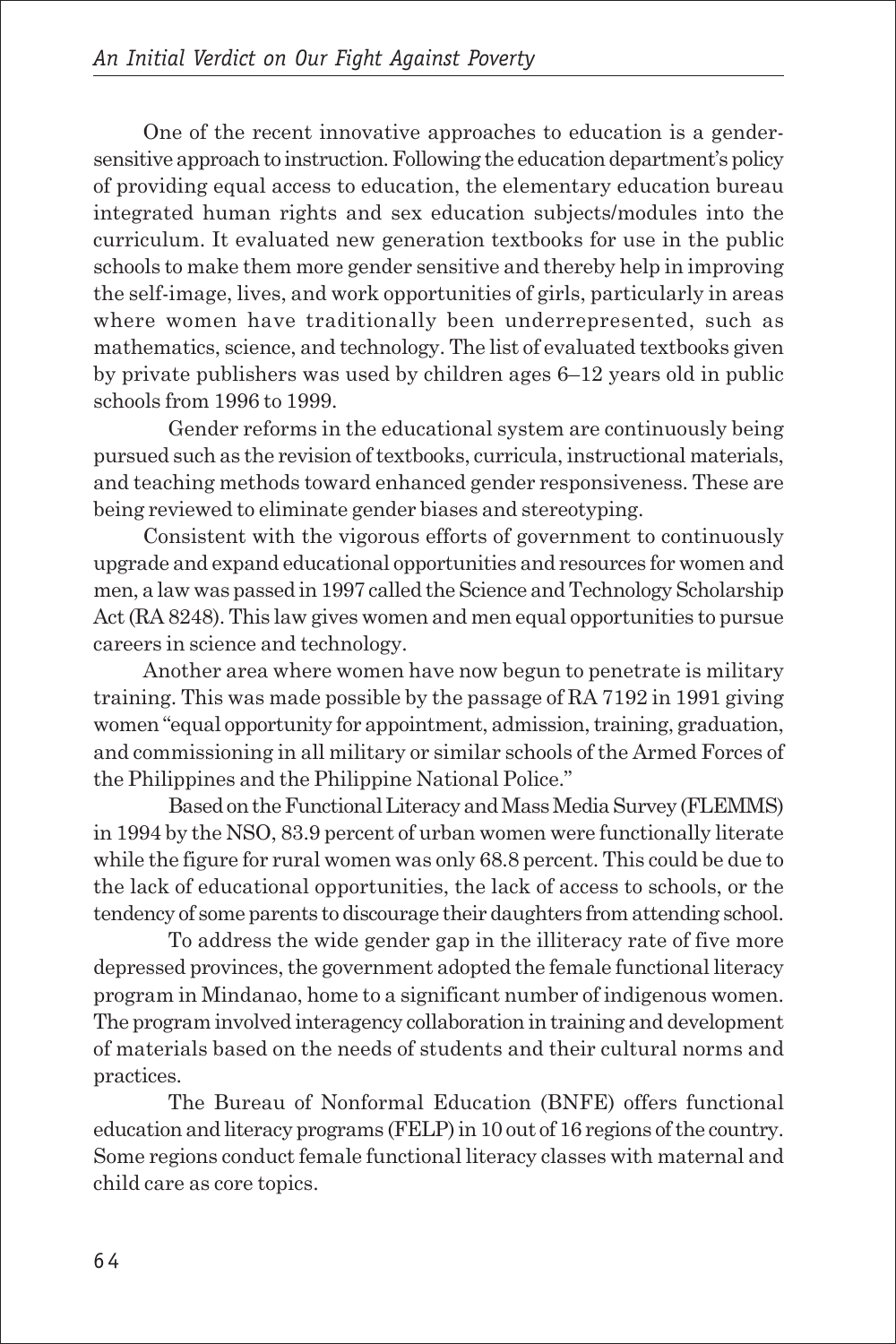The government also expanded alternative nonformal education systems for indigenous communities such as *Magbasa Kita* (Let Us Read) that teaches women and girls and parents of working children to read. Schoolbased child-minding centers were also set up in the cultural communities so older children, mostly girls of school age who take care of younger siblings, can attend classes despite their baby-sitting chores.

The government also instituted in 1996 an affirmative action policy so that women can enroll in industrial courses traditionally dominated by men. In 1997, the country launched a technology-based education and training program for women through the national vocational training and development center for women. The center seeks to improve the economic status of women through technical education and training. Women-friendly facilities are available at the center including a multipurpose hall, dormitory, day-care center/nursery and space for networking of NGOs. The center adopts a holistic approach toward women's economic empowerment through technical skills training, research, advocacy, career guidance/job placement assistance, and counseling services.

#### *Women in the workforce*

Women carry multiple burdens in many societies, including the Philippines. Women generally have to fulfill both home and market work responsibilities. While they are tasked with taking care of the house and child rearing, many are increasingly being drawn into the labor market to help augment the family income. Labor force participation rate stands at 53 percent as of July 2003. Majority are employed in the services sector, especially in trade services and other community, social, and personal services. Many are also engaged in agriculture, mostly as unpaid family workers. The Economic paper discusses the employment issue in more detail.

Since 1993, females comprise the larger percentage of newly hired workers deployed abroad. The POEA reported that in 2002, there were 288,155 newly hired OFWs deployed in various destinations. Of these, 69 percent were female while 31 percent were male. The report also indicated that there were 100,585 professional and technical workers deployed of which the much larger proportion or 85 percent were female. This shows an increase from 75 percent in 1992. Other skills category wherein the percentage of females deployed was higher than those of males were clerical workers (63%) and service workers (90%). The latter include domestic workers and entertainers, jobs where women are in vulnerable positions. On the other hand, most of the newly hired production, agricultural, sales, administrative, and managerial workers in 2002 were males.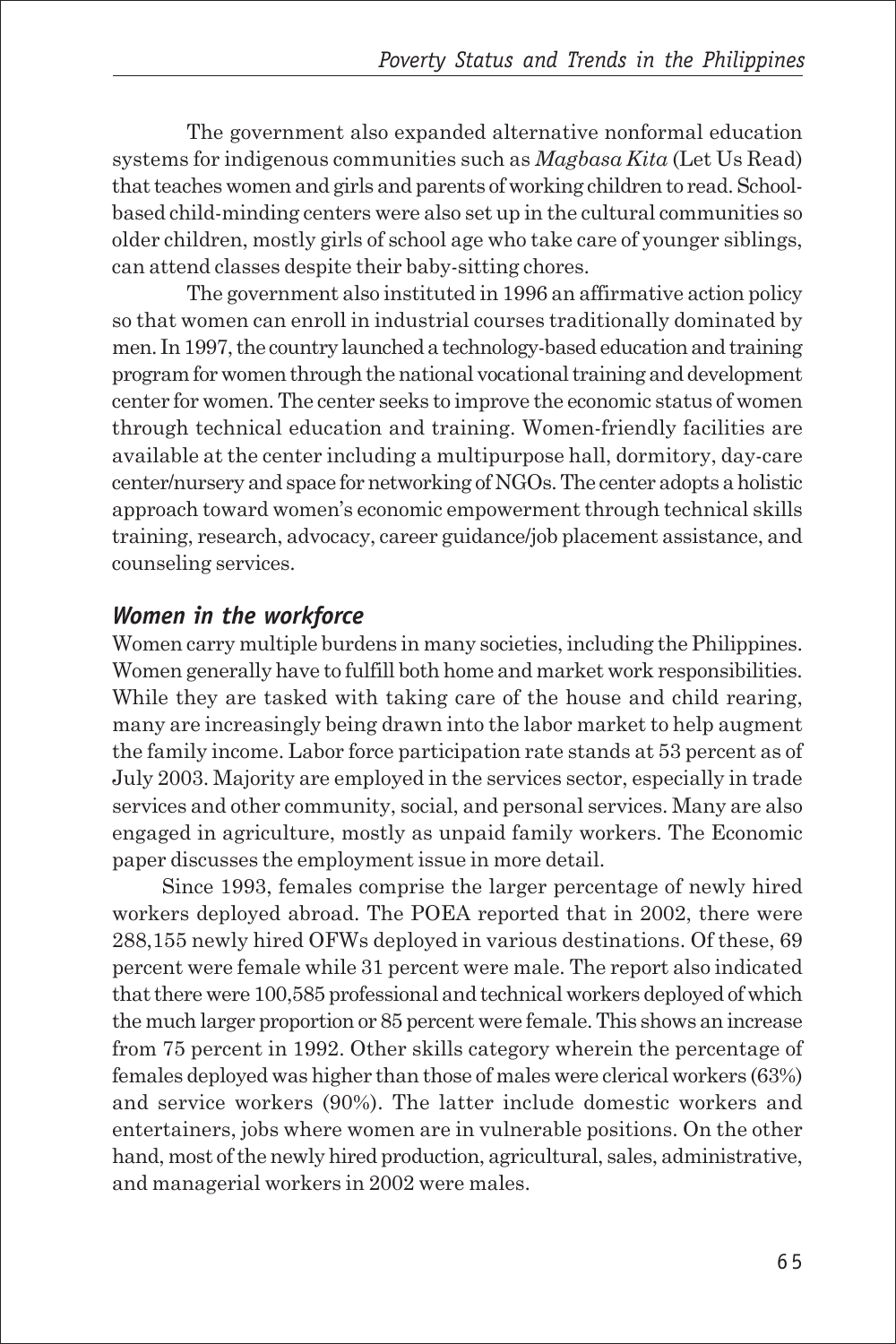#### *Women in conflict areas*

Armed conflict has contributed to a worsening of the poverty situation in the affected areas. ARMM, in fact, has experienced the largest percentage point increase in poverty incidence from 1997 to 2000. Moreover, the conflictaffected areas in Mindanao are among the poorest provinces in the Philippines. These areas include Lanao del Sur, Maguindanao, Sulu, Tawi-tawi, Basilan, North Cotabato, Sultan Kudarat, and Davao del Norte.

In some affected communities, men were not around either because they were combatants and so feared for their safety, or they left their families to avoid conscription. Thus, women take on the role of men within the household. Women encounter the absence of water and health facilities that they need in connection with their care-giving roles. In addition, the loss of productive assets, experienced by the households as a continuing income shock, will compel women including young mothers to engage in directly compensated work.

## *Gender and Development (GAD) budget*

In support of Gender and Development (GAD), the government is behind two resource mobilization strategies to promote women's advancement and gender concerns. These strategies are the GAD budget provision of the annual national government budget (General Appropriations Act) and RA 7192 (Women in Development and Nation-Building Act), which provides the allocation of official development assistance of gender-related programs, projects, and activities.

The 1995 GAD Budget had a provision in the annual national government budget policy that directs all departments, bureaus, offices, and agencies to set aside an amount of their annual appropriations for projects designed to address gender issues. The cost of the gender-related activities should not be lower than five percent of their total budget. To implement this, the government issued a memorandum circular outlining guidelines for integrating gender concerns in agency plans and budgets. In 1998, the GAD budget provision was expanded to cover not only government agencies and LGUs but also government-owned and controlled corporations (GOCCs) and state universities and colleges (SUCs). A budget analysis reveals that the government-wide allocation stood at P2.7 billion in 1998. Most of the activities funded by the appropriations were in the area of human development.

## *Philippine Plan for Gender Responsive Development (PPGRD)*

The Philippine Plan for Gender Responsive Development (PPGRD)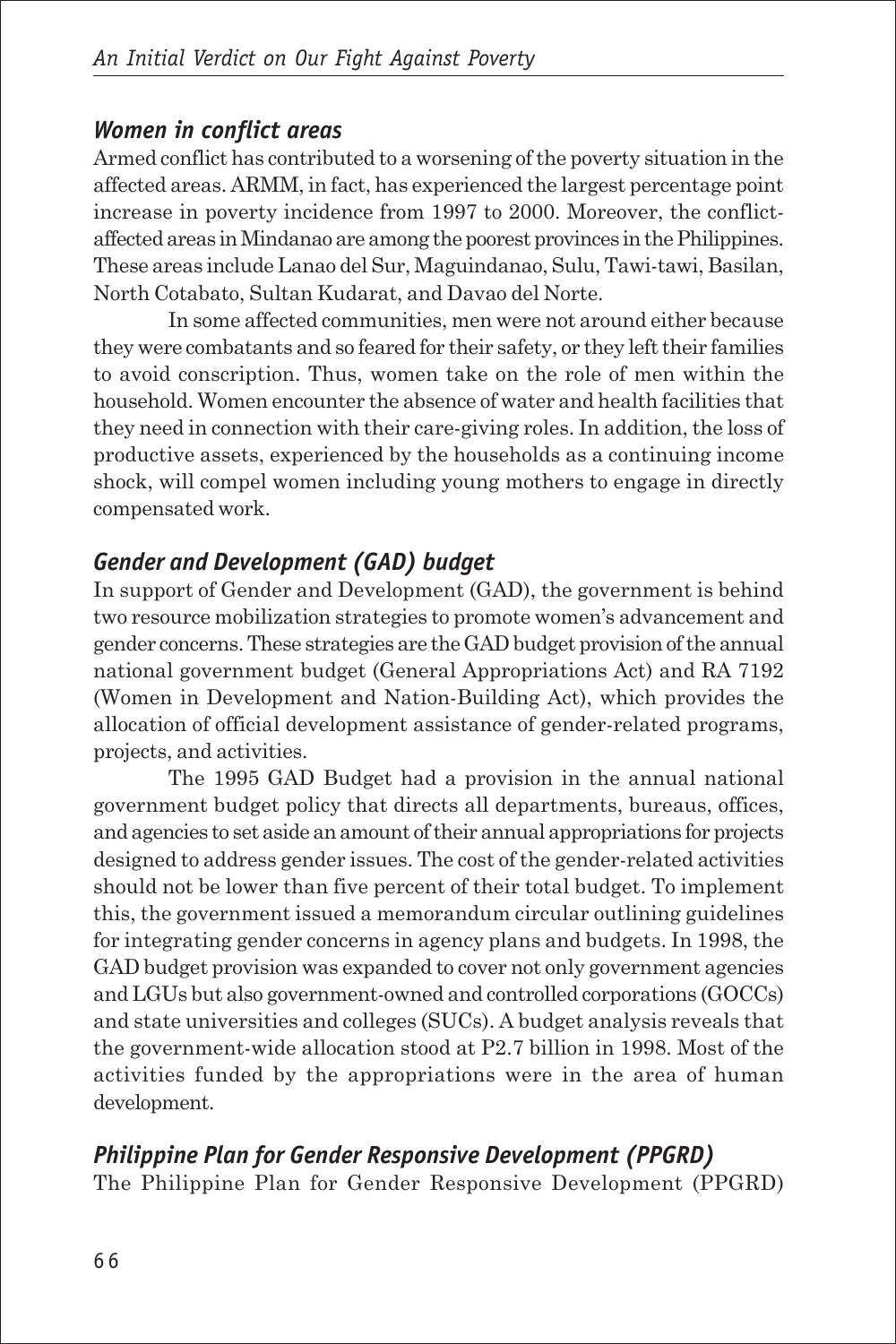1995–2025 contains various programs and projects in response to issues concerning women's welfare. Included in the plan are sets of programs and policies that aim to improve women's reproductive health. One of the most important projects included is a reproductive health program with the following components: family planning; maternal health care; prevention of abortion and management of its complications; prevention and treatment of STDs, infertility and sexual disorders; cancer of the breast and reproductive systems; and counseling and education on sexuality, sexual health, and adolescent reproductive health.

Also included in the plan are programs on women's health and safe motherhood addressing women's inaccessibility to access to health care and services; a family planning program enhanced by adopting a reproductive health care approach; and a nutrition education program to address malnutrition among pregnant women and lactating mothers.

To address the continuing problem of women's access to reproductive and other health care services, the government vigorously implemented the Women's Health and Safe Motherhood Project from 1995 to 1999. It addressed the basic needs of women especially at critical periods of the life cycle. Its major components were family health for the urban poor, sustainable community-based Family Planning/Maternal Care Unit Project with special focus on women, and strengthening maternal and child health services project. The health needs of elderly women were also addressed through the National Program on Health for Elderly Women.

#### **Environment and Poverty**

The state of our environment affects the level of well-being of the people. It can affect not only the health status of the population, it can also determine the incomes of the people, particular those whose income are resource-based.

Air pollution is a growing health hazard that can cause health problems such as asthma and lung infections. An August 2000 World Bank study cited that air pollution levels are rapidly increasing. In Metro Manila, the level of particulate matter smaller than 10 microns was found to exceed national air quality standards by a factor of two.

The data of the Environment Management Bureau indicate that the average concentration of total suspended particulates (TSP) in the atmosphere in the selected monitoring stations has declined between 1990 and 2000. In Makati, for instance, the TSP was 184 in 1990, then it peaked at 302 in 1997, and was 129 in 2000. The decline could, perhaps be attributed to the measures that have been put in place to reduce pollution, including stricter monitoring of emissions from vehicles.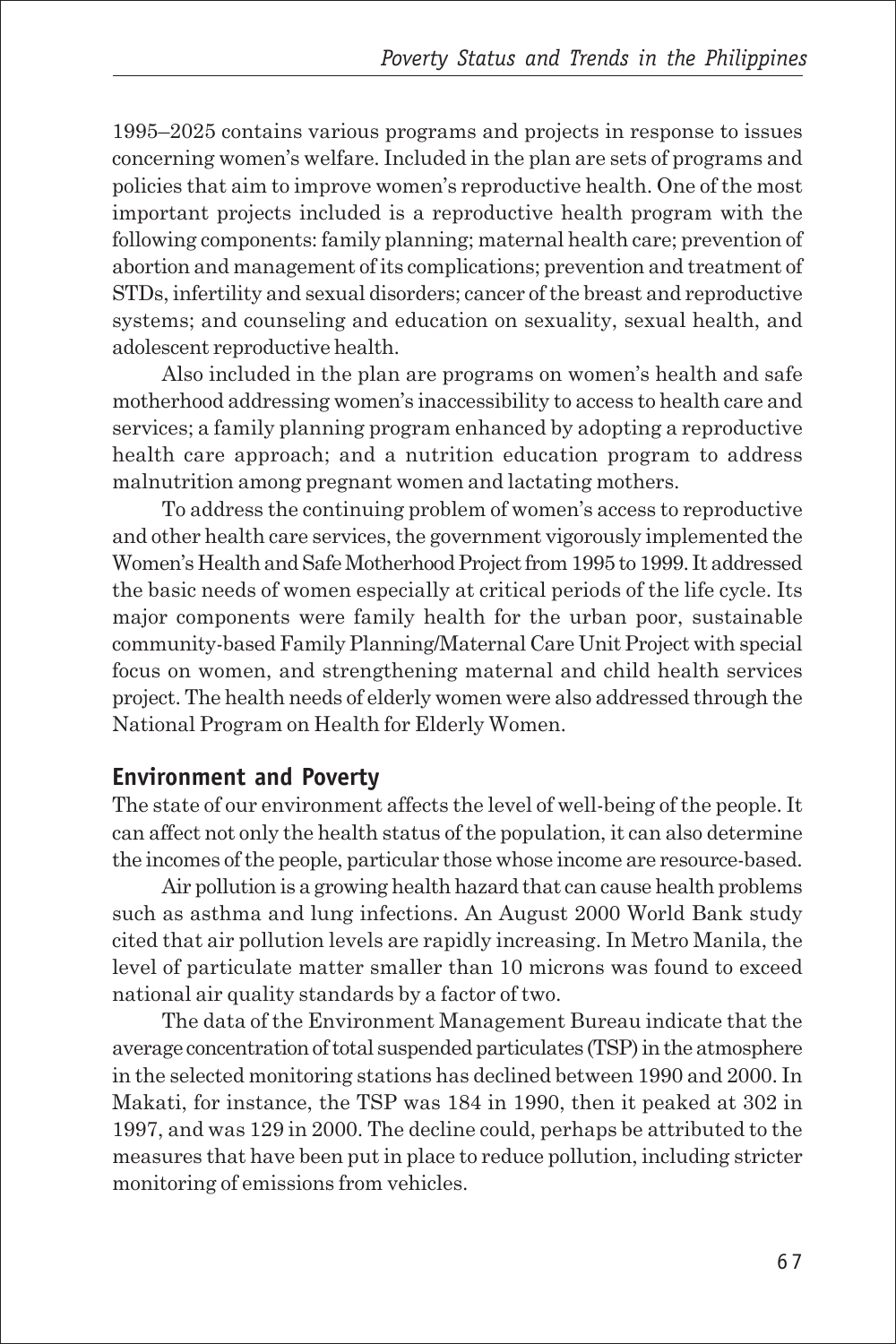Despite the reduction in air pollution in some monitoring stations, the level is still high enough in other areas to cause health problems. A recent World Bank report cited in the January 24, 2003 issue of the *Philippine Star* said the prevalence of chronic obstructive pulmonary diseases (COPD) is highest among jeepney drivers, affecting 32.5 percent of them. The same study cited the study of the University of the Philippines' College of Public Health that said that commuters had the lowest prevalence of COPD at 14.8 percent. Jeepney drivers are highly at risk of acquiring pulmonary tuberculosis (PTB) with 17.5 percent of them affected last year. Commuters come in second at nine percent. Bus drivers, in their airconditioned buses, ranked second among those affected by COPD at 16.4 percent.

COPD is the seventh leading cause of mortality in the country in 1998. Doctors say that COPD, such as emphysema and chronic bronchitis, can be aggravated by air pollution. Those with COPD are also more susceptible to PTB, which is caused by airborne bacteria. Victims of COPD suffer from chronic cough with phlegm, wheezing, and shortness of breath. They also sustain irreversible damage to the lungs. At least 22 million Filipinos are suffering or exposed to various stages of TB.

Many of the vulnerable groups in the Philippines rely on the country's natural resources for their livelihood. Fisherfolk are suffering from reduced catch while the indigenous people have less forest products to gather. The economic role of the environment is discussed in the Economic paper.

An emerging policy issue concerns the utilization of natural resources by the residents where the natural resource is situated. The proportion of households with electricity is low in Lanao del Norte and Bicol. This is ironic considering that Lanao del Norte supplies power to Mindanao from its hydroelectric power plant in Maria Cristina Falls while Bicol supplies power to the Luzon grid from its geothermal plant. Natural gas has been found in Palawan but this is being piped to Batangas, bypassing Palawan. These three examples indicate that some areas are not benefiting from the exploitation of their natural resources. It would seem logical that these areas should be among the first to enjoy their natural resources but this is not happening. The policy governing this issue should be examined.

#### **Summary of Status and Trends**

The Philippines has achieved only modest success in reducing poverty primarily owing to the lackluster performance in the economic sector. The boom-bust cycle of the economy has not allowed the country to achieve sustained growth in incomes. Poverty incidence has declined from 1985 to 2000. However, because of the relatively high population growth rate, the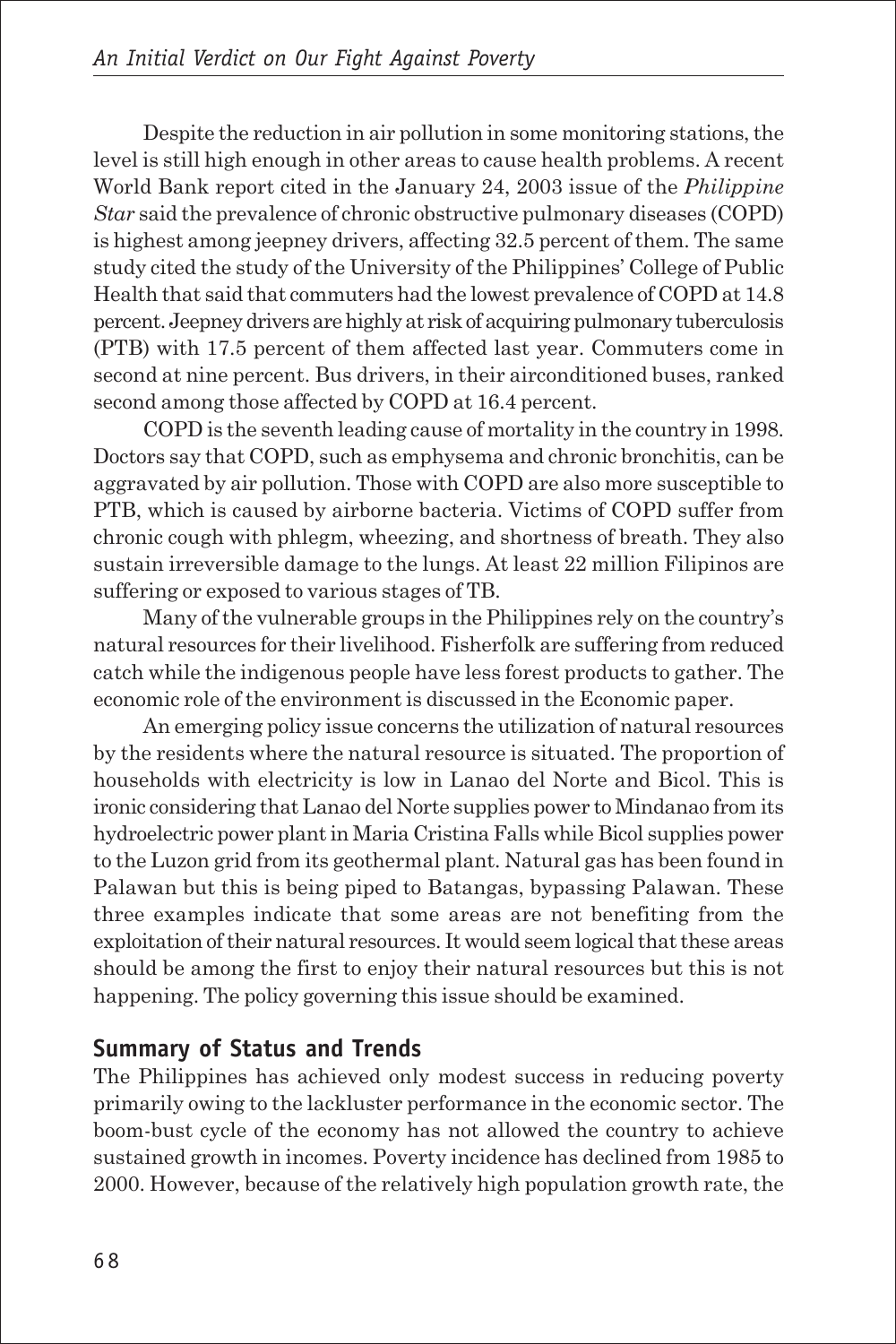number of poor using the income-based measure of poverty has risen. Moreover, the recent financial crisis and El Niño highlighted the country's vulnerability to shocks. The 1997–1998 crisis wiped out some of the gains in poverty reduction that was achieved before the crisis.

The country's performance with regards to nonincome-based measures of poverty is better. Infant and child mortality rates have gone down. Maternal mortality rate has declined but at a rate not fast enough to meet the MDG target by 2015. Life expectancy rates have increased. However, malnutrition remains a major threat to the Filipino child's survival. While elementary and secondary participation rates have risen, cohort survival rates have not improved. Moreover, the quality of education being provided to the students still needs to be improved. Access to safe water, sanitary toilet facilities, and electricity has gone up but at a modest, if not, slow rate.

Despite these improvements, the country's rank in relation to other countries has in fact fallen, indicating that we have not kept pace with the improvements in the other countries. In addition to the slow pace, there are wide spatial disparities for most of the indicators.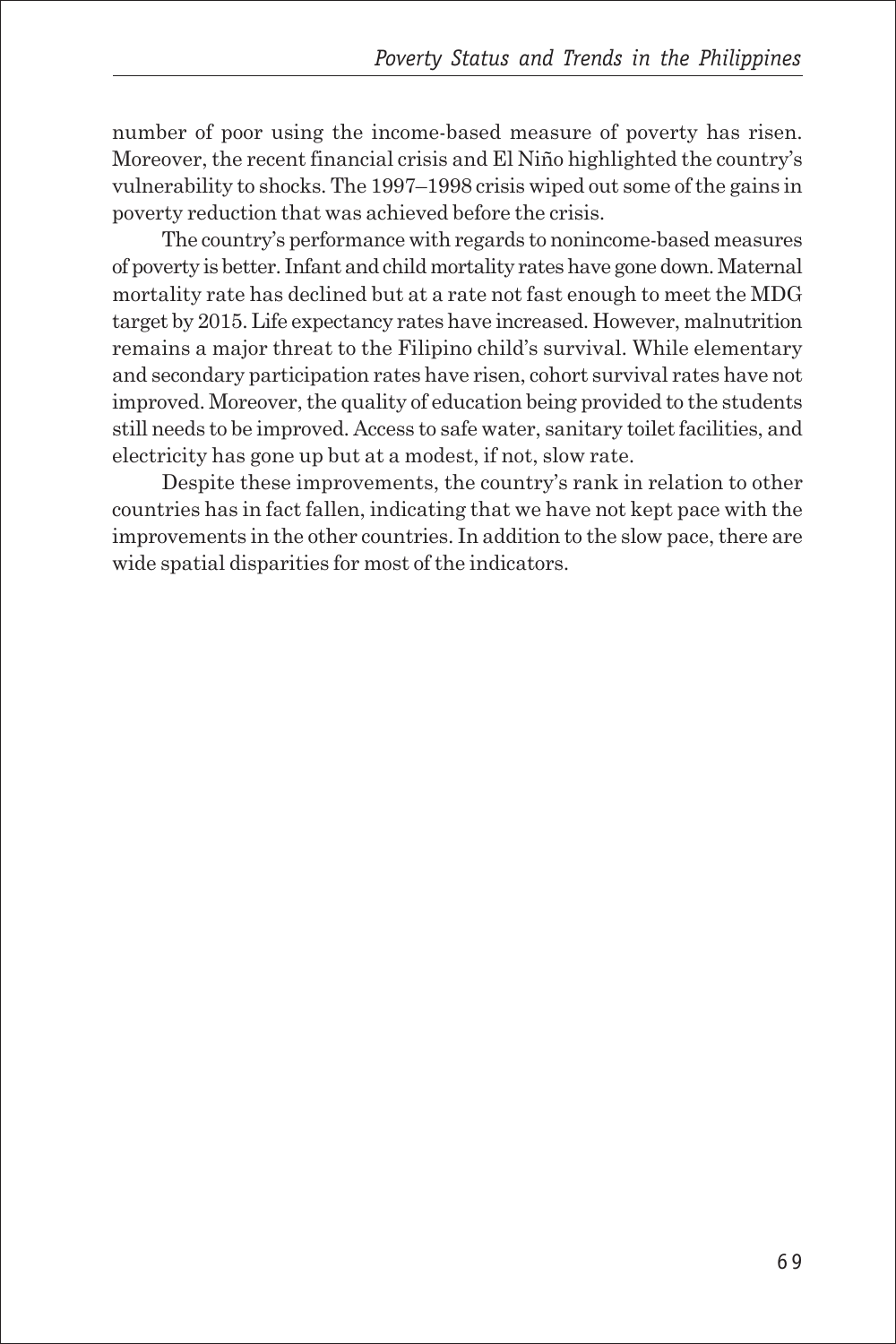## **3 Analysis: Reasons for the Modest Performance**

This section presents the factors that are responsible for the poor performance of the Philippines in the area of poverty reduction.

There are several main reasons the country has not managed to reduce the number of poor people. First is the low economic growth. The second reason is related to the poverty reduction policies and programs that have been implemented. Another reason could be linked to political reasons, including the presence of armed conflict. This aspect is tackled in the Political paper. Finally, the issue of financing is also discussed.

#### **Low Economic Growth**

The Philippine economy has been buffeted by a series of manmade and natural shocks that have led to a boom-bust cycle of economic growth (Figure 33). Consequently, the economy grew by only 3.6 percent over the last 15 years, while neighboring countries like Thailand, grew by six percent over the same period and Malaysia by six percent over the past 12 years. The reasons for the boom-bust cycle of the domestic economy are discussed in the Economic Paper.

The importance of economic growth in reducing poverty has been empirically determined by Reyes (2002). In the decomposition of poverty, she found that economic growth, rather than redistribution, was responsible for the decline in poverty incidence over the last 12 years.

#### **Weaknesses of Poverty Reduction Policies and Programs**

The other main reason for the poor performance in poverty reduction can be attributed to the poverty reduction policies and programs that have been implemented. Major weakness of these policies and programs are in the implementation.

#### *Plans and policies*

The various development plans seem to have paid attention to the problem of poverty, although in varying degrees. The inclusion of poverty reduction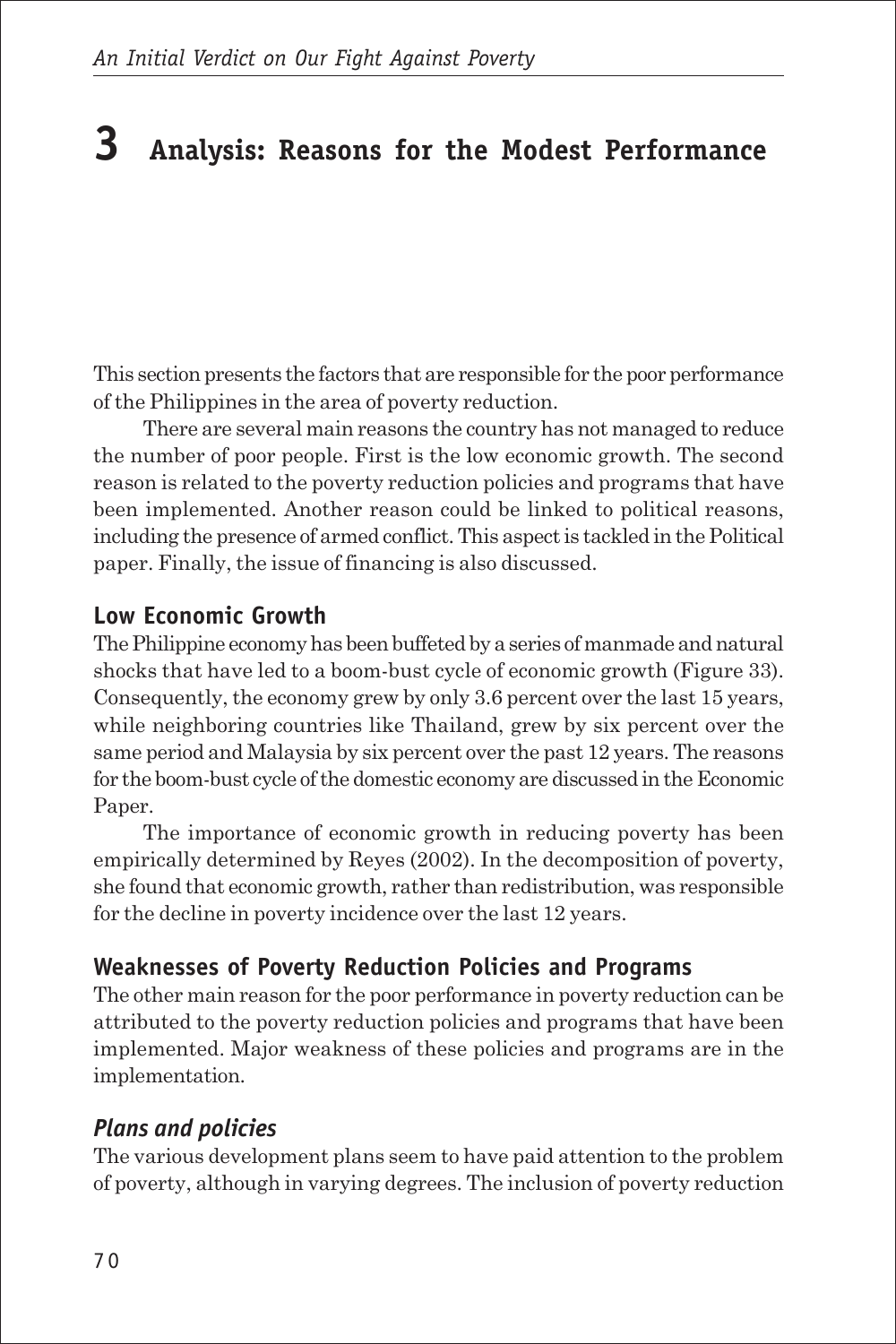

**Figure 33. Growth rate of GNP, 1985–2002**

Source: National Statistical Coordination Board

\* Beginning 2000, updates and revisions from data sources and refinements in methodology for some sectors were incorporated. The PSNA Link series (1946–1999), published as of May 2002 has not been revised resulting to a large growth in GNP from 1999 to 2000.

strategies and targets seem to be an indication of the government's commitment. We have seen poverty reduction targets incorporated for the first time in the 1987–1992 Development Plan. Subsequent plans included poverty incidence targets. In the 1999–2004 MTPDP, regional targets were also included. However, the current plan for 2001–2004 does not include poverty reduction targets.

There was also an obvious shift in the terminology used. While earlier plans talked of "alleviating" poverty, more recent pronouncements talk about "reducing" or "eradicating" poverty. Perhaps this reflects the new thrust of not just alleviating or "making it easier to endure" poverty but really reducing or "bringing down" and even eradicating or "removing absolutely" poverty.

Programs directed toward eradicating poverty tend to occupy a prominent part, if not the centerpiece of an administration's program. Consequently, programs tend to be identified with a specific administration and therefore tend to be coterminous with the administration that initiated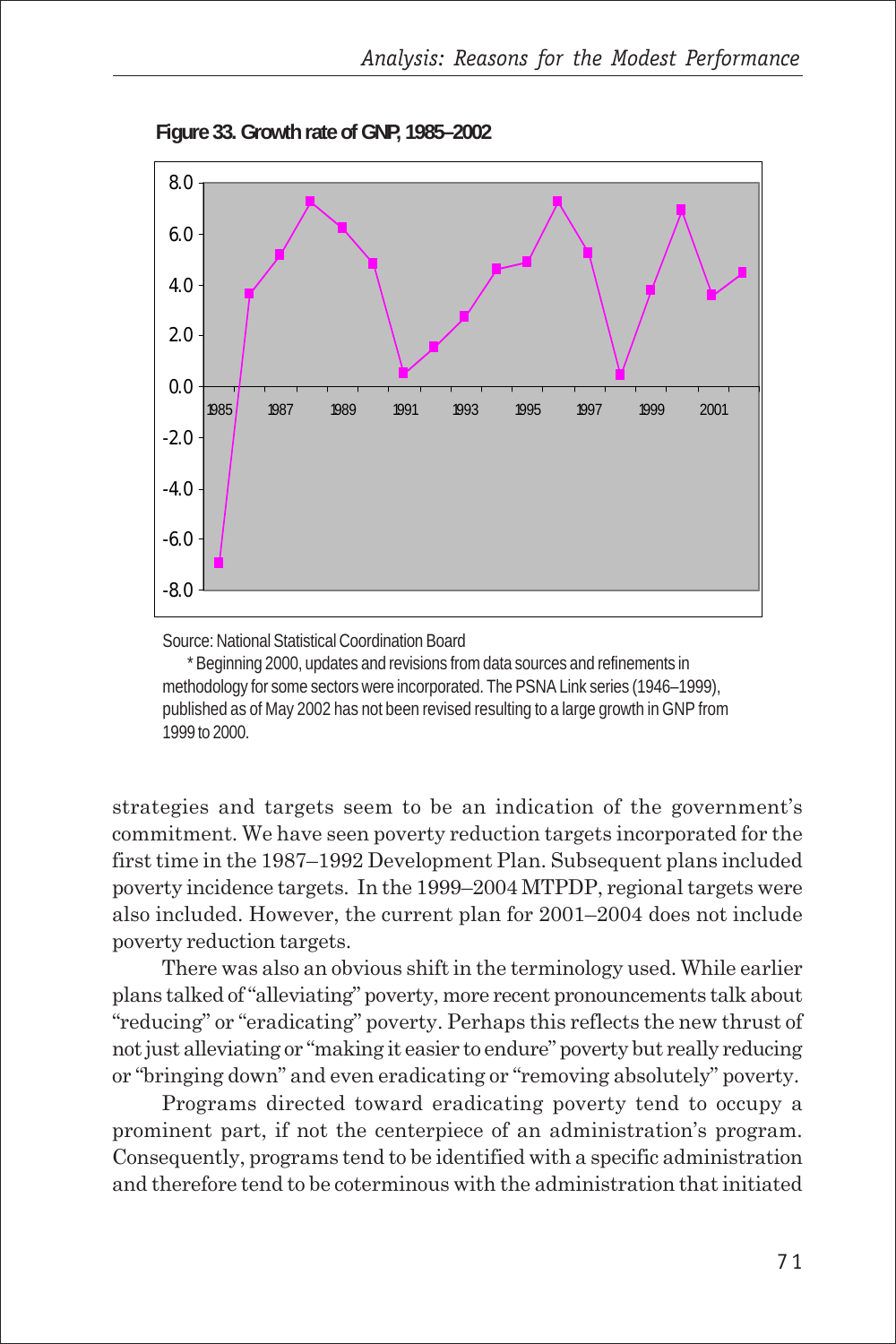it. This practice of discontinuing programs associated with previous administrations has been disadvantageous to the poor.

For instance, the Social Reform Agenda (SRA) was launched by the Ramos Administration. The SRA consisted of 10 flagship projects, namely: (1) agricultural development, (2) fisheries and aquatic resources management, (3) ancestral domains, (4) socialized housing, (5) comprehensive and integrated delivery of social services, (6) worker's welfare and protection, (7) livelihood, (8) credit, and (9) institution-building and effective participation in governance. This was dropped after the term of the Ramos Administration. Many of the reforms that were put in place were institutional changes and therefore would take some time before their impact would be felt (Reyes and del Valle 1998).

Aside from the "SRA-enrolled" regular agency budgets, three special funds totaling P6.1 billion were created to augment the regular resources to attain the objectives of the SRA. These are the 1996 Poverty Alleviation Fund (PAF-1), the 1996 Local Government Empowerment Fund (LGEF), and the 1997 Poverty Alleviation Fund (PAF-2) and 1998 Poverty Alleviation Fund (PAF-3).

In 1998, the Estrada Administration launched the *Lingap Para sa Mahihirap* (Caring for the Poor) Program. This program was granted a P2.5 billion allocation from the national budget to deliver medical assistance, livelihood, socialized housing, potable water supply, food subsidy, and protective programs or services to the 100 poorest families in every city and province nationwide. Due to the absence of data at the household level, it took a long time to identify and validate the poorest families. The lists provided by the LGUs when subjected to validation showed the absence of uniform criteria across LGUs. Before the *Lingap Para sa Mahihirap* Program could be fully implemented, political events caused a change in administration.

The *Lingap* Program had several major weaknesses: (a) lack of program ownership by the LGUs that were not given adequate time to identify the 100 poorest families in their areas; (b) low targeting effectiveness and welfare impact that may be expected from a nationwide program that is spread over a wide area and to nonpoor beneficiaries; (c) lack of beneficiary consultation and monitoring; and (d) politicized process of beneficiary selection (MTPDP 2001–2004).

In 2000, the Arroyo Administration launched its banner program for poverty reduction, the *Kapit-Bisig Laban sa Kahirapan* (KALAHI), a comprehensive and integrated convergence strategy to improve delivery of services for the poorest municipalities and provinces in the country. KALAHI has five strategies: (1) asset reform; (2) human development services;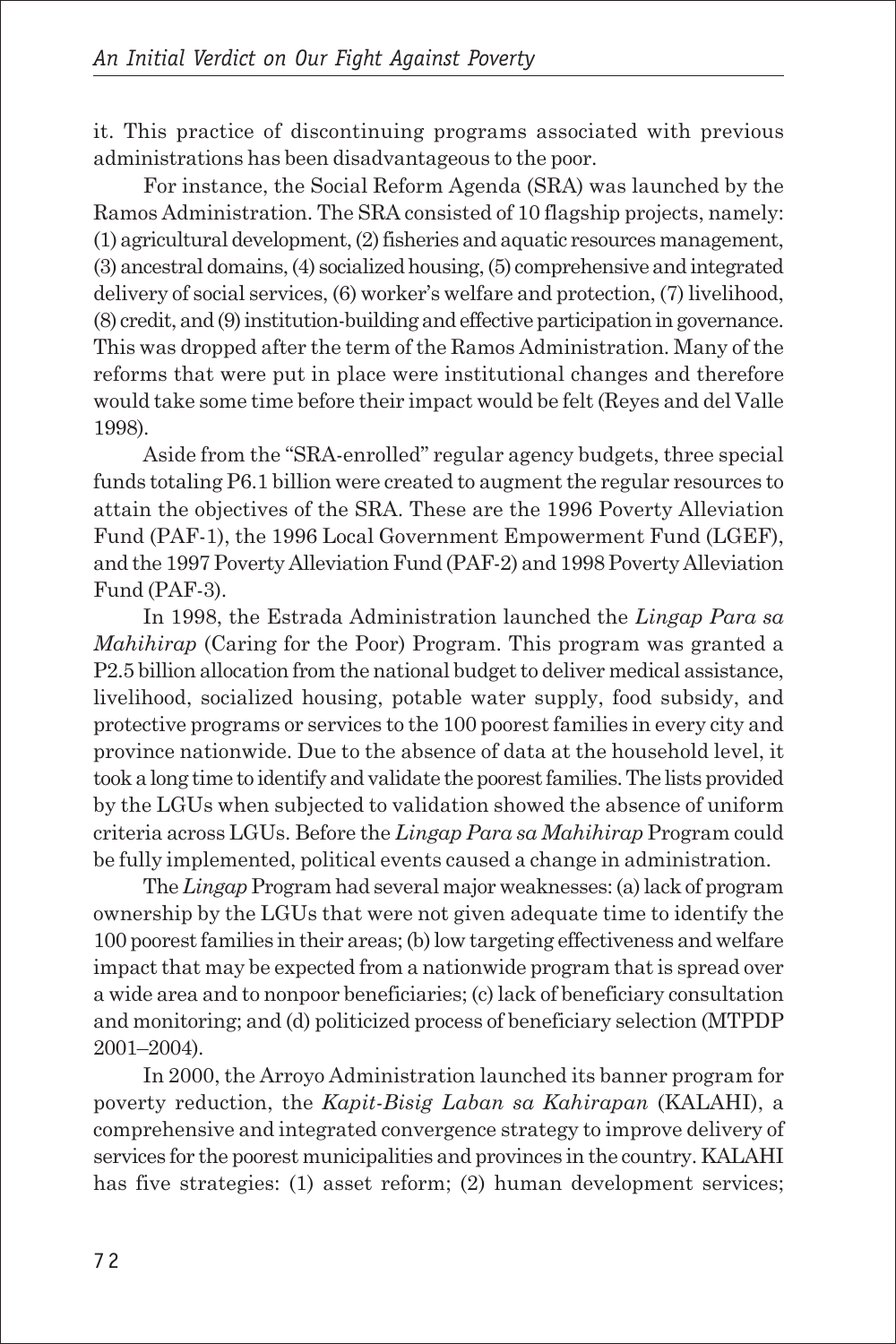*Analysis: Reasons for the Modest Performance*

#### **Table 23. Poverty reduction targets under various administrations**

| Plan                                                                                                                                                                                                      | <b>Poverty Targets</b>                                                                                                                                                                                                                                                                                                                                                                                                                                                                                                                                                                                                                                                                                                                                                                          |  |  |  |  |
|-----------------------------------------------------------------------------------------------------------------------------------------------------------------------------------------------------------|-------------------------------------------------------------------------------------------------------------------------------------------------------------------------------------------------------------------------------------------------------------------------------------------------------------------------------------------------------------------------------------------------------------------------------------------------------------------------------------------------------------------------------------------------------------------------------------------------------------------------------------------------------------------------------------------------------------------------------------------------------------------------------------------------|--|--|--|--|
| Four-Year Development Plan,<br>1971-1974 (Marcos administration)<br>1978-1982 Five-Year Philippine<br>Development Plan (Including the<br>Ten-Year Development Plan,<br>1978-1987) (Marcos administration) | No specific target for poverty reduction was mentioned in the<br>Plan.<br>The Plan did not mention any poverty target; however, it did<br>mention that overcoming poverty, underemployment, and<br>unemployment was one of the national goals and policies. The<br>Plan also targeted to cover an outreach program of the<br>Department of Social Services and Development (DSSD)<br>approximately 15 million individuals (31.2 percent of the 1980<br>population) belonging to the bottom 30 percent of the income<br>classes by 1982. The target groups include disadvantaged groups<br>(family heads, preschoolers, youth, disabled, and distressed),<br>cultural minorities, industrial and agricultural workers, and social<br>security workers. Communities such as distressed barangays, |  |  |  |  |
| Five-Year Philippine Development<br>Plan, 1978-1982 (Updated for 1981<br>and 1982) (Marcos administration)                                                                                                | municipalities, and cities were also included as target areas.<br>The Plan did not mention a target on poverty itself but on social<br>development. The Plan targeted for lower population growth,<br>improved health and nutrition status, higher educational perfor-<br>mance, better housing and other social services, and community<br>development.                                                                                                                                                                                                                                                                                                                                                                                                                                        |  |  |  |  |
| Five-Year Philippine Development<br>Plan, 1983-1987 (Marcos<br>administration)                                                                                                                            | The Plan did not mention specific poverty reduction targets but it<br>stated that human development was a major national goal and one<br>of the priorities was to set programs that directly attack poverty.<br>The Plan did mention its target for the delivery of social services. It<br>was expected that the social sector will have reached out to 9.6<br>million needy individuals (or 13.3 percent of the population) by<br>1987. The self-employment assistance program was designed to<br>benefit these economically and socially needy individuals in the<br>working age group.                                                                                                                                                                                                       |  |  |  |  |
| Philippine Development Plan,<br>1987-1992 (Aquino administration)                                                                                                                                         | The poverty incidence is targeted to fall from 59 percent in 1985 to<br>45.4 percent in 1992. Geographically, poverty incidence in the<br>rural sector is targeted to decline from 63 percent in 1985 to 48<br>percent in 1992. NCR's poverty is also targeted to fall from 44<br>percent to 40 percent within the same period while that of the urban<br>areas outside NCR is expected to decline from 56 to 49 percent.                                                                                                                                                                                                                                                                                                                                                                       |  |  |  |  |
| Updates of the Philippine<br>Development Plan, 1990-1992<br>(Aquino administration)                                                                                                                       | From a poverty incidence of 58.9 in 1985, the government's target<br>for 1992 ranged from 46.1 to 49.3 percent.                                                                                                                                                                                                                                                                                                                                                                                                                                                                                                                                                                                                                                                                                 |  |  |  |  |
| Medium-Term Philippine<br>Development Plan, 1993-1998<br>(Ramos administration)                                                                                                                           | Poverty shall be reduced from 39.2 percent in 1991 to about 30<br>percent by 1998.                                                                                                                                                                                                                                                                                                                                                                                                                                                                                                                                                                                                                                                                                                              |  |  |  |  |
| Medium-Term Philippine<br>Development Plan, 1999-2004<br>(Estrada administration)                                                                                                                         | Poverty incidence shall be reduced from 32 percent in 1997 to 25-28<br>percent by 2004. Regional targets were also included.                                                                                                                                                                                                                                                                                                                                                                                                                                                                                                                                                                                                                                                                    |  |  |  |  |
| Medium-Term Philippine<br>Development Plan, 2001-2004<br>(Arroyo administration)                                                                                                                          | In "Healing the Nation: The First 100 Days of the Macapagal-<br>Arroyo Administration," it was mentioned that the MTPDP<br>incorporated the goal of reducing poverty incidence to 28 percent<br>by 2004. However, the final version of the 2001-2004 MTPDP<br>failed to mention any target for reducing poverty incidence.<br>72                                                                                                                                                                                                                                                                                                                                                                                                                                                                |  |  |  |  |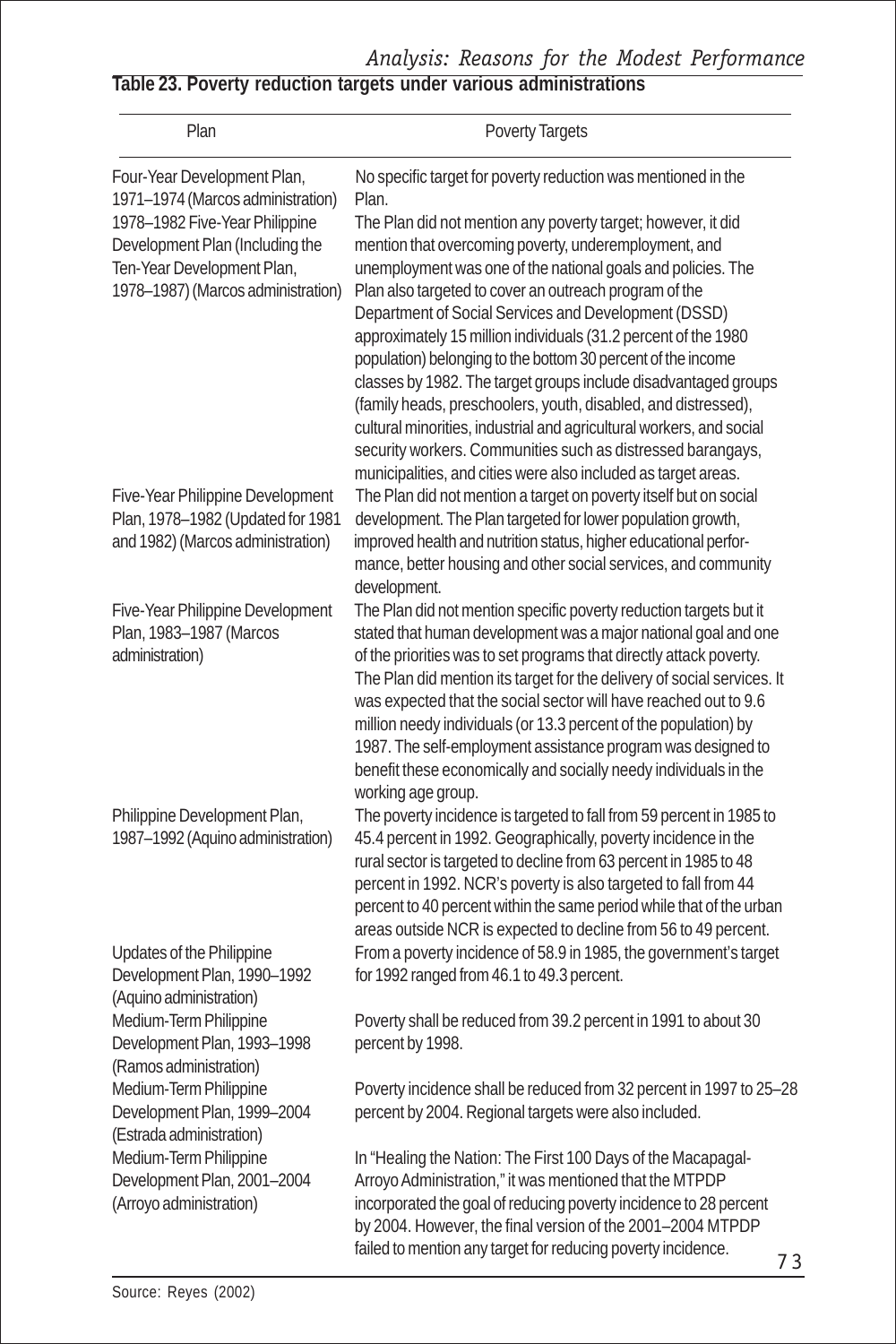| Name of Fund                        | Amount (in million pesos) |
|-------------------------------------|---------------------------|
| Poverty Alleviation Fund - 1 (1996) | 4.000                     |
| Local Government Empowerment        |                           |
| Fund (1996) 1st Component           | 100                       |
| Poverty Alleviation Fund - 2 (1997) | 2,000                     |
| Poverty Alleviation Fund - 3 (1998) | 2.500                     |
| Lingap Para sa Mahirap Fund (2000)  | 2.500                     |
| KALAHI                              | ٠                         |

#### **Table 24. Special poverty alleviation funds**

Source: GAA; MTPDP 2001–2004 and NAPC

(3) employment and livelihood; (4) participation in governance of basic sectors; and (5) social protection and security against violence. KALAHI subscribes to the "convergence" approach earlier propagated in the SRA while recognizing the need for "joint programming, implementation, and monitoring among national and local agencies, civil society sectors, and people's organizations in the poor communities."

While a special fund has not yet been established for KALAHI, some amount has been set aside to pilot test the KALAHI approach in urban and rural barangays. In the KALAHI areas, a project is funded to address the most pressing need of the community.

The short lifespan of the different poverty reduction programs has made it difficult to realize the full impact of these programs. Even before a program is fully implemented, it is scrapped and replaced with a new one, only to suffer the same fate a few years hence.

#### **Financing**

Financing is a key issue in the delivery of basic social services. The adoption of poverty reduction by the Philippine government and the donor community has helped channel resources toward the provision of basic services. As fiscal discipline is restored, it is important to protect society's core priorities. There is a need to advocate for greater and sustained allocation for the social sector.

During the first half of the 1990s, goals and targets for infant mortality, child malnutrition, adult literacy, and other social indicators were set at landmark world summits and global conferences. The report by the Development Assistance Committee, *Shaping the 21st Century*, set the year 2015 as the deadline for achieving the goals of universal primary education, reducing under-five and maternal mortality, universal access to reproductive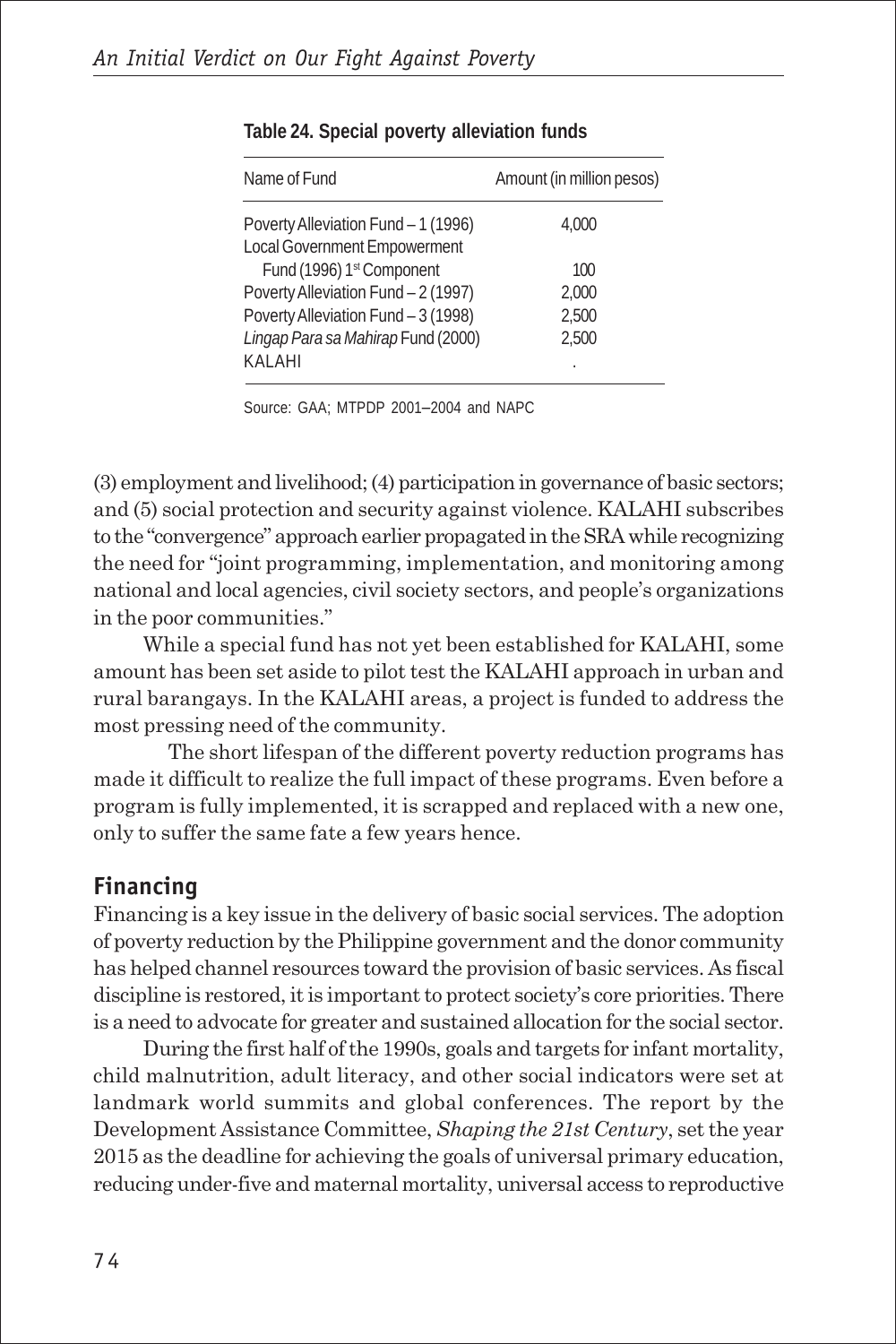health services, gender equity, and the halving of extreme poverty. Fulfilling these goals will require a substantial increase in investment in basic social services — basic health, basic education, nutrition programs, and low-cost water and sanitation. The 20/20 Initiative provides a framework for translating this need for increased resources into reality. A compact between developing and industrialized countries, 20/20 calls for the allocation of, on average, 20 percent of the budget in developing countries and 20 percent of official development assistance (ODA) to these basic social services.

### *Government's commitment to the 20/20 Initiative*

According to Igaya (2001), the Philippines was able to improve its budget allocation to social services from 11.4 percent in 1995 to 17.4 percent in 1998 (Table 25). However, in subsequent years after the peso devaluation, the share declined from 14.1 percent in 1999 to only 13.2 in 2000. The reduced share is the result of three key factors: (1) minimal increase in the allocation for basic social services; (2) increased levels of spending for nonbasic social services such as housing; and (3) increased overall levels of nonsocial service expenditures such as internal revenue allotments.

| Social Service                   | 1995  | 1996  | 1997  | 1998  | 1999  | 2000  |
|----------------------------------|-------|-------|-------|-------|-------|-------|
| <b>Basic Education</b>           | 10.23 | 12.31 | 13.39 | 16.39 | 13.69 | 12.48 |
| <b>Basic Health</b>              | 0.57  | 0.67  | 0.61  | 0.47  | 0.30  | 0.71  |
| <b>Nutrition</b>                 | 0.31  | 0.34  | 0.24  | 0.23  | 0.21  | 0.01  |
| Water and Sanitation             | 0.15  | 0.05  | 0.14  | 0.02  | 0.09  | 0.01  |
| Reproductive Health <sup>2</sup> | 0.00  | 0.06  | 0.10  | 0.18  | 0.07  | 0.03  |
| <b>Mixed Social Services</b>     | 0.13  | 0.06  | 0.09  | 0.09  | 0.09  | 0.00  |
| <b>TOTAL</b>                     | 11.39 | 13.52 | 14.57 | 17.38 | 14.44 | 13.24 |
|                                  |       |       |       |       |       |       |

**Table 25. 20/20 expenditures of the National Government by major component (all expenditure classes1 ), in percent**

Source: Igaya, G.L.A. 2001. Implementing and Monitoring the 20/20 Initiative in the Philippines. Presidential Task Force on the 20/20 Initiative. Discussion Paper Series No. 2001-01.

1 Expenditure classes include Personnel Services, Maintenance and Other Operating Expenses, and Capital Outlays. Figures shown are ratios of appropriations falling within the 20/20 framework in relation to total appropriations.

2 Predominantly foreign-assisted projects. However, estimation may be understated due to the placement of locally funded reproductive health services under the basic health category. Due to the nature of budget structure, it is difficult to disentangle said expenditures.

The performance of local governments with respect to the 20/20 Initiative showed a somewhat similar trend. Between 1995 and 1998, the share of social spending of local governments improved from 17.9 percent in 1995 to 18.7 percent in 1998.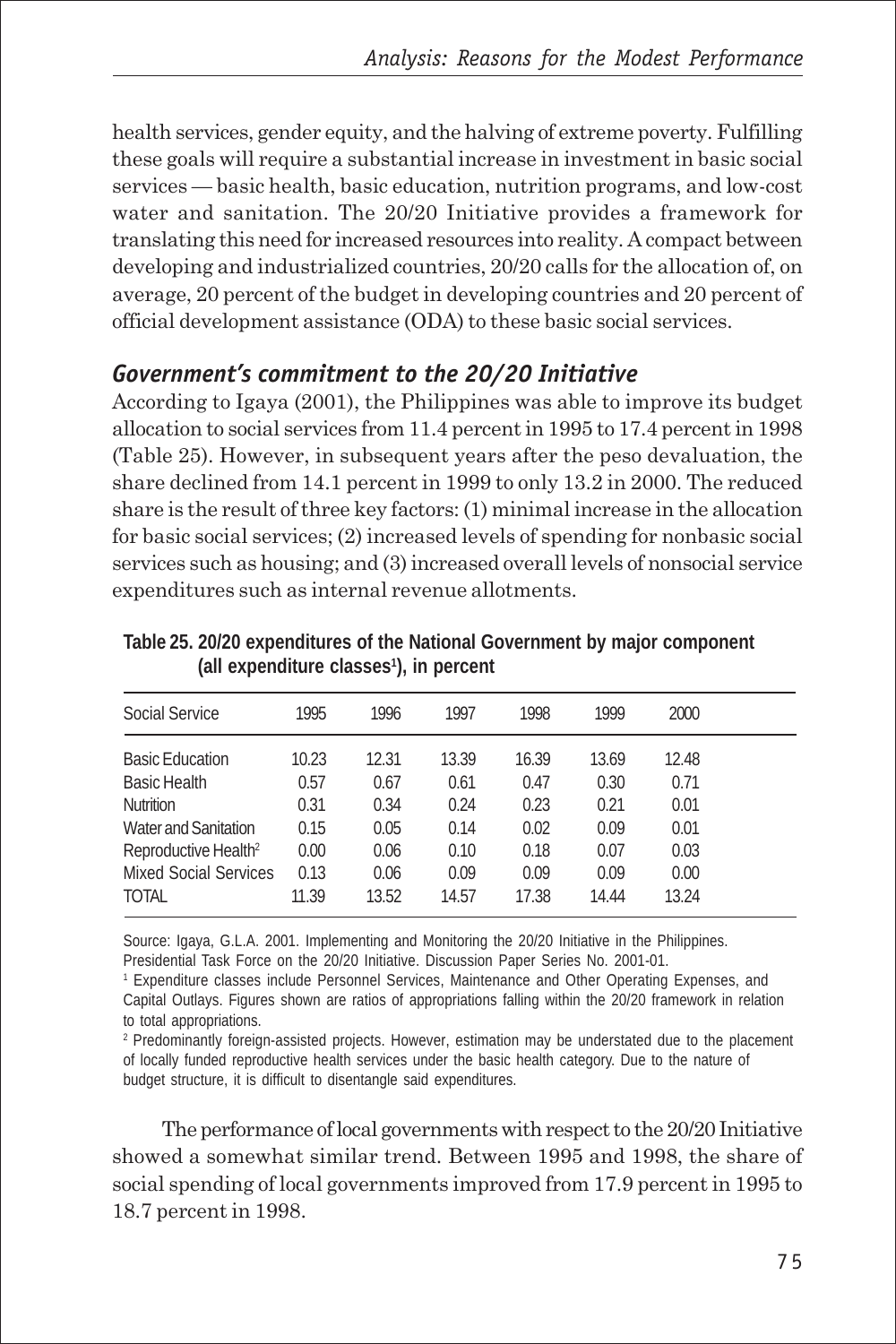The sectoral disaggregation of expenditures reveals that government priorities are in the education sector. Basic education expenditures received the bulk of allocations in basic social services ranging from 10.23 percent of total appropriations in 1995 to 16.39 percent in 1998 to 12.48 percent in the 2000 budget. After basic education, basic health is the next highest priority in terms of government's relative allocation. Basic health expenditures were allocated between 0.5 and 0.7 of total appropriations between 1995 and 2000 nutrition programs.

Despite having the highest share, education still suffers from inadequate financial resources as manifested by the lack of inputs for the basic social services. For instance, textbooks are still not enough despite the increased procurement in recent years. As of SY 2000–2001, the textbook-student ratio is 1: 2.14. This means that one book is shared by 2.14 students. The ratio is lowest in CARAGA and highest in Region I.

The lack of teachers is also another concern. The teacher-pupil ratio is the proportion of the enrolment at a certain level of education in a given school year to the number of authorized positions for teachers at the same level in the same school year. The teacher-student ratio is 1:35 in elementary and 1:34 in secondary in SY 1998–1999. In some regions, the ratio can reach up to 1:39 for public elementary schools and 1:38 in public secondary schools. The actual ratio is even higher since some of these teachers are doing nonteaching functions such as school administration.

These aggregate figures mask the gravity of the problem in some schools. There are 2,483 public elementary schools that have teacher-pupil ratio of 1:45–1:49 (moderate teacher shortage) while there are 3,597 elementary schools that have severe teacher shortage as manifested by a ratio of 1:50 or higher. Furthermore, there are 416 elementary schools that have no nationally funded teachers.

A similar situation exists for public secondary schools. There are 171 secondary schools with no nationally funded teachers, 863 secondary schools with severe teacher shortage, and 410 secondary schools with moderate teacher shortage.

Classrooms are also not enough so that some schools have to have several shifts to accommodate all the enrollees. Average class size has declined from 41 in SY 1993–1994 to 39 in SY 1997–1998 in public elementary schools. The lowest class size is 32 in Region II and highest in NCR at 49. In the case of public secondary schools, the average class size has remained unchanged at 49. It is lowest at 40 in Regions VI and XII and highest in Region VII at 56.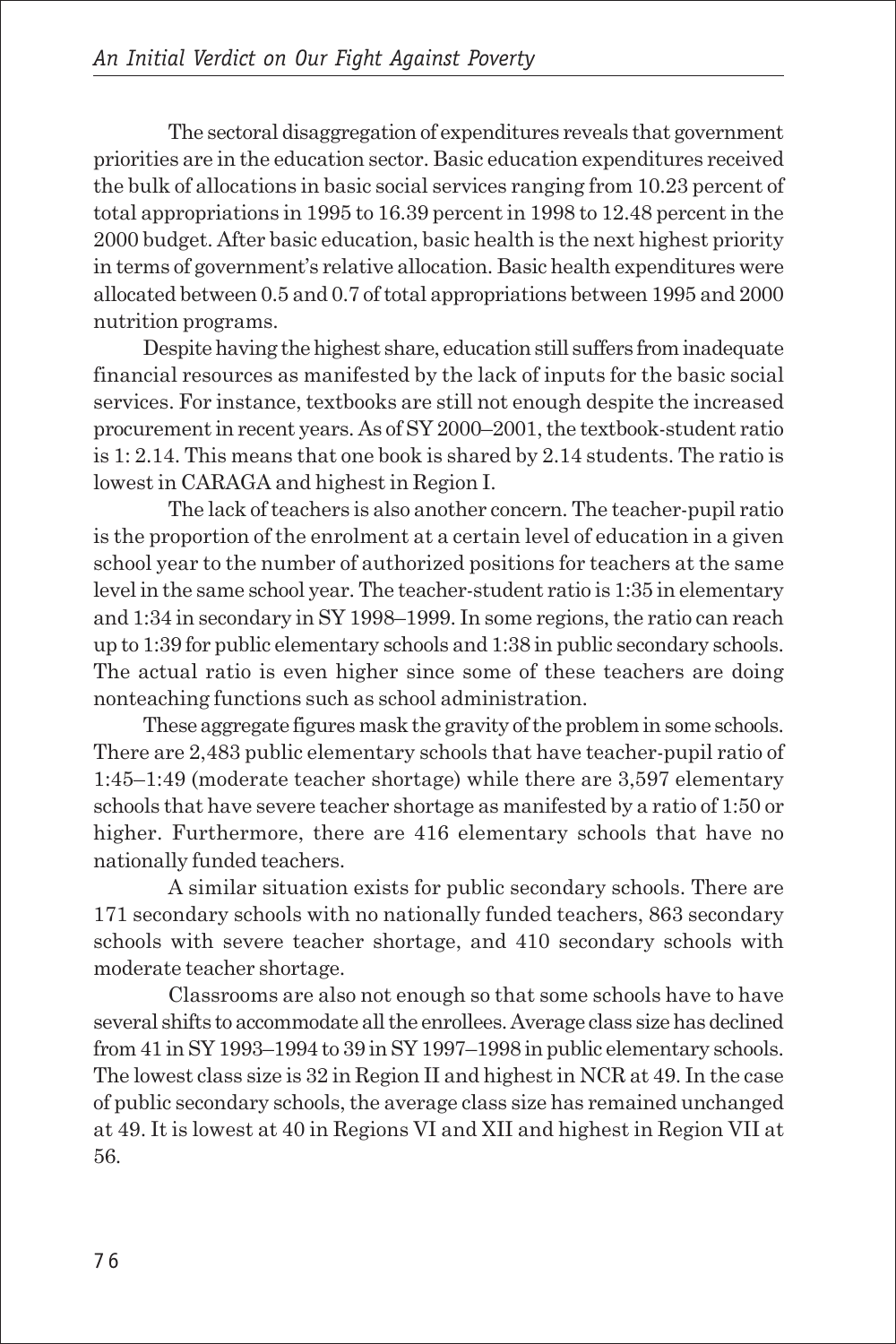Among public elementary schools, there are 561 schools that have no existing instructional room, 2,592 schools with classroom to pupil ratio of 1:56 or more and 1,136 schools with ratio of 1:51–55.9. At the secondary level, there are 269 schools with no existing instructional room, 2,047 with classroom to pupil ratio of 1:56 or more and 576 schools with ratio of 1:51–55.9.

#### *Official Development Assistance (ODA): the other side of the 20:20 ratio*

Using the data collected from the National Economic and Development Authority (NEDA), one can see that the donor community is trying to fulfill its commitment to the 20/20 Initiative. The reorientation toward poverty reduction as the main goal of multilateral agencies has facilitated the flow of resources toward the social sectors. The data show a large increase in ODA commitments to social reform development from 2.8 percent in 2001 to 27.6 percent in 2002 (Table 26).

| Sector                                  | 2001<br>2002 |            |         |            |
|-----------------------------------------|--------------|------------|---------|------------|
|                                         | Amount       | % to Total | Amount  | % to Total |
| Agriculture, Agrarian Reform            |              |            |         |            |
| and Natural Resources <sup>1</sup>      | 309.0        | 18.5       | 126.8   | 11.0       |
| Social Reform Development <sup>2</sup>  | 46.7         | 2.8        | 318.6   | 27.6       |
| Infrastructure Development <sup>3</sup> | 902.7        | 54.0       | 662.3   | 57.5       |
| Governance and Institution              |              |            |         |            |
| Development <sup>4</sup>                | 164.2        | 9.8        | 41.7    | 3.6        |
| Industry and Services <sup>5</sup>      | 247.3        | 14.8       | 3.0     | 0.3        |
| Others                                  | 0.5          | 0.0        | 0.0     | 0.0        |
| TOTAL                                   | 1.670.4      | 100.0      | 1.152.3 | 100.0      |

**Table 26. Total ODA committed to the Philippines (in US\$ million)**

Source: Public Investment Staff, NEDA

Notes:

<sup>1</sup> Agriculture, Agrarian Reform, and Environment and Natural Resources

2 Education and Manpower Development, Labor and Employment, Housing, Health, Nutrition and Population, Social Welfare and Community Development, and Social Infra

<sup>3</sup> Transportation, Water Resources, Energy, Power and Electrification, and Communications

4 Administrative Governance, Economic Governance, and Political Governance

<sup>5</sup> Industry and Trade, Banking, Relending and Microfinance, Science and Technology, and Tourism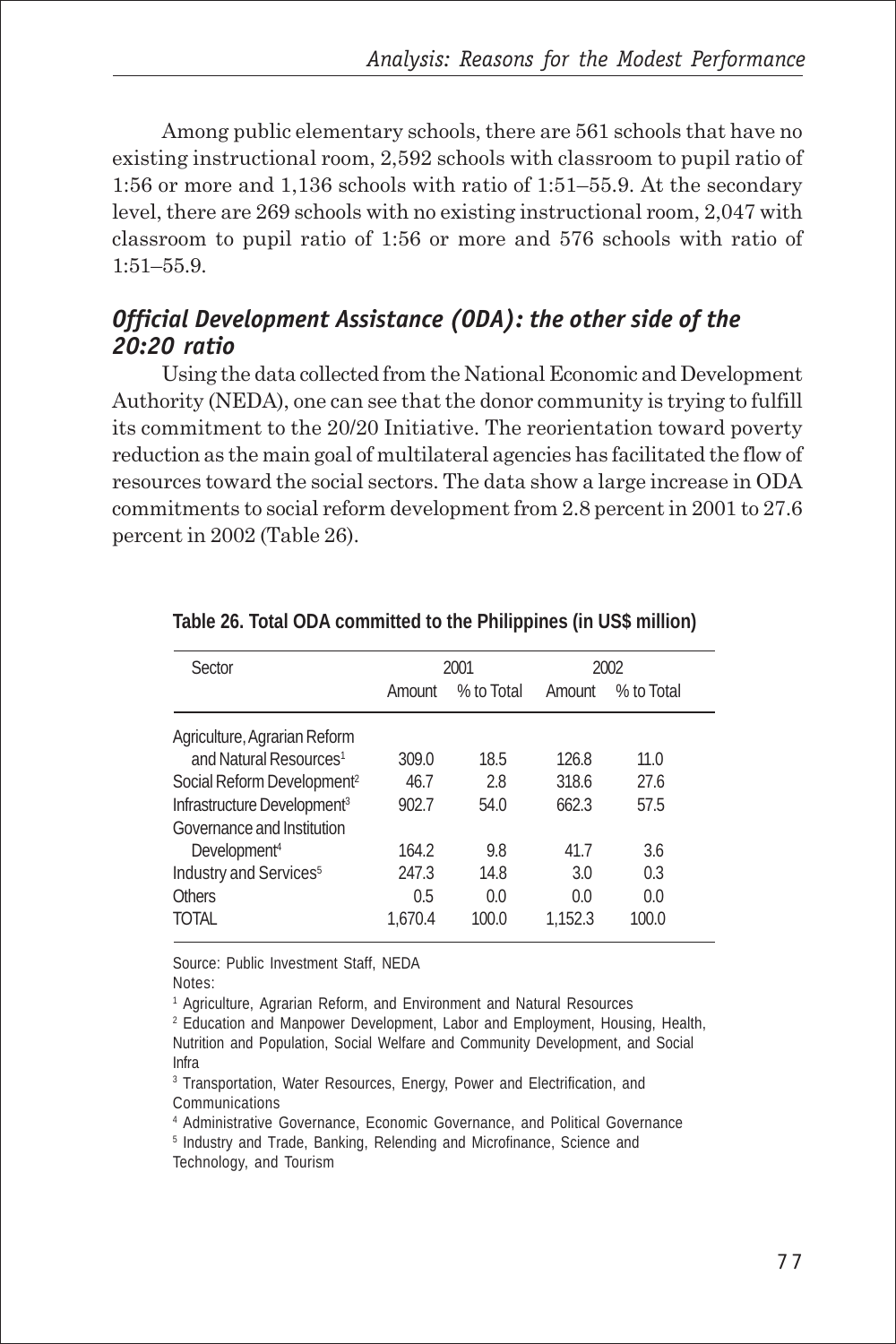# **4 Issues and Challenges**

#### **Spatial Disparities**

The presence of significant spatial disparities suggests the need to focus resources and interventions on certain areas.

The data indicate that there are significant disparities across regions and provinces. While the poorest region is in Mindanao, the next two poorest regions are in Luzon. Moreover, while there are many poor provinces in Mindanao, there are provinces within the latter two island groups that are also very poor. Thus, while there is basis for focusing assistance in Mindanao, particularly in ARMM, the study shows that there are other poor regions needing assistance. In addition, there are also poor provinces within the notso-poor regions that should not be neglected. In fact, there are more poor families in Luzon than in Mindanao.

The regions that are the poorest are ARMM, Bicol Region, and MIMAROPA. Using the income-based measure of poverty, the 10 poorest provinces are Sulu, Masbate, Maguindanao, Lanao del Sur, Tawi-tawi, Ifugao, Romblon, Sultan Kudarat, Camiguin, and Camarines Norte. Considering the different indicators relating to the different dimensions of poverty, the 10 poorest provinces are Maguindanao, Sulu, Masbate, Agusan del Sur, Camarines Norte, Zamboanga del Norte, Romblon, Lanao del Sur, Capiz, and Lanao del Norte. While there are overlaps, there are some provinces that are not considered the poorest if only the income-based poverty incidence is used. This indicates the need to look at the different indicators when choosing the priority areas.

#### **Gender Disparities**

"Poverty is gendered because men and women experience poverty differently and unequally—and become poor through different, though related, processes" (Kabeer 2003).

Various efforts seem to have positively reduced the bias against women. We now find women in fields traditionally dominated by men. Moreover, health indicators show higher cohort survival rates and life expectancy ratios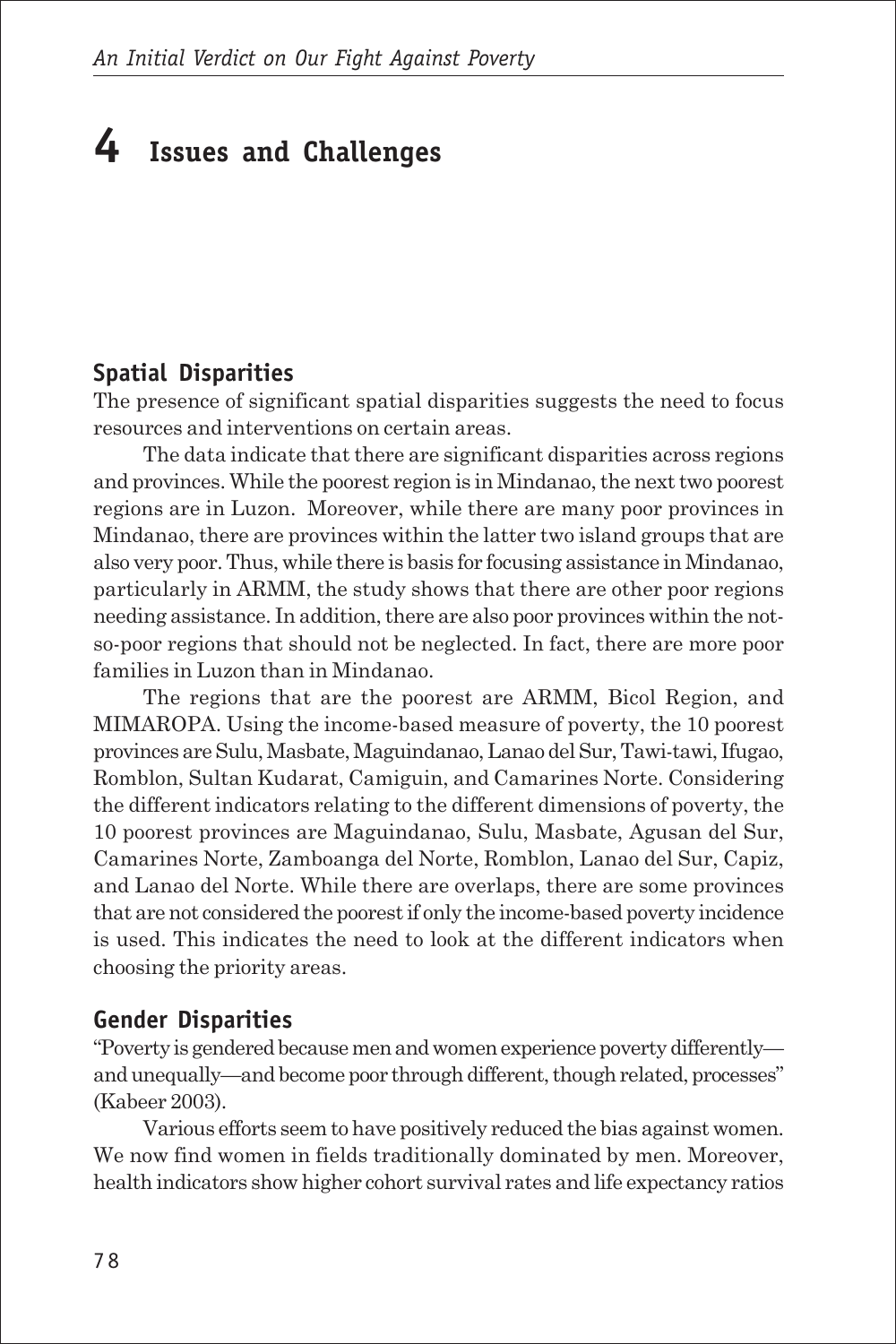for women. However, maternal mortality rate remains high. In the case of education, women tend to be better off in terms of higher cohort survival rate. However, women tend to not fare as well in the labor market. Men tend to have higher positions and to earn more than women in the same position. Moreover, female OFWs are often employed as domestic workers or entertainers, placing them in vulnerable positions.

With the government's thrust on gender mainstreaming, it is hoped that many of the concerns of women will be addressed. However, as is true with many of the government's programs, it is in the implementation that we are sadly lacking. Regular monitoring and evaluation of these programs are necessary to ensure that the laws, policies, and programs are bringing about the desired outcomes. For instance, regular monitoring and assessment of the GAD budget and greater advocacy at the local level are important to make this initiative effective.

Another issue is the availability of data that are gender-disaggregated. While there have been efforts by the official statistical system to provide the necessary data, there are still many areas where there are data gaps. Data on contribution of women to family income would provide useful input in assessing the role of women as economic players. Furthermore, the administrative reporting system of some agencies has not adjusted their system to cope with the demand for gender-disaggregated data.

#### **Governance**

This section presents the issues relating to the different aspects of governance as they affect the social sector developments.

#### *Decentralization*

How has decentralization affected the progress in the various sectors? Are there gaps in the decentralization process?

Some LGUs have mentioned that the devolution of functions has not been matched with devolution of funds for LGUs to carry out the devolved functions. While the internal revenue allotment (IRA) is not intended to be the primary source of revenue for the LGU, many are constrained in generating revenues either due to lack of capacity in designing and implementing revenue-generating measures or the local economy is so small such that very little revenues could be generated. The lack of resources has been the most important constraint for the LGUs in carrying out poverty reduction programs.

In addition, many LGUs still need capacity building to be able to formulate and implement appropriate and effective programs. The first thing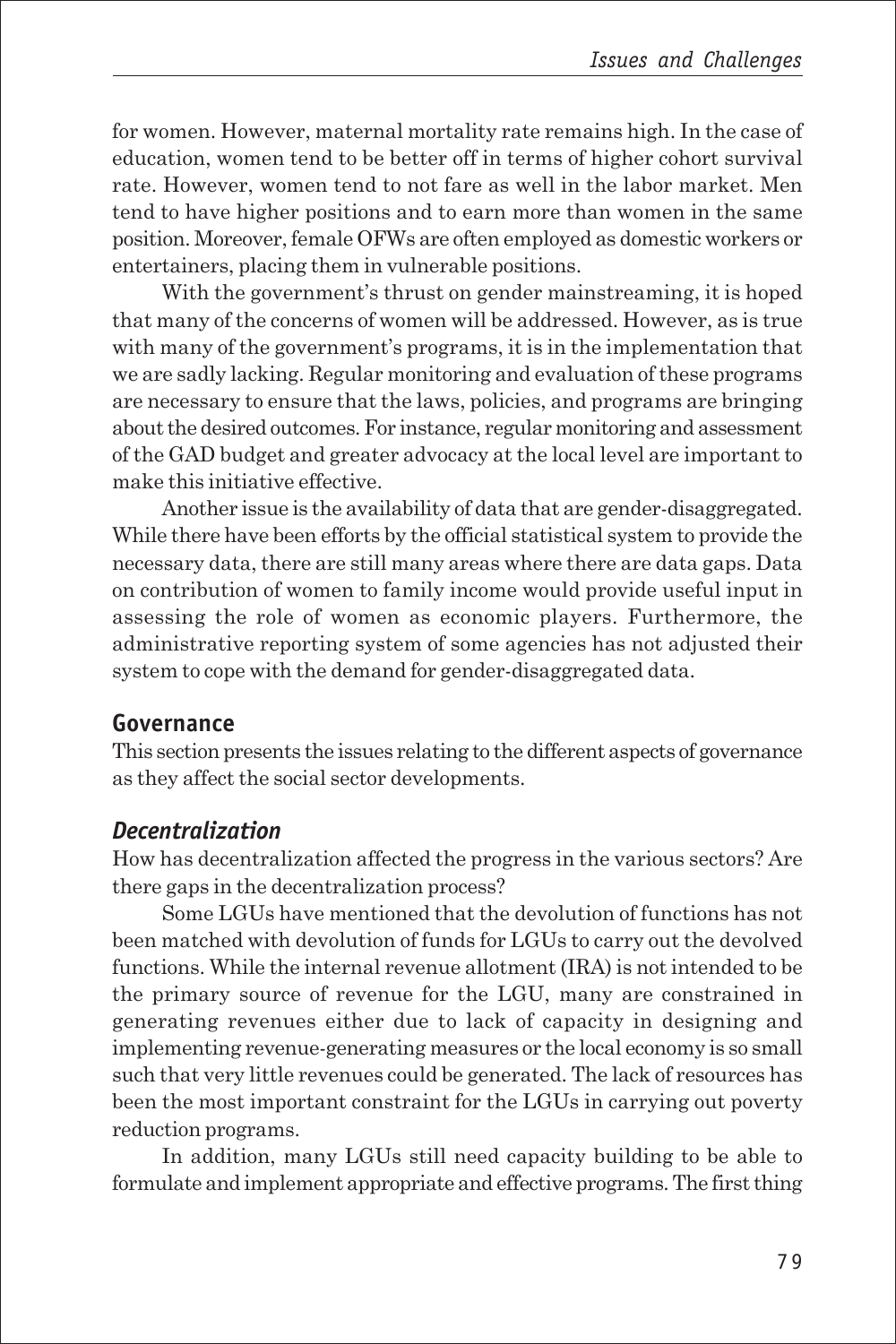that is needed to be able to craft a local development plan that will be responsive to reducing poverty is information on the nature and extent of poverty in the locality. In many LGUs, there are no available information to provide the basis for policy formulation and program/project implementation. The national statistical system has not kept pace with the increasing demand for more disaggregated information that decentralization brought about. Consequently, community-based monitoring systems have been developed and adopted by LGUs to generate the information that they need.

Capacity building of local government officials is made more difficult with the three-year term of office. Turnover of officials require continuous capacity-building programs. The Department of Interior and Local Government (DILG) can play an important role here.

#### *Institutional arrangements and capacity*

Do existing institutions have the capacity and mandate to carry out the tasks needed to reduce poverty? The issue of multiagency coordination is discussed in this section.

The lack of continuity in the programs may be partly due to institutional arrangements. Before the advent of the Social Reform Agenda, NEDA was the agency coordinating poverty alleviation efforts.

Even before its reorganization in 1987, NEDA is primarily responsible for formulating continuing, coordinated, and fully integrated social and economic policies, plans, and programs. The NEDA board was composed of the following: the president as chairman; the director-general of the NEDA



**Figure 34. Institutional arrangements in poverty alleviation**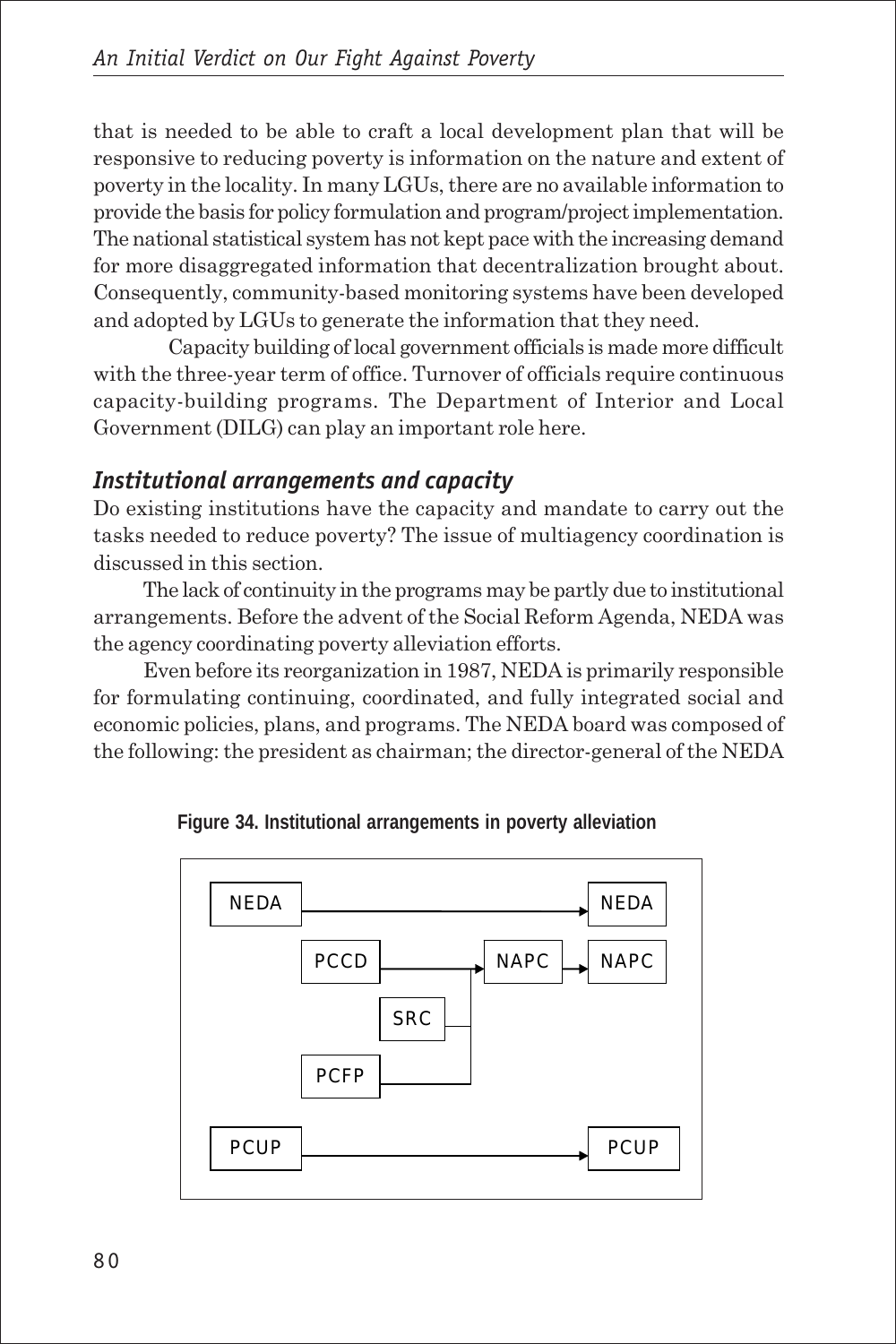secretariat as vice-chairman; and the following as members: executive secretary, secretaries of finance, trade and industry, agriculture, environment and natural resources, public works and highways, budget and management, labor and employment, and local government.

 On April 10, 1986, a significant number of urban poor marched to Malacañang asking for a moratorium on demolition. It was then that the Presidential Arm on Urban Poor Affairs was created. Subsequently, this was changed to Presidential Committee for the Urban Poor as a result of a national consultation workshop by two major urban poor alliances on May 30 to June 2, 1986. Later, the name Presidential Council for the Urban Poor was adopted.

 On December 8, 1986, Pres. Corazon Aquino created the Presidential Commission for the Urban Poor (PCUP) through E.O. No. 82 to serve as direct link of the urban poor to the government in policy formulation and program implementation addressed to their needs. Its main functions are to coordinate the speedy implementation of government policies and programs for the urban poor, and to set up a consultative mechanism that shall provide a forum for the continuing dialogue between the government and the urban poor on the proper planning and evaluation of programs and project affecting them.

The Presidential Council for Countryside Development (PCCD) was established in 1992 by virtue of E.O. No. 6 to identify and address the socioeconomic problems of regions, provinces, and areas that have lagged behind in terms of economic growth. The council assists in identifying opportunities for growth and development, and motivates regions and provinces to concentrate on development efforts that would accelerate the growth process. The PCCD also assists in the development of infrastructures by mobilizing resources for this purpose.

In 1992, the Presidential Commission to Fight Poverty (PCFP) was created to administer all government activities on poverty alleviation to ensure propoor bias, focus on the poorest of the poor and critical services, and fast implementation of programs and projects. The PCFP's functions were to:

- 1. Prepare a blue print of action that shall embody the Administration's poverty alleviation framework and translate this into short, medium, and long-term targets that shall reflect the priority action areas of the government;
- 2. Monitor the implementation and impact of government poverty alleviation programs, projects, and activities;
- 3. Coordinate and integrate government poverty alleviation efforts;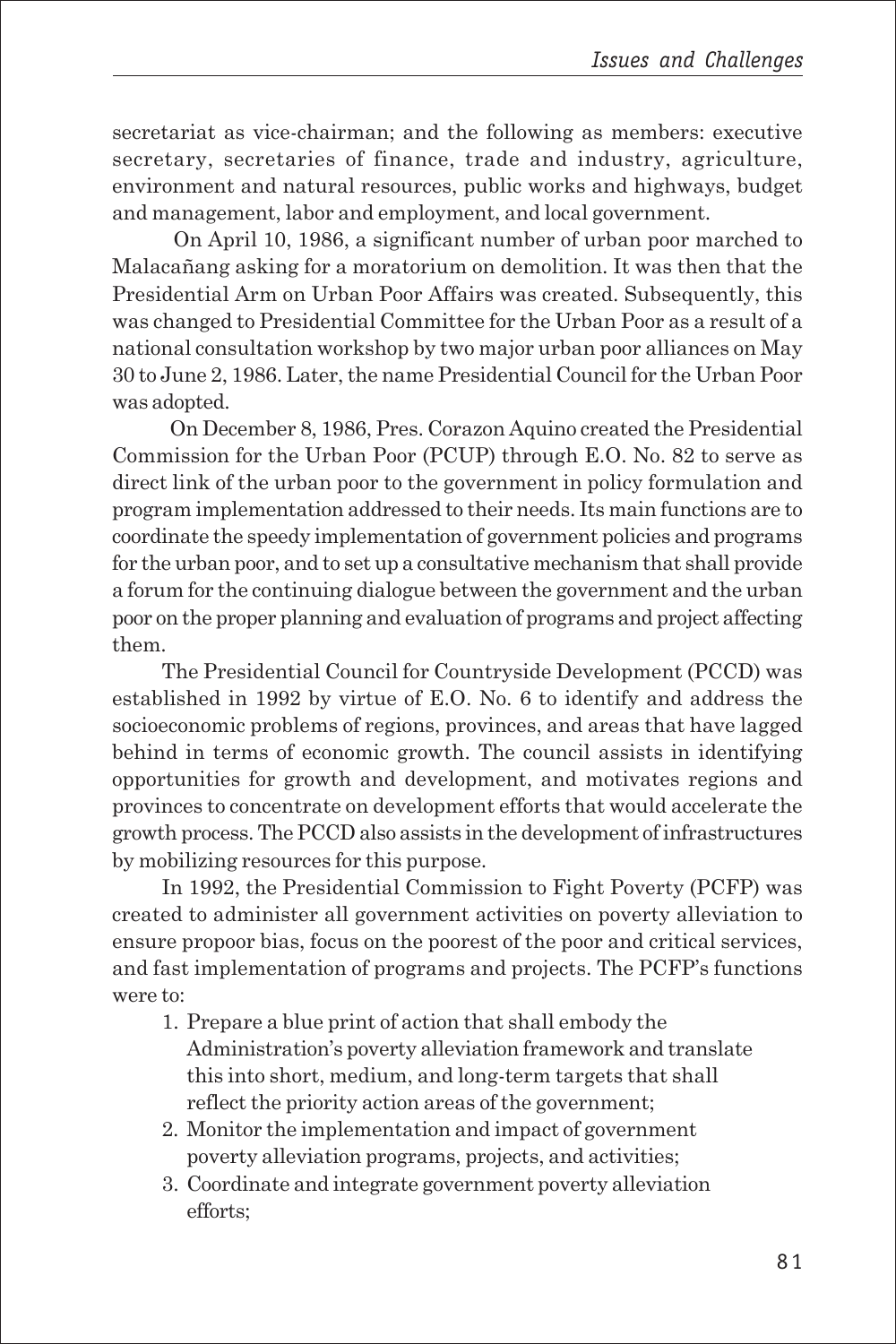- 4. Review and evaluate the level of performance of concerned agencies and activities;
- 5. Prod and facilitate the implementation of poverty alleviation activities;
- 6. Communicate to the public government's poverty alleviation activities and its impact;
- 7. Provide the support and assistance needed by local government units to ensure that they deliver the basic services to their respective constituencies; and
- 8. Ensure that all government propoor programs build the capability of our people to be empowered and to be self-reliant.

In 1994, the Social Reform Council (SRC) was established to be the policymaking body behind the SRA. The SRC, chaired by the President, oversees and coordinates parallel networks at the national, regional, and local levels, with a basic sector counterpart structure matching each level of the bureaucracy. The Council is referred to as an "expanded cabinet," since 13 sectoral representatives sit in the SRC as counterparts to the cabinet members designated as flagship champions. The Council is supported by a National Technical Working Group and the SRC Secretariat.

The National Anti-Poverty Commission (NAPC) was created under the Office of the President through Republic Act No. 8425 to give support to the social reform and poverty alleviation program of the Ramos administration. It was created to serve as the coordinating and advisory body for the implementation of the SRA. The said Republic Act abolished the PCFP, SRC, and the PCCD. The NAPC took over the functions of the three abolished commissions and councils. It is not clear, however, why the PCUP was not included in this reorganization.

The NAPC is composed of the chairperson (the President of the Republic); the lead convenor as the head of the NAPC secretariat (appointed by the President); vice-chairpersons, each for the government and basic sectors; and members composed of the heads of the involved departments (DAR, DA, DOLE, DBM, DSWD, DOH, DECS, DILG, DENR, DOF, NEDA, PCFC , and PCUP), presidents of the leagues of LGUs, and representatives from each of the basic sectors (farmers and landless rural workers, artisan fisher folk, urban poor, indigenous cultural communities, workers in the informal sector, women, youth and students, persons with disabilities, victims of disasters and calamities, senior citizens, NGOs, children, and cooperatives). This was the first time that the participation of the basic sectors in national policymaking and coordination was institutionalized.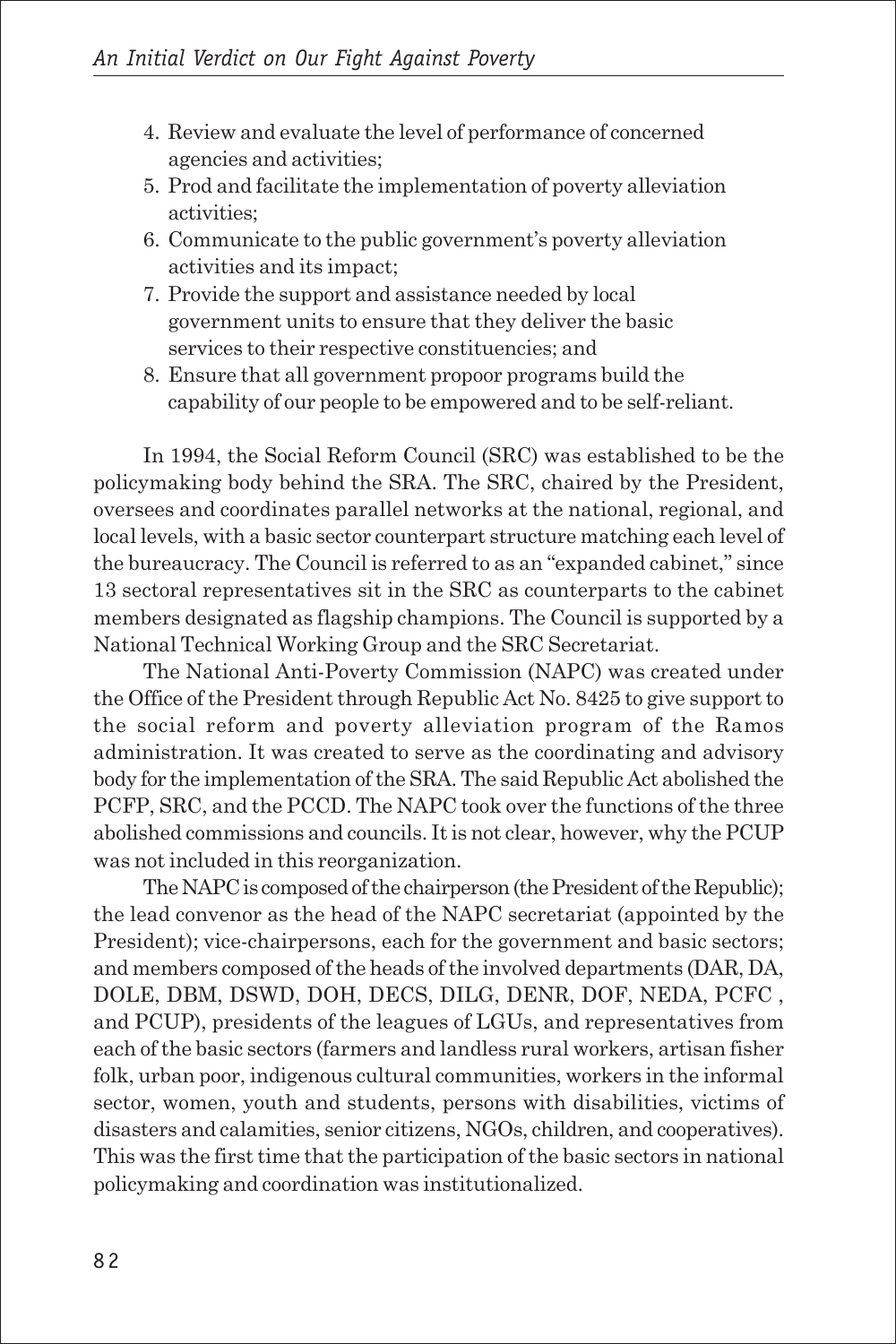The NAPC's primary functions are to coordinate with different national and local government agencies and private sector to assure full implementation of all social reform and poverty alleviation programs as well as with LGUs in the formulation of social reform and poverty alleviation programs for their respective areas in conformity with the national poverty action agenda; recommend policies and other measures to ensure the responsive implementation of the commitments under the SRA; ensure meaningful representation and active participation of the basic sectors; and oversee, monitor, and recommend measures to ensure the effective formulation, implementation, and evaluation of policies, programs, and resource allocation and management of social reform and poverty alleviation programs.

 It took more than a year to constitute the NAPC because of the process of selecting representatives such that it became operational only in 1999. Unfortunately, while NAPC was "created to serve as the coordinating and advisory body for the implementation of the social reform agenda," the SRA has been dropped by the Estrada administration and was replaced by the *Lingap* program.

With the change in administration in 2000, the NAPC also had changes in personnel. Moreover, the first set of basic sector representatives ended their term in 2002 (they have three-year terms) and a new set of representatives was selected in May 2002. In addition, a new program was adopted. All these changes affected the pace at which NAPC could develop and implement programs aimed at reducing poverty.

At present, the NAPC coordinates the poverty reduction programs while NEDA coordinates all economic and social policies and programs. PCUP continues to perform its mandate of coordinating policies and programs for the urban poor. The heads of NEDA and PCUP are members of the NAPC.

The challenge for these three agencies is to put in place a poverty reduction program that will outlast any administration. We have seen programs that last only as long as the originators of the program. Some have managed to stay but partly because the agency responsible for that program has made the program politically relevant by changing the names of the program. One example is the *Kadiwa* stores of the National Food Authority (NFA). This has survived various administrations by changing its name to NFA rolling stores to ERAP (Enhanced Retail Access for the Poor) and then to GMA (Greater Market Access) stores.

One program that has managed to continue despite changes in administration is the CIDSS program, mainly because it is a regular program of the DSWD. This is being continued in the present administration with some modifications under the name KALAHI-CIDSS.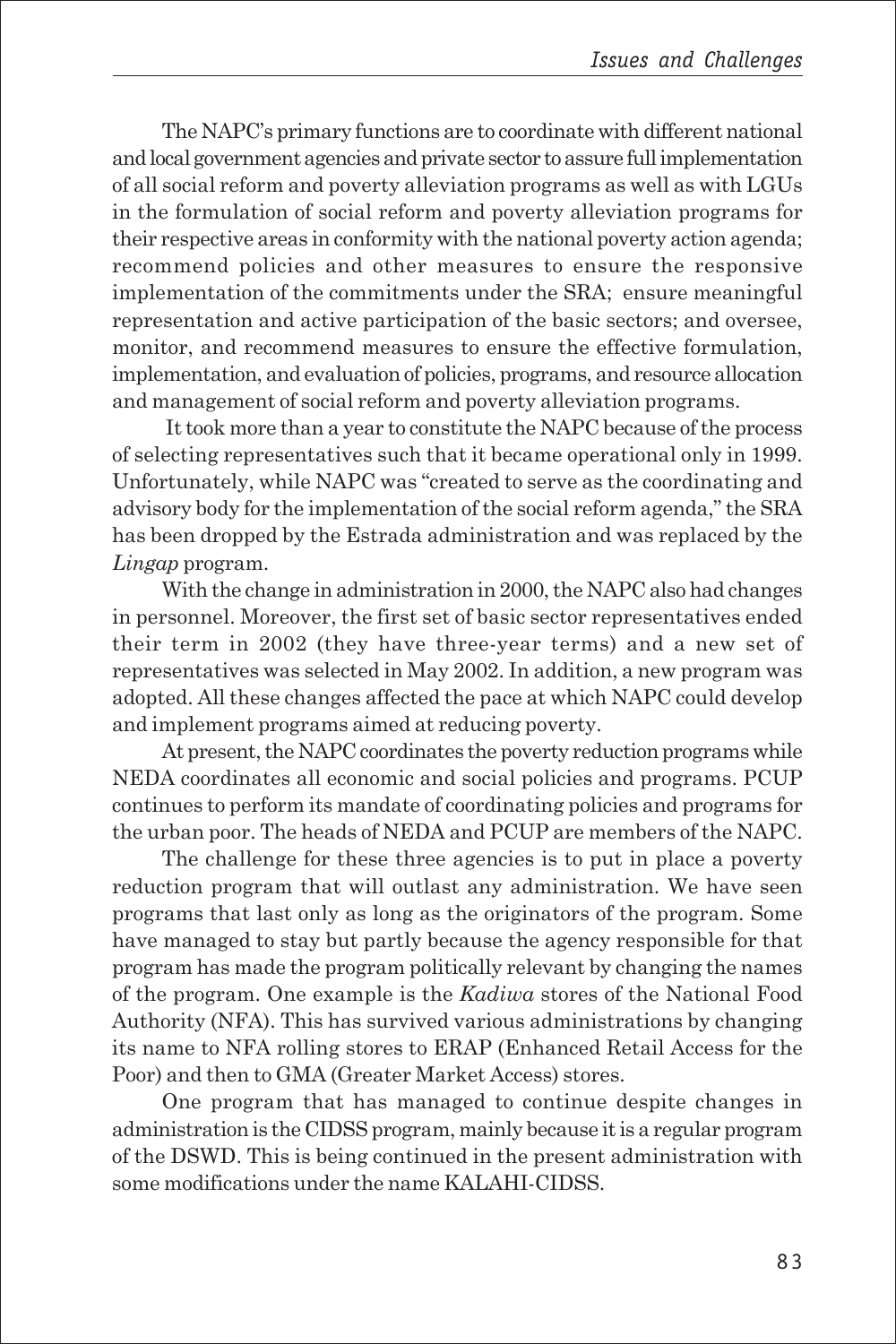It has been recently recognized that LGUs could play a critical role in poverty reduction. While policies and programs may be formulated at the national level, the implementation of many of these programs depends on the machinery of the LGUs. With devolution resulting from the Local Government Code of 1991, LGUs are in a better position to prioritize the needs of the localities and identify the eligible program beneficiaries.

The importance of local level participation has been further strengthened with the issuance of Memorandum Circular No. 2001-105 by the DILG on August 13, 2001 calling for the identification of Local Poverty Reduction Action Officer (LPRAOs) in all municipalities, cities, and provinces. The LPRAOs are tasked to oversee the poverty reduction efforts in their localities. In addition, DILG issued Memorandum Circular No. 2001-109 on August 21, 2001 to enjoin all local chief executives to undertake local programs on poverty reduction and local economic transformation. It also reiterated the need to designate LPRAOs and to formulate local poverty reduction action agenda. Furthermore, it provided for the inventory of poorest families, identification of local needs in the areas of food, shelter, employment, and education, as well as external and internal sources of assistance to implement the action agenda.

Given that the IRA received by LGUs represents about 17 percent of the total budget, this represents a potentially large amount that can be used to address poverty at the local level. The challenge is to build capacity of LPRAOs to be able to carry out their tasks.

#### *Delivery of services*

Have programs been effective in attaining their objectives? What have been the major constraints?

## *Programs*

Targeting schemes of poverty reduction programs and social safety nets

Given the magnitude of the poverty situation, significant resources are needed to address the problem. Under the present scenario of budget deficit, it becomes imperative to use targeted programs to assist the poor. Yet available data show that some of our programs are not well targeted.

For scholarships and housing programs, the poorer quintiles of the families are able to benefit less than the richer quintiles. In the case of scholarship at the tertiary level, only 7.8 percent of the beneficiaries belong to the poorest quintile, while the 36.9 percent belong to the richest quintile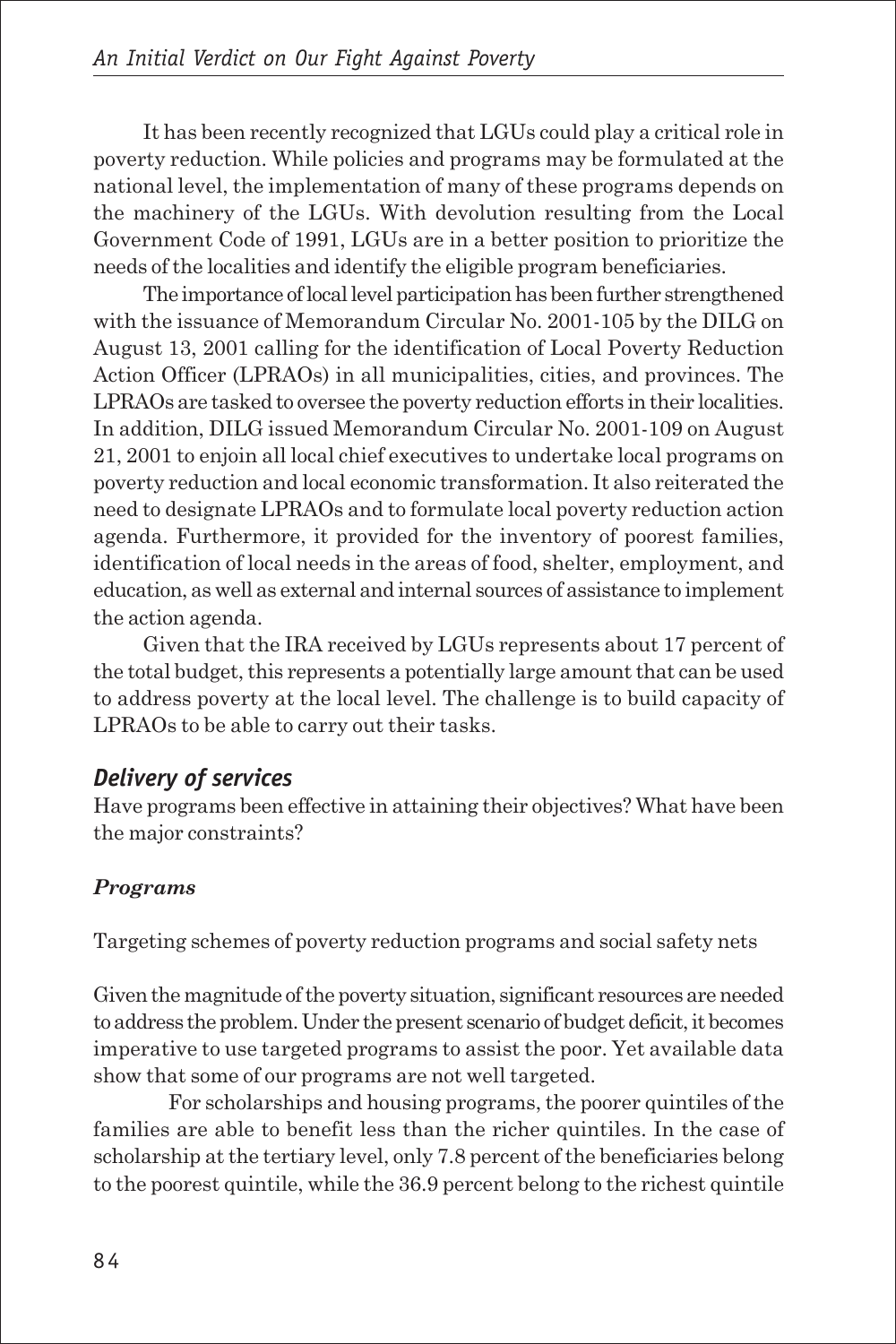(Table 27). The regressive nature of the subsidies is also evident in the case of the housing financing program. Only 8.9 percent of the beneficiaries belong to the poorest quintile, while 44.9 percent belong to the richest quintile.

| Programs                         | 1             | $\mathcal{D}$  | Quintile       |                |                         | TOTAL            |
|----------------------------------|---------------|----------------|----------------|----------------|-------------------------|------------------|
|                                  |               |                | 3              | 4              | 5                       |                  |
| Tertiary scholarship<br>Program  | 26,335<br>7.8 | 43.365<br>12.8 | 63.860<br>18.8 | 80,809<br>23.8 | 125.234<br>36.9         | 339,604<br>100.0 |
| Housing and financing<br>Program | 55,071<br>8.9 | 69.678<br>11.2 | 79.071<br>12.7 | 22.3           | 138,932 278,955<br>44.9 | 621,707<br>100.0 |

**Table 27. Access to selected programs by quintile, 1998**

Source: 1998 Annual Poverty Indicator Survey (APIS)

In 1999, the same pattern is evident. Richer quintiles are able to benefit more from the government programs on housing and education. Only two percent of the beneficiaries of the tertiary scholarship program belong to the poorest quintile while more than 40 percent of the beneficiaries are in the richest quintile (Table 28). For government scholarships, a smaller percentage can be found among the poorest quintile compare to private scholarships.

| Programs              | <b>Ouintile</b> |        |        |         |         | <b>TOTAL</b> |
|-----------------------|-----------------|--------|--------|---------|---------|--------------|
|                       |                 | 2      | 3      | 4       | 5       |              |
| Tertiary scholarship  | 5,281           | 23,901 | 47,229 | 74,701  | 108,592 | 259,704      |
| Program               | 2.0             | 9.2    | 18.2   | 28.8    | 41.8    | 100.0        |
| Government            | 1.820           | 14,355 | 24,370 | 35,777  | 50,760  | 127,082      |
|                       | 1.4             | 11.3   | 19.2   | 28.2    | 39.9    | 100.0        |
| Private               | 3.462           | 9.546  | 22,859 | 38,923  | 57,832  | 132,623      |
|                       | 2.6             | 7.2    | 17.2   | 29.3    | 43.6    | 100.0        |
| Housing and financing | 45,438          | 68,352 | 80,771 | 118,352 | 289,580 | 602,493      |
| Program               | 7.5             | 11.3   | 13.4   | 19.6    | 48.1    | 100.0        |

**Table 28. Access to selected programs by quintile, 1999**

Source: 1999 Annual Poverty Indicator Survey (APIS)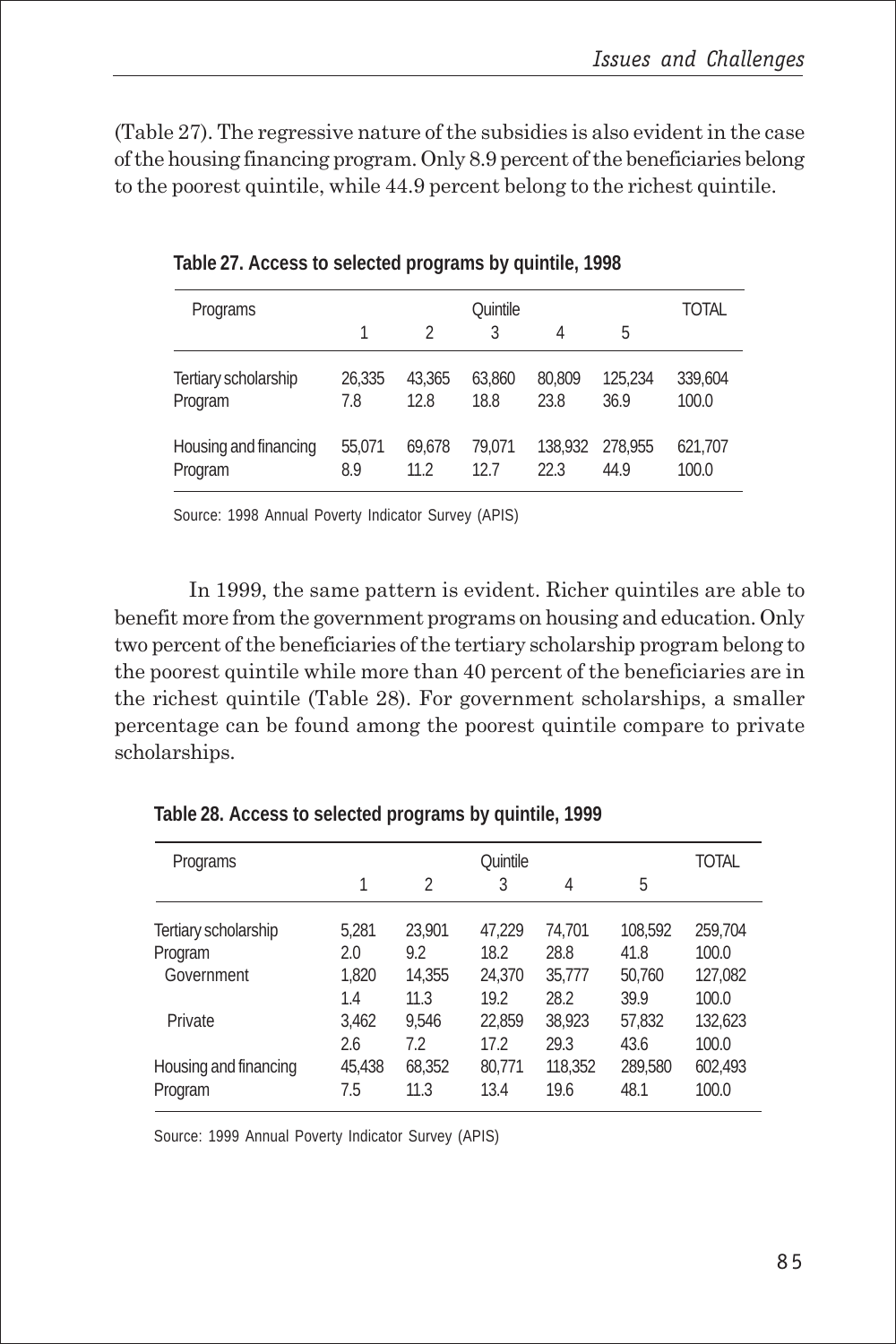When it comes to housing subsidies, the rich tend to benefit more than the poor. Only 7.5 percent of the poorest quintile are able to avail of the housing program while 48 percent of the richest quintile are able to access the program.

The problem of targeting is one of the major challenges faced by government agencies tasked with reducing poverty, more particularly the NAPC. Often, it is the precision (or imprecision) of targeting that determines the success (or failure) of any poverty reduction program. Leakages are brought about by the high costs of information necessary to distinguish the poor from the nonpoor. The government's SRA used geographical targeting in allocating funds to finance poverty alleviation programs. Unfortunately, this type of targeting, which has the virtue of simplicity, is susceptible to the problem of exclusion as well as leakages. A case in point is the 20 priority provinces that the government initially identified for the implementation of the SRA. Only 11 percent of the poor were in these areas.

The government then moved to focusing on 5th and 6th class municipalities, where the class of the municipality depends not on the income of its residents but on the income of the municipality. The latter is derived from the real estate tax and other revenues collected by the municipality.

For the *Lingap* Program, the targets for assistance were poor families in each of the 78 provinces and 83 cities. The process of identifying the 100 poorest families in each locality was dropped before it was even completed.

The current government has modified this scheme by considering other factors in choosing priority areas. For its KALAHI program, the government seeks to identify pilot municipalities and barangays. The criteria for identifying priority areas include the following:

- High poverty incidence
- Communities experiencing or recovering from the crisis or armed conflict
- Presence of asset reform problem or large gap in asset reform program
- Presence of vulnerable poor sectors
- Areas not included in major financial assistance projects

Since the official poverty statistics coming from the NSO are available only at the provincial level and not at the municipal and barangay levels, the NAPC has to rely on LGUs to provide the necessary information. The importance of having a poverty monitoring system at the barangay level cannot be overemphasized to be able to carry out this program. Only with a Community-Based Monitoring System (CBMS) can it be ensured that targeted programs can be carried out. Local level statistics are necessary for national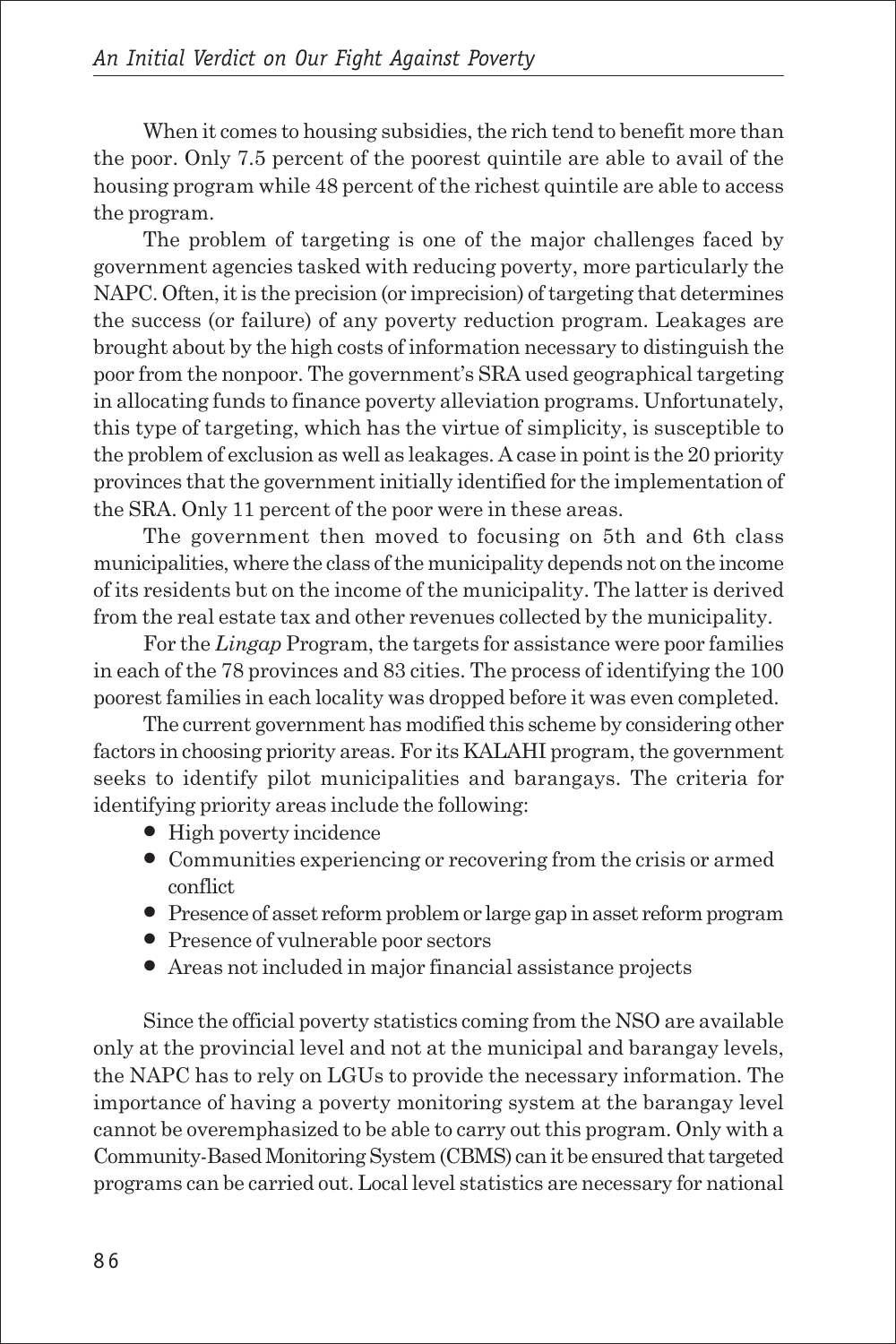agencies in identifying priority areas and allocating resources while they are necessary for LGUs and program implementers for identifying beneficiaries.

To address the issue of cost, the poverty monitoring system can be integrated as part of the planning system of the LGU. Data collection and analysis can be done by the LGU in support of the preparation of their Annual Investment Plan. This has been given a boost with recent developments.

#### *Monitoring and evaluation*

Are there monitoring and evaluation systems in place that allow policymakers, program implementers, and the rest of the society to track outcomes and consequently finetune programs?

To be able to determine the appropriate interventions, it is first necessary to diagnose the poverty situation. The official statistical system through national surveys and censuses, provides poverty indicators. However, many of these indicators are not collected frequently enough, are too aggregated to be useful, or are made available too long after the reference period.

With devolution, the demand for local level data has increased tremendously and the official statistical system cannot cope with this. Thus, there have been initiatives to develop the CBMS. One such system is the CBMS developed by the MIMAP Project. Its basic features are: (1) LGUbased; (2) employs local monitors; (3) creates a database at each geopolitical level; (4) data are used in local level planning and monitoring and evaluation; (5) participated in by the various stakeholders in the community; and (6) utilizes geographic information system or GIS technology. CBMS has been adopted by Palawan and Camarines Norte and is being considered by the other MIMAROPA provinces.

The monitoring and evaluation (M&E) component of programs is its weakest link. Many programs are implemented without incorporating an M&E system. Thus, outcomes cannot be tracked. Consequently, many programs continue to be implemented without knowing well whether these programs are effective or whether these programs have unintended results. Opportunities are lost for finetuning programs to achieve the best results.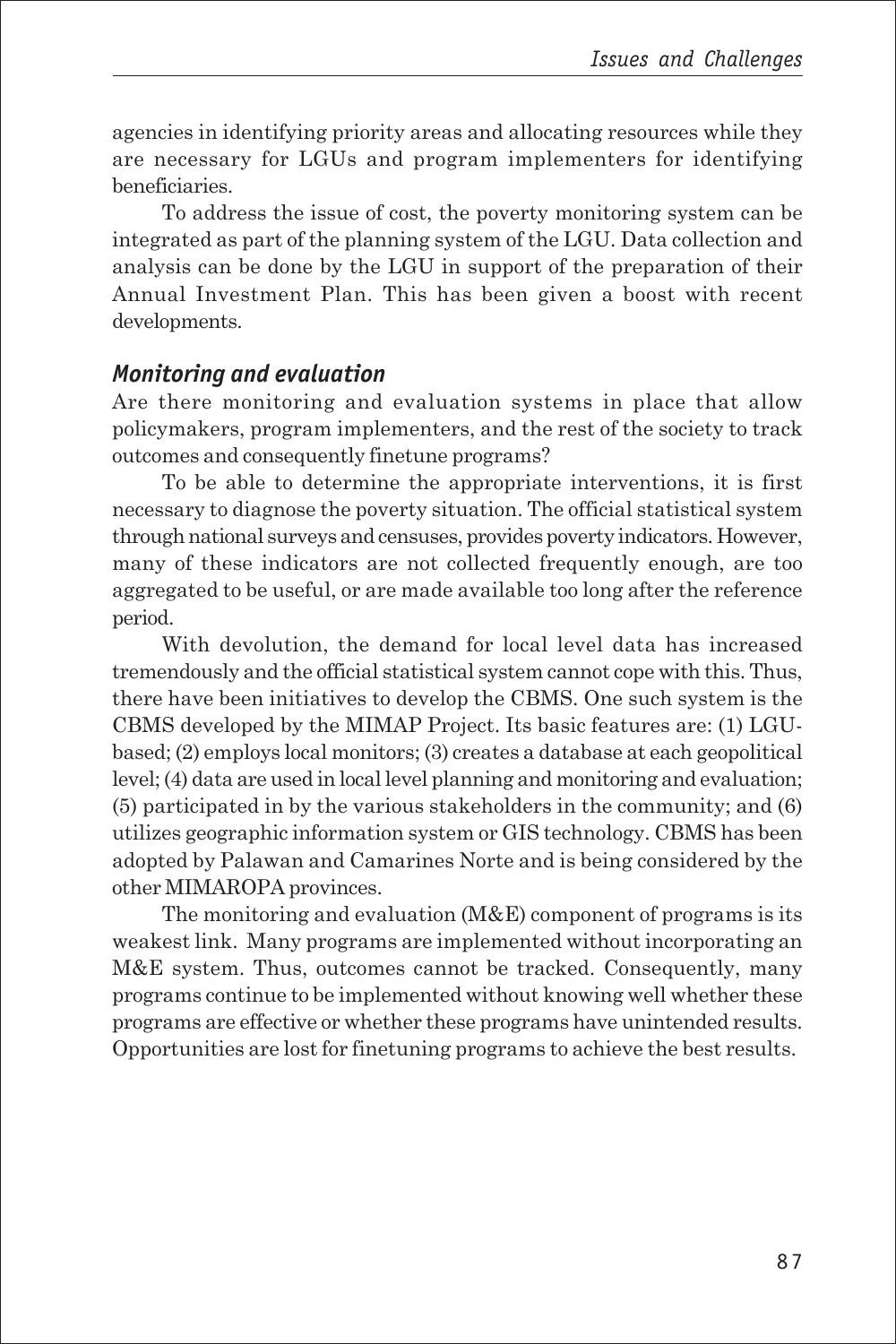## **5 Recommendations: Proposed Strategic Interventions**

This section summarizes the conclusions from the analysis and proposes an action plan for the social sector. The latter identifies key strategic interventions for the social sector for the next five years.

## **Key to Reducing Poverty is Broad-based Economic Growth**

The key to the fight against poverty is economic growth. High and sustained broad-based growth is needed to raise incomes and reduce inequality. There is a need to modernize agriculture and promote nonfarm employment in the rural areas.

### **Ensure Continuity of Policies and Programs**

One of the reasons the country's performance with regard to reducing poverty has been unremarkable is the poverty alleviation programs that we have. For one, there is lack of continuity in the government's program to reduce poverty. Every administration comes up with its own poverty reduction strategy and programs. It is important to depoliticize our poverty reduction program so that it can be sustained. In the past, many programs are dropped even before their full effect could be felt, just because they are associated with the previous administration. Thus, some government agencies have been creative in naming their programs to survive changes in administration. The NFA has been successful in renaming the *Kadiwa* rolling store during the Marcos Administration to ERAP store during the Estrada Administration, and then to GMA store during the current administration. The challenge for the NAPC and other government agencies is to ensure that the current programs being implemented will outlast the present administration.

In the case of donor-assisted programs, there is a need to ensure that these programs will be picked up by the local partners, be it the national or local government, or the community.

#### **Well-designed and Well-targeted Programs are Necessary**

In addition to the issue of continuity of programs, the programs have employed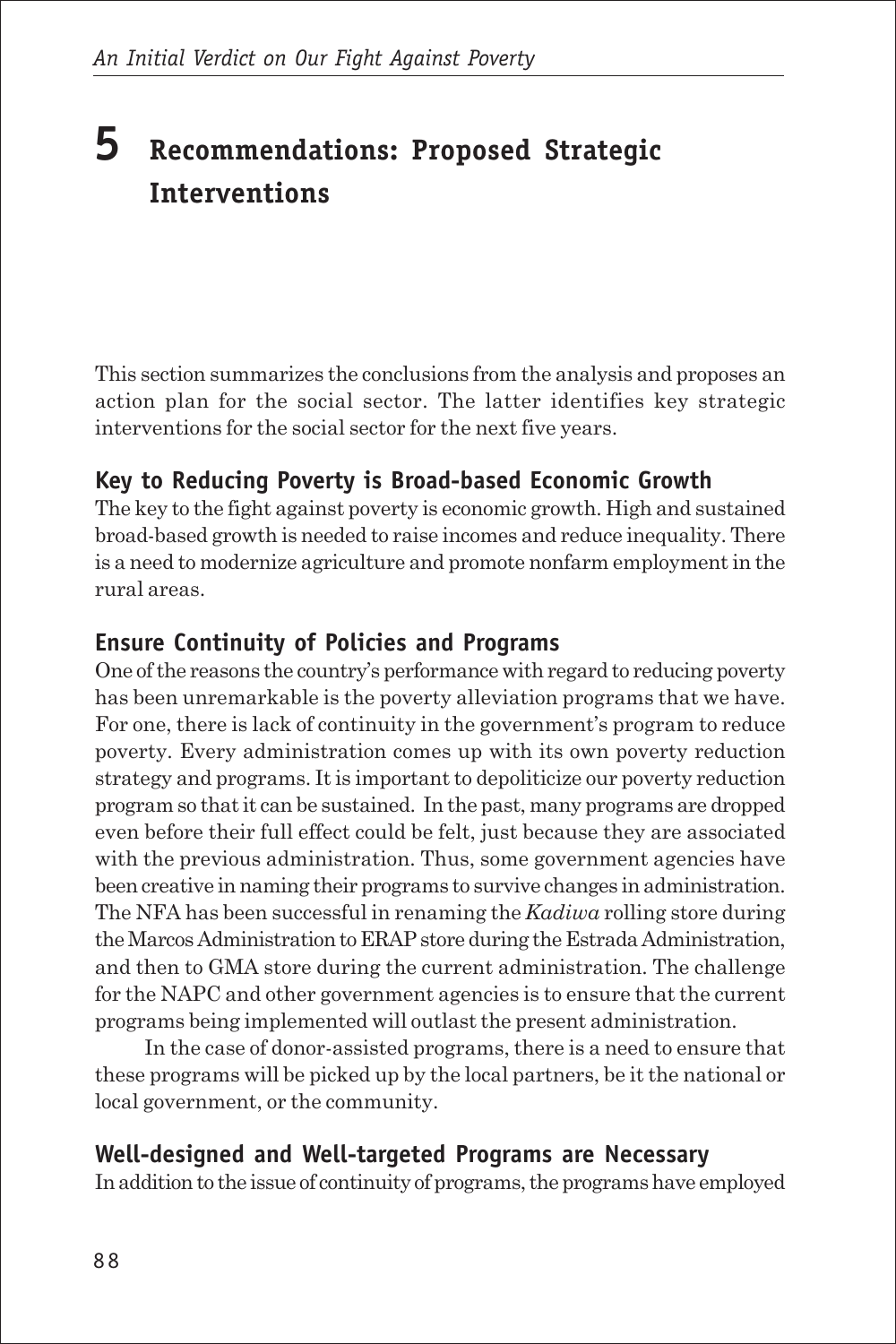weak targeting schemes. During the Ramos administration, focus was given to the 20 priority provinces. However, only 11 percent of the poor are in these provinces. The targeting scheme was refined to focus on 5th and 6th class municipalities. The assumption here was that the poor would be found in poor municipalities. However, we know that not all the people in 5th and 6th class municipalities are poor. Furthermore, even in 1st class municipalities, there are poor. During the Estrada Administration this was refined to focusing on the 100 poorest families in each province and city. The LGUs were tasked to identify them. However, in the absence of adequate information at the household level, it took two years to come up with the lists. By that time, a new administration has taken over.

Geographic targeting has been preferred because it is easy to implement. This is useful but should not be used exclusively. For one, the official statistical system can only support targeting down to the provincial level at most. But Section 3 highlights the presence of wide spatial disparities across regions and provinces. And these disparities persist across municipalities/ cities within provinces and barangays across municipalities/cities as indicated by data collected in Palawan and Camarines Norte using the MIMAP-CBMS.

The basic problem in the implementation of targeted programs is the lack of information. Geographic targeting is the most attractive because it is easy to implement but the official statistical system can only provide data down to the regional and provincial levels. In connection with this, the development of CBMS can address the data gaps. This would allow for the generation of information that would enable us to identify who and where the poor are.

Programs that utilize self-targeting, which is easier to administer, have not been used extensively. There is a need to improve design of programs. For instance, anyone can buy from NFA rolling stores although there are some efforts to locate them in the "poor areas." In addition to choosing the areas, selling inferior goods might be more effective in ensuring that the buyers are poor.

There is a need to come up with more innovative programs and projects to address the problems. For instance, to reach the MDG target of universal access to basic education, the traditional interventions may not be effective anymore given that the elementary participation rate is already very high. The CBMS results indicate that some of the reasons for not going to school include lack of money (out-of-pocket expenses for public schools may still be too high for very poor families), the long distance to the nearest school, and the preference of the families (indigenous peoples may find the formal system too restrictive). In these cases, innovative programs are needed to address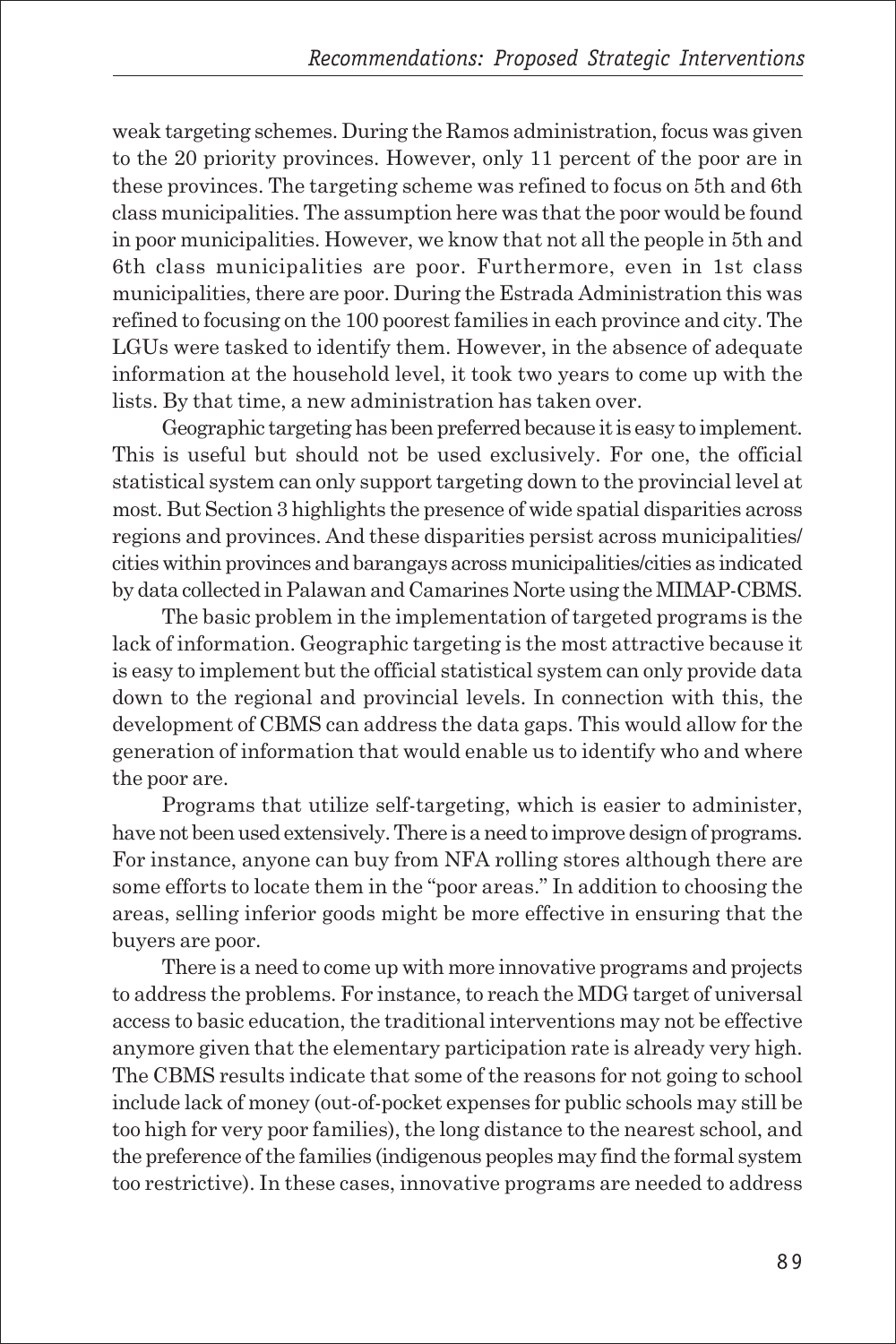the needs of these groups. For example, scholarship that covers school supplies, uniforms, meals, and transport may be necessary to enable children from very poor families to enroll. Busing children to the nearest school or housing children in on-campus dormitories may be better than building schools in every barangay, especially when the student population may not be costeffective. Insofar as the needs of indigenous peoples are concerned, more flexible systems such as mobile teachers or allowing students to continue in other schools may be helpful.

Programs have to be designed to do the following:

- Reach out to out-of-school children in remote places, indigenous peoples, street children, and the poor
- Increase cohort survival rate
- Increase quality of education
- Increase maternal mortality rate
- Reduce malnutrition prevalence
- Increase access to basic amenities

## **Regional Disparities Need to be Addressed**

The data indicate that there are significant disparities across regions and provinces. While the provinces in Mindanao tend to be poorer than those in Luzon and the Visayas, there are provinces within the latter two island groups that are very poor. Thus, while there is basis for focusing assistance in Mindanao, particularly in ARMM, the study shows that the poor provinces within the not-so-poor regions should not be neglected.

While current donor assistance is focused on Mindanao, future donor assistance should include other regions and provinces where poverty incidence is high. The Bicol and MIMAROPA regions are the next poorest regions. Poverty reduction efforts should also be directed toward the poor provinces in Luzon and Visayas such as Masbate, Ifugao, Romblon, Camarines Norte, Capiz, Mountain Province, Abra, Eastern Samar, Bohol, Marinduque, Catanduanes, Misamis Occidental, Oriental Mindoro, Camarines Sur, Negros Occidental, Occidental Mindoro, Sorsogon, Northern Samar, and Samar.

## **Gender Disparities Need to be Addressed**

Gender disparities, particularly in the labor market, need to be addressed.

## **Chronic and Transient Poverty**

The recent Asian financial crisis and the El Niño episode in 1997–1998 have shown that the population, especially the poor, are vulnerable to shocks. It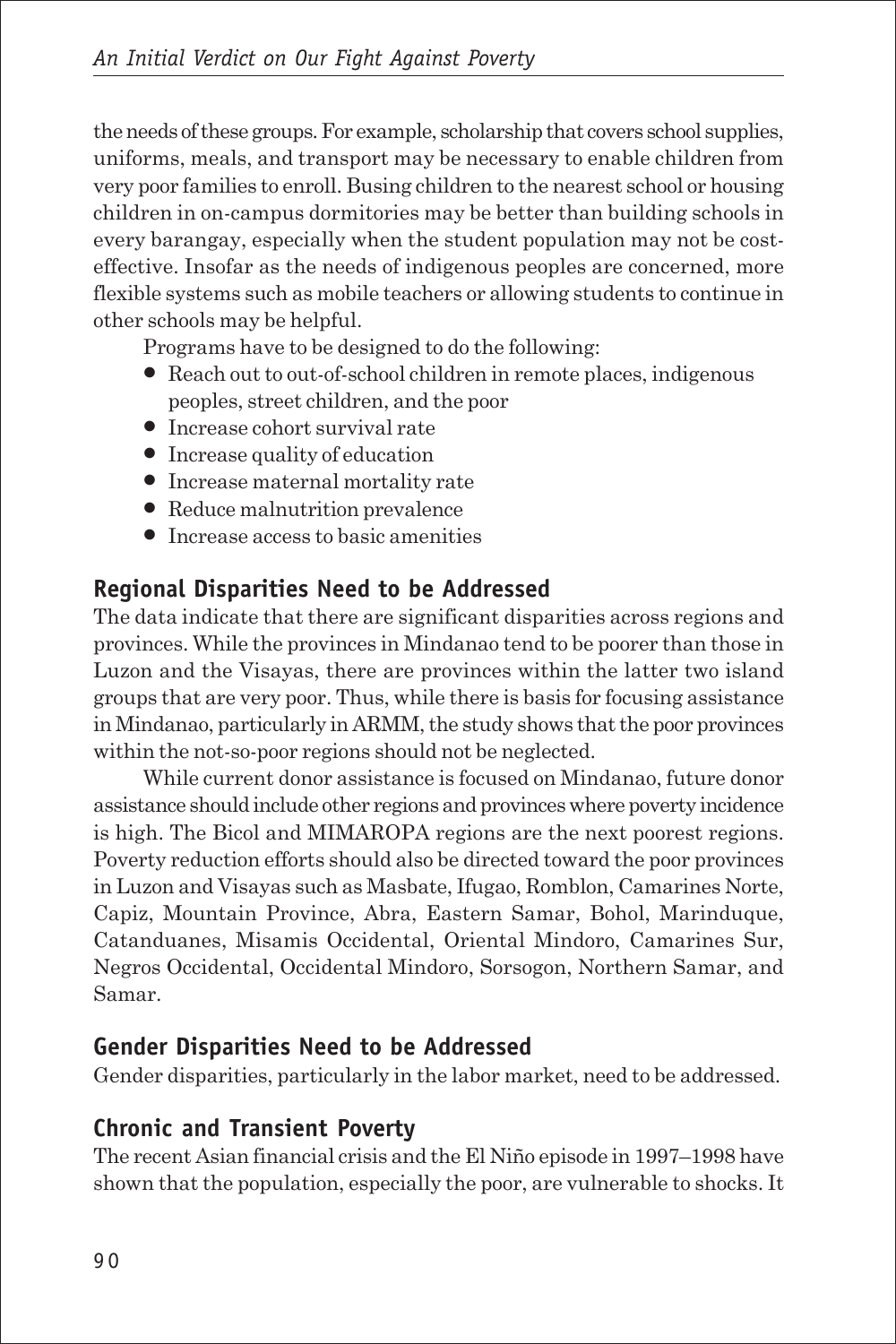was found that only half of those considered poor in 1997 are consistently poor in 1998 and 1999. This means that the problem is not as daunting as it seems. The key is finding the appropriate interventions for the chronic and transient poor. Further research is needed in identifying who are the chronic and transient poor and the causes of their poverty. Then appropriate interventions can be designed for the target groups.

A menu of safety nets has to be developed so that they can be made available quickly in times of crises. For example, assistance to keep poor children in school during times of crisis or a program to enable dropouts to go back to school after the crisis are necessary to avert long-term adverse impact on human capital.

## **Population Management Policy**

There is a need for a stronger population management policy to be able to deal with the population issue once and for all.

## **Decentralization and Capacity Building**

The passage of the Local Government Code in 1991 has devolved certain function of the national government to LGUs. The national government recognizes the importance of LGUs in fighting poverty. The DILG issued a circular enjoining all provinces and cities/municipalities to appoint LPRAOs to help formulate action plans to reduce poverty. Planning and development officers, agricultural extension workers, and social workers were among those who were designated but there is a need to build the capacity of these staff to carry out their functions.

It is recommended that training for officials and staff of provinces, cities, and municipalities be carried out on the following:

- Collecting the information on which to base their plans
- Diagnosing poverty—nature and extent of poverty
- Identifying appropriate interventions
- Finding resources for these interventions
- Monitoring and evaluation of programs and projects

Capacity building should be provided not just to the provincial official and city/municipal officials but to barangay officials as well. The barangay seems to be the weakest link in the chain. A large part of the budget of the barangays is spent on salaries of barangay officials. The rest is spent on projects that are identified by the Barangay Development Council. Accountability for these funds needs to be strengthened.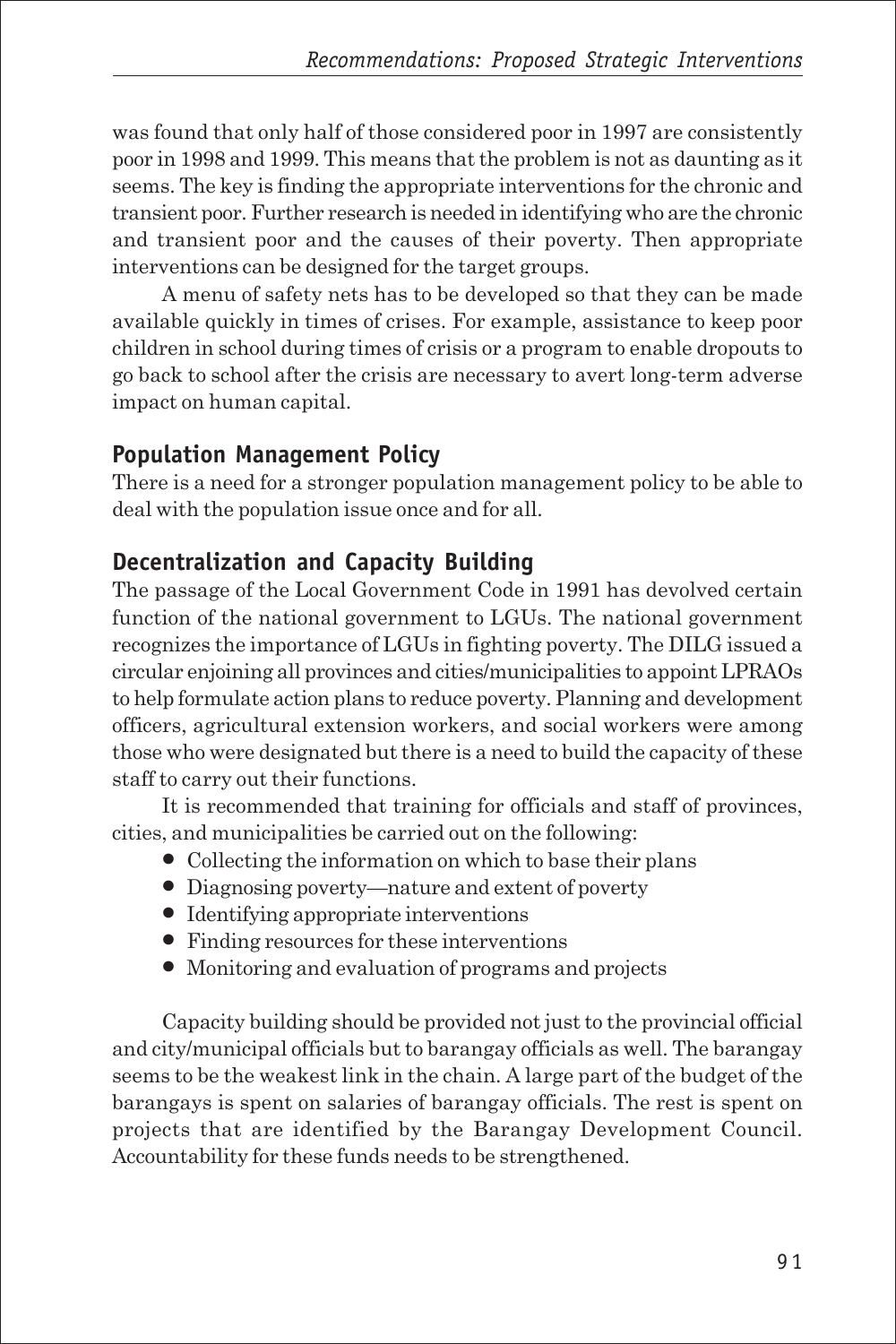#### **Improve Local Level Monitoring and Evaluation System through Adoption of the CBMS**

There is a need to improve monitoring and evaluation system. While there is triennial monitoring of poverty incidence among regions and provinces, there is no regular monitoring of the welfare status of the population in all cities/municipalities and all barangays. Some LGUs have taken the initiative of institutionalizing the CBMS at the local level (barangays, municipalities/ cities, and provinces) and incorporating the results of the monitoring in the annual development planning of these LGUs. The CBMS needs to be institutionalized in all LGUs. Such a system would improve local governance since it would provide the information necessary for identifying the unmet needs of the community and the appropriate interventions. The system, which calls for either the NAPC or DILG or NEDA as the repository of local data, would be useful for the national agencies in identifying beneficiaries for national programs.

 For many of the implementing agencies and government units, there are no evaluation systems in place that assess the impact of the programs and projects. The evaluation of ongoing projects would allow finetuning of these projects. In addition, evaluation of ongoing and completed projects and programs would provide program implementers the basis to continue or discontinue these interventions. In practice, some of these interventions are allowed to continue without knowing if they are the most effective and costefficient ones. Incorporating an M&E system to all programs and projects is critical. This would also pave the way for coming up with a menu of interventions that is appropriate for the problem.

## **Strengthen Institutional Coordination and Collaboration**

The NAPC is the government agency mandated to formulate poverty reduction policy and coordinate poverty reduction programs and projects. It is a commission where representatives of the basic sectors or vulnerable groups are represented together with government agencies. The composition of the NAPC is intended to ensure representation of all sectors. There is a need to further improve mechanisms to bring about this desired representation to ensure that the concerns of the basic sectors are coherently incorporated in the policies and programs.

The main poverty reduction program, the KALAHI, utilizes the convergence approach wherein all government agencies involved in the delivery of basic social services focus their efforts on KALAHI areas. This convergence strategy depends on the cooperation of the different agencies. The experience during the SRA was that the extent of cooperation of the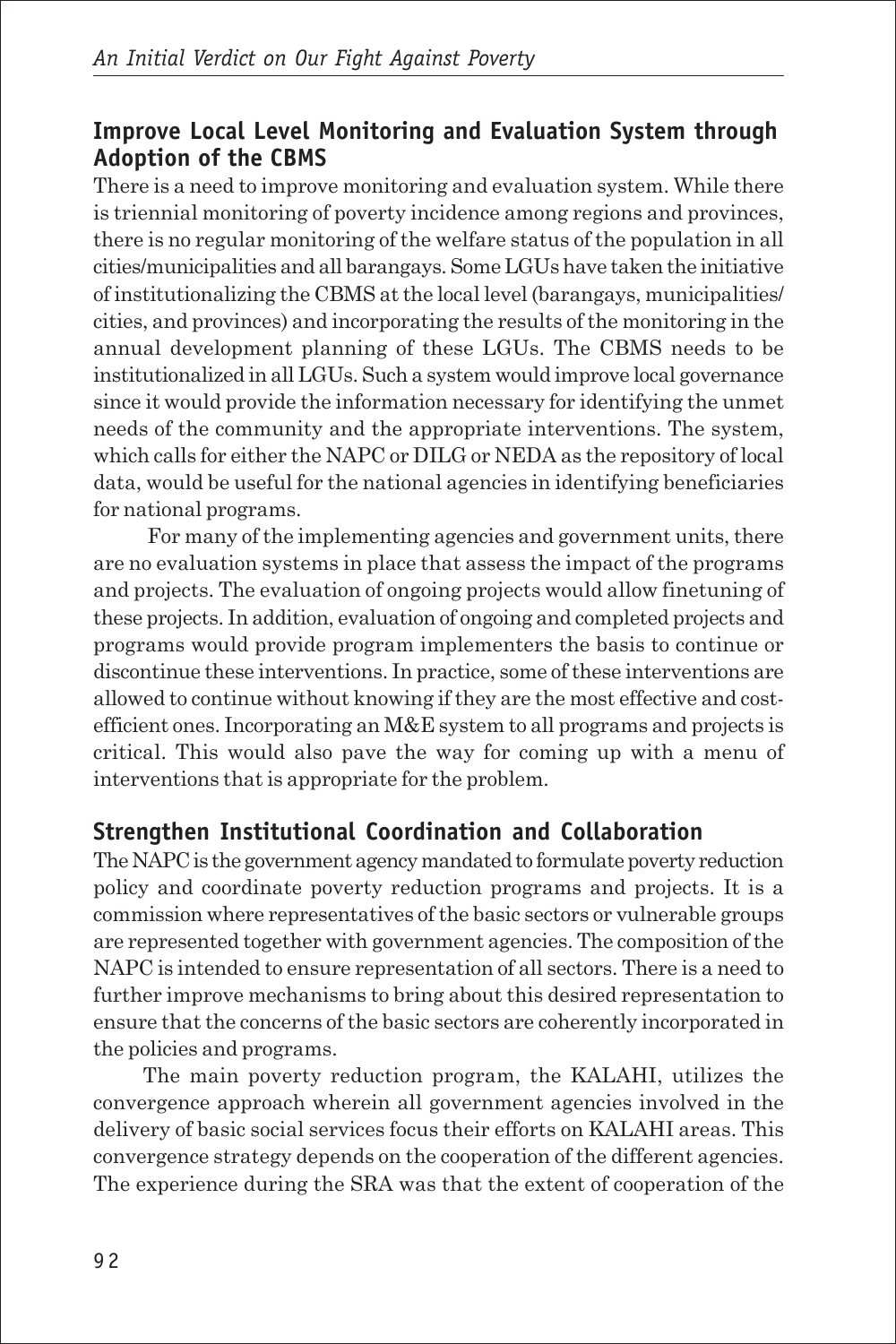different agencies varied significantly across municipalities/cities depending on the willingness of the local representatives of the concerned agencies. Coordination among the different agencies needs to be strengthened.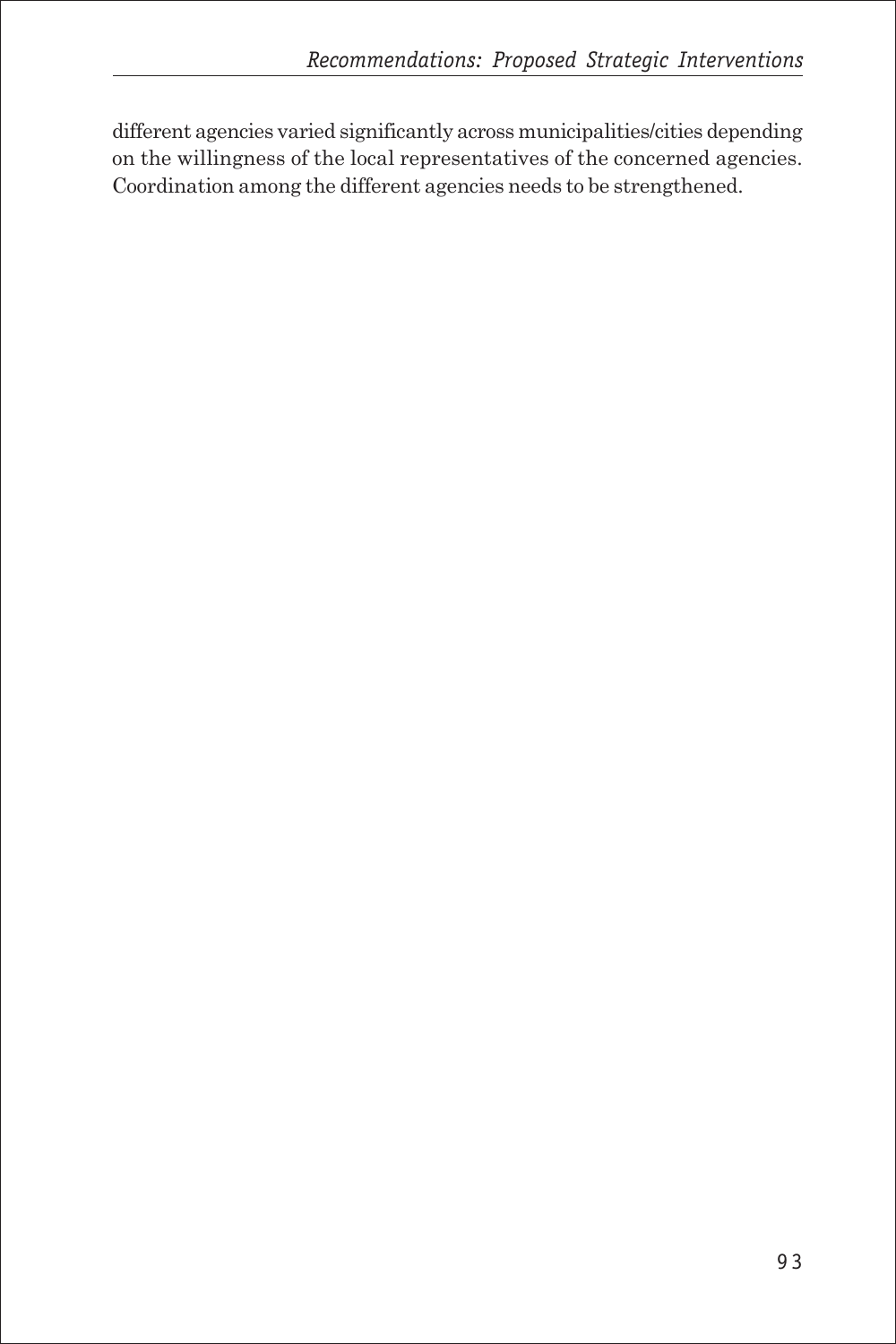## **Appendix: Changes in the Methodology of Measuring Poverty**

On January 15, 2003, the NSCB adopted the new methodology in estimating poverty incidence. The new methodology provided for provincial poverty thresholds that can be used in estimating provincial poverty incidence. This is in response to the increasing demand for more disaggregated information that has been brought about by devolution and the need for information for better targeting.

The objective of coming up with a set of provincial menu-based poverty thresholds is to address the urgent need of the implementers of the KALAHI program for an identified list of target provinces for prioritizing program beneficiaries. Moreover, the NSCB wishes to provide more accurate statistics at the provincial level.

The food threshold refers to the cost of basic food requirements. This is measured by costing low-cost menus constructed by region, urban-rural, which meet the 100 percent adequacy of the Recommended Dietary Allowance (RDA) for energy (2000 calories) and 80 percent adequacy of other nutrients, as recommended by the FNRI. The menus are prepared by the FNRI while the costing is done by the Technical Working Group using prices obtained from the Bureau of Agricultural Statistics (BAS) for agricultural products and the NSO for nonagricultural products. The major differences between the new and the old methodologies are summarized in Table A.1:

| Table A.T. Differences between the old and the new methodologies |                                           |  |  |  |  |
|------------------------------------------------------------------|-------------------------------------------|--|--|--|--|
| Old                                                              | <b>New</b>                                |  |  |  |  |
|                                                                  |                                           |  |  |  |  |
| Special rice was in the menu                                     | Ordinary rice replaced special rice       |  |  |  |  |
| Regional prices                                                  | Provincial prices(The regional prices are |  |  |  |  |
|                                                                  | averages of the provincial prices)        |  |  |  |  |
| Ratio of bought to not bought                                    | Ratio of bought to not bought items in    |  |  |  |  |
| items in the menus are based                                     | the menus are based                       |  |  |  |  |
| on the 1982 FCS                                                  | on the 1993 FCS                           |  |  |  |  |
| Weight conversion of certain                                     | Availability of conversion factors        |  |  |  |  |
| commodities available at the                                     | of certain commodities at the provincial  |  |  |  |  |
| regional level                                                   | level                                     |  |  |  |  |

|             | Table A.1. Differences between the old and the new methodologies |
|-------------|------------------------------------------------------------------|
| <b>DI</b> Q | New                                                              |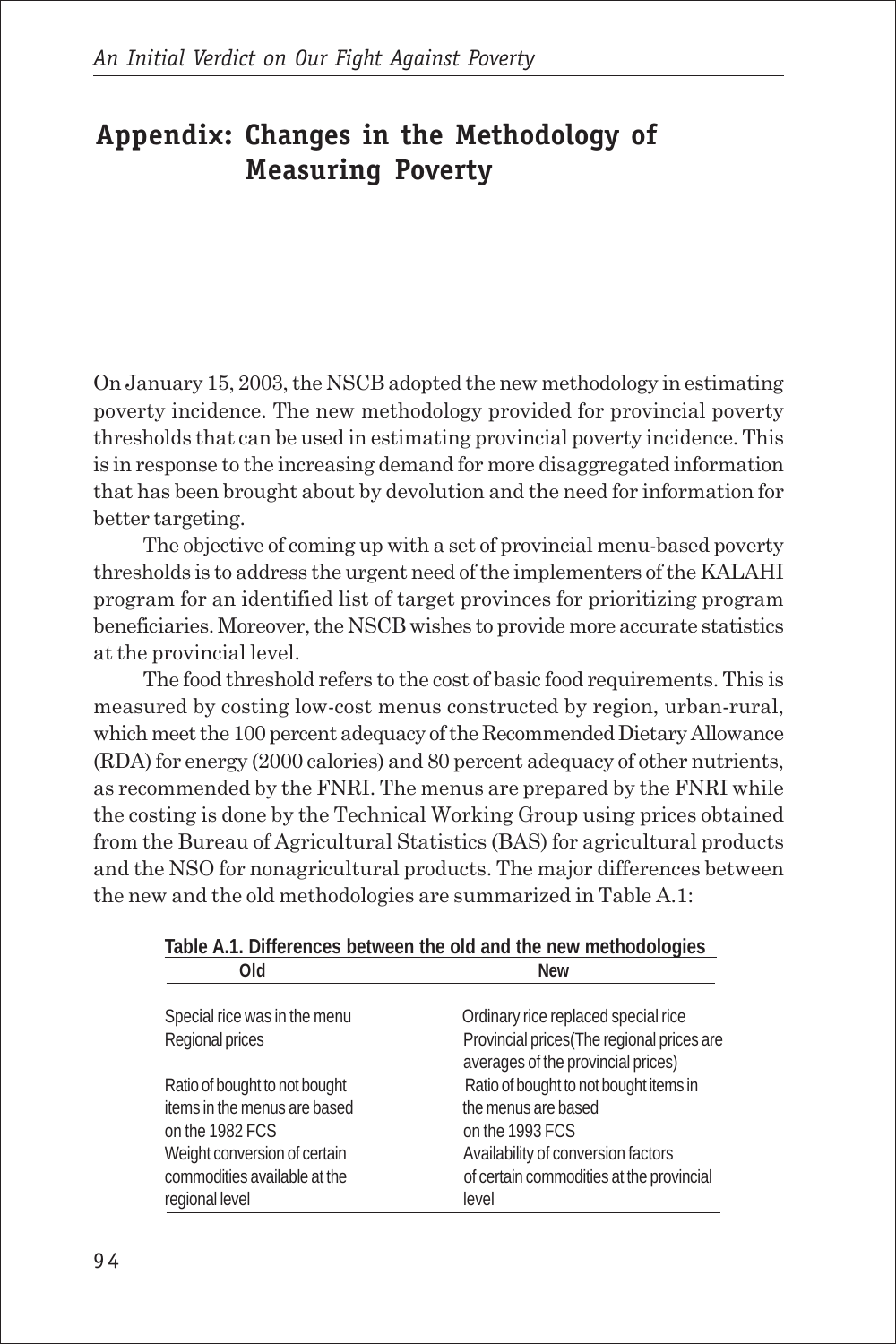Both methodologies made use of the same regional menu but in the new methodology, ordinary rice was used in place of special rice in the menu since the latter is more expensive. The ratio of bought to not-bought items in the menu has been updated using the 1993 Food Consumption Survey as reference. Such changes have rendered decreases in the estimates of subsistence and poverty thresholds.

As shown in Table A.2, food threshold estimates for all regions are lower using the new methodology.

| Region                     | 1997  | Old Methodology<br>2000 | New Methodology<br>2000<br>1997 |       | Peso<br>Differences in<br><b>Estimates</b> |       |
|----------------------------|-------|-------------------------|---------------------------------|-------|--------------------------------------------|-------|
| PHILIPPINES                | 7,710 | 9,183                   | 6,801                           | 7,872 | 910                                        | 1,311 |
| National Capital<br>Region | 8,934 | 10,802                  | 8.495                           | 9.561 | 439                                        | 1,241 |
| Cordillera Administrative  | 8,558 | 9,827                   | 7,748                           | 8,873 | 810                                        | 954   |
| Region                     |       |                         |                                 |       |                                            |       |
| <b>Ilocos</b>              | 8.171 | 9,873                   | 7,396                           | 8,609 | 775                                        | 1,264 |
| Cagayan Valley             | 6,985 | 8,381                   | 6,433                           | 7,526 | 552                                        | 855   |
| Central Luzon              | 8,126 | 9,469                   | 7.537                           | 8,797 | 590                                        | 672   |
| Southern Tagalog           | 8,301 | 9.945                   | 7,598                           | 8,682 | 702                                        | 1,263 |
| <b>Bicol</b>               | 7,466 | 9,060                   | 7,073                           | 8,276 | 393                                        | 784   |
| Western Visayas            | 7,313 | 8,739                   | 7,019                           | 8,109 | 294                                        | 630   |
| Central Visayas            | 6,299 | 7,780                   | 5,771                           | 6,760 | 528                                        | 1,020 |
| Eastern Visayas            | 6,584 | 7,915                   | 6,322                           | 7,162 | 263                                        | 753   |
| Western Mindanao           | 6,527 | 7,665                   | 5,557                           | 6,586 | 970                                        | 1,079 |
| Northern Mindanao          | 7,243 | 8,332                   | 6,285                           | 6,897 | 959                                        | 1,435 |
| Southern Mindanao          | 7,401 | 8.407                   | 6,574                           | 7,750 | 827                                        | 657   |
| Central Mindanao           | 7,581 | 8,418                   | 6,720                           | 7,714 | 861                                        | 704   |
| Autonomous Region          | 7,805 | 9,438                   | 7,356                           | 8,611 | 450                                        | 827   |
| of Muslim Mindanao         |       |                         |                                 |       |                                            |       |
| Caraga                     |       |                         | 6,651                           | 7,492 | ΝA                                         | ΝA    |

#### **Table A.2. Food threshold estimates**

Sources of basic data: National Statistical Coordination Board

The total poverty threshold (food plus nonfood basic needs) is estimated by dividing the food threshold by the proportion of the food expenditures (FE) to total basic expenditures (TBE) derived from the latest Family Income and Expenditures Survey (FIES) using the FE/TBE's of families within the +/– 10 percentile of the food threshold. TBE is the aggregate of expenditures on food; clothing and footwear; fuel; light and water; housing maintenance and other minor repairs; rental or occupied dwelling units; medical care; education; transportation and communications; nondurable furnishing; household operations, and personal care and effects.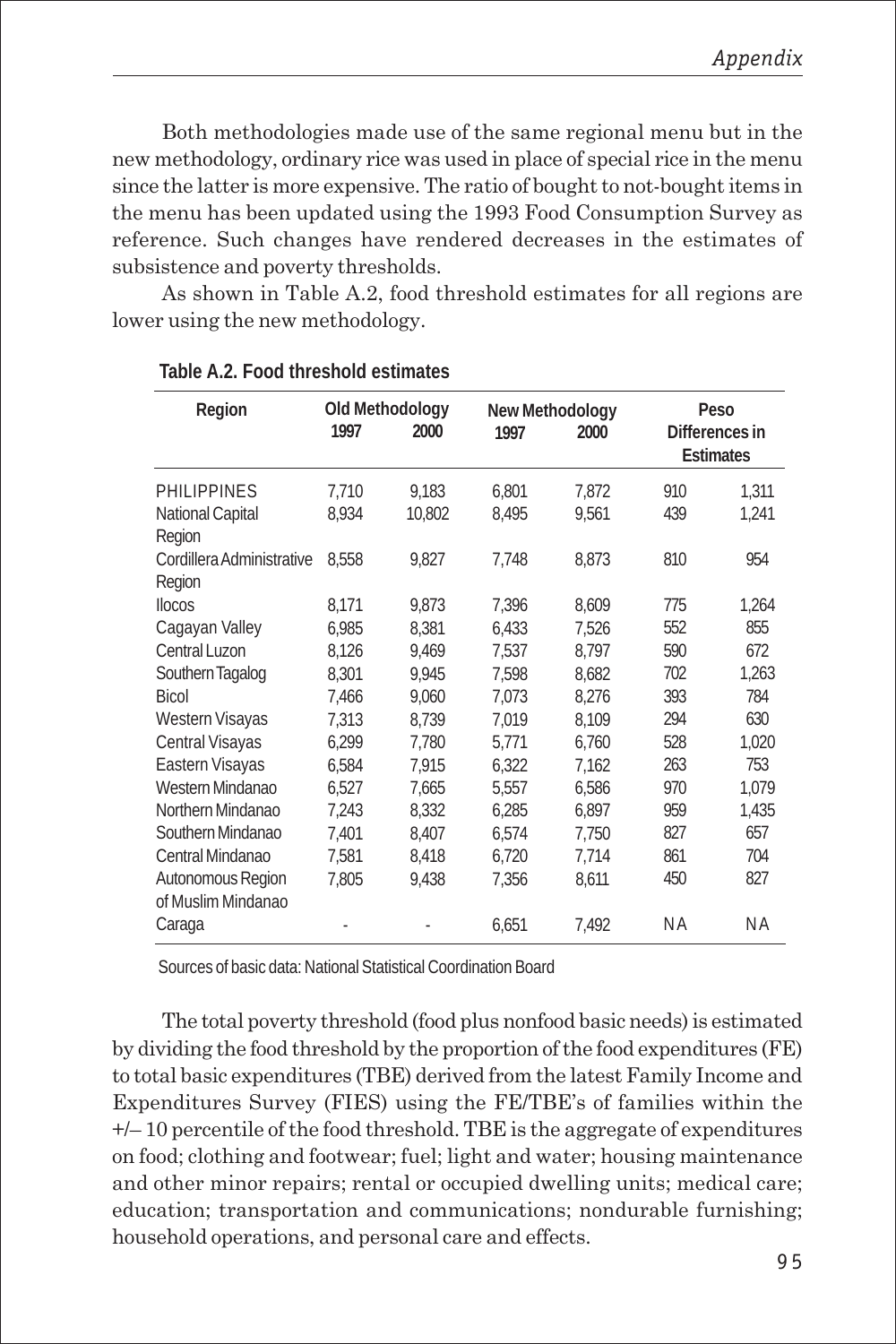Similarly, the poverty threshold estimates using the new methodology are lower (Table A.3).

| Region                                     | 1997   | Old Methodology<br>2000 | New Methodology<br>1997<br>2000 |        | Peso<br>Differences in<br><b>Estimates</b> |       |  |
|--------------------------------------------|--------|-------------------------|---------------------------------|--------|--------------------------------------------|-------|--|
| <b>PHILIPPINES</b>                         | 11,319 | 13,823                  | 9.843                           | 11,605 | 1,476                                      | 2,218 |  |
| National Capital<br>Region                 | 14,299 | 17,713                  | 13,201                          | 15,678 | 1,098                                      | 2,035 |  |
| Cordillera Administrative 12,836<br>Region |        | 15,528                  | 11,178                          | 13,176 | 1,658                                      | 2,352 |  |
| <b>Ilocos</b>                              | 11,975 | 14,749                  | 10,695                          | 12,766 | 1,280                                      | 1,983 |  |
| Cagayan Valley                             | 9,880  | 12,350                  | 9,030                           | 11,077 | 850                                        | 1,273 |  |
| Central Luzon                              | 11,839 | 14,639                  | 11,011                          | 13,843 | 828                                        | 796   |  |
| Southern Tagalog                           | 12,452 | 15,261                  | 11,464                          | 13,414 | 988                                        | 1,847 |  |
| <b>Bicol</b>                               | 10,378 | 12,825                  | 9,850                           | 11,524 | 528                                        | 1,301 |  |
| Western Visayas                            | 10,560 | 12,600                  | 10,101                          | 11,553 | 459                                        | 1,047 |  |
| Central Visayas                            | 8,718  | 11,061                  | 7,885                           | 9,791  | 833                                        | 1,270 |  |
| Eastern Visayas                            | 8,727  | 10,783                  | 8,319                           | 9,623  | 408                                        | 1,160 |  |
| Western Mindanao                           | 9,732  | 10,997                  | 8,092                           | 9,298  | 1,640                                      | 1,699 |  |
| Northern Mindanao                          | 10.440 | 12,160                  | 9.051                           | 9.881  | 1,389                                      | 2,279 |  |
| Southern Mindanao                          | 10,503 | 12,430                  | 9,298                           | 10,568 | 1,205                                      | 1,862 |  |
| Central Mindanao                           | 11.119 | 12,331                  | 9.754                           | 11,019 | 1,365                                      | 1,312 |  |
| Autonomous Region                          | 11,134 | 13,878                  | 10,431                          | 12,753 | 703                                        | 1,125 |  |
| of Muslim Mindanao                         |        |                         |                                 |        |                                            |       |  |
| Caraga                                     |        |                         | 9,231                           | 10,605 |                                            |       |  |

**Table A.3. Poverty thresholds**

Sources of basic data: National Statistical Coordination Board

Generally, estimates for the subsistence incidence are lower using the new methodology. Trends still conform to the trends that have been set by estimates using the old methodology except for Southern Mindanao. Poverty improved in 2000 using the old methodology, but the new methodology reveals that poverty has worsened in 2000. Moreover, for the Philippines, subsistence incidence seems to have slightly improved in 2000 using the new methodology, but the old methodology says otherwise (Table A.4).

Poverty incidence estimates show a similar behavior in the estimates. Estimates are lower using the new methodology and poverty trends are generally consistent between the two methodologies. However, in Eastern Visayas, the new methodology exhibited a downward trend while the old methodology exhibits otherwise (Table A.5).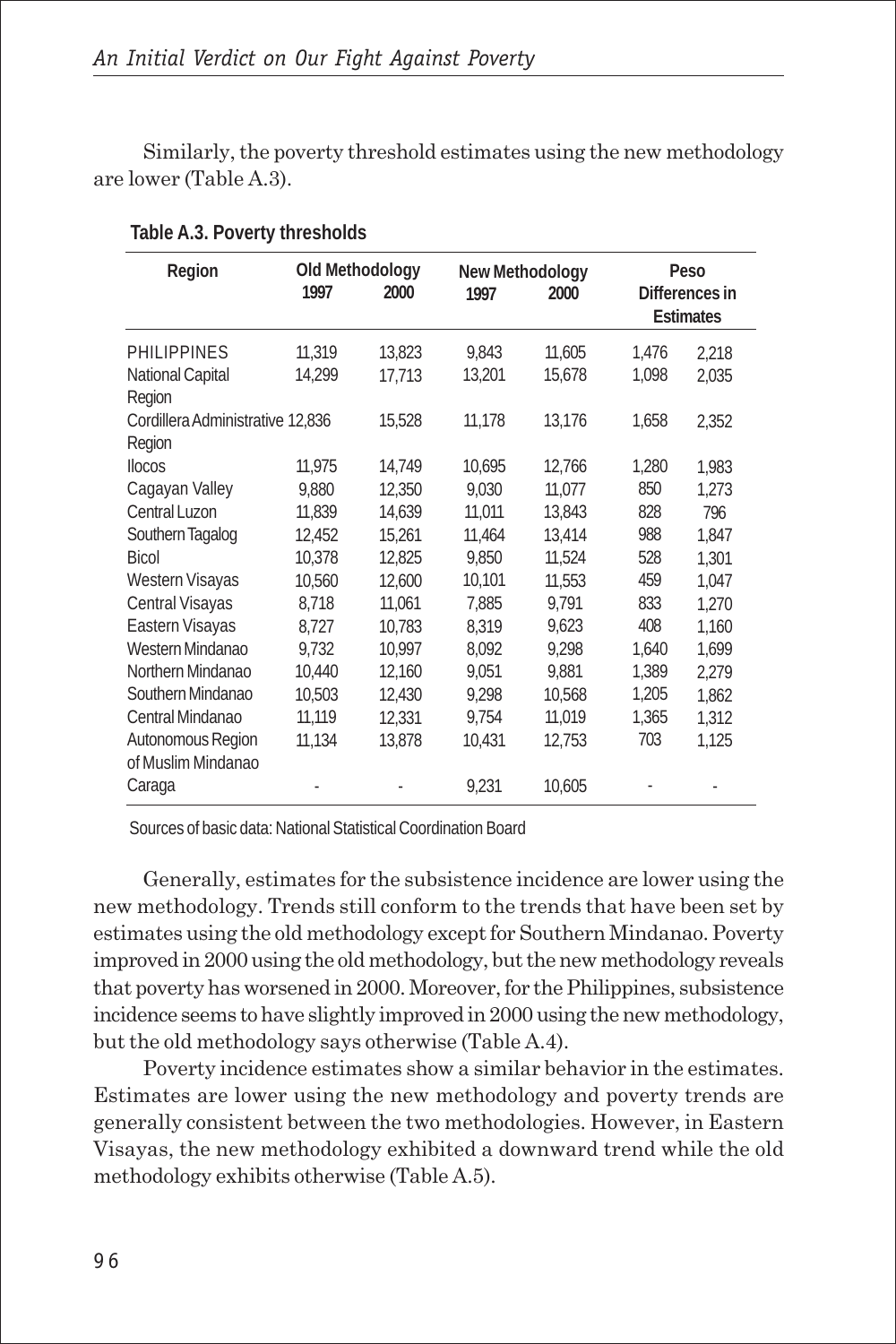| Region                              |      | Old Methodology |                                          | New Methodology |      |                                   |  |
|-------------------------------------|------|-----------------|------------------------------------------|-----------------|------|-----------------------------------|--|
|                                     | 1997 | 2000            | Percentage<br>Point<br><b>Difference</b> | 1997            | 2000 | Percentage<br>Point<br>Difference |  |
| <b>PHILIPPINES</b>                  | 16.2 | 16.7            | 0.5                                      | 13.6            | 13.2 | $-0.4$                            |  |
| National Capital<br>Region          | 0.8  | 1.5             | 0.7                                      | 0.7             | 0.7  | 0.1                               |  |
| Cordillera Administrative<br>Region | 24.9 | 18.0            | $-6.9$                                   | 19.4            | 14.2 | $-5.2$                            |  |
| <b>Ilocos</b>                       | 17.8 | 15.9            | $-1.9$                                   | 13.7            | 11.5 | $-2.2$                            |  |
| Cagayan Valley                      | 13.5 | 12.4            | $-1.1$                                   | 11.1            | 9.3  | $-1.8$                            |  |
| Central Luzon                       | 4.7  | 4.6             | $-0.1$                                   | 4.0             | 4.0  | 0.0                               |  |
| Southern Tagalog                    | 10.5 | 10.1            | $-0.4$                                   | 8.9             | 8.1  | $-0.8$                            |  |
| <b>Bicol</b>                        | 30.2 | 34.0            | 3.8                                      | 26.6            | 27.8 | 1.2                               |  |
| Western Visayas                     | 19.5 | 22.1            | 2.6                                      | 17.2            | 18.4 | 1.2                               |  |
| Central Visayas                     | 19.8 | 22.5            | 2.7                                      | 16.9            | 17.0 | 0.1                               |  |
| Eastern Visayas                     | 25.7 | 24.8            | $-0.9$                                   | 24.3            | 19.8 | $-4.5$                            |  |
| Western Mindanao                    | 20.6 | 26.7            | 6.1                                      | 14.9            | 20.4 | 5.5                               |  |
| Northern Mindanao                   | 26.8 | 26.3            | $-0.5$                                   | 18.0            | 15.0 | $-3.0$                            |  |
| Southern Mindanao                   | 21.7 | 20.0            | $-1.7$                                   | 16.4            | 16.7 | 0.3                               |  |
| Central Mindanao                    | 30.6 | 28.0            | $-2.6$                                   | 26.0            | 24.4 | $-1.6$                            |  |
| Autonomous Region                   | 27.7 | 35.5            | 7.8                                      | 23.5            | 28.7 | 5.2                               |  |
| of Muslim Mindanao                  |      |                 |                                          |                 |      |                                   |  |
| Caraga                              |      |                 |                                          | 27.3            | 23.4 | $-3.9$                            |  |

#### **Table A.4. Subsistence incidence of families**

Sources of basic data: National Statistical Coordination Board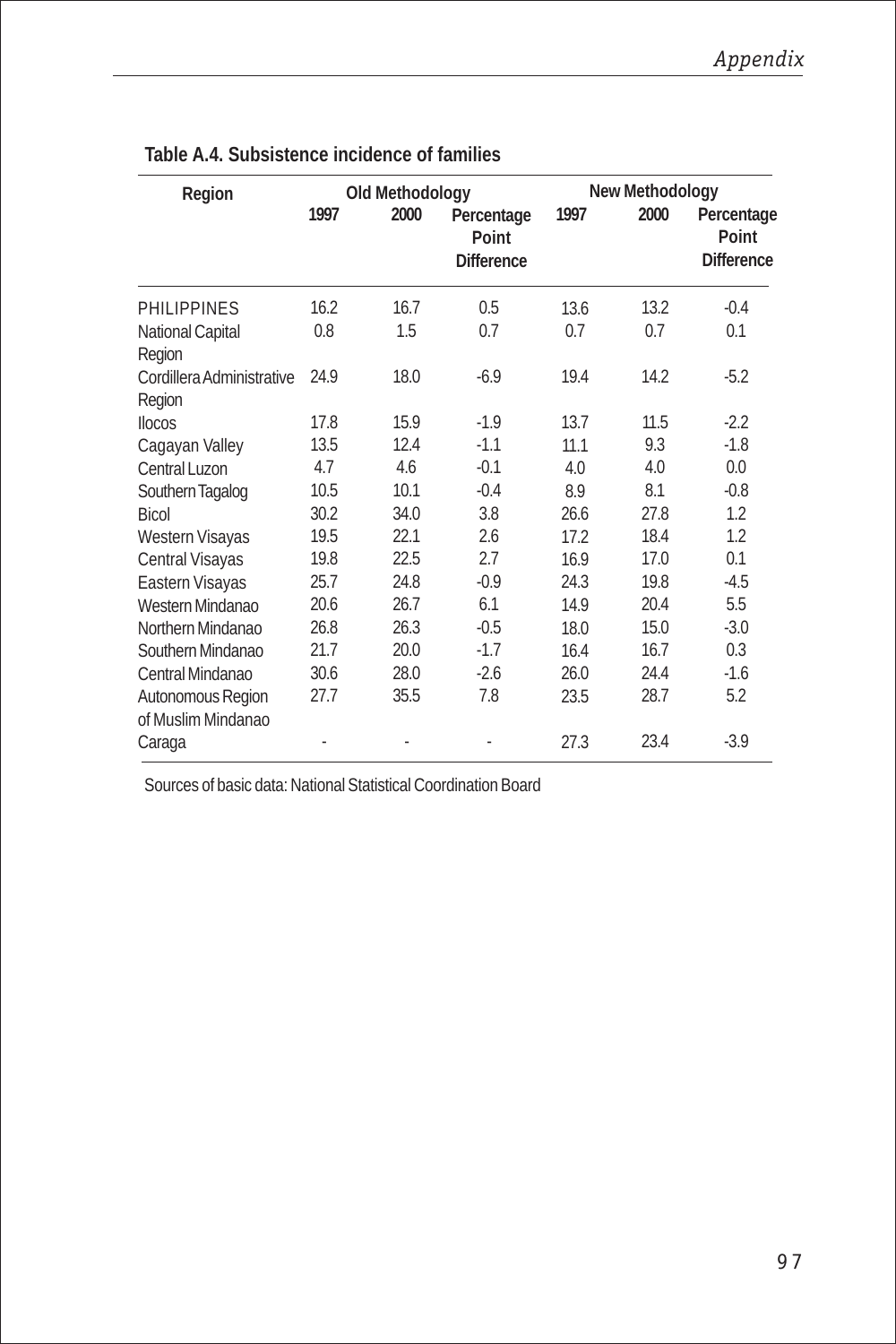| Region                              | Old Methodology |      |                                          | New Methodology |      |                                          |
|-------------------------------------|-----------------|------|------------------------------------------|-----------------|------|------------------------------------------|
|                                     | 1997            | 2000 | Percentage<br>Point<br><b>Difference</b> | 1997            | 2000 | Percentage<br>Point<br><b>Difference</b> |
| <b>PHILIPPINES</b>                  | 31.8            | 33.7 | 1.9                                      | 28.1            | 28.4 | 0.3                                      |
| National Capital<br>Region          | 6.4             | 8.7  | 2.3                                      | 4.8             | 5.7  | 0.9                                      |
| Cordillera Administrative<br>Region | 42.5            | 36.6 | $-5.9$                                   | 35.9            | 31.1 | $-4.8$                                   |
| <b>Ilocos</b>                       | 37.8            | 37.1 | $-0.7$                                   | 31.4            | 29.6 | $-1.8$                                   |
| Cagayan Valley                      | 32.1            | 29.5 | $-2.6$                                   | 27.1            | 24.8 | $-2.3$                                   |
| Central Luzon                       | 15.4            | 18.6 | 3.2                                      | 13.9            | 17   | 3.1                                      |
| Southern Tagalog                    | 25.7            | 25.3 | $-0.4$                                   | 22.8            | 20.8 | $-2$                                     |
| <b>Bicol</b>                        | 50.1            | 55.4 | 5.3                                      | 46.9            | 49   | 2.1                                      |
| Western Visayas                     | 39.9            | 43.1 | 3.2                                      | 37.2            | 37.8 | 0.6                                      |
| Central Visayas                     | 34.4            | 38.8 | 4.4                                      | 29.8            | 32.3 | 2.5                                      |
| Eastern Visayas                     | 40.8            | 43.6 | 2.8                                      | 39.9            | 37.8 | $-2.1$                                   |
| Western Mindanao                    | 40.1            | 46.6 | 6.5                                      | 31.9            | 38.3 | 6.4                                      |
| Northern Mindanao                   | 47              | 45.7 | $-1.3$                                   | 37.8            | 32.9 | $-4.9$                                   |
| Southern Mindanao                   | 38.2            | 40   | 1.8                                      | 31.1            | 31.5 | 0.4                                      |
| Central Mindanao                    | 50              | 51.1 | 1.1                                      | 43.9            | 47.2 | 3.3                                      |
| Autonomous Region                   | 57.3            | 60   | 2.7                                      | 52.2            | 59.7 | 7.5                                      |
| of Muslim Mindanao                  |                 |      |                                          |                 |      |                                          |
| Caraga                              |                 |      |                                          | 44.7            | 42.9 | $-1.8$                                   |

#### **Table A.5. Poverty incidence of families**

Sources of basic data: National Statistical Coordination Board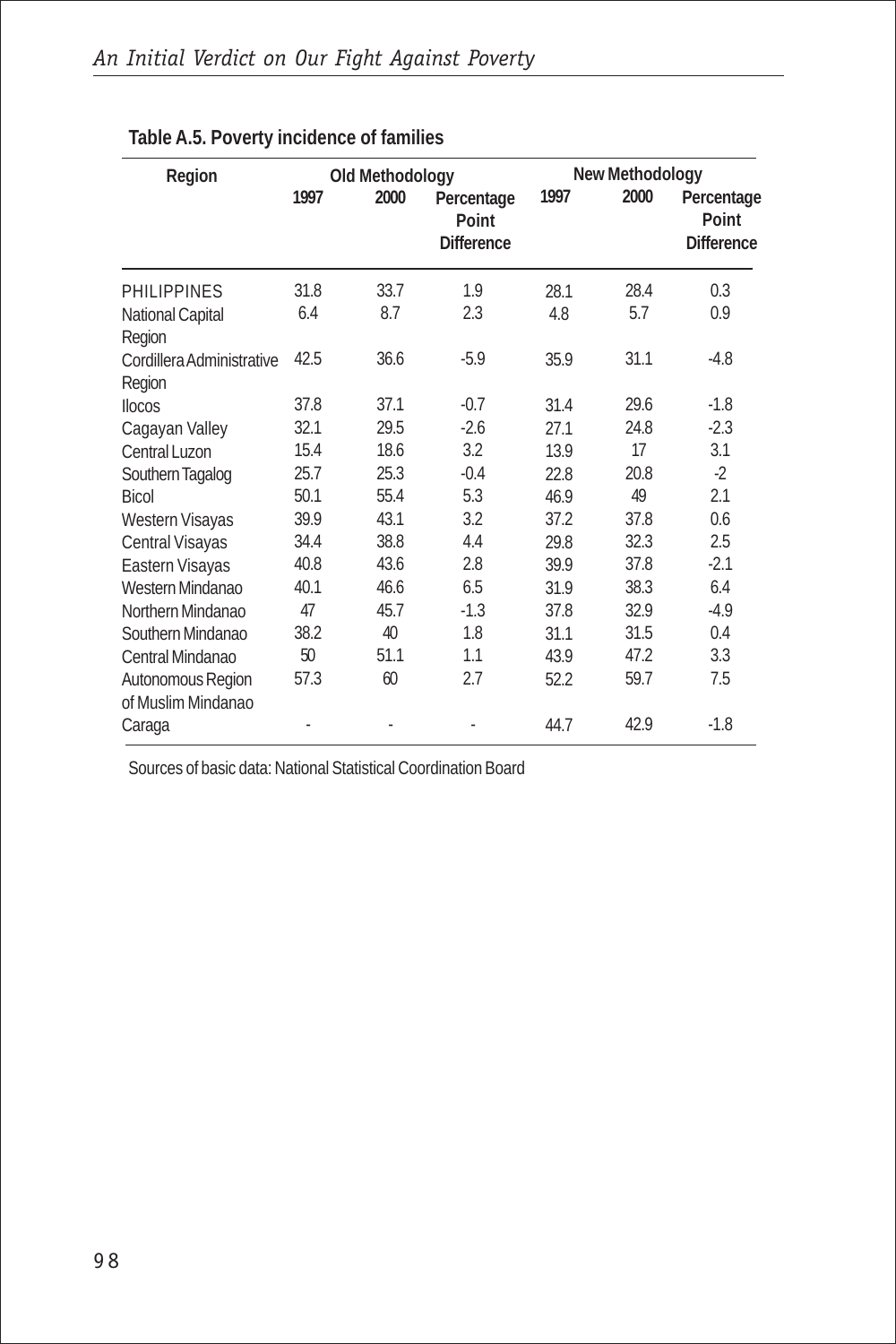## **References**

- Asian Development Bank (ADB). 1999a. Fighting poverty in Asia and the Pacific: the poverty reduction strategy policy papers. http://www.adb.org/ Documents/Policies/Poverty\_Reduction/default.asp?p=poverty
- ———. 1999b. Reducing poverty: Major findings and implications. A report based on consultations in selected developing member countries of the Asian Development Bank. http://www. adb.org/Documents/Brochures/ Reducing\_Poverty/reducing\_poverty.pdf.
- Balisacan, A.M. 2001. Poverty comparison in the Philippines: is what we know about the poor robust? Paper delivered at the Asia and Pacific forum on poverty: reforming policies and institutions for poverty reduction, 5-9 February, Asian Development Bank, Manila, Philippines. http:// www.adb.org/scripts/rwisapi.dll.
- Balisacan, A.M. and S. Fujisaki. 1998. Growth, poverty and income inequality in the Philippines. Tokyo: Institute of Development Economics.
- Bautista, V.A. 2001. A critique of the KALAHI program. Paper prepared for the National Anti-Poverty Commission. Quezon City: UP National College of Public Administration and Governance.
- De Castro, H. and M. C. L. Ginete. 2001. Integration of the madrasah system of education into the Philippine educational system. Quezon City: Action for Economic Reforms.
- Department of Social Welfare and Development (DSWD). 2002. Programs/ Projects. http://www.dswd.gov.ph.
- Development Assistance Committee. 1996. Shaping the 21st century: The contribution of development co-operation. Paris: Organization for Economic Cooperation and Development.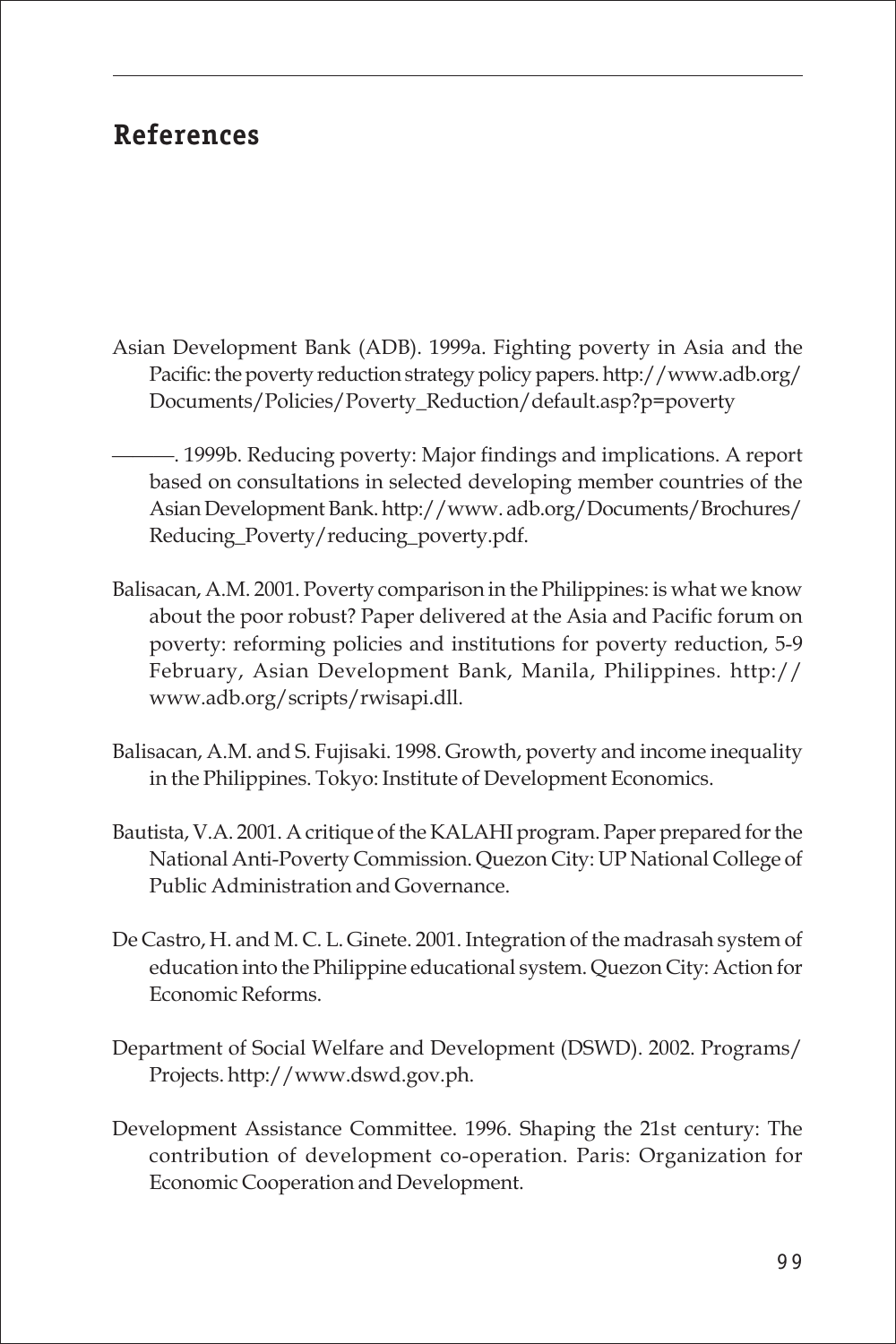- Food and Nutrition Research Institute-Department of Science and Technology (FNRI-DOST). 2001. Regional updating of nutritional status. Taguig City: FNRI-DOST.
- Herrin, A.N., A.C. Orbeta, I. Acejo, J. Cuenca and F. Del Prado. 2003. An evaluation of the Philippine population management program. PIDS Discussion Paper Series No. 03-18. Makati City: Philippine Institute for Development Studies.
- Housing and Urban Development Coordinating Council (HUDCC). 2002. Housing Projects. http://www.hudcc.gov.ph.
- Igaya, G.L. 2001. Implementing and monitoring the 20/20 Initiative in the Philippines. PIDS Discussion Paper Series No.01-01. Makati City: Philippine Institute for Development Studies.
- Kabeer, N. 2003. Gender mainstreaming in poverty eradication and the Millennium Development Goals. London, United Kingdom: Commonwealth Secretariat.
- Llanto, G.M. 1997. Using microfinance institutions in poverty alleviation: a case of the blind leading the blind. PIDS Policy Notes No. 97-09. Makati City: Philippine Institute for Development Studies.
- Mangahas, M. 1979. On how to measure poverty. UPSE Discussion Paper 79- 05. University of the Philippines School of Economics. University of the Philippines Diliman, Quezon City, Philippines.
	- ———. 1999. Monitoring Philippine poverty by operational social indicators. Social Weather Stations. http://www.sws.org.ph/prem.htm. [Accessed August 2002].

———. 1999. The latest trend in poverty. Social climate, Social Weather Stations. http://www.sws.org.ph. [Accessed 22 August 1999].

- Milo, M. 2001. Social safety net programs in the Philippines. In *Economics crisis once more*, edited by M. B. Lamberte. Makati City: Philippine Institute for Development Studies.
- National Anti-Poverty Commission (NAPC), National Economic and Development Authority (NEDA), and Presidential Management Staff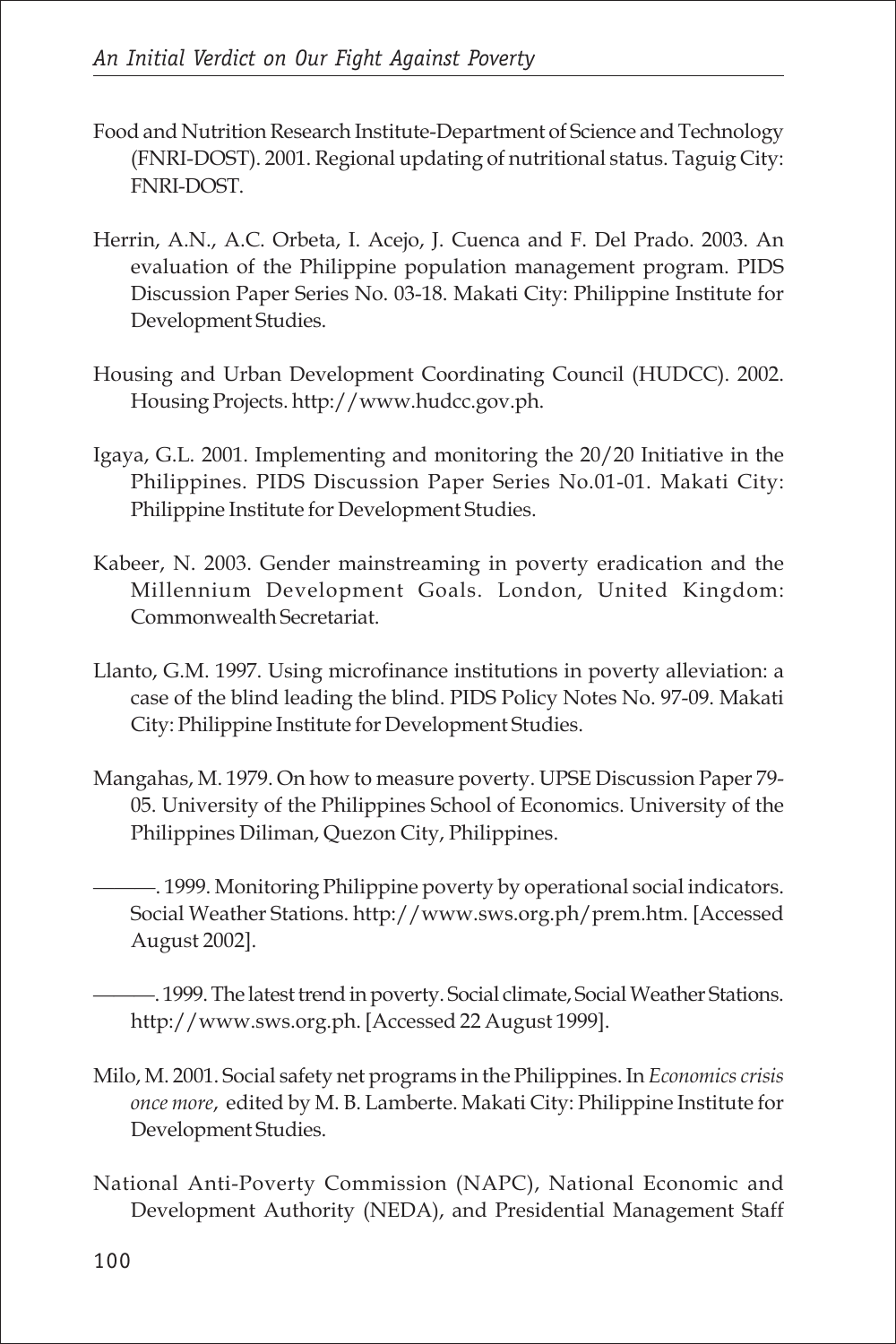(PMS). 2001. Healing the nation: the first 100 days of the Macapagal-Arroyo administration. A report of the Macapagal-Arroyo administration. Manila, Philippines.

- National Anti-Poverty Commission (NAPC). 2001. *Kapit-Bisig Laban sa Kahirapan* (KALAHI) Primer. Quezon City, Philippines.
- National Economic Development Authority (NEDA). Four-year development plan 1971-1974. Manila, Philippines.

———. Four-Year Development Plan 1974–1977. Manila, Philippines.

———. Five-Year Philippine Development Plan 1978–1982. Manila, Philippines.

———. Philippine Development Plan, 1987–1992. Manila, Philippines

———. Updates of the Philippine Development Plan, 1990–1992. Manila, Philippines.

———. Medium-Term Philippine Development Plan 1993–1998. Manila, Philippines

———. Updated Medium-Term Philippine Development Plan, 1996–1998. Manila, Philippines.

———. Medium-Term Philippine Development Plan 1999–2004. Manila, Philippines

———. Medium-Term Philippine Development Plan 2001–2004. Manila, Philippines.

———. 2001. Socioeconomic Report. Pasig City, Philippines.

National Statistical Coordination Board (NSCB). 2001 Philippine Statistical Yearbook. Makati City, Philippines.

———. 2002. Philippine Standard Geographic Code. http://www.nscb.gov.ph.

———. 2002 Philippine Statistical Yearbook. Makati City, Philippines.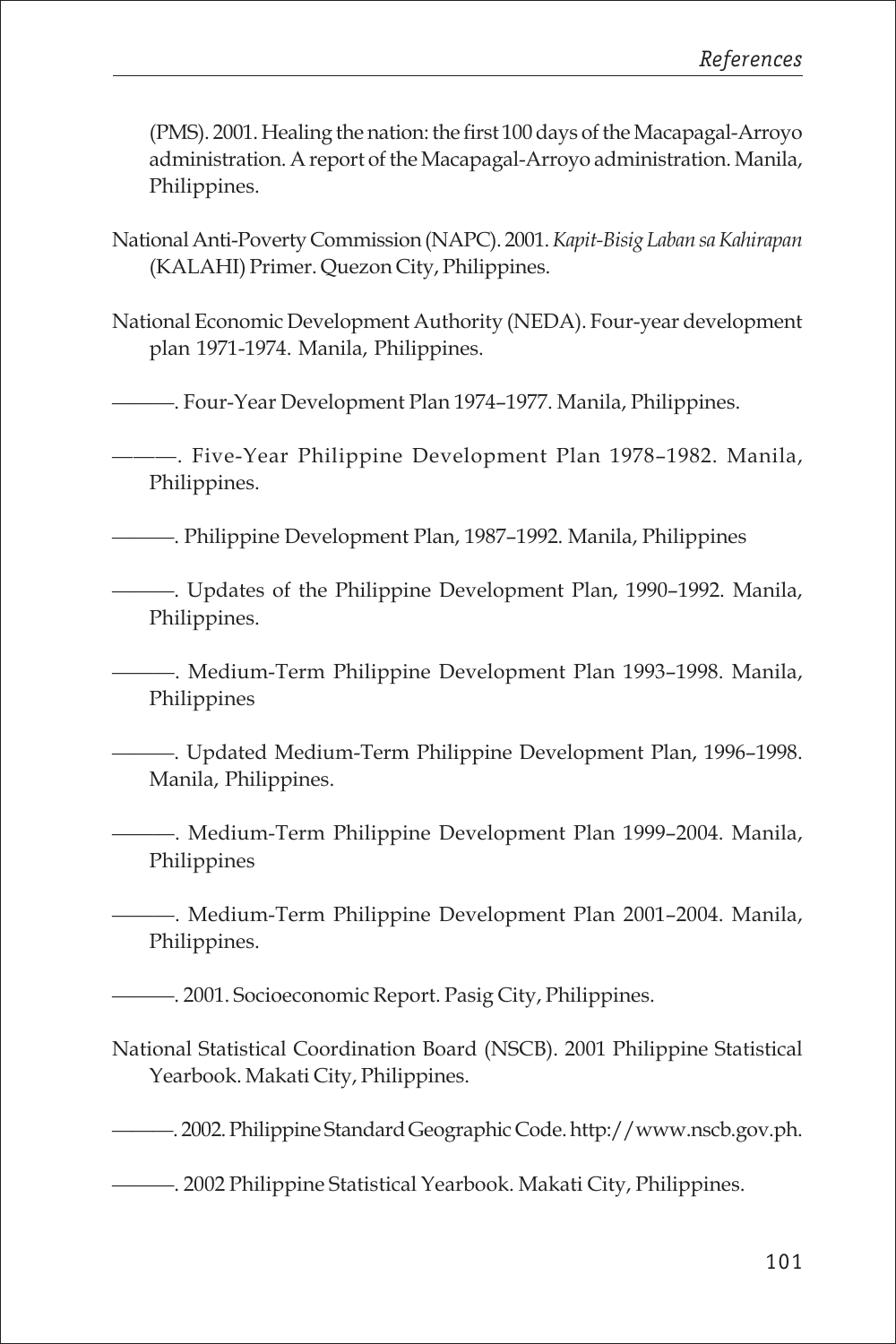———. Technical notes: Human Development Index. http:// www.nscb.gov.ph/technotes/hdi\_tech\_human.htm. [Accessed August 2002].

National Statistics Office (NSO). 2000 Family Income and Expenditure Survey. Manila, Philippines

———. 1997. Population Projections Unit. 1995-based national and regional population projections. Manila, Philippines.

———. 1998. National Demographic and Health Survey. Manila, Philippines.

———. 1999 Annual Poverty Indicator Survey (APIS). Manila, Philippines.

- Orbeta, A. C. 1996. Structural adjustment and poverty alleviation in the Philippines. PIDS Discussion Paper Series No. 96-04. Makati City: Philippine Institute for Development Studies.
- Orbeta, A. and M. Sanchez. 1996. Microinterventions for poverty alleviation: the Philippine case. PIDS Discussion Paper Series No. 96-13. Makati City: Philippine Institute for Development Studies.
- Pascual, C. 1987. Measuring the intensity of poverty in Metro Manila 1980–1985. Undergraduate thesis, University of the Philippines Diliman.
- Pineda, V. Impact of the East Asian financial crisis on social services financing and delivery. 2001. In *Economic crisis once more*, edited by M.B. Lamberte. Makati City: Philippine Institute for Development Studies.
- Reyes, C. 2002. The poverty fight: have we made an impact? PIDS Discussion Paper Series 02-20. Makati City: Philippine Institute for Development Studies.

———. 2002. Progress Report on the Millennium Development Goals (Draft version).

Reyes, C. and E. del Valle. 1998. Poverty alleviation and equity promotion. PIDS Discussion Paper Series 98-06. Makati City: Philippine Institute for Development Studies.